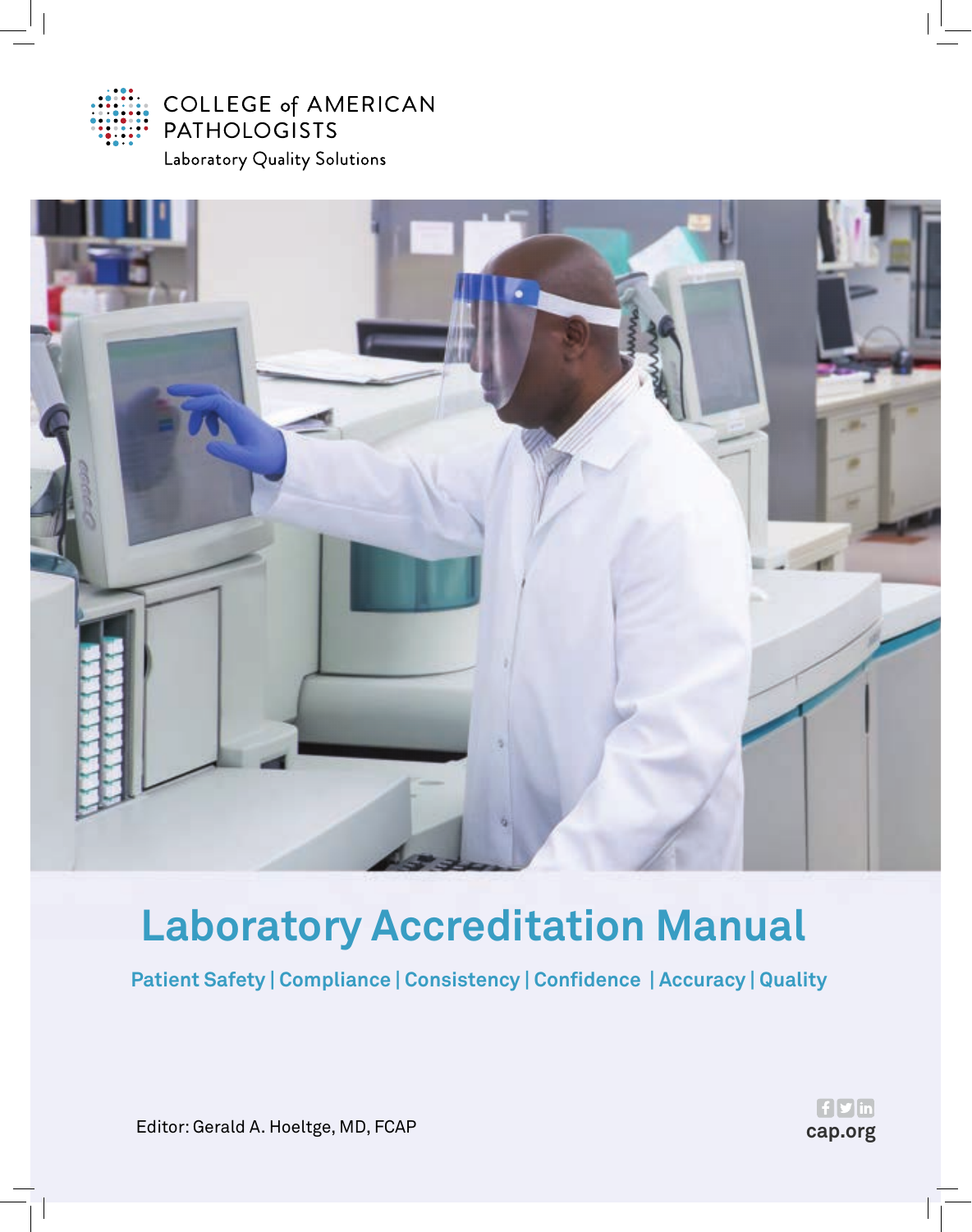# **How to Contact the CAP**

The information below identifies laboratory accreditation resources at the College of American Pathologists. Please contact the appropriate person by phone, mail, or fax.

- **By phone:**The CAP's main telephone number is **800-323-4040 or 847-832-7000**. CAP Accrediation business hours are 8:00 AM–5:00 PM Central Time, Monday through Friday, excluding holidays.
- **By mail:** Mail accreditation materials to: CAP Accreditation Programs College of American Pathologists 325 Waukegan Road Northfield, IL 60093
- **By fax:** The Accreditation Program's main fax number is 847-832-8171.

\_\_\_\_\_\_\_\_\_\_\_\_\_\_\_\_\_\_\_\_\_\_\_\_\_\_\_\_\_\_\_\_\_\_\_\_\_\_\_\_\_\_\_\_\_\_\_\_\_\_\_\_\_\_\_\_\_\_\_\_\_\_\_\_\_\_\_\_\_\_

**By email:** Contact the College of American Pathologists at cap.org.

**Call CAP at 800-323-4040** or 847-832-7000 for questions about

- **Accreditation program brochures**
- **Application/reapplication**
- **Director changes**
- **Inspector assignments**
- **Inspection dates**
- **Inspection materials or packets**
- **Laboratory demographic changes**
- **Laboratory test menu**
- **New laboratories**
- Ownership changes
- **Self-evaluation**
- Status of accreditation

**Call CAP Accreditation Technical Specialists at 800-323-4040** or 847-832-7000 ext.

6065 or email to **accred@cap.org** for questions about

- **Interpretation of checklist items**
- Responding to deficiencies
- **Technical review of deficiencies**

#### **Call the Investigations Analyst at 866-236-7212** or 847-832-7533 for information about

- **CMS** validation inspections
- Complaints about laboratories

#### **Call the Regulatory Affairs Analyst at 800-323-4040 ext. 7492** or 847-832-7492 for information about

- **CMS** reporting issues
- **State reporting issues**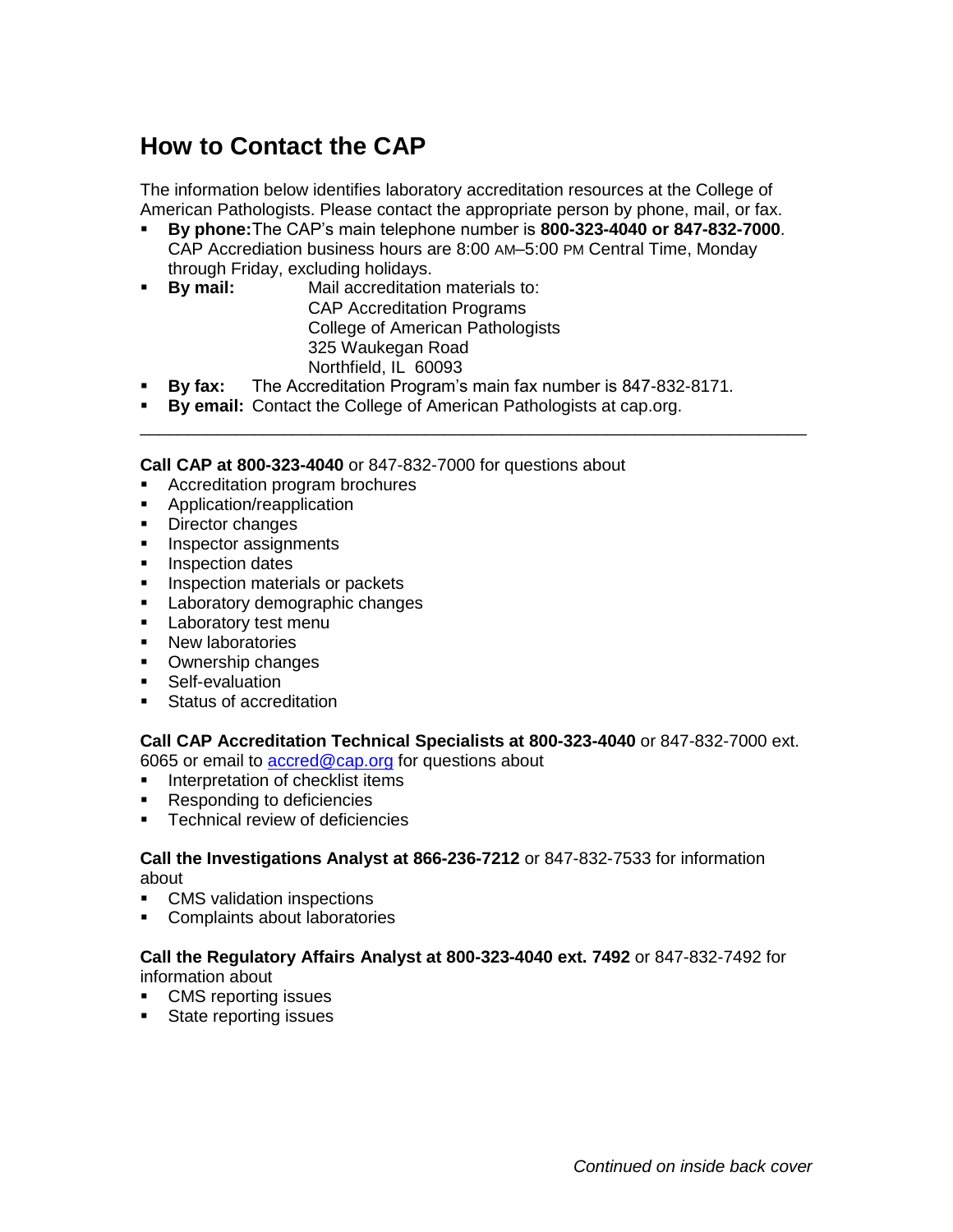# **TABLE OF CONTENTS**

| <b>TOPIC</b>                                                      | <b>PAGE</b>  |
|-------------------------------------------------------------------|--------------|
| <b>Introduction</b>                                               | $\mathbf{2}$ |
| <b>Accreditation Program Types</b>                                | 6            |
| <b>Commission Philosophies</b>                                    | 9            |
| <b>Applying to CAP Accreditation Programs</b>                     | 13           |
| Other Types of Laboratories and Inspection Options                | 18           |
| Preparing for the Inspection: Laboratory                          | 23           |
| Preparing for the Inspection: Inspection Team                     | 27           |
| <b>Proficiency Testing: Enrollment and Handling</b>               | 36           |
| <b>Proficiency Testing: Failures and Monitoring</b>               | 39           |
| <b>Accreditation Checklists</b>                                   | 43           |
| <b>Conducting the Inspection: General Principles and Meetings</b> | 48           |
| After the Inspection: Inspection Team                             | 63           |
| After the Inspection: Laboratory                                  | 65           |
| <b>Maintaining Accreditation</b>                                  | 71           |
| <b>Non-Routine Inspections</b>                                    | 76           |
| <b>Complaints and Investigations</b>                              | 77           |
| <b>International Laboratory Accreditation</b>                     | 79           |
| <b>Appendices</b>                                                 | 83           |
| Appendix A: Accreditation Checklist Usage Summary                 | 83           |
| Appendix B: Instructions for Determining Test Volume              | 89           |
| Appendix C: Retention of Laboratory Records and Materials         | 91           |
| Appendix D: Glossary of Terms                                     | 94           |
| Appendix E: CAP Accreditation Tools and Resources                 | 108          |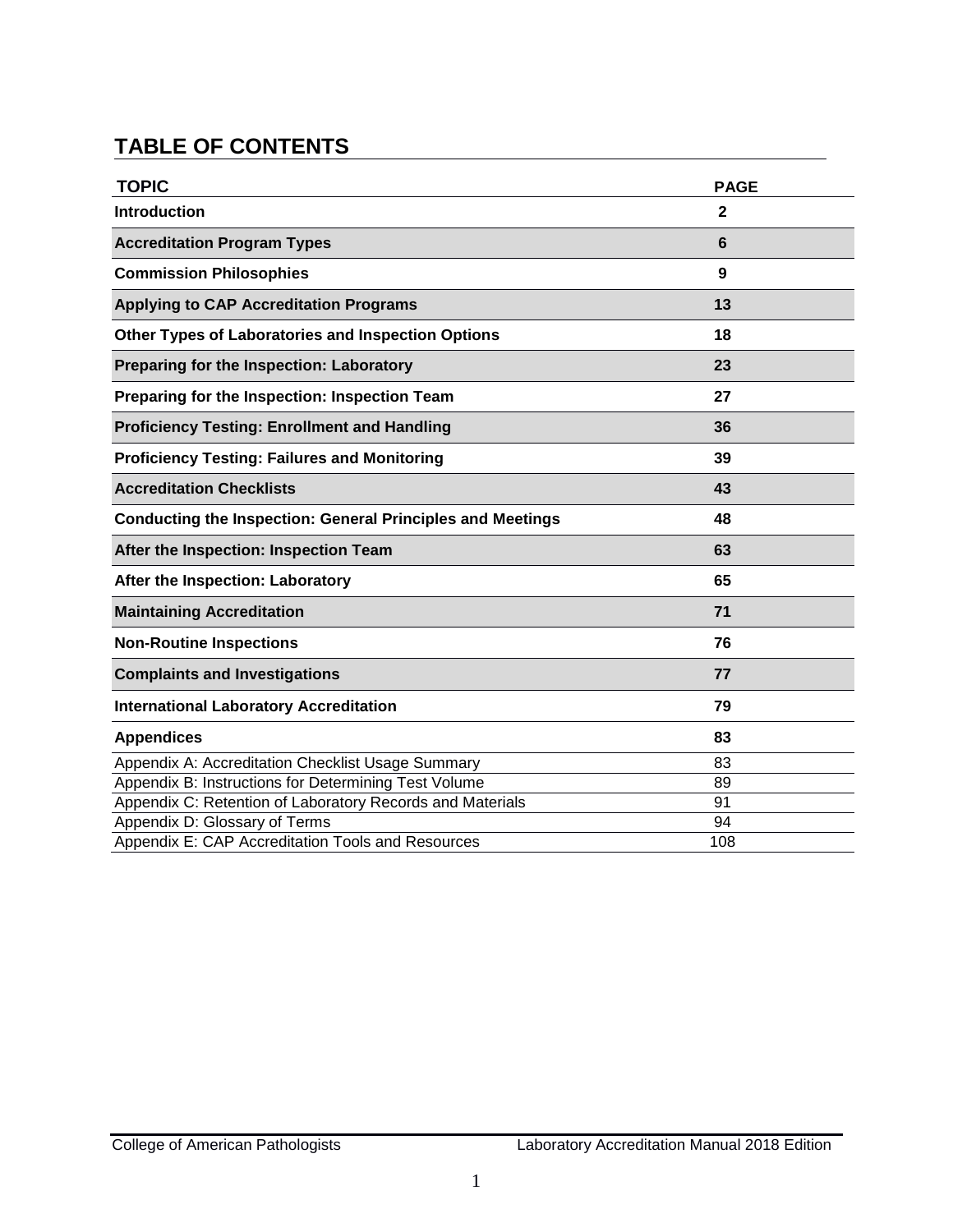# **INTRODUCTION**

| <b>TOPIC</b>                             | <b>PAGE</b>    |
|------------------------------------------|----------------|
| Purpose of this Manual                   | 2              |
| Overview of Accreditation Programs       | 2              |
| Accreditation Program Organization       | 3              |
| Commissioners                            | 3              |
| Inspectors and CAP Staff                 | $\overline{4}$ |
| <b>Accreditation Documents</b>           | 4              |
| Standards for CAP Accreditation Programs | 4              |
| <b>Accreditation Checklists</b>          | 5              |

#### **Purpose of this Manual**

The Laboratory Accreditation Manual is intended to provide laboratories and inspectors a basic overview on the CAP's accreditation programs and accreditation processes.

#### **Overview of Accreditation Programs**

The College of American Pathologists (CAP) directs multiple accreditation programs. A description of each of these programs is included in the Accreditation Program Types section.

The accreditation programs were created with the primary objective of improving the quality of clinical laboratory services through voluntary participation, professional peer review, education, and compliance with established performance standards. Since their creation, these programs have become widely acknowledged for excellence. In total, the CAP accredits more than 8,000 laboratories in 53 countries.

The accreditation programs are based on rigorous accreditation standards that are translated into detailed checklist requirements. CAP inspection teams use the checklists as a guide to assess the laboratory's overall management and operation. Inspectors examine preanalytic, analytic, and postanalytic aspects of quality management (QM) in the laboratory. These include the performance and monitoring of general quality control (QC); test methodologies and specifications; reagents, controls, and media; equipment; specimen handling, test reporting and internal performance assessment; and external proficiency testing. In addition, personnel requirements, safety, document management, and other administrative practices are included in the inspection process.

The programs are internationally recognized and are the only ones that utilize teams of practicing laboratory professionals as inspectors. Designed to go well beyond regulatory compliance, the program helps laboratories achieve the highest standards of excellence and positively impact patient care.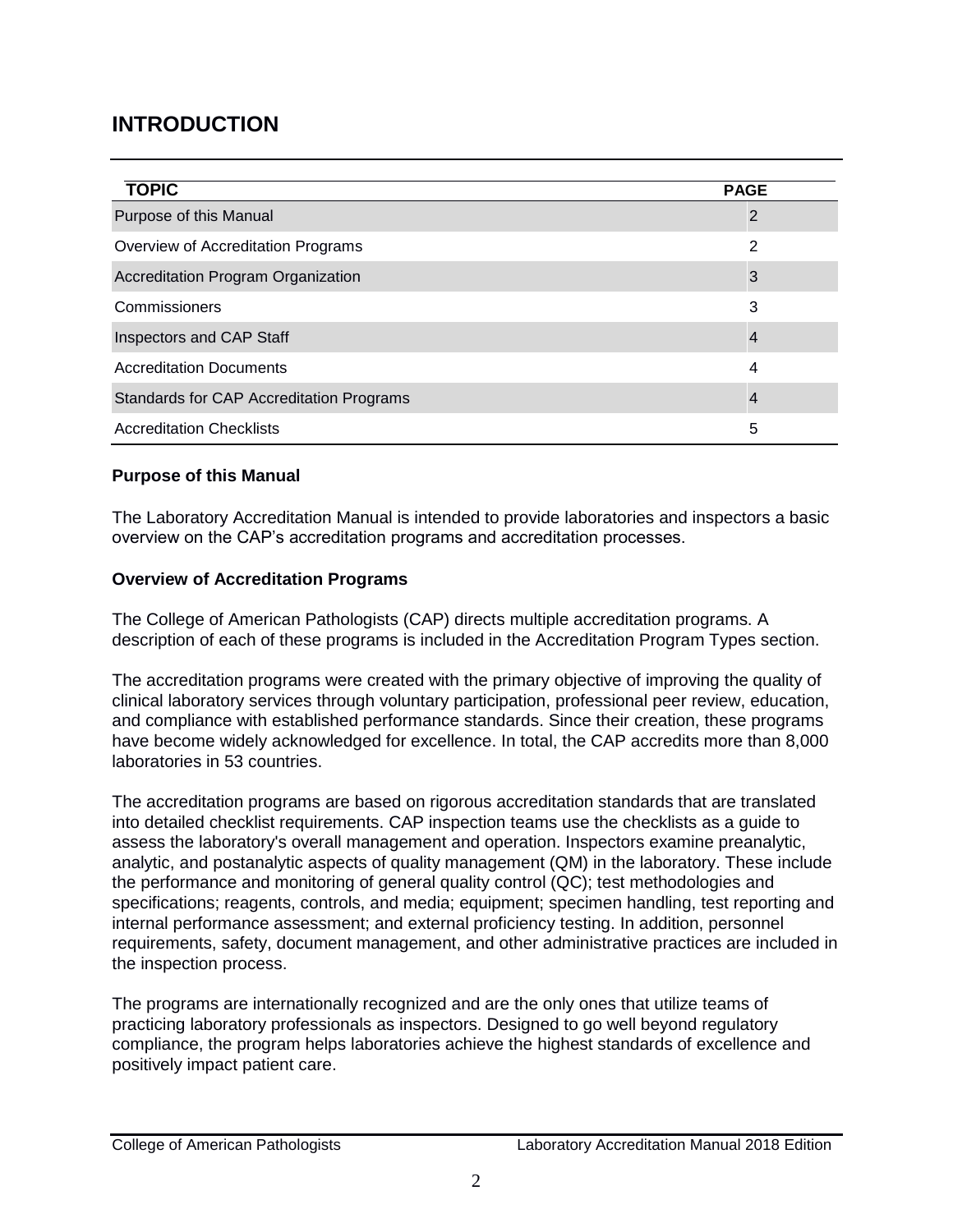#### **Accreditation Program Organization**

The Council on Accreditation (CoA) sets the strategic direction for the CAP's accreditation programs, in accordance with the CAP's vision, and monitors its overall effectiveness in ensuring that participating laboratories meet regulatory and CAP requirements. The CoA also provides oversight to the Commission on Laboratory Accreditation (CLA), a group of qualified pathologists appointed with the following charges:

- Advance the CAP's accreditation programs as the prime exemplar for the inspection and accreditation of clinical laboratories and biorepositories
- Administer the programs through the principles of peer review and education
- Further the goal of laboratory improvement in order that quality laboratory services are provided to patients and clients
- Ensure that the programs continue to meet the scientific, service, and regulatory needs of participants
- Enhance the recognition of the pathologist laboratory director's role in clinical decision making and consultation.

The CLA oversees and coordinates the activities of five CLA committees in the development, maintenance, and implementation of accreditation checklists and standards, the inspection processes, inter-inspection assessment tools, complaint investigations, and program education. The CLA also ensures that committee priorities and activities are aligned with the overall goals and strategies supporting the CAP's Accreditation programs. The CLA uses the expertise of numerous CAP scientific resource committees to keep the programs and their requirements abreast of new developments in laboratory medicine.

The Accreditation Committee, another arm of the CoA, is responsible for ensuring objectivity and consistency in CAP accreditation decisions. The Accreditation Committee is responsible for all accreditation status decisions, including accreditation suspension and probation, based on the recommendations from the reviewing commissioners, technical specialists, and other LAP committees.

#### **Commissioners**

Regional commissioners are responsible for the accreditation activities of a specified group of laboratories. This includes the timely assignment of inspectors, review of inspection findings, and presentation of accreditation issues to the Accreditation Committee. Following an on-site inspection, the regional commissioner, in conjunction with CAP technical staff, reviews the inspection findings and the laboratory's corrective action, and contributes to any follow-up necessary to reach an accreditation decision.

State and division commissioners assist the regional commissioners. State and division commissioners are responsible for validating proposed inspector matches for the laboratories in their geographic regions. They are assisted by CAP staff to ensure that inspections are timely and in accordance with accreditation program policy. They are responsible for providing feedback and mentoring to volunteer inspectors.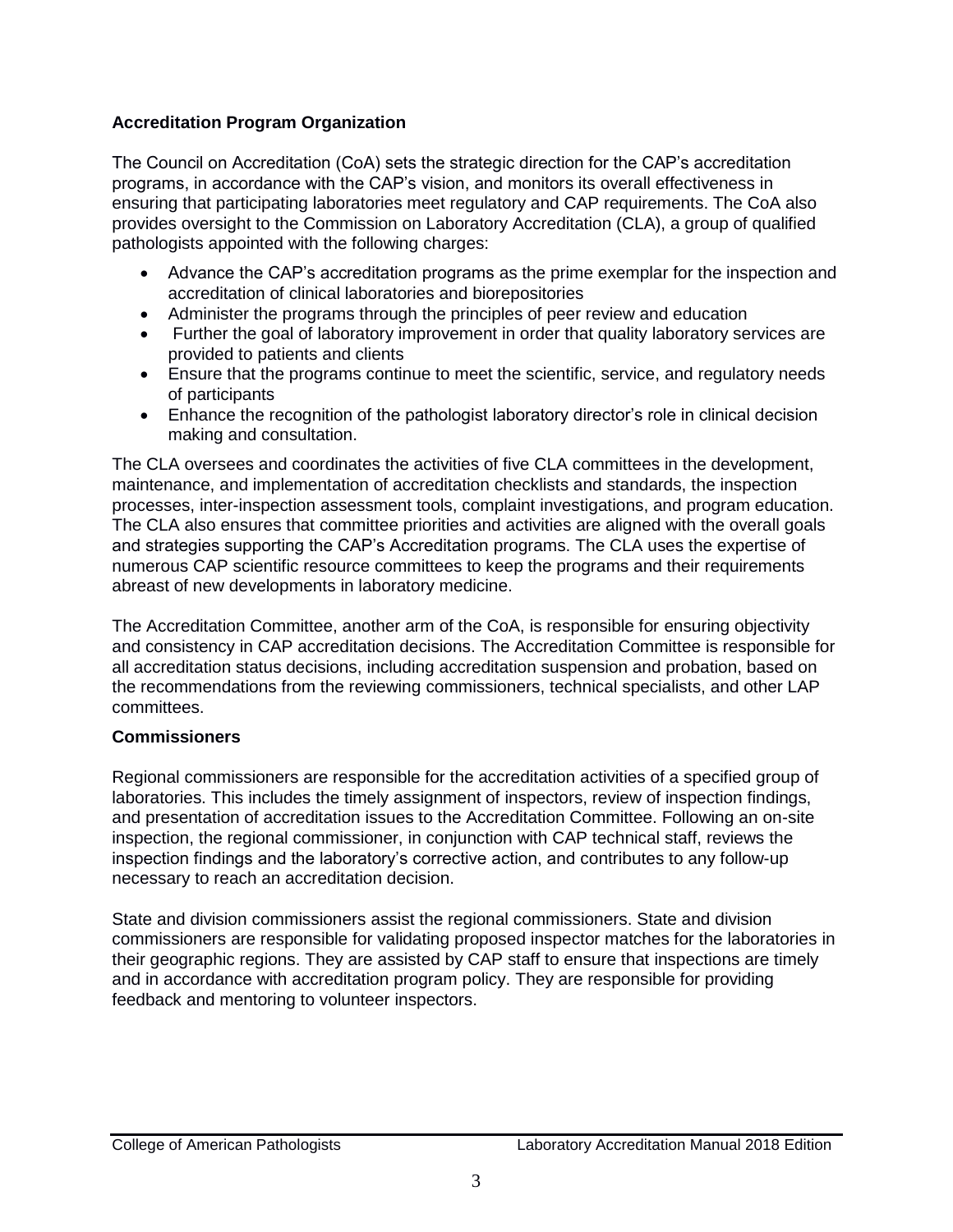#### **Inspectors and CAP Staff**

The inspectors who conduct the on-site laboratory inspections are the lifeblood of the accreditation programs. Typically, the inspection team leader is a board-certified pathologist who has received training and has participated in several inspections as a team member. Inspection team members are other pathologists, doctoral scientists, supervisory-level medical technologists, pathology residents and fellows, and other individuals who have been trained in CAP inspection requirements and have expertise in the area of the laboratory that they inspect.

The CAP accreditation program staff at the CAP headquarters in Northfield, Illinois, comprises technical and administrative personnel who carry out the policies and procedures of the CLA and who are responsible for the management and operation of the program. They also include a limited number of full-time inspectors who conduct inspections meeting defined criteria.

## **Accreditation Documents**

In addition to this manual, three other documents are fundamental to the inspection process: 1) the *Standards for Laboratory Accreditation* (the *Standards*)*,* 2) the *Accreditation Checklists*, and 3) the Inspector's Summation Report (ISR). Through peer review, the inspector uses the checklists to determine if the laboratory meets the criteria set out in the *Standards*. The inspector collects information and records it on the ISR; this information is the basis for the regional commissioner's accreditation recommendation. In addition to verifying compliance with accreditation requirements, the inspection team may share ideas for laboratory improvement. Inspection team members often take new ideas or processes back to their own laboratories.

# **Standards for CAP Accreditation Programs**

The *Standards* constitute the core principles of the CAP's accreditation programs. The objective of the *Standards* is to ensure that accredited laboratories meet the needs of patients, physicians, and other health care practitioners. The CAP accredits laboratories that conform to the *Standards*. Each of the four accreditation programs has its own *Standards for Accreditation*. The CAP Board of Governors approves these standards, which have evolved through years of study and continuous review by the CLA and CoA. The inspector must be familiar with each standard and its interpretation. A copy of the *Standards* is included with each inspection packet, and must be reviewed before the inspection of the laboratory. The inspection team leader is considered the on-site authority for the interpretation of these standards*.* 

Standard I relates to the qualifications, responsibilities, and role of the **director**. It discusses which responsibilities may be delegated, as well as the role of a consulting pathologist.

Standard II concerns the **physical resources of the laboratory**, including space and instrumentation; furnishings; communication and data processing systems; reagents and other supplies; ventilation; piped gases and water; public utilities; storage and waste disposal; and protection of patients, laboratory personnel, and visitors from hazardous conditions.

Standard III encompasses **quality management**. This includes discussions of test system validations, QC of preanalytic, analytic and postanalytic processes, proficiency testing (or periodic alternative assessments of laboratory test performance), and ongoing performance improvement.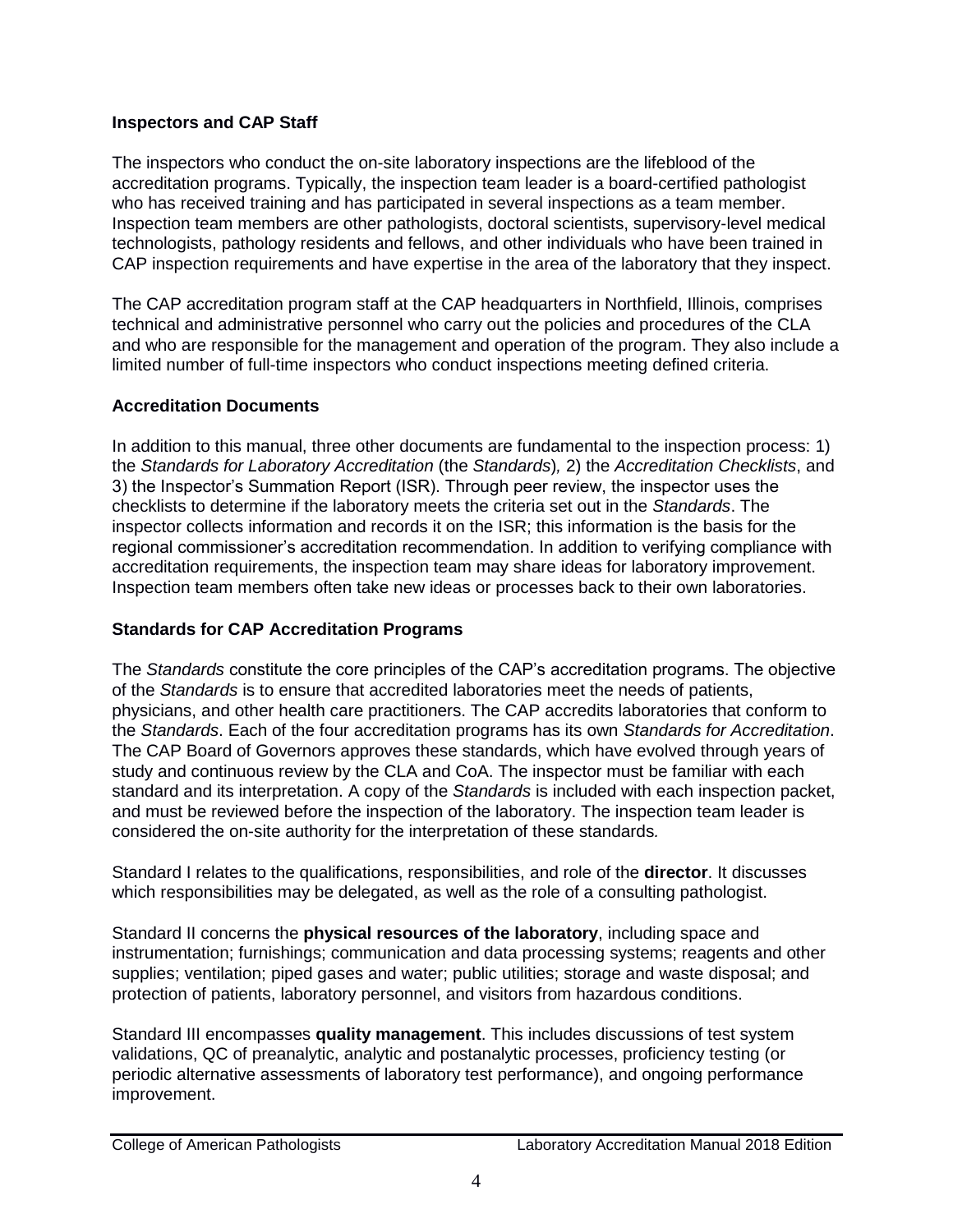Standard IV includes the **administrative requirements** of the program. Laboratories must comply with the requirements specified in the *Standards*, the terms of accreditation, and the accreditation checklists. On-site inspection by an external team and an interim self-inspection are the cornerstones of the inspection requirement. Participating laboratories also provide an inspection team when requested.

#### **Accreditation Checklists**

Each checklist is a detailed list of requirements that the inspector uses to determine if the laboratory meets the *Standards*. Each requirement is uniquely numbered and centers on a declarative statement. The checklists serve as instruments to guide the conduct of the inspection. The checklists are revised periodically and include approximately 2,900 requirements. Detailed information on the checklists is included in the Accreditation Checklists section and in Appendix A: Accreditation Checklist Usage Summary.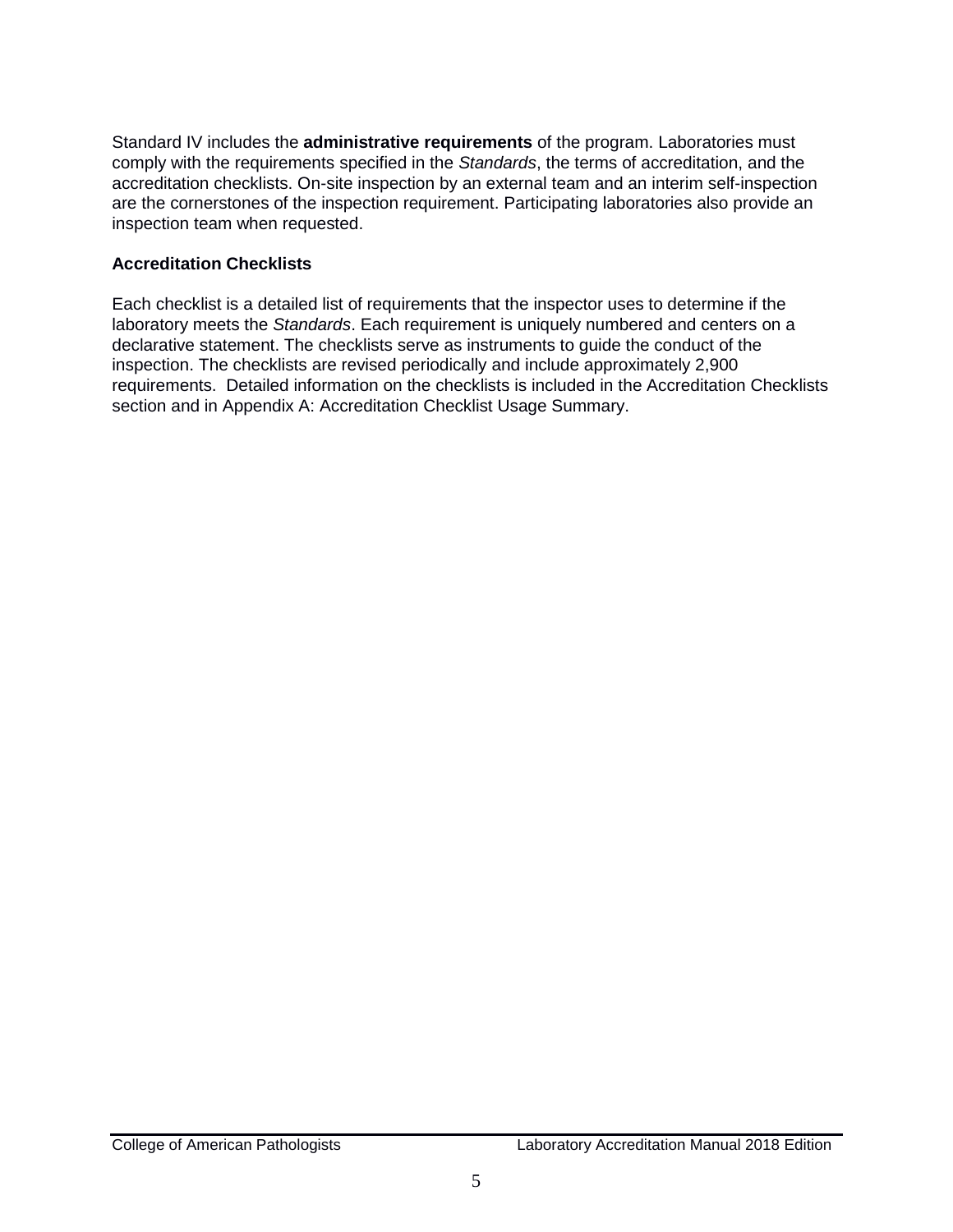# **ACCREDITATION PROGRAM TYPES**

| <b>TOPIC</b>                                  | <b>PAGE</b> |
|-----------------------------------------------|-------------|
| Laboratory Accreditation Program              | 6           |
| Reproductive Laboratory Accreditation Program |             |
| Forensic Drug Testing Program                 |             |
| <b>Biorepository Accreditation Program</b>    | 8           |
| CAP 15189™ Accreditation Program              | 8           |

The CAP's Accreditation Programs cover the entire spectrum of laboratory disciplines using the most scientifically rigorous checklist requirements. There are five unique programs tailored to the needs of specific types of laboratories.

The CAP's accreditation programs offer:

- Help towards continuous compliance
- Confidence in the accuracy of clinical reports
- Improved risk management
- Access to best practices
- The right to display the CAP Accreditation Mark

Facilities that choose any of the CAP accreditation programs also receive access to a range of educational opportunities, proven products and services, and health care professionals that help laboratories to excel.

#### **Laboratory Accreditation Program**

The Laboratory Accreditation Program (LAP) was established in 1961, and the range of laboratory disciplines includes:

- Anatomic Pathology
- Chemistry and Toxicology
- Clinical Biochemical Genetics
- Cytogenetics
- Cytopathology
- Flow Cytometry
- Hematology
- Histocompatibility
- Immunology
- Microbiology
- Molecular Pathology
- Point-of Care Testing
- Transfusion Medicine
- **•** Urinalysis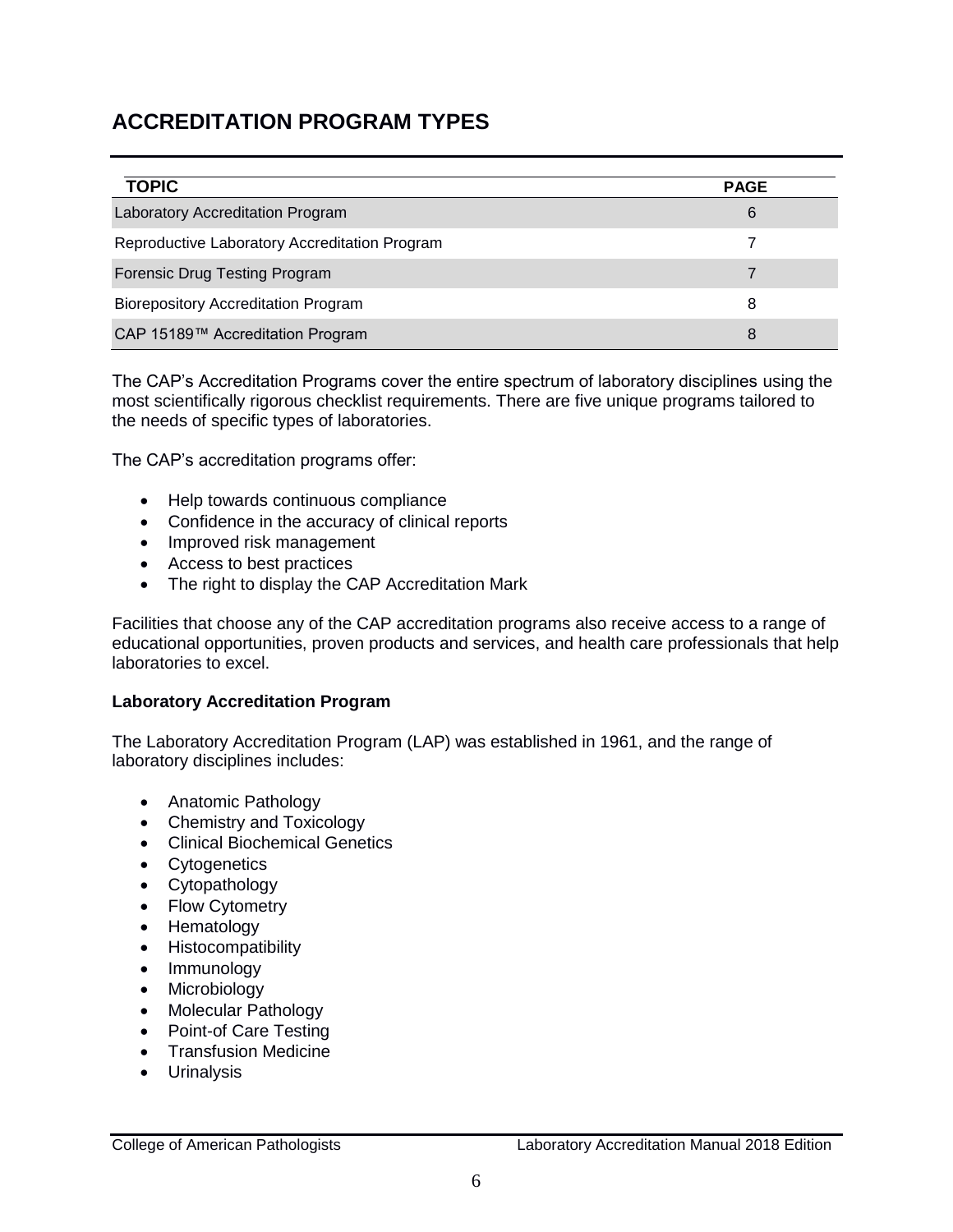The LAP accredits a wide variety of laboratories in different settings, such as community hospitals, university-based hospitals, out-patient clinics, and reference laboratories. The program uses a two-year accreditation cycle where laboratories have an on-site inspection every two years by an inspection team made up of practicing professionals.

The LAP is a CMS-approved accrediting organization for clinical laboratories under the Clinical Laboratory Improvement Amendments of 1988 (CLIA 88) and is also recognized by the Joint Commission. In addition, the LAP is accepted by the United Network for Organ Sharing and the National Marrow Donor Program for histocompatibility testing.

Laboratories that are part of a healthcare system with highly integrated laboratory services may be eligible for the System Inspection option. Refer to section Applying for Accreditation for more information on this option.

#### **Reproductive Laboratory Accreditation Program**

The CAP developed the Reproductive Laboratory Accreditation Program (RLAP) in 1993 in collaboration with the American Society of Reproductive Medicine (ASRM) to meet the unique needs of reproductive laboratories. The services covered in the RLAP include:

- Andrology
- Limited clinical laboratory testing (eg, hormone assays, hematology, urinalysis)
- Embryology
- Cryopreservation
- Reproductive tissue storage

Laboratories in the RLAP have an on-site inspection every two years by an inspection team made up of practicing professionals. They are inspected with the Reproductive Laboratory Medicine, Laboratory General, Director Assessment, and All Common Checklists, as well as additional discipline-specific checklists if additional clinical testing is performed.

The RLAP is a CMS-approved accrediting organization for andrology and other tests regulated by CLIA 88 and is also recognized by The Joint Commission, In addition, the Society of Assisted Reproductive Technology (SART) recognizes RLAP accreditation of embryology laboratories for SART membership.

## **Forensic Drug Testing Program**

The CAP Forensic Drug Testing Accreditation Program (FDT) was established in 1988 and is available for laboratories performing confirmatory drug testing on urine, oral fluid, hair, and blood for nonmedical purposes, such as workplace drug testing. The program also accepts laboratories that perform urine screen-only testing by nonwaived methods.

Laboratories in FDT have an on-site inspection every two years by an inspection team made up of practicing professionals. They are inspected with the Forensic Drug Testing, Laboratory General, Director Assessment, and All Common Checklists.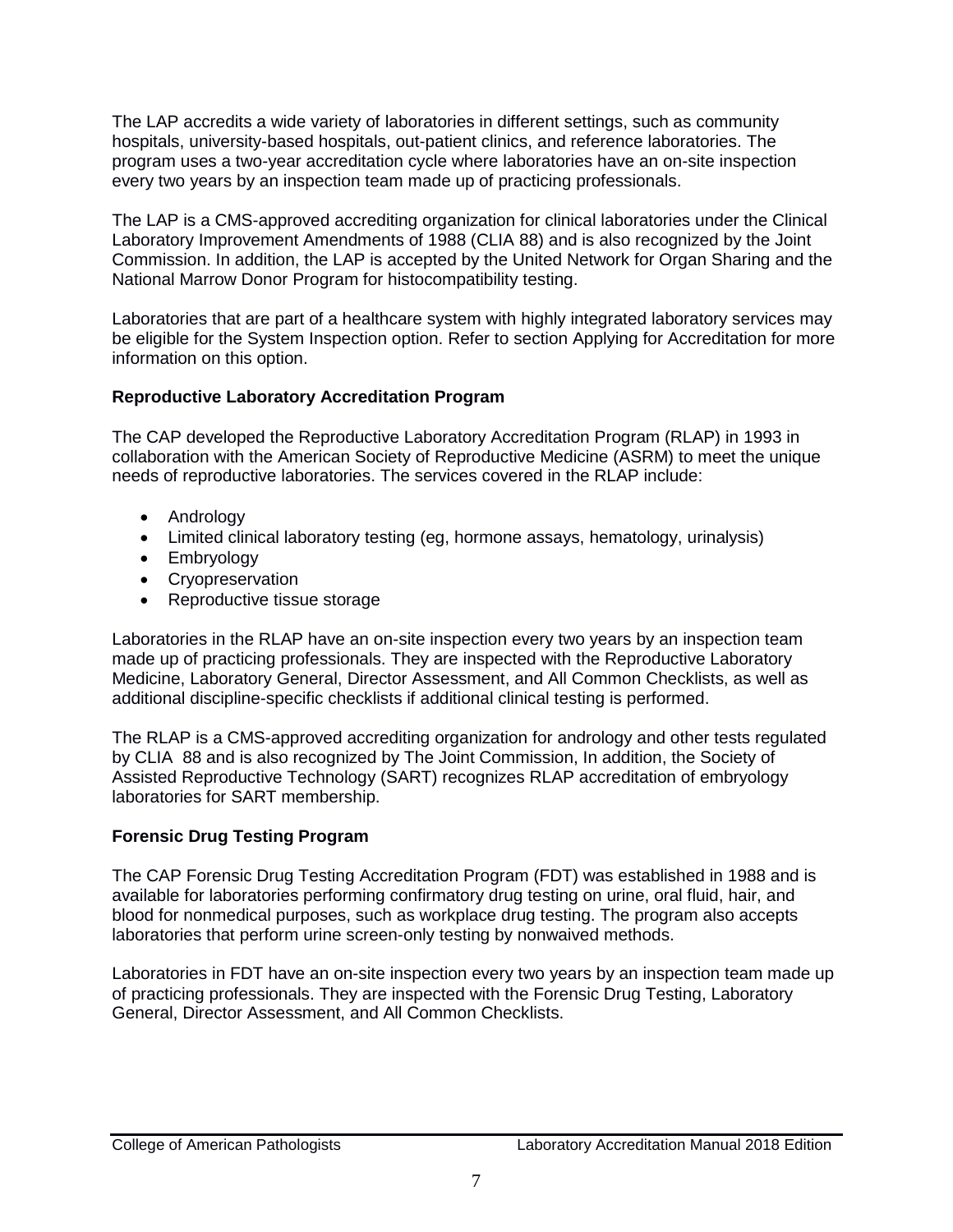#### **Biorepository Accreditation Program**

The CAP's Biorepository Accreditation Program (BAP) is the newest program introduced in 2011 and is designed to improve the quality and consistency of facilities that collect, process, store, and distribute biospecimens for research.

Services covered include biorepository specimen collection/procurement, specimen distribution and agreements, specimen informatics, specimen processing, and specimen storage.

Facilities in the BAP have an on-site inspection every three years by an inspection team made up of practicing professionals. They are inspected with Biorepository and General Checklists.

#### **CAP 15189™ Accreditation Program**

The CAP 15189 Accreditation Program was created in 2008 to assist laboratories in maintaining compliance with all ISO 15189 requirements. Laboratories must first be accredited through the CAP's Laboratory Accreditation Program to qualify to the CAP 15189 program. This program complements the LAP by optimizing processes to improve patient care, strengthen deployment of quality standards, mitigate risk, and control costs.

Laboratories in the CAP 15189 program have an on-site assessment every three years by experienced assessors that have practical knowledge of medical laboratory testing and ISO quality management systems auditing. The program also provides readiness and advisory services and online education courses on quality management systems.

Information on the CAP 15189 program is available on [www.cap.org](http://www.cap.org/) under Laboratory Improvement, Accreditation, CAP 15189 Accreditation Program.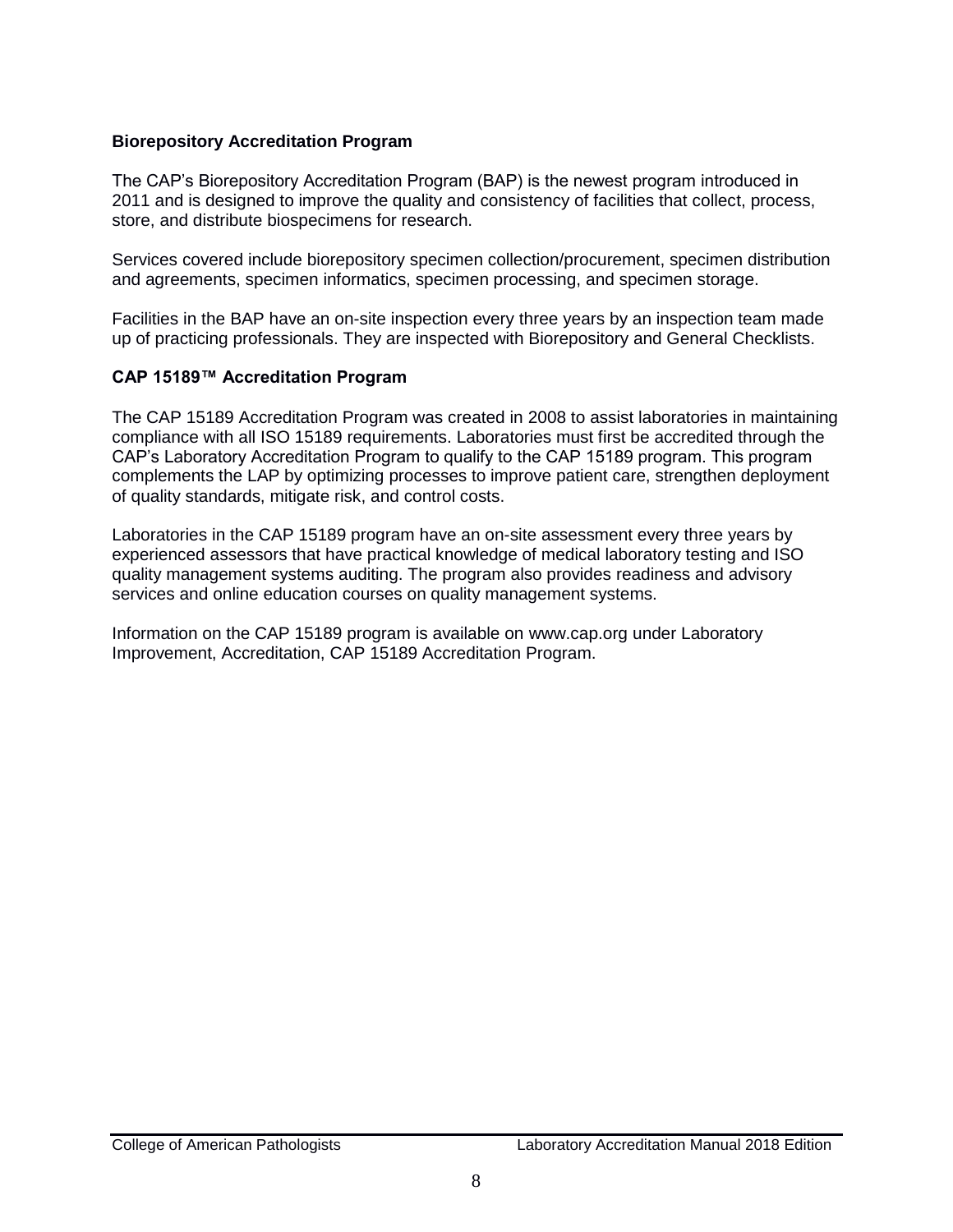# **COMMISSION PHILOSOPHIES**

| <b>TOPIC</b>                                        | Page |
|-----------------------------------------------------|------|
| <b>Peer Review</b>                                  | 9    |
| Thoroughness                                        | 9    |
| Judgment                                            | 10   |
| <b>Disputes</b>                                     | 10   |
| Harassment                                          | 10   |
| Solicitation                                        | 10   |
| Confidentiality                                     | 11   |
| Confidentiality - HIPAA Privacy Rule and HITECH Act | 11   |
| <b>Inspector Liability</b>                          | 11   |
| <b>Conflict of Interest</b>                         | 12   |

#### **Peer Review**

**Purpose:** To improve laboratory performance through objective evaluation and constructive criticism.

The inspector can enhance the spirit of peer review and the educational benefit of the inspection process by adhering to the following:

- As representatives of the accreditation program and the CAP, inspectors must strive to be objective and fair. There is often more than one way to comply with a requirement.
- The inspection team leader should be a peer of the laboratory director.
- Deficiencies should be presented factually. Provide recommendations for improvement if possible.
- A negative, unduly critical, or punitive attitude should be avoided.
- Deficiencies cited by the inspection team may be challenged. If resolution of a disagreement between laboratory personnel and an inspector cannot be achieved before or during the summation conference, the laboratory may challenge the deficiency during the postinspection process. For more information, refer to the section Post-inspection for the Laboratory - Challenging a Deficiency in this manual.

## **Thoroughness**

The CAP inspection process is approved by the Centers for Medicare and Medicaid Services (CMS) and must meet all federal regulatory requirements. Additionally, participating laboratories expect a thorough, detailed, and fair inspection. All pertinent items in the customized checklist must be inspected. Since laboratories must be inspection-ready at all times, as part of providing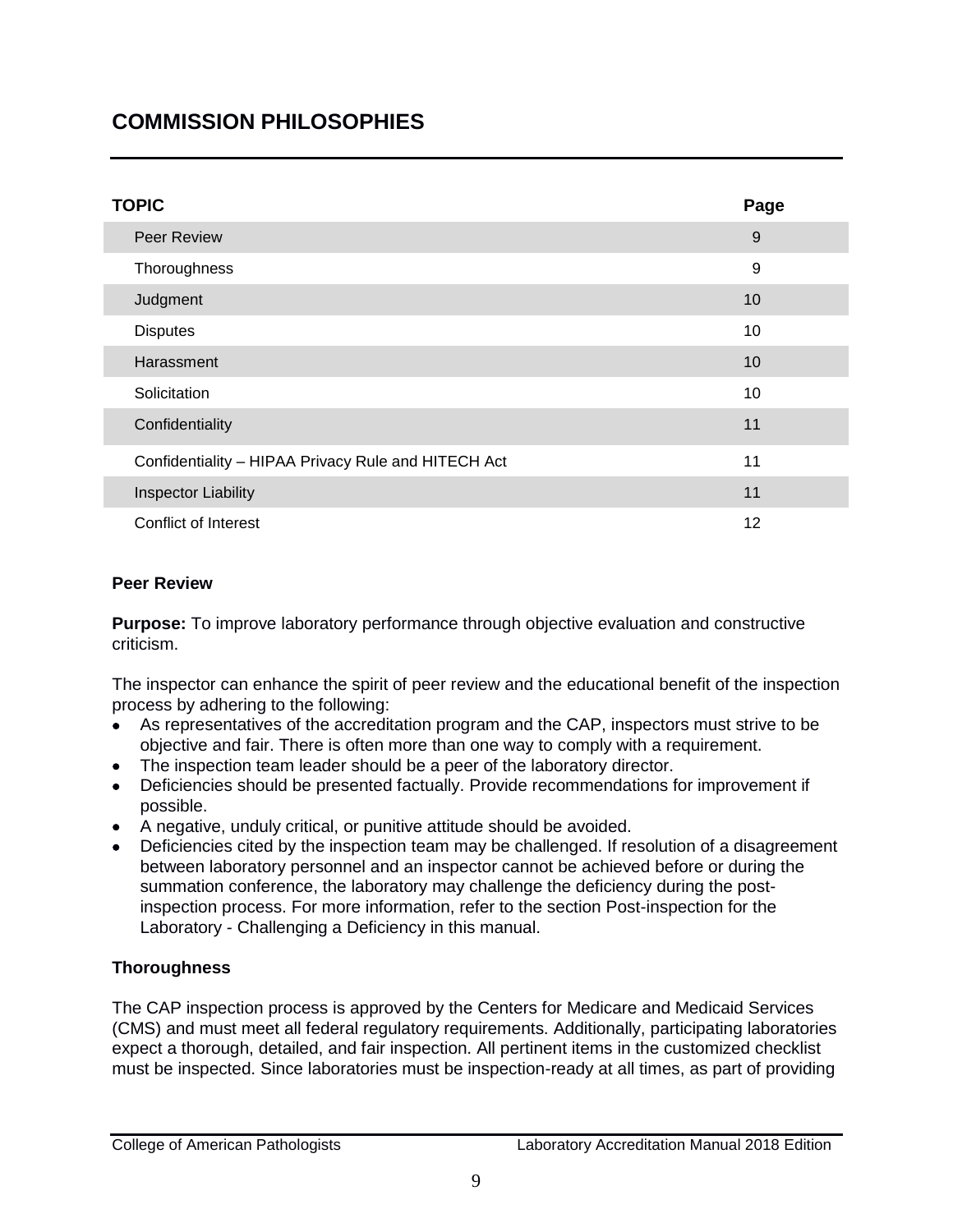quality patient care, they appreciate validation of the work they do and deserve a comprehensive inspection. A deficiency should not be overlooked because it seems minor.

# **Judgment**

The Commission relies upon the inspector's judgment more than any other attribute in the assessment of a laboratory. This attribute is, however, the most difficult to standardize. There will be occasions when a conscientious inspector will have difficulty deciding whether a laboratory is in compliance with a checklist requirement. Many of these decisions involve assessment of partial compliance with the checklist requirement. Therefore, the inspector must describe the observations as completely as possible in the Inspector's Summation Report. This description should include details of the sampling that was performed to assess compliance with the requirement. For example, a description may include, "In the review of *xx* number of records for a specific expected result, the laboratory was found to be out-of-compliance with *yy* records." With this detailed information, the CAP can better assess the corrective action that the laboratory proposes.

# **Disputes**

To help resolve questionable citations, the inspector and/or laboratory personnel may contact the CAP'S accreditation technical staff by telephone during the inspection (800-323-4040 ext 6065). Following the inspection, if a laboratory wishes to challenge a particular citation, it must state its disagreement in the deficiency response and provide documentation to demonstrate how it was in compliance before it was inspected. The regional commissioner will review disputed items and determine if the deficiency can be removed from the inspection record.

# **Harassment**

Employees of laboratories inspected by the CAP are entitled to a workplace environment that is free from sexual or other unlawful harassment. Prohibited harassment includes any comments, gestures, innuendos, or physical contact that create an intimidating, offensive, or hostile environment. Also prohibited are behaviors that harass an employee based on race, gender, disability, age, religion, national origin, or other legally protected category.

Inspectors on a CAP team, whether the team leader or a team member, must never display conduct that can reasonably be construed as harassment. Team leaders must ensure that the behavior of team members is consistent with this position; they must intervene actively if inappropriate conduct is observed.

Employees of laboratories should report inappropriate conduct on the part of CAP team leaders or team members to CAP headquarters. The CAP does not tolerate harassment. In cases of documented harassment, the CAP will take appropriate action.

# **Solicitation**

Inspectors must not in any way solicit the institution, the laboratory, or its employees for any purpose. They must never display conduct that can be reasonably construed as a solicitation. Inspectors should not request any information from the institution or laboratory regarding fees or other business-related matters. The inspector should not request any information regarding the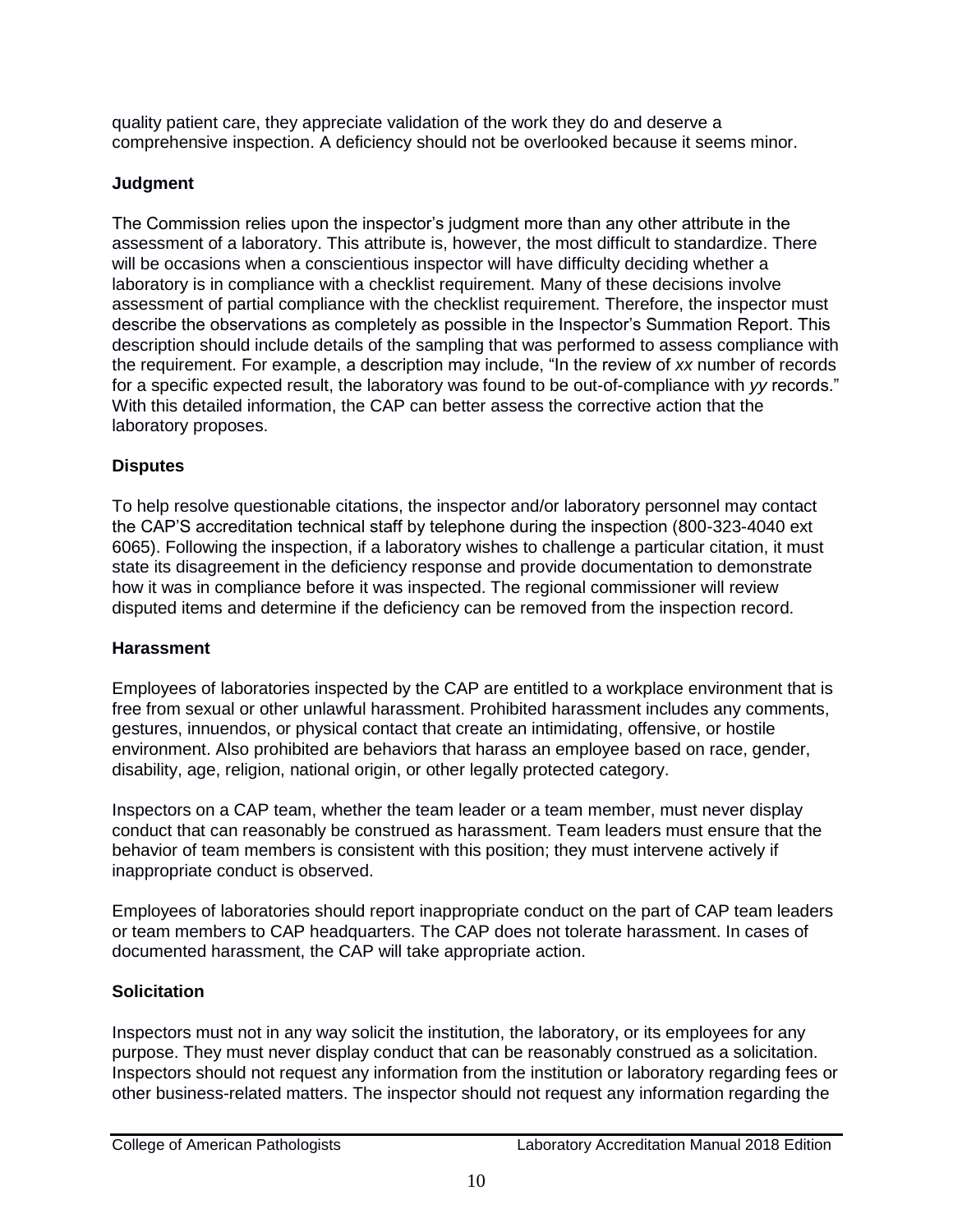director's contractual relationship with the institution's administration. However, when the laboratory director is present less than full time, it is appropriate to ask about contractual agreements indirectly to ensure that the needs of the institution are met.

## **Confidentiality**

All inspection findings are confidential. They should not be discussed in any context other than the inspection itself. Moreover, they should not be disclosed to anyone not associated with the accreditation process unless appropriate prior documented consent has been obtained.

# **Confidentiality – HIPAA Privacy Rule and HITECH Act**

Under the Health Insurance Portability and Accountability Act of 1996 (HIPAA), the CAP is considered a "business associate" of any CAP-accredited laboratory that is designated a "covered entity" under HIPAA. The CAP is required, therefore, to enter into a Business Associate Agreement (BAA) with such a laboratory to protect the privacy and security of patient health information. The CAP has developed a standardized model BAA for its accredited laboratories to meet HIPAA, the privacy and security regulations promulgated thereunder, and Subtitle D of the Health Information Technology for Economic and Clinical Health Act of 2009 (HITECH). The model BAA may be found on www.cap.org by logging into the CAP e-LAB Solutions Suite and clicking on the "CAP Accreditation Resources" link.

The CAP further protects the CAP-accredited laboratory by requiring all CAP inspectors to attest on the inspection report that they will keep any patient information confidential and use it only for purposes of the CAP inspection. Other CAP personnel or agents who may have access to protected health information are trained concerning their obligation to keep this information confidential and to use such information only within the context of the inspection and accreditation services provided to the laboratory. In addition, the CAP requires that laboratories submit only documentation and other materials to the CAP that have been de-identified of all protected health information (PHI), as that term is defined in 45 C.F.R. Parts 160 and 164, in accordance with HIPAA and its implementing regulations (see 45 C.F.R. § 164.514(b)) unless the laboratory must submit PHI to the CAP in order to respond to a deficiency or complaint investigation.

# **Inspector Liability**

The CAP bylaws include a provision that indemnifies volunteers, including inspectors, against liability and expenses, including attorney fees, incurred in connection with any legal action in which the individual is made a defendant by reason of the individual's good faith efforts on behalf of the CAP. Inspectors approached in this regard by a laboratory, patient, or an attorney regarding inspection activities should contact the CAP immediately to invoke this provision. Inspectors may not discuss any inspection findings with anyone outside the inspected laboratory or the CAP.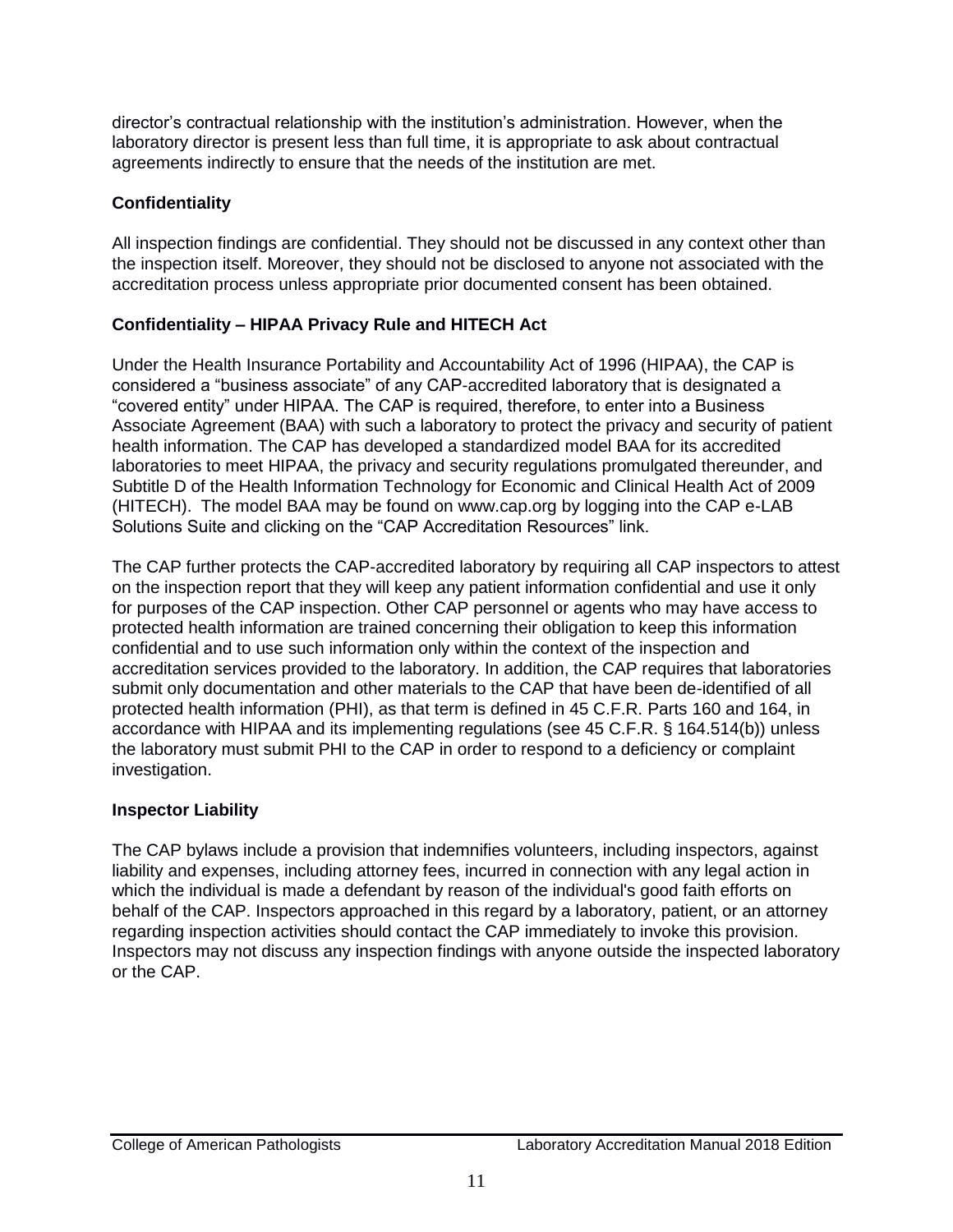#### **Conflict of Interest**

Accreditation must be carried out in an impartial and objective manner, uninfluenced by any personal, financial, or professional interest of any individual acting on behalf of the CAP. Inspectors must not be engaged in close personal, family, business, or professional relationships with any personnel in a laboratory that they inspect. An inspector must not solicit or accept gifts of any type, including personal gifts, products, services, or entertainment. Neither shall inspectors discuss, solicit, accept, or have an employment or consulting arrangement, referral of business, or other business opportunity with the laboratory that they inspect.

The inspection team does not make the accreditation decision, and the subject laboratory may challenge any deficiency citation. Further, the CLA believes that team leaders and inspectors will conduct inspections objectively and professionally, regardless of whether they are in competition with the subject institution. Prior to unannounced inspections, the CAP requires team leaders to sign a statement attesting to the absence of conflict of interest.

The laboratory is notified in advance of the team leader's name and institution. However, the laboratory should not contact the inspector, even if a conflict of interest should be apparent. Instead, prior to the inspection, the laboratory may discuss the specifics of a perceived conflict of interest with CAP staff or the state and/or regional commissioner, or complete and return the conflict of interest form that is found in the self-inspection materials. CAP headquarters will evaluate and discuss this information with the state or regional commissioners for final determination. All state or regional commissioners have discretion to recommend reassignment if there appears to be a valid conflict of interest. A laboratory may notify CAP headquarters of perceived conflicts when the inspection assignment is made. However, the CAP may determine at any time that the perceived conflict of interest is not valid and the laboratory may not be reassigned to a new inspection team. The laboratory should not contact the assigned inspector.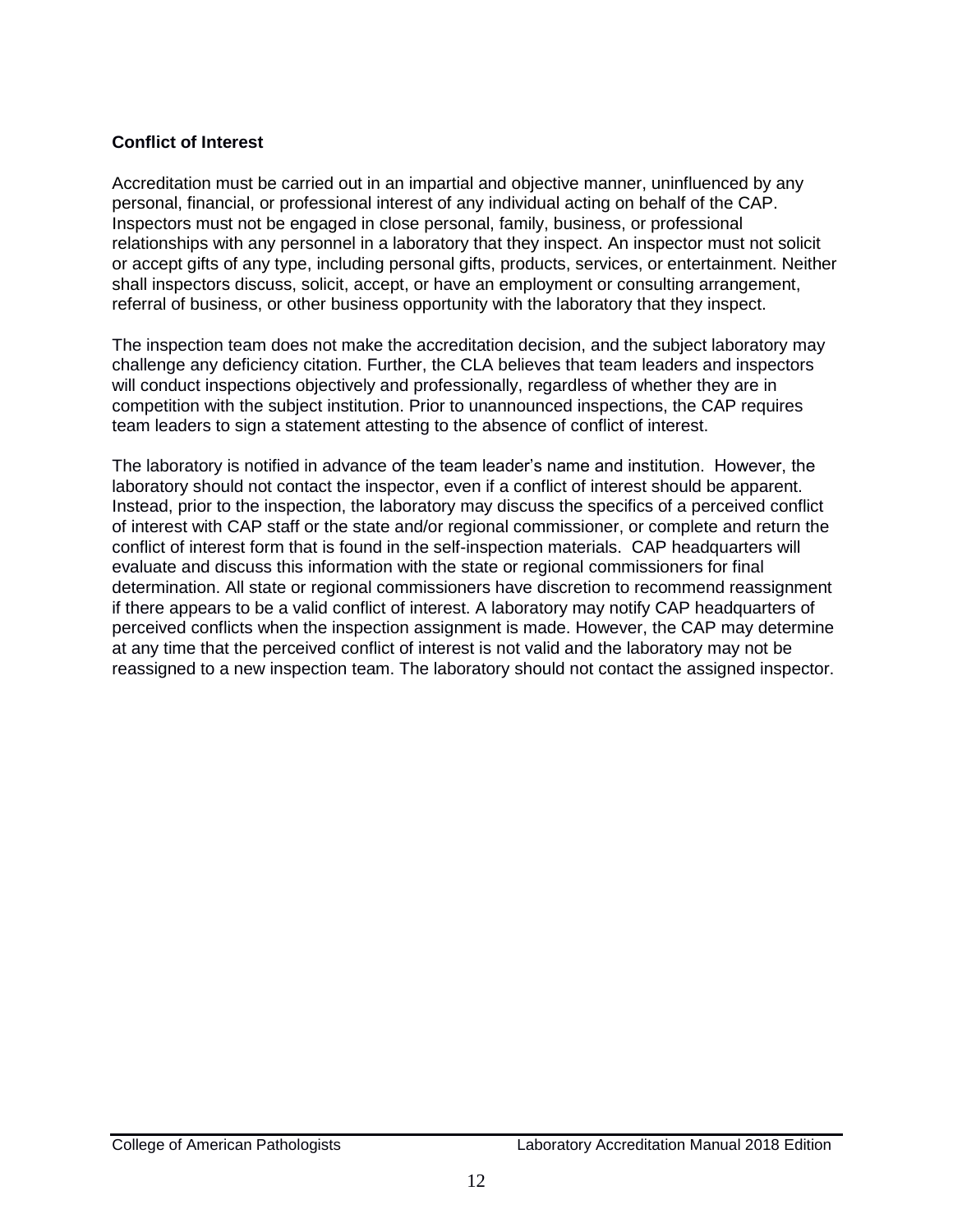# **APPLYING TO CAP ACCREDITATION PROGRAMS**

| <b>TOPIC</b>                                                    | Page |
|-----------------------------------------------------------------|------|
| <b>Application Request Form</b>                                 | 13   |
| Proficiency Testing (PT) Prerequisite                           | 13   |
| Application Forms and Supplemental Materials - New Laboratories | 14   |
| <b>Biorepository Accreditation Program</b>                      | 15   |
| <b>Laboratory Disciplines</b>                                   | 15   |
| <b>Activity Menu</b>                                            | 16   |
| <b>Reapplication Process</b>                                    | 16   |
| <b>AABB Coordinated Inspection</b>                              | 16   |
| Submitting the Application/Reapplication                        | 17   |

#### **Application Request Form**

Laboratories seeking accreditation by the CAP must submit an Application Request form along with a nonrefundable application fee. Once the application request is processed, the accreditation application, master checklists, and many more resources are available online via eLAB Solutions Suite™. Paper application materials will also be sent but the CAP encourages laboratories to use the online application/reapplication system.

A new applicant to the accreditation program has up to six months to complete and return the application materials. The application materials for the Biorepository Accreditation Program are not yet available through e-LAB Solutions Suite™.

Laboratories with separate CLIA numbers seeking CAP accreditation must be accredited separately, even if operating within the same institution. Laboratories under separate CLIA numbers seeking CAP accreditation at the same address must have separate CAP numbers, and likewise must enroll in separate PT products. Laboratories operating under separate CLIA certificates must submit separate fees and application request forms. If a laboratory chooses to have its inspections coordinated with an existing CAP-accredited laboratory, this information must be provided in the application.

## **Proficiency Testing (PT) Prerequisite**

- Each separately accredited laboratory must periodically assess the accuracy of each patient-reportable test that is performed under its own CAP number.
- For analytes that require external proficiency testing (PT), each laboratory must enroll and participate in a CAP-accepted PT program. (See glossary for the definition of CAP-accepted PT program.) PT enrollment requirements may be found in the Master Activity Menu with PT Options, which is available through e-LAB Solutions Suite or the Analyte/Procedure Index of the CAP Surveys catalog.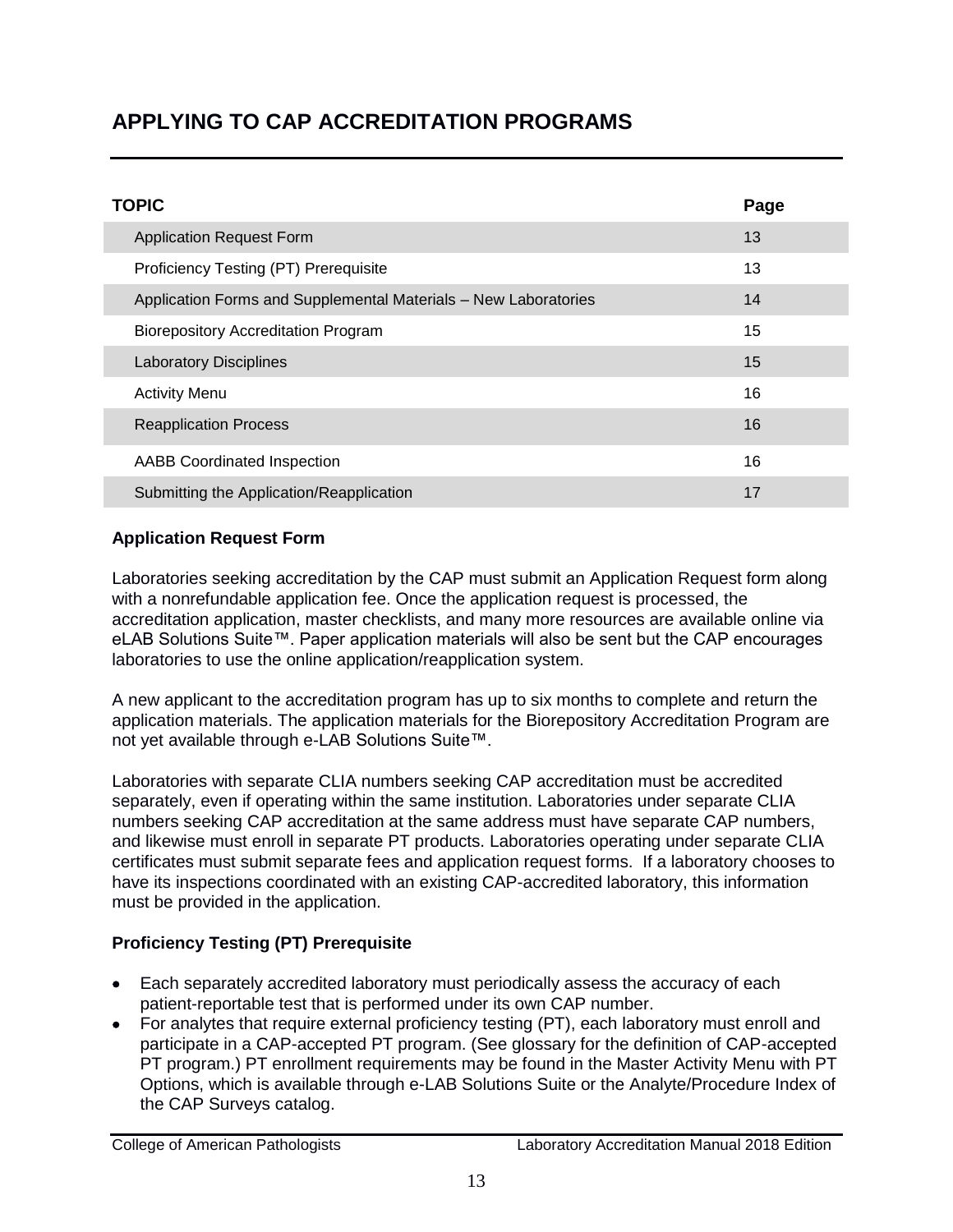• For tests that do not require enrollment in a CAP-accepted PT program, the laboratory must perform an alternative performance assessment semiannually to determine the reliability of testing. The most common way to do this is by purchasing an external PT product if available. Other acceptable alternative performance assessment procedures are listed in the Accreditation Checklists and in the Inspecting the Laboratory Sections – All Common section of this manual.

For international laboratories seeking CAP accreditation, enrollment in a CAP-accepted PT program is required for a minimum of six months prior to requesting an Accreditation Application.

## **Application Forms and Supplemental Materials – New Laboratories**

Before the first on-site inspection, each laboratory must submit the following application materials. (The Biorepository Accreditation Program application instructions follow):

- Requested general laboratory information, including demographics, personnel, contacts, licensure and certification, affiliated laboratories (for laboratories that qualify to be inspected together), and terms of accreditation.
- Laboratory section (department) information forms and associated tests and activities for each section of the laboratory.
	- The laboratory will need to create a new laboratory section for each section including: section name, responsible personnel, number of technical full-time employees (FTEs), and an estimated annual test volume. (Refer to Appendix B: Guidance in Determining Test Volume.) An address must be provided for any section located at an address different from the physical location address of the main laboratory. Specific test sites must be listed for Point-of-Care Testing sections.
	- The laboratory must provide all tests and activities performed in each section.
- The following supplemental materials must be submitted with the application:
	- Most recent accreditation inspection report (if laboratory was previously accredited by another agency)
	- Laboratory Director Questionnaire
	- Organizational chart for the laboratory (not the institution), including names and titles
	- Laboratory director's current curriculum vitae (without the Social Security number). Laboratories that designate a consulting pathologist must also provide a CV for that pathologist.
	- Current CLIA certificate (or CLIP certificate for United States Department of Defense laboratories) and state licensure certificate, if applicable
	- Instrumentation list
	- Laboratory Personnel Evaluation Roster (signed and dated by director)
	- Security Clearance form, if applicable

Individuals listed in the roles of laboratory director, staff pathologists, administrative manager, accreditation contact, quality assurance contact, proficiency testing contact, section director and section supervisors should go to **MyProfile** on www.cap.org to maintain their personal profile information (eg, email address, phone number).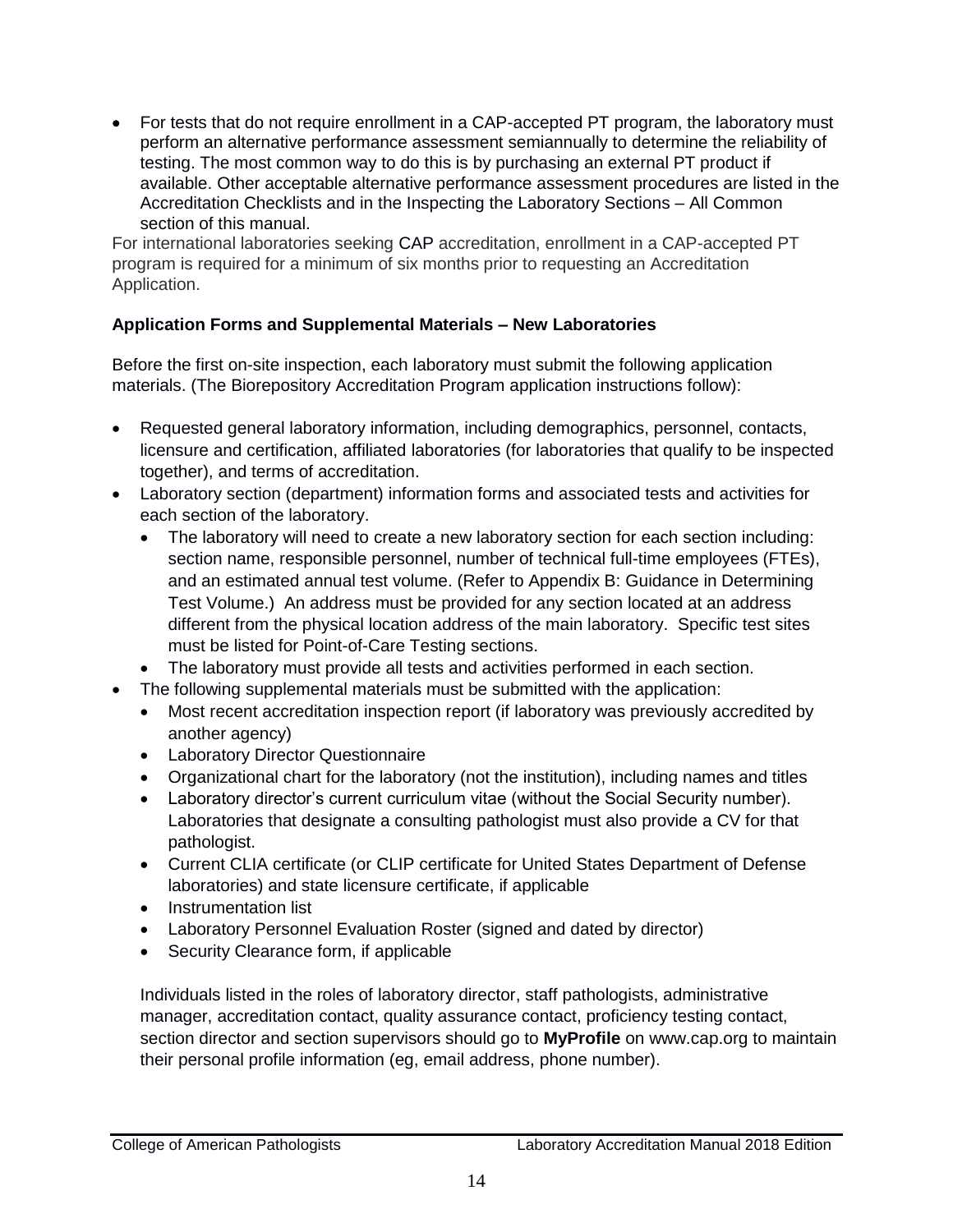Laboratories must review all applicable checklist requirements to prepare for on-site inspection prior to returning the application materials to the CAP. Refer to the sections on the Accreditation Checklist, Appendix A: Accreditation Checklist Usage Summary, and Preparing for Inspection: Laboratory for more information on using the checklists and tips to prepare for inspection.

**Note:** Laboratories applying for the Forensic Drug testing (FDT) Accreditation Program must also submit the following "litigation packet" information:

- A copy of the laboratory's overall chain-of-custody (COC) procedure with a flow chart illustrating the various steps used by the laboratory to ensure specimen integrity from the initial receipt of a specimen to its final disposition.
- A recent (past 30 days) example of a positive THC-COOH data pack in a litigation format. This should include:
	- Standard operating procedure (SOP) for the screening procedure
	- Screening data for the specimens, calibrator(s), and controls
	- Evidence of review of the screening batch
	- SOP for the confirmation procedure
	- Chromatographic data for the specimens, calibrator(s), and controls
	- Determination of ion ratios
	- Evidence of review
	- Copy of the final report (identity of person tested should be blocked out)
	- Copies of specimen and aliquot internal COC documents

## **Biorepository Accreditation Program**

Before the first on-site inspection, each biorepository must submit the following application materials:

- Requested general biorepository information, including demographics, personnel, contacts, and affiliated biorepositories.
- Laboratory section (department) Information forms and associated activities for each section of the biorepository. The following information must be supplied: section name, responsible personnel, and number of full-time employees (FTEs). For each biorepository section, the biorepository should complete an activity menu that includes all of the activities performed in that section of the laboratory. These pages may be copied if testing is done in more than one section.

 Supplemental materials, as follows: the director's curriculum vitae; an organizational chart including both names and titles; a floor plan; and travel and lodging information forms. Biorepositories must review all applicable checklist requirements to prepare for on-site inspection prior to returning the application materials to the CAP. Refer to the sections on the Accreditation Checklists, Appendix A: Accreditation Checklist Usage Summary, and Preparing for Inspection: Laboratory for more information on using the checklists and tips to prepare for inspection.

## **Laboratory Disciplines**

All disciplines practiced by the laboratory must be listed in the application, and all disciplines will be inspected. The CAP does not accredit portions of laboratories. Discipline is a CAP-defined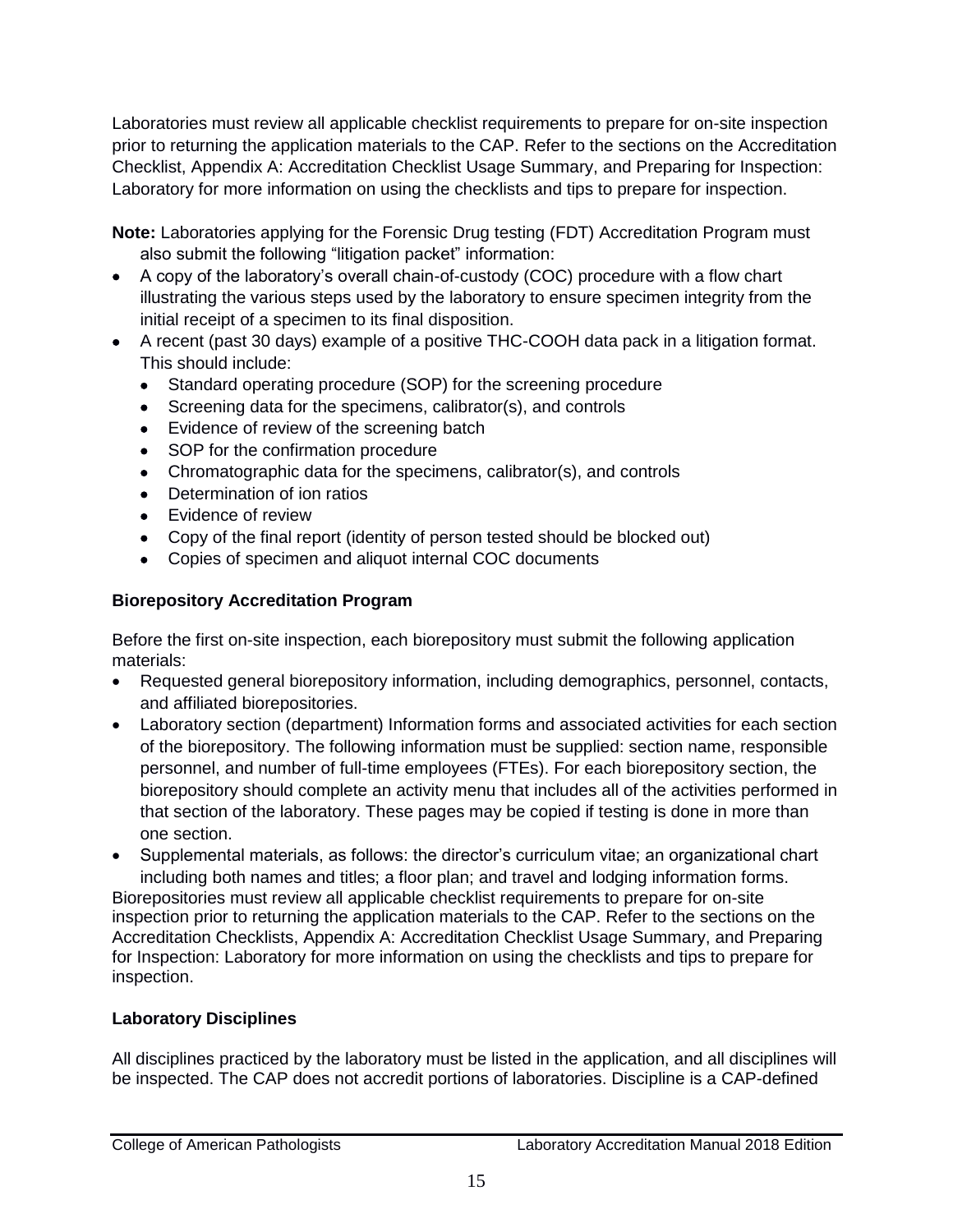term used to describe testing or services grouped within a major category of clinical laboratory science.

CAP disciplines/subdisciplines and CMS specialties/subspecialties will be determined by the selection of activities from the Master Activity Menu. The accreditation letter lists only the disciplines that are reviewed at the time of the on-site inspection. Laboratories that add disciplines and/or analytes after the inspection must notify the CAP either electronically via e-LAB Solutions Suite or in writing; in some cases, additional inspections for added disciplines may be required. (Refer to the Non-routine Inspections section of this manual.)

# **Activity Menu**

The laboratory provides information about its scope of testing and lists all reportable assays and applicable method/scope codes through its activity menu. The information provided is critical and is used for the following purposes:

- Customize checklists
- Determine disciplines for which accreditation is granted
- Verify and monitor proficiency testing enrollment
- Determine whether inspectors with specialty training are required
- Determine the laboratory's annual fee

Inaccuracies in providing activities may result in additional fees associated with the need for an additional (non-routine) inspection.

## **Reapplication Process**

For previously accredited laboratories, the CAP provides reapplication materials that are prepopulated with the laboratory's data. The laboratory must verify and update the information in the Accreditation Application and Laboratory Section Information pages. Please note, laboratories should make any demographic, personnel or activity menu changes real time through e-Lab Solutions Suite™ and not wait until the reapplication process has initiated to submit all of these changes.

The following supplemental information must be provided at the time of reapplication:

- Organizational chart
- Director CV
- Instrument list
- CLIA certificate (CLIP certificate for US Department of Defense laboratories)
- Laboratory personnel roster
- Travel and lodging information
- Security clearance form, if applicable

Individuals in key roles should maintain their personnel profile information (eg, email address, phone number) at **MyProfile** on www.cap.org.

# **AABB Coordinated Inspection**

Laboratories wanting a CAP/AABB coordinated inspection of their transfusion medicine service must indicate that request as part of their Accreditation Application. Additionally, these laboratories must notify the AABB national office at 301-907-6977 as early as possible in the application/reapplication process to allow sufficient time for administrative processing. Due to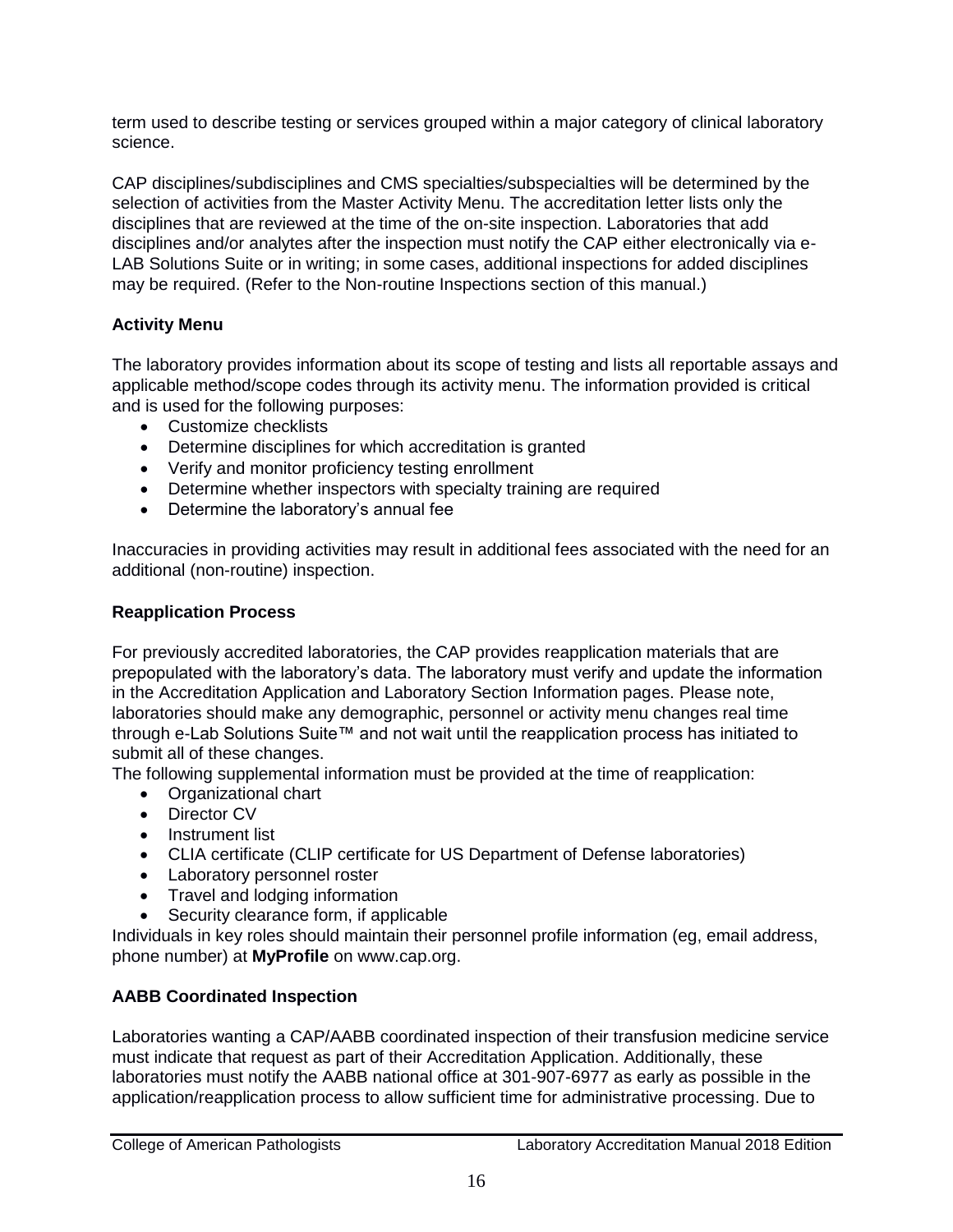differences in the timing of CAP and AABB inspection cycles, a coordinated inspection may not be possible for an initial inspection. CAP will alert a laboratory when coordination is not possible for an initial inspection and will work with the laboratory to assist with planning for the next inspection cycle. Refer to the Preparing for the Inspection-Inspector AABB Coordinated Inspection sections in this manual for more information.

#### **Submitting the Application/Reapplication**

Laboratories currently have two options for completing and returning application materials. The CAP plans to transition to a new electronic formal for applications/reapplications in the future and eliminate the paper application. The CAP encourages laboratories to use the CAP's current online application/reapplication system.

- 1. Complete the application/reapplication online at www.cap.org through e-LABs Solutions Suite. All supplemental materials can be uploaded through the online system, or
- 2. Complete the paper application/reapplication and return forms and supplemental materials to:

 CAP ACCREDITATION PROGRAMS COLLEGE OF AMERICAN PATHOLOGISTS 325 WAUKEGAN ROAD NORTHFIELD, IL 60093-2750 USA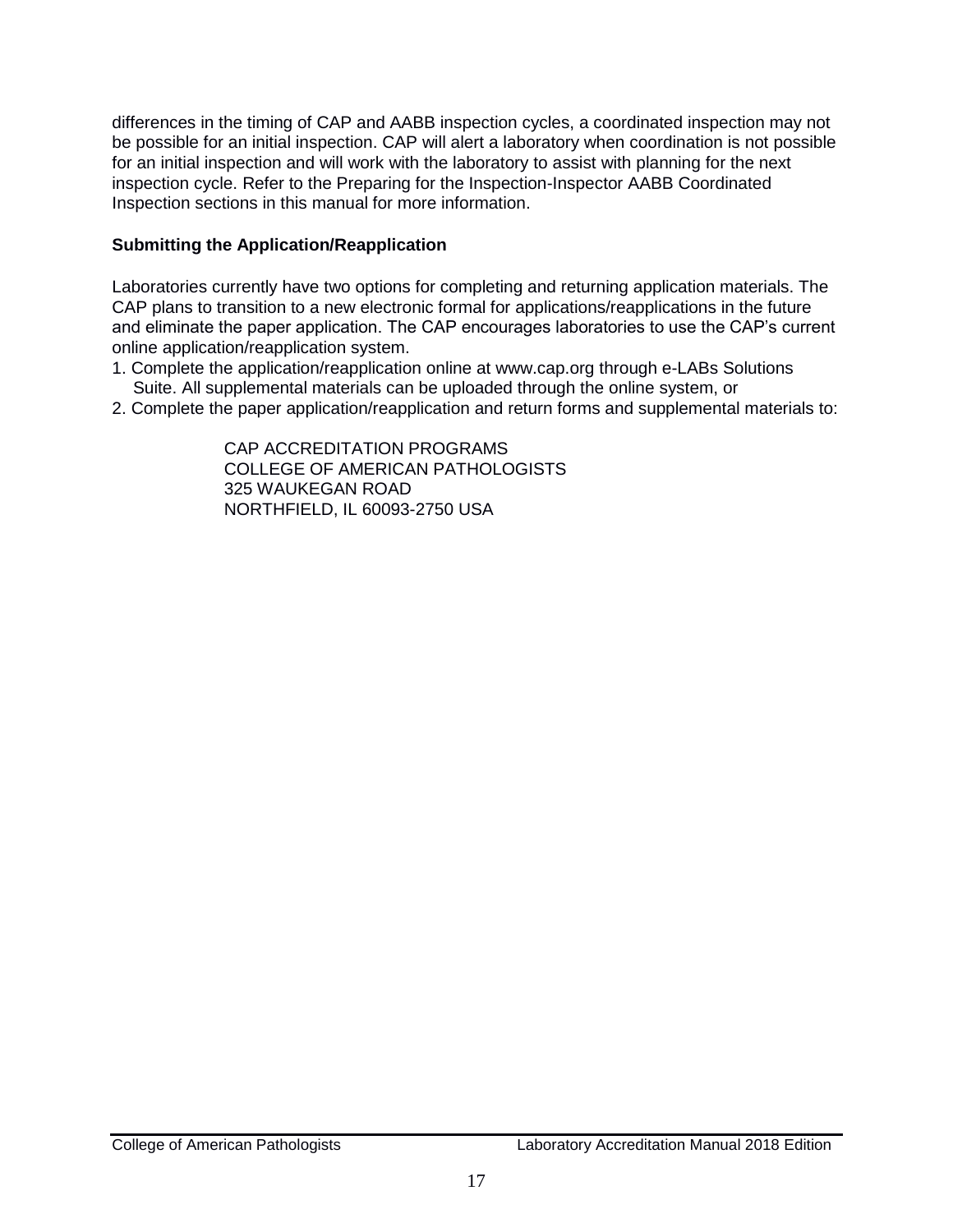# **OTHER TYPES OF LABORATORIES AND INSPECTION OPTIONS**

| <b>TOPIC</b>                                          | <b>PAGE</b> |
|-------------------------------------------------------|-------------|
| <b>Special Function Laboratories</b>                  | 18          |
| <b>Affiliated Laboratories</b>                        | 18          |
| Satellite Laboratories                                | 19          |
| <b>Staff-inspected Laboratories</b>                   | 19          |
| <b>Limited Service Laboratories</b>                   | 19          |
| <b>System Inspection Option</b>                       | 20          |
| System Inspection Eligibility Criteria                | 20          |
| System Inspection Team Preparation                    | 21          |
| <b>System Inspection Inspector Tools</b>              | 21          |
| System Summation Conferences and the Global Summation | 22          |

## **Special Function Laboratories**

- Special function laboratories are those which are administered independently of main clinical laboratories and have different CAP numbers and CLIA numbers (if applicable). They generally employ fewer personnel and are dedicated to the performance of a restricted group of clinical procedures. Examples of special function laboratories include, but are not limited to, blood gas laboratories and oncology clinic laboratories.
- If the special function laboratory is within 15 miles or 30 minutes driving distance from the main clinical laboratory, the same inspection team is assigned to perform concurrent inspections. At least four checklists are used for inspection of any special function laboratory—the Laboratory General Checklist, the Director Assessment Checklist, the All Common Checklist and the checklist(s) appropriate to the specific function(s).
- Compliance with the Director Assessment Checklist is evaluated by a peer of the laboratory director, usually the pathologist leader of the overall team.
- Special function laboratories may request their own summation conference.
- The accreditation process and decision for the special function laboratory is independent of the main laboratory.
- The responsible hospital administrator and a representative member of the medical staff are asked about the performance of every special function laboratory.

## **Affiliated Laboratories**

- Affiliated laboratories are located at physically separate sites but are connected to another laboratory by management and/or ownership.
- Each site is evaluated as a separate laboratory and has an individual CAP number and CLIA number (if applicable). Each site has separate inspection fees, application materials, checklists, and a separate certificate of accreditation.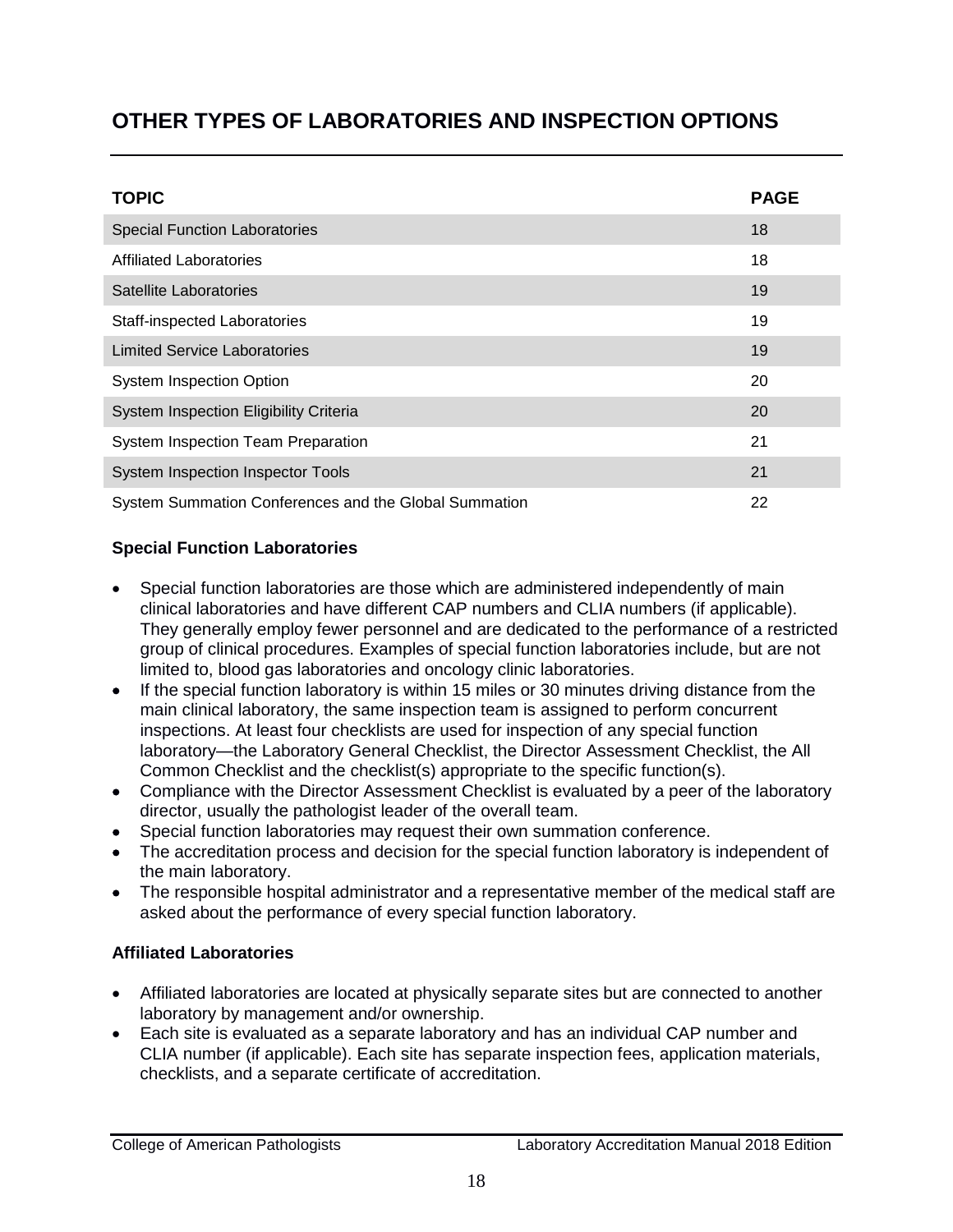- Examples of affiliated laboratories include: (a) two or more merged hospitals that provide some services at each site (one often designated as full service and the other as a core laboratory); (b) a large commercial laboratory that has branches in different geographic locations; or (c) remote limited service or special function laboratories.
- Affiliated laboratories that are within 15 miles or 30 minutes driving distance may be assigned to the same inspection team.

## **Satellite Laboratories**

- Satellite laboratories are usually small branch laboratories that are affiliated with, but not physically located at the same address as the central laboratory. They also have their own CAP numbers and CLIA numbers (if applicable).
- In most cases, the services that are provided correspond with the Limited Service Laboratory Checklist.
- Separate fees, application materials, and checklists are required.
- The inspection can occur concurrently with the main laboratory inspection if the satellite laboratory is within 15 miles or 30 minutes driving distance from the main laboratory. The inspection team leader needs to consider the location of the laboratories in order to allow sufficient time for transportation and inspection.

# **Staff-inspected Laboratories**

- This program is in keeping with the CAP's philosophy of peer review by using CAPemployed medical technologists to review laboratories that are often performing limited testing. These typically include affiliated and/or satellite laboratories that are located more than 15 miles or 30 minutes from the main laboratory.
- Hospitals with 100 beds or fewer that perform basic testing (such as that seen in a core laboratory) may also be inspected by the CAP-employed medical technologists. On-site anatomic pathology services must be limited to frozen sections, specimen accessioning, and/or FNA adequacy assessment to qualify for this type of inspection.

# **Limited Service Laboratories**

- The Limited Service Laboratory Checklist (LSV) is provided as a convenience when inspecting a laboratory or a laboratory section whose scope of services is confined to the most commonly performed tests. It relieves the inspector and the laboratory of the burden of completing multiple checklists during the on-site inspection.
- If a site qualifies as a limited service laboratory, and it is a free-standing entity with its own CAP number and CLIA number (if applicable), the Laboratory General, Director Assessment and All Common Checklists are used along with the Limited Service Laboratory Checklist for inspection.
- On the other hand, if the limited service laboratory is administratively and medically part of a central laboratory at the same site and shares the same CAP and CLIA number, then the Laboratory General and Director Assessment Checklists are used for both the central laboratory sections and the limited service laboratory. In such cases, the limited service laboratory is viewed as a multifunctional section of the central laboratory.
- The CAP Master Activity Menu is divided into a basic list and an extended list of reportable assays. Use of the Limited Service Laboratory Checklist is determined by the activities performed by the laboratory. Laboratories performing activities limited to the basic list of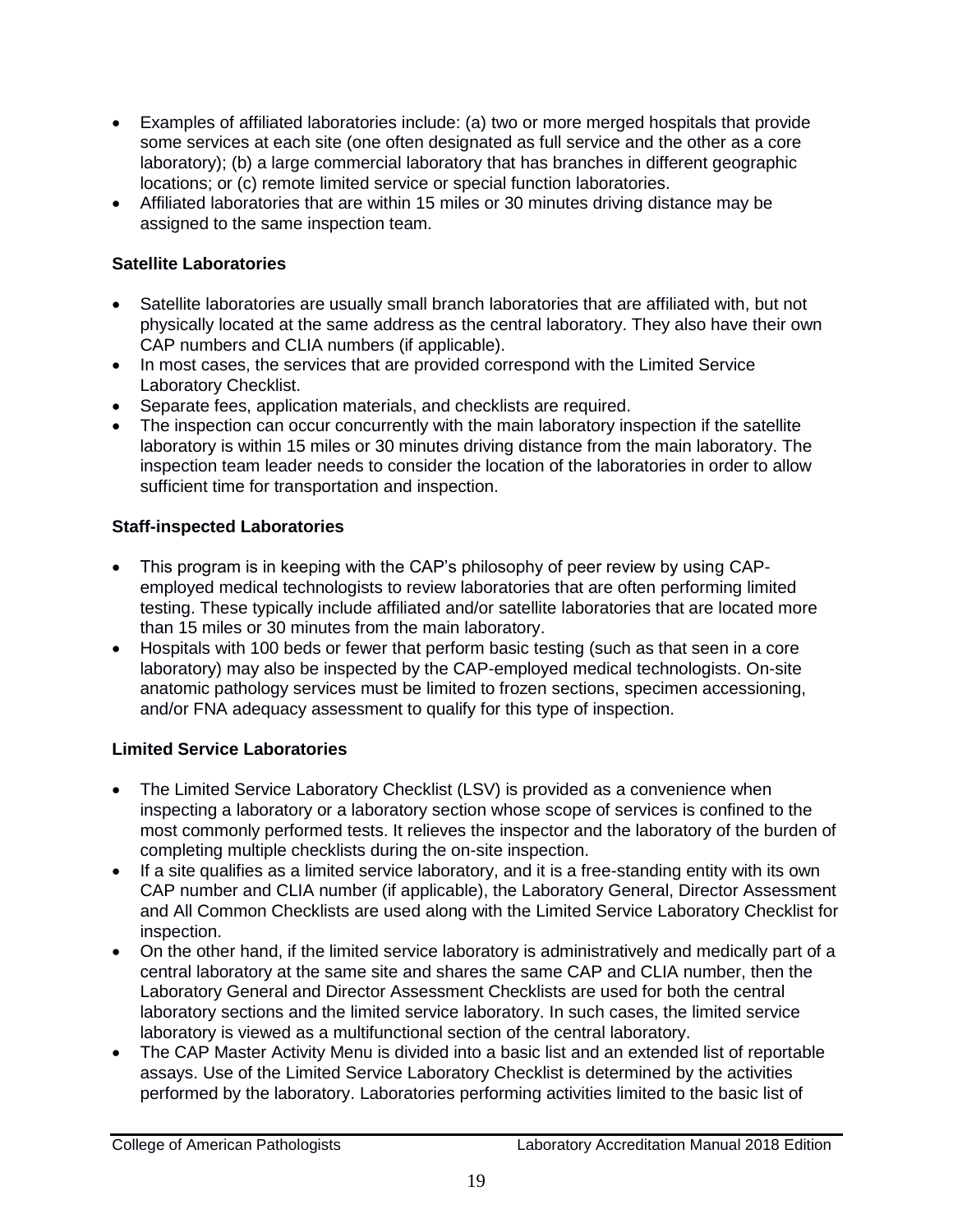assays may quality for the Limited Service checklist. Laboratories performing activities from the extended list must use the applicable discipline-specific checklist(s).

- The Limited Service Laboratory Checklist may not be used alone if anatomic pathology, cytopathology, flow cytometry, molecular pathology, histocompatibility, cytogenetics, or point-of-care testing are performed. The inspector must also use the appropriate disciplinespecific checklist(s) for these areas.
- If the limited service laboratory performs testing in other laboratory disciplines that can use the Limited Service Checklist (eg, chemistry, hematology), but there are section-specific requirements that are not specifically represented in the LSV Checklist (eg, pretransfusion testing, blood storage, coagulation factor assays, chromatography, electrophoresis, microbiology cultures/sensitivities, molecular microbiology, maternal alpha-fetoprotein testing, sweat testing for cystic fibrosis), the section-specific checklist must be used.
- The laboratory's application determines the appropriateness of the LSV Checklist.

## **System Inspection Option**

Laboratory directors the may have *multiple* laboratories under the same ownership and administration inspected by *one* team of inspectors. This is called the 'system inspection option'. A system is composed of laboratories with highly integrated services meeting specific eligibility requirements. Laboratories desiring to participate in the CAP's System Inspection option should contact the CAP at 800-323-4040.

#### **System Inspection Eligibility Criteria**

A system is defined as two or more full-service laboratories that identify themselves as a system and have common administration and ownership. All laboratories must be within three hours travel time (ground transportation) of a system-defined central location. The system option is available to laboratories participating in the Laboratory Accreditation Programs. The degree of integration within the system is a major determinant in a system meeting eligibility requirements and thereby qualifying for the system option.

Each individual laboratory within the system must meet at least seven of the following nine eligibility criteria:

- Operate on the same set of administrative policies and procedures
- Report directly to a central management team
- Perform common competency assessment at each site utilizing a system-wide standardized program
- Participate in a system-wide quality improvement plan
- Use the same QC interpretive standards and guidelines for common instruments and procedures
- Have an integrated information/central data repository or common laboratory information system (LIS)
- Participate in a common safety program with a common safety manual
- Use a common specimen collection manual
- Be located within a three-hour driving distance from the central location (this element is required for all systems)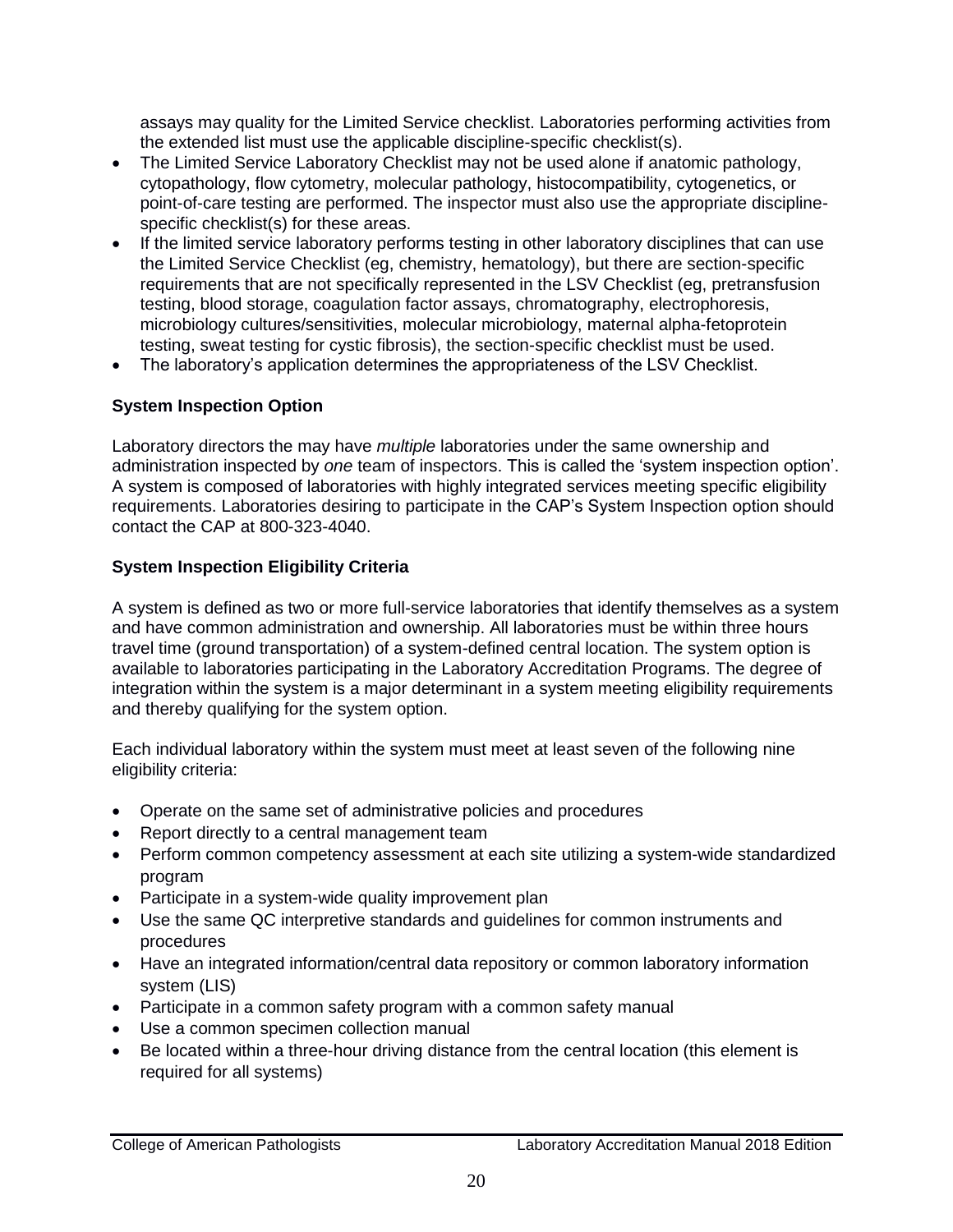Approximately four to six months prior to the laboratory's anniversary date, an inspection specialist conducts a pre-inspection conference call to determine the system's level of integration of services. An on-site pre-inspection visit is scheduled for any group that is new to the CAP's System Inspection option. The information obtained by the inspection specialist is shared with the team leader and team coordinator to assist with inspection planning and the team building process.

#### **System Inspection Team Preparation**

The inspection process is similar to that required to inspect a single laboratory/facility. However, team size and composition require particular attention and planning. Travel and lodging can be complex; therefore **use of the CAP Travel Desk staff at 800-323-4040 ext. 7800, is required for all air travel and hotel accommodations.** Once the final team count and inspection dates have been approved by CAP headquarters, the CAP Travel Desk staff arranges for direct billing of airfare and lodging and negotiates the best rates for both.

Upon receipt of the inspector's packet and the pre-inspection report, the team leader will determine the number of inspectors and days needed to complete the inspection. The CAP recommends that inspection teams use inspectors who can inspect multiple areas; this decreases disruption of services at the laboratory and decreases on-site inspection costs. To assemble the team, the team leader references the Planning Guide for Area(s) of Responsibility and the System Pre-inspection Information form (refer to the System Inspection Tools section below) sent by the CAP inspection specialist and a team building spreadsheet tool. The team leader shares the plans with the CAP inspection specialist and inspection assignment specialist to determine if there is agreement on team size, composition, time allocation, and the preferred week the inspection will occur.

Inspectors need to prepare for the inspection well before the inspection dates and clarify what is and is not to be inspected. For instance, a system with a central histology/cytology processing location, but with frozen section and/or interpretive services provided at multiple locations requires on-site inspection of each laboratory using the relevant portions of the Anatomic Pathology and/or Cytopathology Checklists.

A coordinated inspection with the AABB assessor is pertinent only to the laboratory that has dual CAP/AABB accreditation. There may be other laboratories in the system providing transfusion services that are CAP-accredited but not AABB-accredited. These must be inspected by member(s) of the CAP system inspection team. For questions on preparing for the inspection or at the time of the on-site inspection, call 800-323-4040 ext. 6065 to consult with a CAP technical specialist.

## **System Inspection Inspector Tools**

One of the goals of a system inspection is continuity in the inspection process. Therefore, the inspector who inspects a particular discipline should be the one inspecting this discipline in all labs. If this is not possible, all inspectors inspecting the same discipline must compare their findings between laboratories before the summation conference to ensure a consistent approach and interpretation of compliance.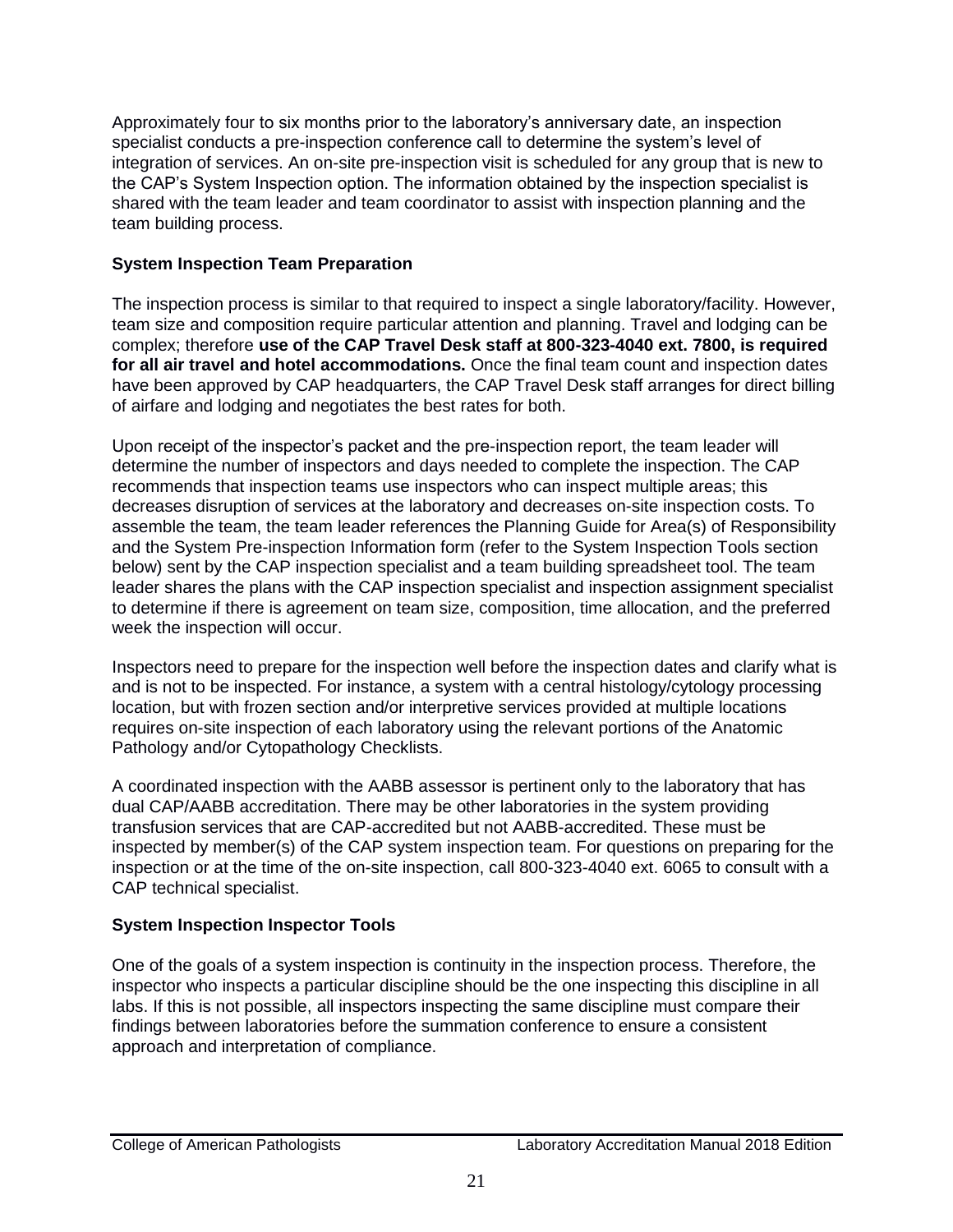Supplements to the Systems Inspector's Inspection Packet include the following:

- 1. **Assessment of System Integration form** –This form is completed by the system administration and/or management team at reapplication time. The information will be included in the inspector packet and the criteria can be used to assist in team building. The information can also be included in the global summation conference to discuss degrees of integration for the system.
- 2. **Planning Guide for Inspector Area(s) of Responsibility** The team leader uses the Excel spreadsheet template to build the team and ensure adequate inspectors are used, as well as ensuring any specialty inspector needs are met. The spreadsheet is customized for the system being inspected.
- **3. System Pre-Inspection Information form**  The form is completed by the system administration and/or management team before the pre-inspection call/visit. The inspection specialist reviews the information in the form with the system administration and management team and makes any necessary revisions. The completed form is forwarded to the team leader to assist in team building.

## **System Summation Conferences and the Global Summation**

A summation conference should take place at each laboratory inspected. (Refer to the Summation Conference section of this manual for detailed instructions related to conducting a summation conference.)

During the last day of the system inspection, a global summation conference is held. The global summation conference is not intended to be a reiteration of all the deficiencies and recommendations cited during the system inspection, but is instead a discussion of how the system can further integrate. The inspection team leader should work with the inspection specialist to prepare a brief presentation for the system personnel being inspected. The global summation conference presentation should include system-wide deficiencies and opportunities for improvement. It is also common for the inspection team to discuss areas of excellence and strengths noted during the system inspection.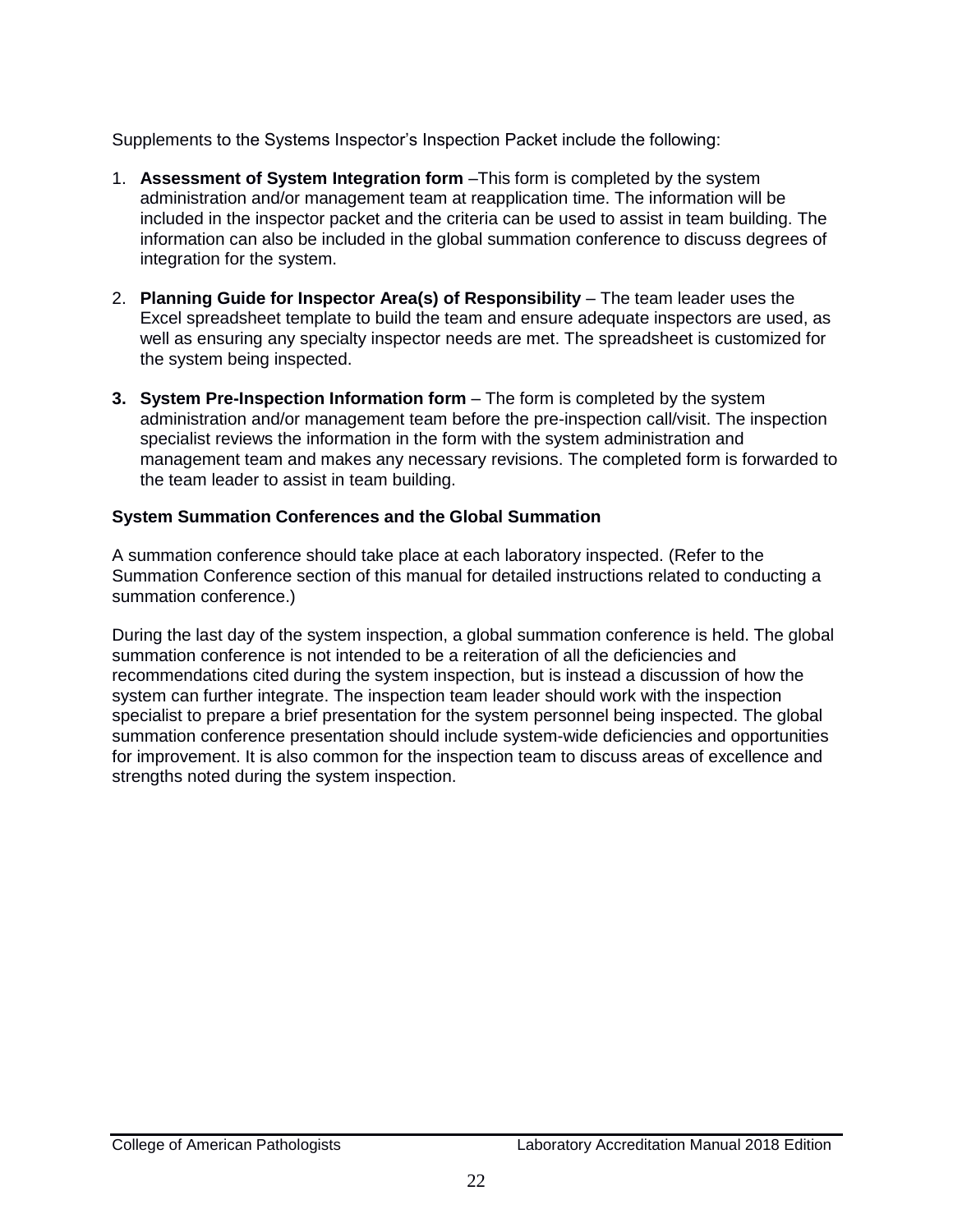# **PREPARING FOR THE INSPECTION: LABORATORY**

| <b>TOPIC</b>                        | <b>PAGE</b> |
|-------------------------------------|-------------|
| <b>Laboratory Inspection Packet</b> | 23          |
| Inspection Preparation Tips         | 23          |
| On-site Inspection Plan             | 25          |

#### **Laboratory Inspection Packet**

After the laboratory completes its application or reapplication, the CAP sends a Laboratory Inspection packet with the following documents:

- Cover letter
- Inspection Supplemental Information (inspection blackout dates and hours of operation)
- Accreditation Unit Activity Menu report
- Checklist Selection report
- Accreditation Checklists (customized)

The laboratory's inspection team also receives materials from the packet, including the checklists that have been customized according to the laboratory's Accreditation Unit Activity Menu. Laboratories should carefully review the activity/test information to ensure that it is current. The laboratory must update its activity menu information if there are changes prior to the inspection because changes may impact the customized checklists. Laboratories can submit test menu changes by logging into www.cap.org through e-LAB Solutions Suite.

The cover letter included in the packet contains the possible dates for inspection and whether the inspection will be announced or unannounced.

Laboratories seeking **initial CAP accreditation** will typically be inspected within 90 days of receiving the inspection packet. The inspection team leader will contact the laboratory to schedule a mutually agreeable inspection date. CAP-accredited laboratories **reapplying for accreditation** will be inspected sometime within the 90 days prior to the laboratory's anniversary date. The team leader may contact the laboratory to discuss logistics for an unannounced inspection, but may not inform the laboratory of the inspection date.

#### **Inspection Preparation Tips**

The following tips may help the laboratory prepare for inspection:

 Prepare references that describe how the laboratory complies with each requirement. Example:

> $\circ$  Download customized checklists from www.cap.org in the Excel format (refer to the Accreditation Checklists section for information on downloading the checklists in different formats)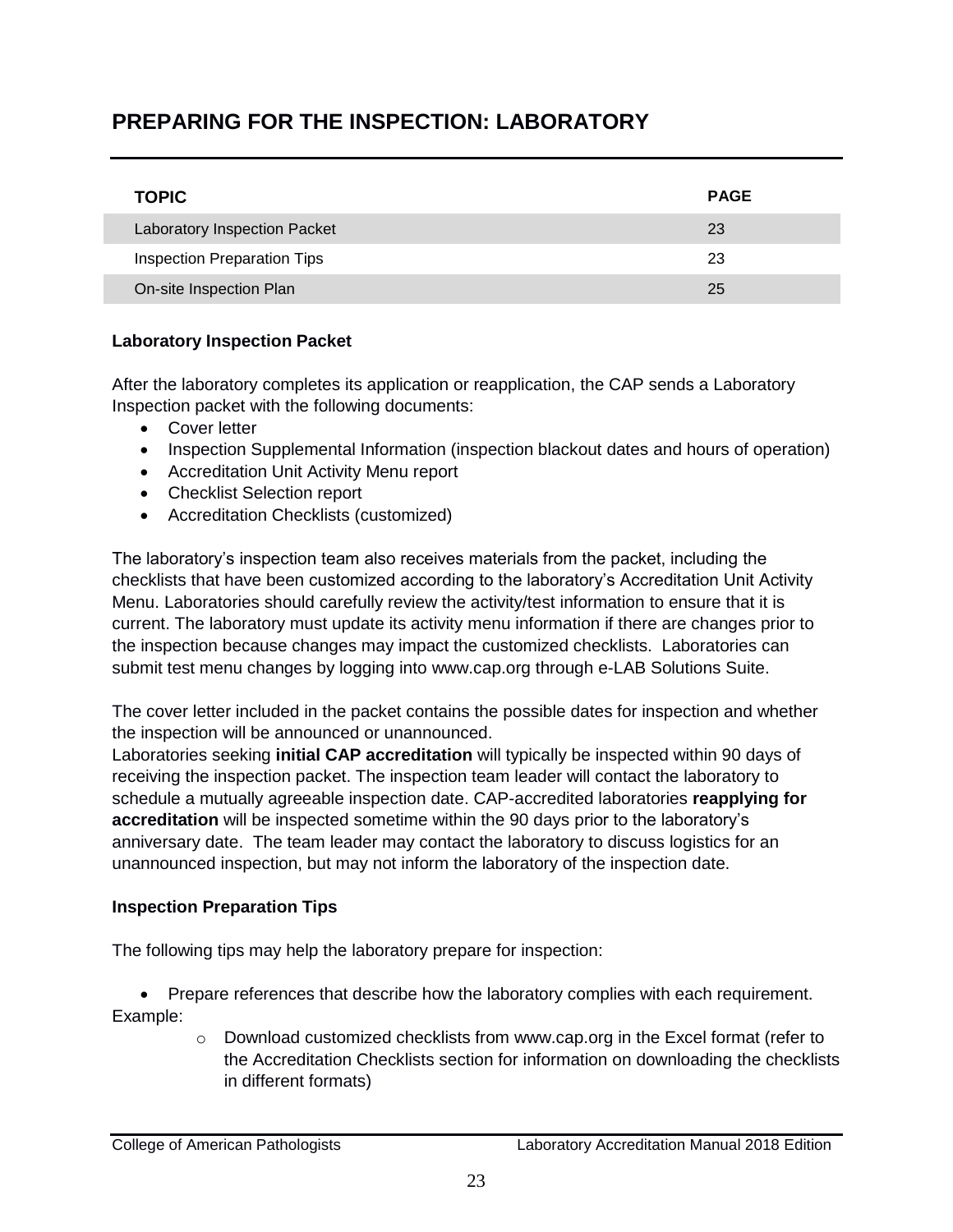- $\circ$  Add columns to the spreadsheet for comments and/or hyperlinks to policies, procedures and other compliance documents.
- Refer to the **Checklist Changes only** version of the checklists available on www.cap.org to identify new requirements and checklist changes from the previous edition.
- Update the Laboratory Personnel Evaluation Roster to include changes in personnel or supervisor responsibilities.
	- **o** Ensure that all CLIA roles relevant to the testing performed by a laboratory are filled by qualified individuals. For example, a technical consultant must be listed if any moderate complexity testing is performed. A technical supervisor and general supervisor must be listed if any high complexity testing is performed.
	- **o** Audit of the personnel records to ensure that all required records are readily available. Have the updated roster ready to present to the inspection team.
- For laboratories reapplying for accreditation, review inspection findings and records of corrective actions from the last on-site CAP inspection and the interim self-inspection and confirm ongoing correction of deficiencies. Ensure that the self-inspection records will be readily available the day of inspection.
- Review the Accreditation Unit Activity Menu report to confirm that the laboratory is either enrolled in CAP-accepted proficiency testing or performs alternative assessment for each activity/test . Ensure that proficiency testing and alternative records are readily available and have been reviewed, with records of corrective action, as applicable.
- Update the List of Individualized Quality Control Plans (IQCP) form if one of more IQCP is used in the laboratory. Have the form available to present to the inspection team. Ensure that related documents supporting the IQCP (eg, risk assessment, quality control plan, quality assurance monitoring) are readily available.
- Develop a process for timely retrieval of off–site records, such as personnel training records and initial instrument/method validation studies. Store on-site documents and records in a central location so that they are easily accessible during the inspection. Ensure that relevant staff knows how to locate or retrieve the documents and records.
- Train all personnel to be familiar with the checklists and the inspection process. Ensure that staff in each laboratory section knows where to find specific documents needed for the inspection.
- Participate in educational activities offered by CAP to gain a better understanding of accreditation requirements (refer to Appendix E, CAP Accreditation Tools and Resources, for the location on www.cap.org)
	- **o Focus on Compliance webinar series**  CAP accreditation presentations that focus on key accreditation topics aimed at laboratory professionals. Register for live events or listen to previously recorded presentations on www.cap.org.
	- **o Fast Focus on Compliance:** On-line modules developed to provide information on a variety of challenging topics in a bite-sized learning format.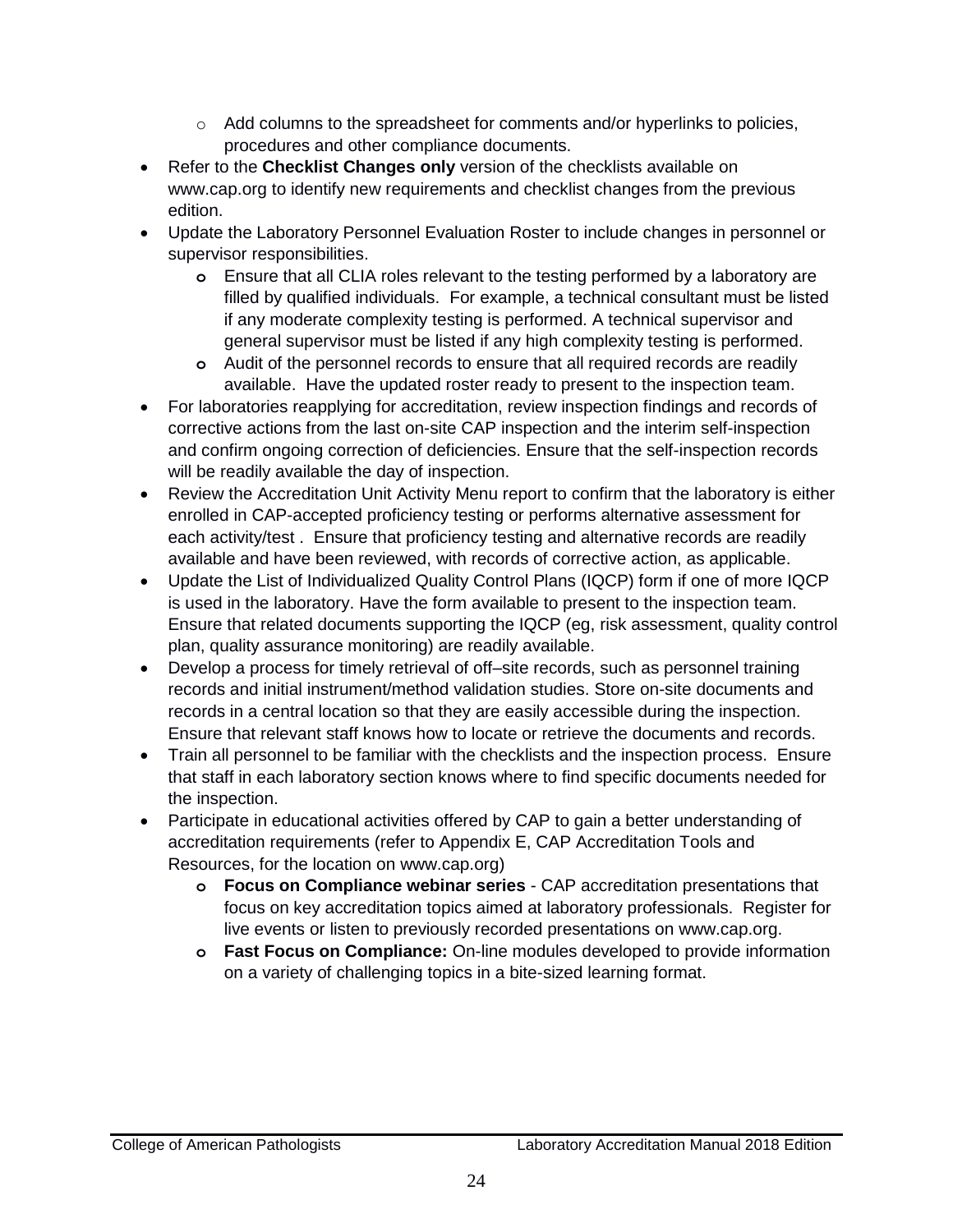# **On-site Inspection Plan**

The laboratory should prepare an on-site inspection plan to avoid confusion and delays on the day of inspection, including the following elements:

| <b>Plan Elements</b>                                         | <b>Example Tasks</b>                                                                                                                                                                                                                                                                                                                                                                                  |
|--------------------------------------------------------------|-------------------------------------------------------------------------------------------------------------------------------------------------------------------------------------------------------------------------------------------------------------------------------------------------------------------------------------------------------------------------------------------------------|
| One-hour security notification<br>Designated central contact | Ensure that a responsible person will be available<br>to receive the one-hour security notification call<br>from the inspection team<br>Define what activities need to occur when the call<br>$\bullet$<br>is received (eg, notification tree)<br>Designate one or more individual as the central<br>$\bullet$                                                                                        |
|                                                              | contact to coordinate events throughout the day<br>Greet the inspection team and make introductions<br>$\bullet$<br>Arrange for a short laboratory tour at the<br>$\bullet$<br>beginning of the inspection                                                                                                                                                                                            |
| List of key personnel                                        | Identify a list of key personnel with their contact<br>$\bullet$<br>information for each area of the laboratory who<br>have knowledge of policies, procedures, and<br>location of key documents (eg, QC, proficiency<br>testing, instrument and equipment maintenance<br>and function checks)<br>Include backup personnel in case a contact is not<br>$\bullet$<br>available on the day of inspection |
| Interviews with team leader                                  | Identify representatives from medical staff and<br>$\bullet$<br>administration who will be available for an<br>interview with the team leader<br>Include backups in case the designated<br>$\bullet$<br>representative is not available on the day of<br>inspection                                                                                                                                   |
| Communication                                                | Communicate with all parties within and outside of<br>$\bullet$<br>the laboratory that may be involved in the<br>inspection process<br>Schedule interviews with representatives from the<br>$\bullet$<br>medical staff and administration                                                                                                                                                             |
| Meeting rooms and workspace                                  | Identify options for meeting rooms or workspace to<br>$\bullet$<br>be used by the inspection team, including a "home<br>base" in a location convenient to the laboratory<br>Identify locations for introductions and for the<br>$\bullet$<br>summation conference                                                                                                                                     |
| Transportation to test sites and<br>facilities               | Establish a mechanism to escort team members<br>$\bullet$<br>to testing sites<br>Provide transportation for off-site locations, if<br>$\bullet$<br>needed                                                                                                                                                                                                                                             |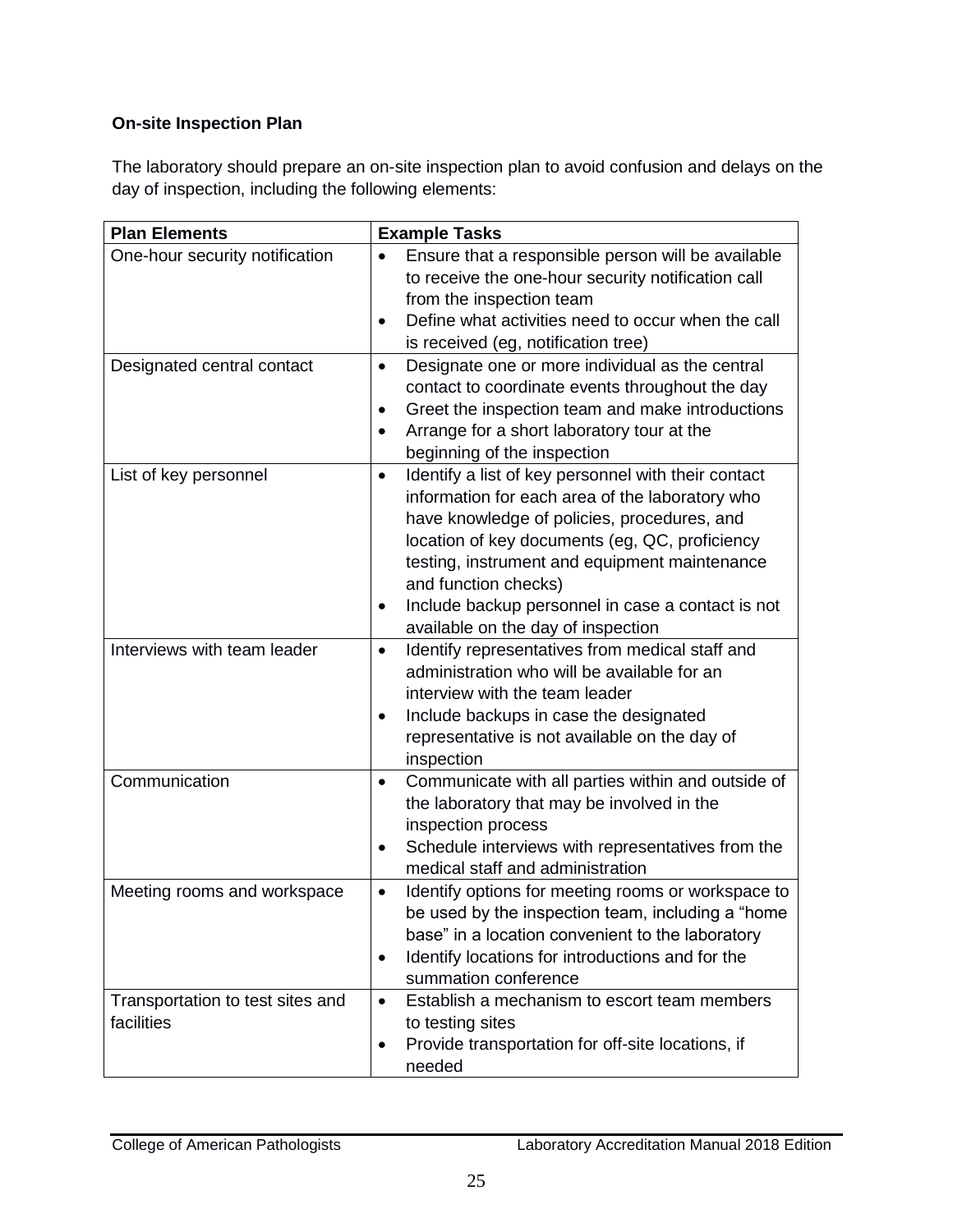| Staffing needs               | Assess workload and staffing to determine if                                                                                                                                                                                                                                                                                                                                                 |
|------------------------------|----------------------------------------------------------------------------------------------------------------------------------------------------------------------------------------------------------------------------------------------------------------------------------------------------------------------------------------------------------------------------------------------|
|                              | modifications are needed to prevent disruption of                                                                                                                                                                                                                                                                                                                                            |
|                              | patient care                                                                                                                                                                                                                                                                                                                                                                                 |
| Inspection team needs        | Arrange for refreshments (water/coffee) and lunch<br>$\bullet$<br>for the inspection team or provide information on<br>locations for dining located near the laboratory<br>Provide personal protective equipment<br>$\bullet$<br>Make office supplies available in the team work<br>$\bullet$<br>area (eg, pads of paper, pens, sticky notes/flags)<br>Provide telephone access<br>$\bullet$ |
| <b>Records</b>               | Provide centralized records to be available<br>$\bullet$<br>throughout the course of the inspection for<br>policies, procedures, and other records<br>Ensure that personnel files are readily available<br>$\bullet$<br>Arrange for off-site records needed for the<br>٠<br>inspection to be delivered to the laboratory                                                                     |
| Conclusion of the inspection | Provide copying services prior to the summation<br>٠<br>conference<br>Provide facilities for inspectors to securely dispose<br>of inspection materials                                                                                                                                                                                                                                       |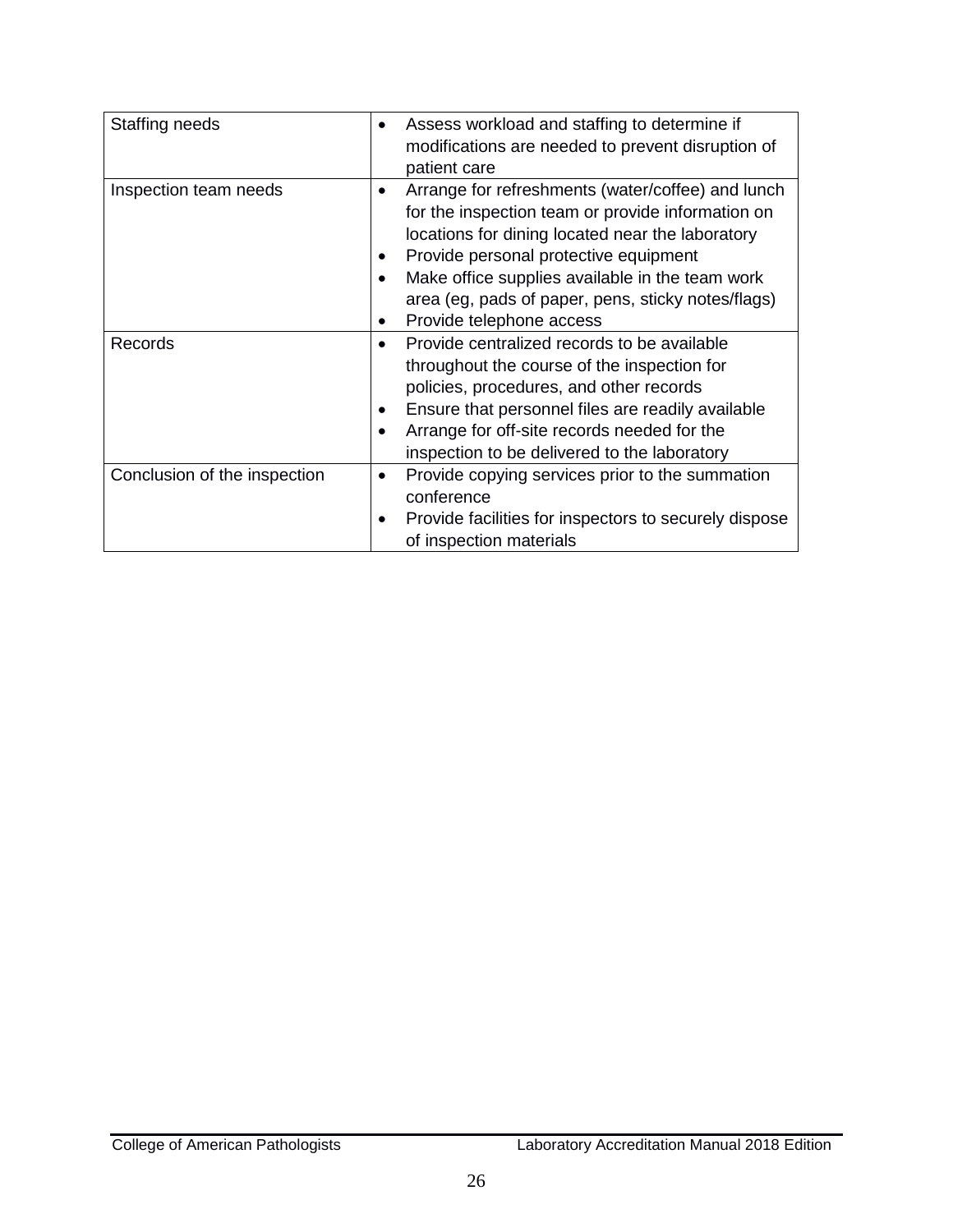# **PREPARING FOR THE INSPECTION: INSPECTION TEAM**

| <b>TOPIC</b>                                               | <b>PAGE</b> |
|------------------------------------------------------------|-------------|
| <b>Inspection Team Leader Assignment</b>                   | 27          |
| <b>Team Leader Qualifications and Responsibilities</b>     | 27          |
| Inspector's Inspection Packet                              | 28          |
| Assembling the Inspection Team                             | 30          |
| Inspection Team Member Qualifications and Responsibilities | 31          |
| Team Leader and Team Member Training Options               | 32          |
| Arranging the Inspection Date                              | 32          |
| Arranging Inspection Team Travel                           | 34          |
| <b>Requests for Inspection Delays</b>                      | 34          |
| <b>AABB Coordinated Inspection</b>                         | 34          |

#### **Inspection Team Leader Assignment**

The CAP's accreditation programs use a peer-based inspection model. CAP accredited laboratories are required to provide a trained inspection team comparable in size and scope if requested by the CAP at least once every two-year accreditation period as a term of accreditation. The assignment is made by matching a team leader from one laboratory (or group of laboratories) to another laboratory (or group of laboratories) after screening against multiple criteria, including known conflicts of interest, geographic distance, and size and complexity of the respective laboratory.

Assignments can be made up to 15 months prior to the anniversary date of the laboratory being inspected. The team leader receives an inspection assignment letter to confirm an assignment and report any conflicts of interest. (For information on conflicts of interest, refer to the Commission Philosophies section.)

## **Team Leader Qualifications and Responsibilities**

Team leaders should be:

- A peer of the laboratory/biorepository director, with similar status, type of practice, and hospital or laboratory/biorepository size
- Preferably a board-certified pathologist**\*** and a CAP Fellow
- Affiliated currently or recently with a CAP-accredited laboratory/biorepository
- Trained in the inspection process and in team leader responsibilities
- Not engaged in a close personal, family, business, or professional relationship with any personnel in a laboratory/biorepository that he/she will inspect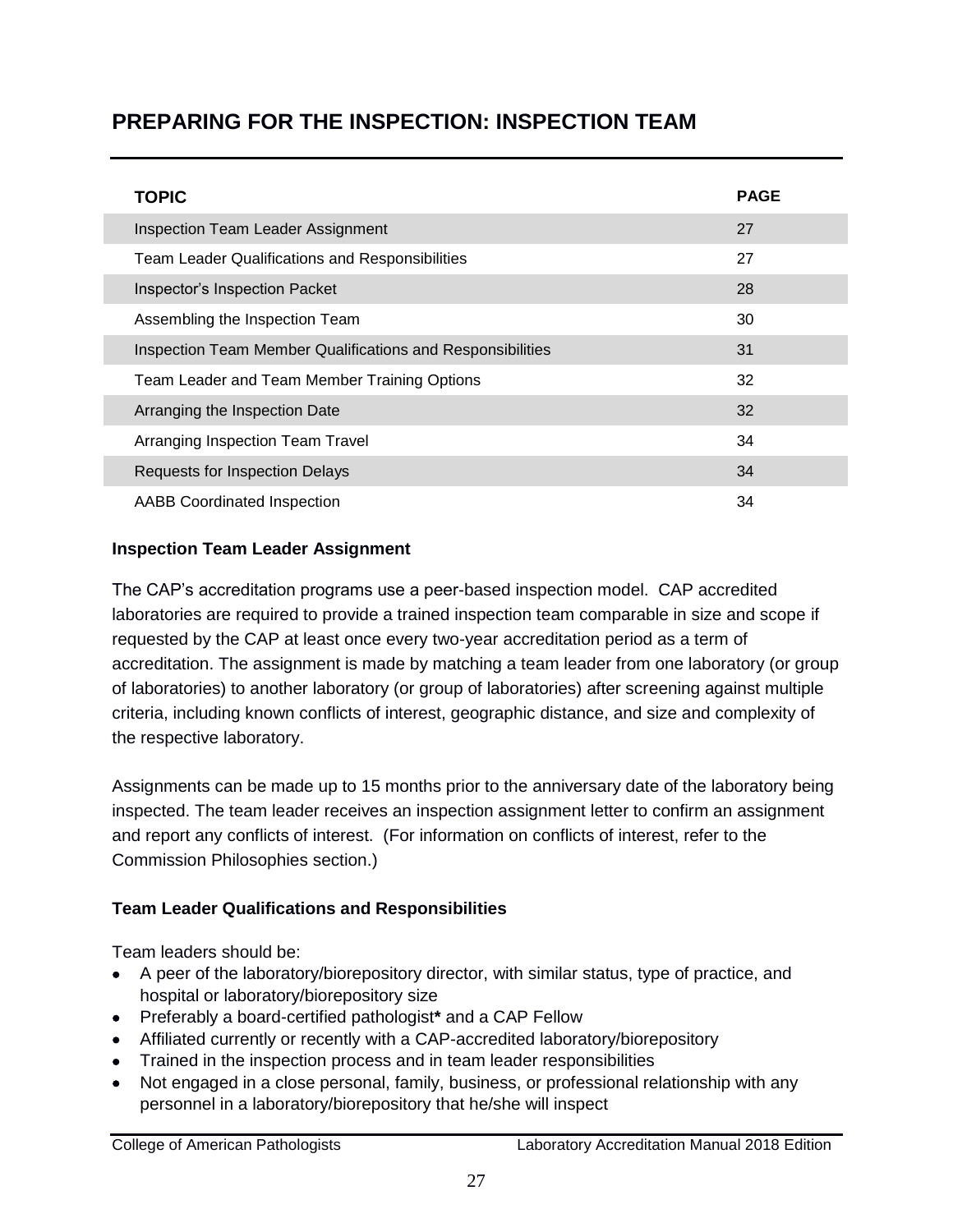**\*** A nonpathologist inspector may serve as the team leader for a laboratory that is typically not directed by a pathologist (eg, a cytogenetics laboratory) so long as the inspector is a peer of the laboratory director. For a pathologist-directed laboratory, however, a nonpathologist inspector may serve as the team leader only with the prior agreement of the laboratory director.

The team leader for a biorepository inspection must have the qualifications to be a director of a biorepository.

For anatomic pathology sections, a pathologist, board certified in anatomic pathology, must perform the inspection or supervise the inspection if performed by a qualified histotechnologist or cytotechnologist. One exception is for small laboratories offering anatomic pathology limited to specimen accessioning, frozen sections, and/or fine needle aspiration adequacy assessment that are routinely inspected by a CAP staff inspector team. (Refer to the Other Types of Laboratories and Inspection Options section for information on Staff-Inspected Laboratories.)

Inspection team leaders are responsible for:

- Assembling an inspection team of appropriate size and experience for the laboratory or laboratories being inspected
- Ensuring that team members are appropriately qualified and have completed CAP inspector training
- Setting the inspection date within the correct window
- Making inspection materials available to inspection team members
- Providing overall supervision and time management of the team throughout the inspection process
- Evaluating compliance with the Director Assessment Checklist, including interviews with the laboratory director and other institutional representatives
- Conducting the inspection summation conference
- Submitting the post inspection findings and materials to the CAP

#### **Inspector's Inspection Packet**

The CAP Inspector's Inspection Packet contains:

- Team leader inspection materials
	- 1. Team Leader Inspection Planner
	- 2. Summary of the laboratories to be inspected
	- 3. Inspection Supplemental Information sheet (days and hours of laboratory operation; blackout dates for unannounced inspections)
	- 4. Inspection Assignment Worksheet by Laboratory form
	- 5. Travel and Lodging Information form
	- 6. Inspection Team Building Tip Sheet
	- 7. CAP Accreditation Resources for Inspector
	- 8. Team Leader and Team Member training information sheet
	- 9. *Standards for Accreditation*
	- 10. Prepaid mailer envelop to return the packet to the CAP within 24 hours after the inspection is complete
	- 11. Team Leader Evaluation form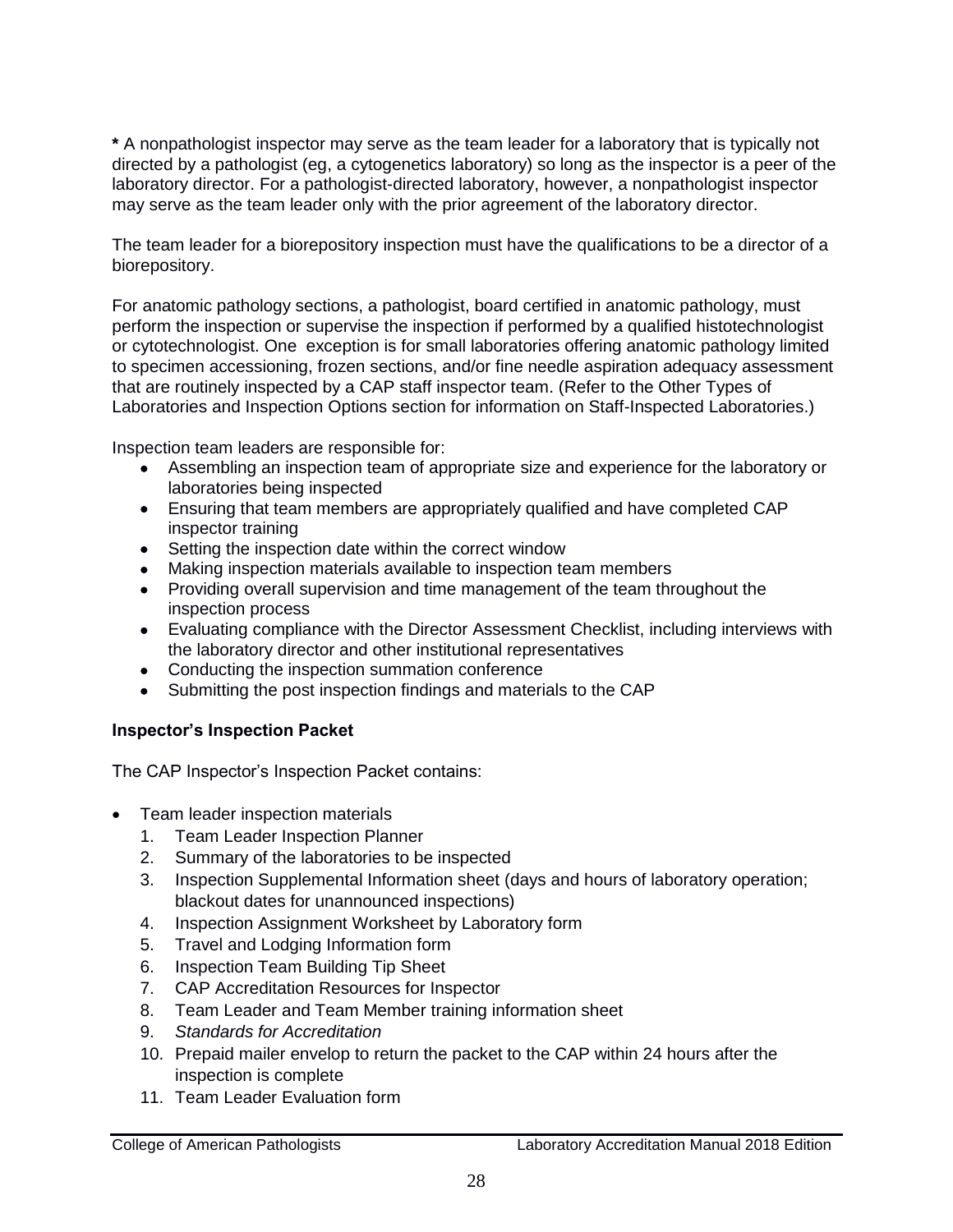- 12. Form to claim Inspection Reimbursement
- 13. Packet Table of Contents
- 14. To Cite or Not to Cite guide
- 15. Name tags for the team (every team member should wear a name tag while in the host facility
- 16. List(s) of qualified specialty inspectors, (applicable to cytogenetics, flow cytometry, histocompatibility, clinical biochemical genetics, and molecular pathology only)
- 17. Security clearance forms, if needed
- Accreditation unit (AU) materials (for each laboratory being inspected)
	- 1. Laboratory Synopsis Report
	- 2. Letter for laboratory director announcing inspection
	- 3. Instructions for Sampling & Evaluating Laboratory Personnel Records
	- 4. Personnel Requirements sheet
	- 5. Laboratory Personnel Evaluation Roster (not applicable to BAP)
	- 6. Complaint Report, if applicable
	- 7. State-specific Report, if applicable
	- 8. Inspector's Summation Report (ISR) forms (Part A and "extra copy" pages)
	- 9. Laboratory organization chart
	- 10. Laboratory director's CV
	- 11. Inspector's Summation Report from the previous on-site inspection
	- 12. Laboratory-Specific Activity Menu (list of tests and testing modalities)
- Section unit (SU) materials (for each section unit/department)
	- 1. Laboratory Section Synopsis Report
	- 2. Team Member Inspection Planner
	- 3. Instrumentation list
	- 4. Proficiency Testing Performance Report
	- 5. Team Member Evaluation form
- Checklist section (separate subsection for each section unit/department)
	- 1. Previous Inspector's Summation Report (ISR)
	- 2. Laboratory-Specific Activity Menu
	- 3. ISR Deficiency form
	- 4. ISR Recommendation form
	- 5. Customized checklist (based on the laboratory's activity menu for each section)
- Post Inspection Instructions (Blue Folder)
	- o Instructions for Responding to Deficiencies
	- o Deficiency Response Signature Page
	- o Deficiency Response Sheet

The inspection team should contact the CAP if there are any materials missing or with questions about the inspection packet.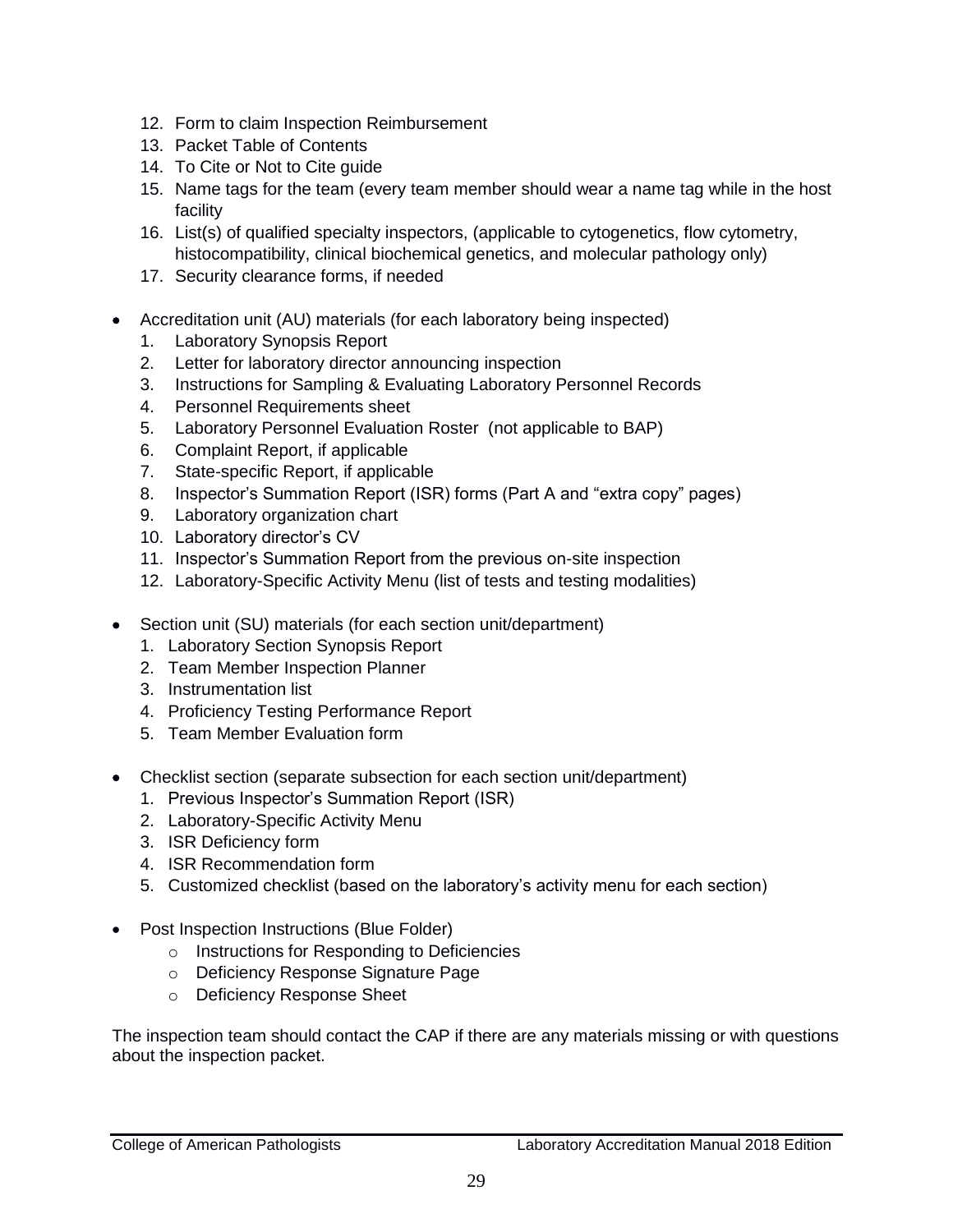#### **Assembling the Inspection Team**

The team leader should **immediately review** the materials in the Inspector's Inspection Packet upon receipt and begin assembling the inspection team. The packet contains the information on the appropriate number of inspectors and the expertise needed. It recommends the "number of inspector days" to perform the inspection, based upon the disciplines and test volumes declared by the laboratory.

For inspections of large or multisite laboratories, the team leader may decide to spend more than one day on site with a smaller team, rather than taking a team large enough to complete the inspection in one day. This approach is helpful when section supervisors are responsible for more than one site, and may not be available at more than one site during a one-day inspection.

General guidelines for assembling the inspection team:

- One inspector is needed for the Laboratory General inspection. More than one inspector may be needed for large, full-service laboratories, such as a university hospital laboratory. Alternatively, inspectors assigned to other checklists may be able to assist the Laboratory General inspector with sections of the checklist (eg, computer, safety).
- One inspector may be able to inspect with more than one discipline-specific checklist or inspect more than one laboratory section during an inspection depending on the experience of the team member, the scope of testing performed, and set up of the laboratory. Common combinations include:
	- o Hematology and Urinalysis
	- o Chemistry and a separate blood gas laboratory
	- $\circ$  Microbiology and Immunology A second inspector may be needed if the laboratory offers extensive services in microbiology in all subdisciplines (bacteriology, mycobacteriology, mycology, parasitology, virology, and molecular microbiology).
	- o Anatomic Pathology and Cytopathology
	- $\circ$  Transfusion Medicine and Immunology A second inspector may be needed for hospital laboratories that have extensive donor and transfusion activities.
- Fewer inspectors are needed for laboratories with very limited test menus. One generalist inspector may be able to inspect using the Limited Service Laboratory Checklist.
- Adjustments to the number of inspectors should be made based upon the experience of the inspectors and the extent of testing in the laboratory.

The Inspection Team Building Tip Sheet found in the inspection packet contains additional information for assembling the team.

The CAP requires the use of a specialty inspector for inspections performed with the following checklists:

- Cytogenetics
- Flow Cytometry
- Histocompatibility
- Clinical Biochemical Genetics
- Molecular Pathology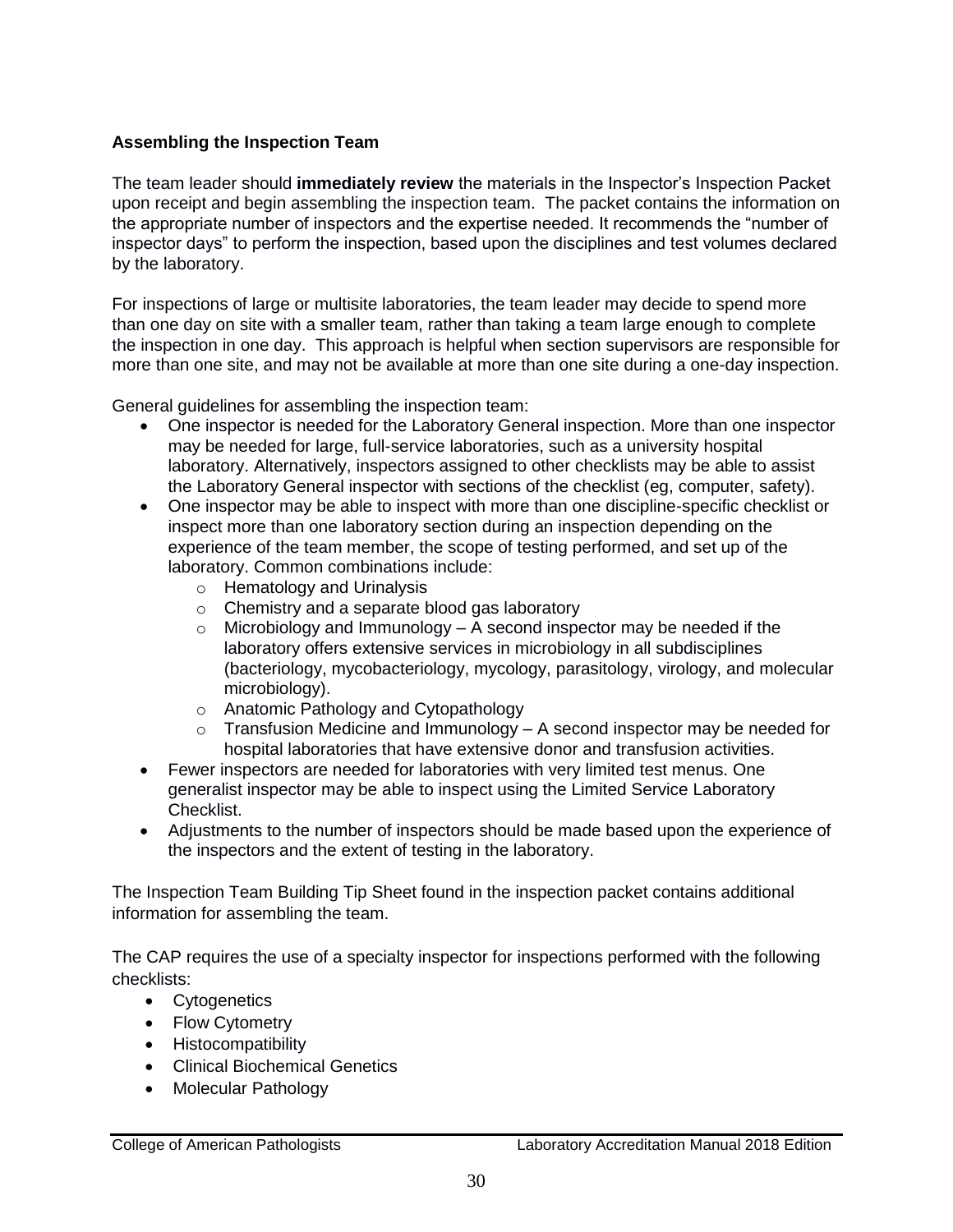A listing of approved specialty inspectors is included in the inspection packet if the inspection involves one or more of these checklists. The team leader must choose an inspector from the approved list. Potential team members not on the approved list may apply to be a specialty inspector on www.cap.org by logging in to My Profile, selecting Skill Sets/Language Fluency in the Inspector tab, and completing the requested information for educational qualifications and experience. The team leader may bring the potential team member only if he or she receives approval for that specialty.

**If a team leader wants to take more inspectors than the CAP recommended number provided in the inspector packet, the team leader must contact the CAP prior to the inspection to obtain approval.** Additional inspectors may not be reimbursed without prior approval. The team leader must:

- Complete the Inspection Assignment Worksheet by Laboratory form included in the packet and explain why additional inspectors are needed
- Email the form to accred@cap.org

The CAP will review the request and notify the team leader within two business days about the approval decision.

Team leaders may obtain assistance to identify additional inspectors to perform the inspection by contacting the CAP at 800-323-4040, ext. 6061 or 847-832-7000, ext. 6061. The CAP can provide lists of qualified inspectors from its CAP inspector database.

## **Inspection Team Member Qualifications and Responsibilities**

The team leader assembles the inspection team by selecting team members with the necessary expertise in the assigned inspection areas. All inspectors must be trained on the inspection process (refer to the Inspector Team Leader and Team Member Training Options section). Inspectors may include:

- Medical technologists/clinical laboratory scientists
- Cytotechnologists
- Histotechnologists
- Laboratory/biorepository supervisors and managers
- Doctoral scientists
- Pathology residents and fellows
- Pathologists

Inspectors must not:

- Inspect a laboratory or facility for which he or she has provided or is likely to provide consultative services
- Be engaged in close personal, family, business, or professional relationships with any personnel in a laboratory or biorepository that the inspector inspects

Inspection team members must prepare several weeks prior to the inspection in order to perform a thorough and efficient inspection.

• Review information provided by the team leader from the inspector's packet (refer to the Conducting the Inspection: General Principles and Meetings section)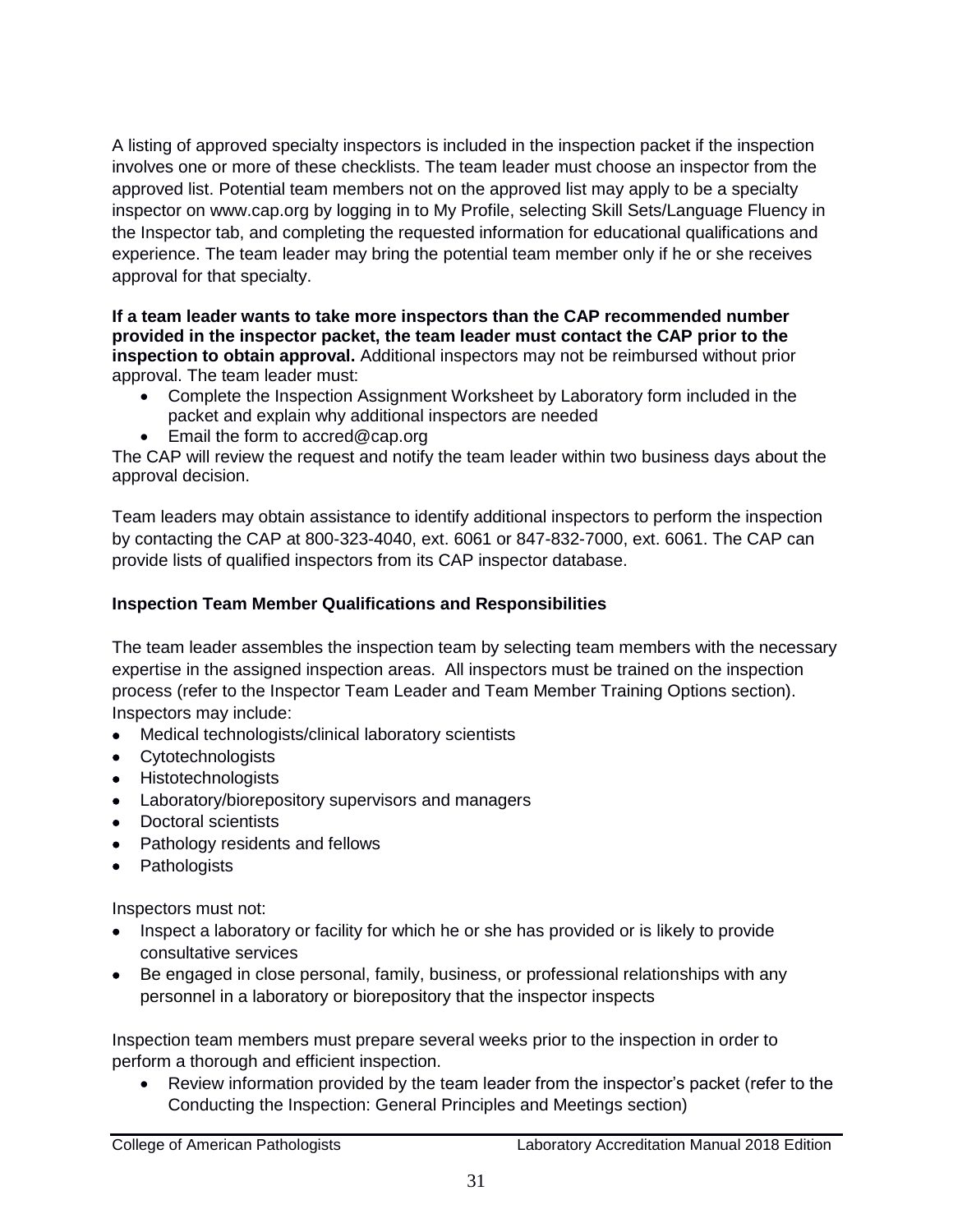Complete inspection team member training and participate in optional educational activities

## **Team Leader and Team Members Training Options**

The CAP requires inspectors to successfully complete CAP-approved training and a post-test. Training promotes a more thorough and effective inspection through development of a consistent understanding of program standards and a uniform application of inspection techniques. Training is mandatory for all team leaders and team members. Team leaders must ensure that their team members have fulfilled the training requirement.

Specially designed on-line training options are available on www.cap.org that emphasize the knowledge and skills required to perform an inspection, including:

- Team Leader Inspection Training
- Team Member Inspection Training
- Biorepository Accreditation Inspector Training.

Both team leaders and team members need to complete the appropriate training and online post-test prior to their first inspection. Thereafter, participants are encouraged to review the content that is most relevant to their needs as the training courses are updated annually.

Inspectors must pass the on-line post-test in order to fulfill the training requirement. Inspectors have a total of three opportunities to take and pass the post-test and then claim credit (CME/CE). CME/SAM credit can be applied to the American Board of Pathology (ABP) Self-Assessment Module (SAM) requirements. The participant **may not claim credit** if he or she does not pass the post-test.

To enroll and participate in on-line training, go to www.cap.org, click on the Laboratory Improvement tab, then Accreditation. Under Inspector Training and Resources, click on View Training Options and Resources.

#### Optional Educational Activities

The CAP offers different educational activities to help inspectors and laboratories stay current. (Refer to Appendix E, CAP Accreditation Program Website Tools for the location on cap.org.)

**Fast Focus on Compliance:** On-line modules developed to provide information on a variety of challenging topics in a bite-sized learning format. Inspectors are encouraged to review these modules prior to inspecting for the most up-to-date information and inspector tools.

**Focus on Compliance webinar series:** CAP accreditation presentations that focus on key accreditation topics aimed at laboratory professionals. Register for live events or listen to previously recorded events on cap.org.

#### **Arranging the Inspection Date**

The team leader is responsible for arranging the inspection date and notifying the CAP of the chosen date. Inspections are performed as either announced or unannounced depending on the type of inspection or laboratory. This information is found in the Team Leader letter in the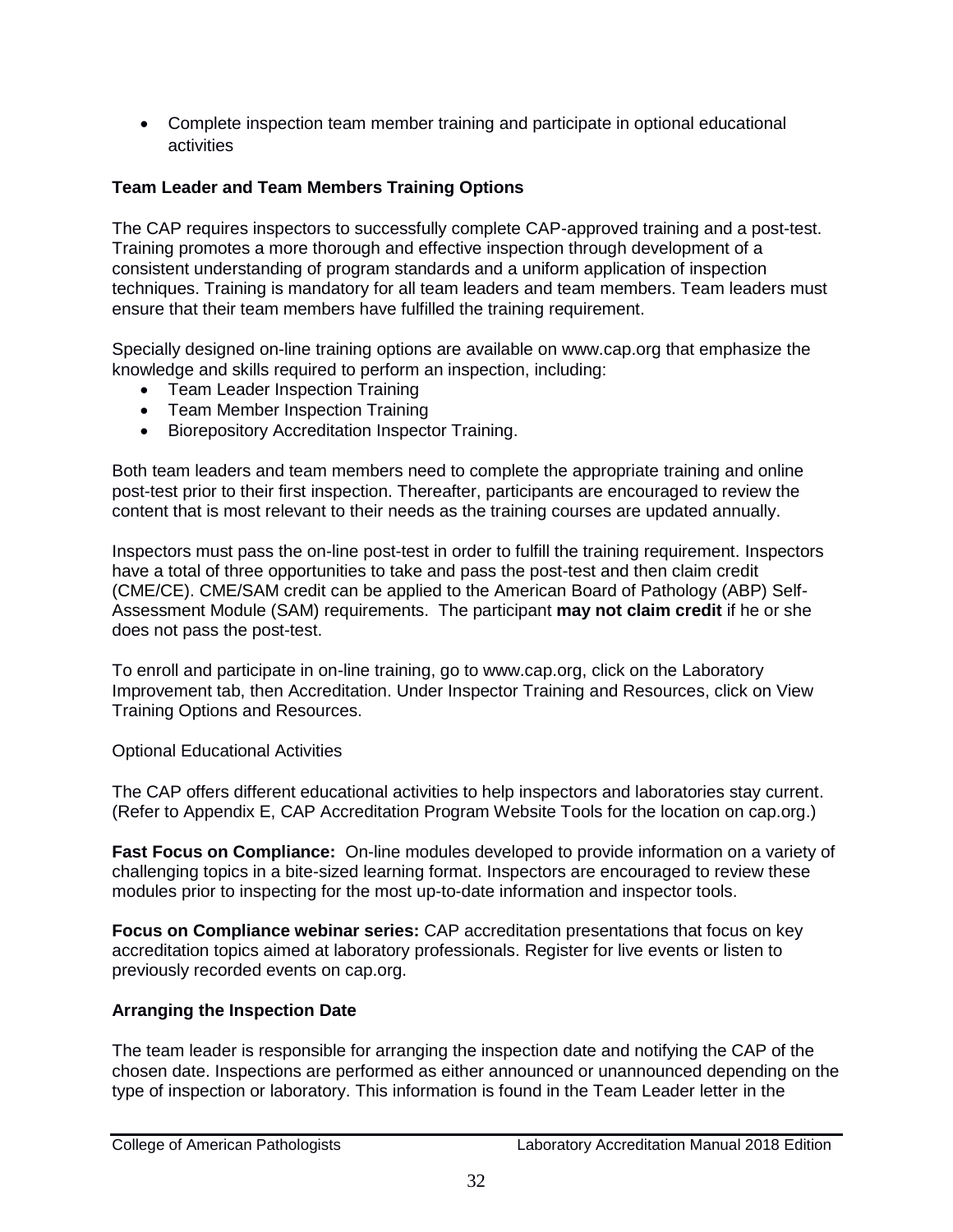inspection packet. The following types of inspections are generally conducted as announced inspections:

- Laboratories seeking initial accreditation through the Laboratory Accreditation Program
- Laboratories participating in the Reproductive Laboratory Accreditation Program,
- Forensic Drug Testing Accreditation Program, or Biorepository Accreditation Program • International laboratories

All other types of inspections are conducted as unannounced inspections.

# **Announced Inspections:**

To arrange the inspection date, the team leader must:

- Contact the laboratory director(s) within two weeks of receiving the Inspector's Inspection Packet. Contact **all** directors if special function laboratories are to be inspected in conjunction with the main clinical laboratory. The inspection date must be mutually agreeable to all laboratory directors.
- Ensure that the **inspection occurs no more than 90 calendar days before the laboratory's anniversary date for routine inspections**. A mutually acceptable date is preferable; however, the inspection is scheduled at the convenience of the inspector.
- Notify the CAP of the inspection date and the number of inspectors by telephone at 800- 323-4040 or 847-832-7000 or email to accred@cap.org.
- Send a courtesy letter to the laboratory/biorepository director(s) indicating:
	- **o** The inspection date
	- **o** Projected schedule
	- **o** Team listing
	- **o** Special requests (eg, histology slides for review) and preliminary instructions regarding availability of documentation (personnel and training records, procedure manuals, proficiency testing results, test validation studies, QC and maintenance records, and a sampling of completed case records [as applicable])

# **Unannounced Inspections:**

To arrange the inspection date, the team leader must:

- Review Inspection Supplemental Information sheet in the Team Leader materials for the days and hours of operation and inspection blackout dates.
- Ensure that the **inspection occurs no more than 90 calendar days before the laboratory's accreditation end date of initial accreditation for routine inspections**.
- Notify the CAP of the inspection date and the number of inspectors by telephone at 800- 323-4040 or 847-832-7000, or email to accred@cap.org.
- Consider preparing an inspection schedule that can be handed to the laboratory director at the beginning of the day. At minimum, this would consist of a list of inspectors and their section/checklist responsibilities.

NOTE: For unannounced inspections, the team leader may contact individuals from the laboratory being inspected to discuss logistics, but **must never** inform the laboratory personnel of the inspection date.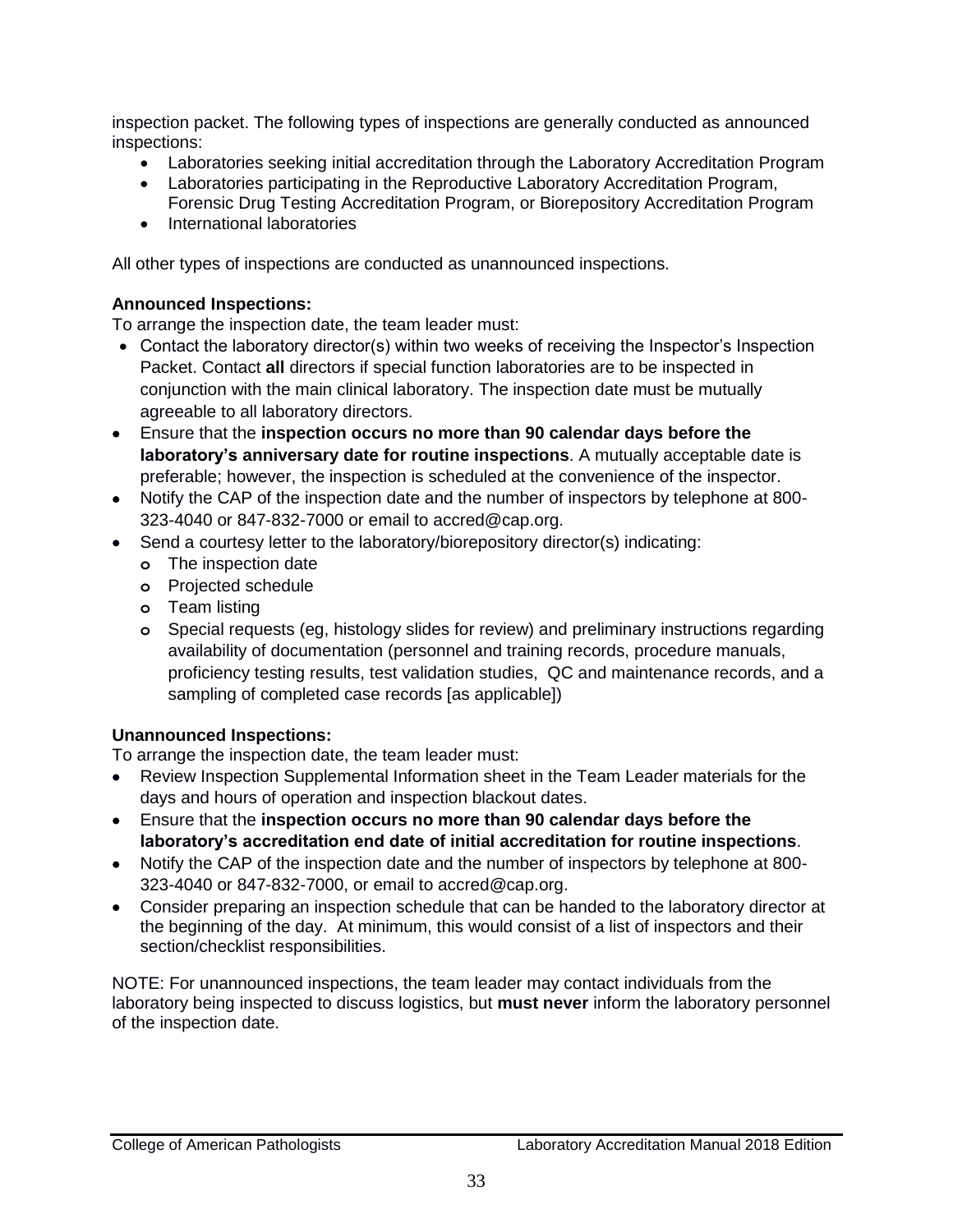## **Arranging Inspection Team Travel**

The CAP will assist the inspection team in meeting its travel needs, and requires that all arrangements be made through the CAP Travel Desk. The travel desk agents can be reached by:

- Phone: 800-323-4040 ext. 7800 or 847-832-7800, from 8:00 AM–5:00 PM Central Time
- Fax: 847-832-8800
- Email: [captraveldesk@cap.org](mailto:captraveldesk@cap.org) .

When booking travel, the inspection team must provide:

- The five-digit Inspection Instance (II) identification number of the laboratory to be inspected (found on the Laboratory Synopsis page of the inspector packet)
- Inspector names, including gender and birthdates **exactly** as they appear on the photo identification used for traveling

The CAP encourages booking two months prior to travel in order to obtain favorable rates. When arranging travel, follow the recommended number of inspector days. For requests to bring additional inspectors beyond the CAP recommended number, contact the CAP at 800- 323-4040 or 847-832-7000. Do not make travel arrangements until the additional inspector days have been approved.

The CAP Travel Desk agents can also arrange hotel accommodations and rental cars, if applicable. The CAP Travel Desk can negotiate a master account to cover the room rates and taxes for inspectors. Inside the US, inspectors should decline insurance for rental cars. Outside the US, the inspectors should purchase the rental car insurance. Prior to the inspection, inspectors should contact their personal auto insurer to advise them that they will be driving outside of the US.

Team members needing to change any travel should contact the CAP Travel Desk agents as soon as possible.

## **Requests for Inspection Delays**

**Commission on Laboratory Accreditation policy requires that laboratories performing patient testing be prepared for inspection at any time.** Any problems encountered in scheduling inspections should **immediately** be brought to the attention of the CAP at 800-323- 4040 or 847-832-7000 for resolution.

# **AABB Coordinated Inspection**

The CAP has an agreement with the AABB to coordinate the inspections of transfusion services for laboratories accredited by both the CAP and AABB upon request of the laboratory. The coordinated inspection may occur on the same or different day than the rest of the laboratory, but must occur before the CAP anniversary date. The following process is followed for AABB coordinated inspections:

 When the CAP receives notification from the AABB that an AABB assessor has been assigned, the CAP sends a notification to the team leader, the AABB assessor, and the laboratory director, providing contact information and defining each inspector's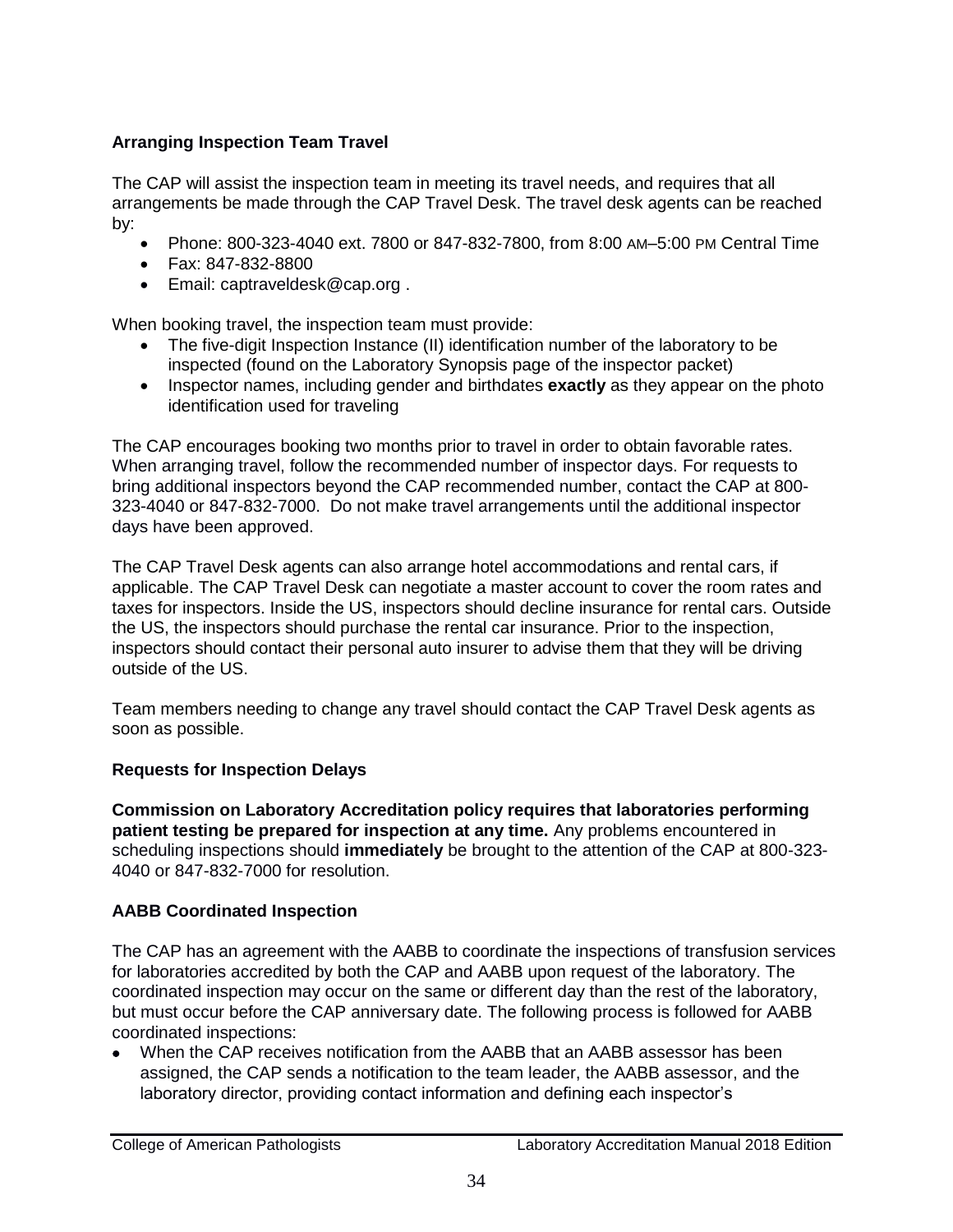responsibilities. The CAP team leader and AABB assessor should work together to determine if a coordinated inspection can occur on the same day.

- The CAP will send to the AABB assessor a packet containing the Transfusion Medicine, Laboratory General and All Common Checklists, an Inspector's Summation Report (ISR) form, the laboratory director's CV, an organizational chart, a Personnel Roster (PER), instructions, a letter informing the assessor of the name and telephone number of the CAP team leader, and a return envelope.
- The AABB assessor will notify the CAP of the inspection date.
- After the AABB inspection, the AABB assessor completes the CAP Transfusion Medicine inspection report, leaves a copy with the laboratory, and returns the original to the CAP in the envelope provided.

The CAP team leader should not hold his/her report to await the AABB assessor's report. The CAP accreditation decision will occur only when inspector findings from both organizations have been submitted to the CAP.

**Each organization (the CAP and AABB) makes separate accreditation decisions, and one organization's decision does not affect the other.**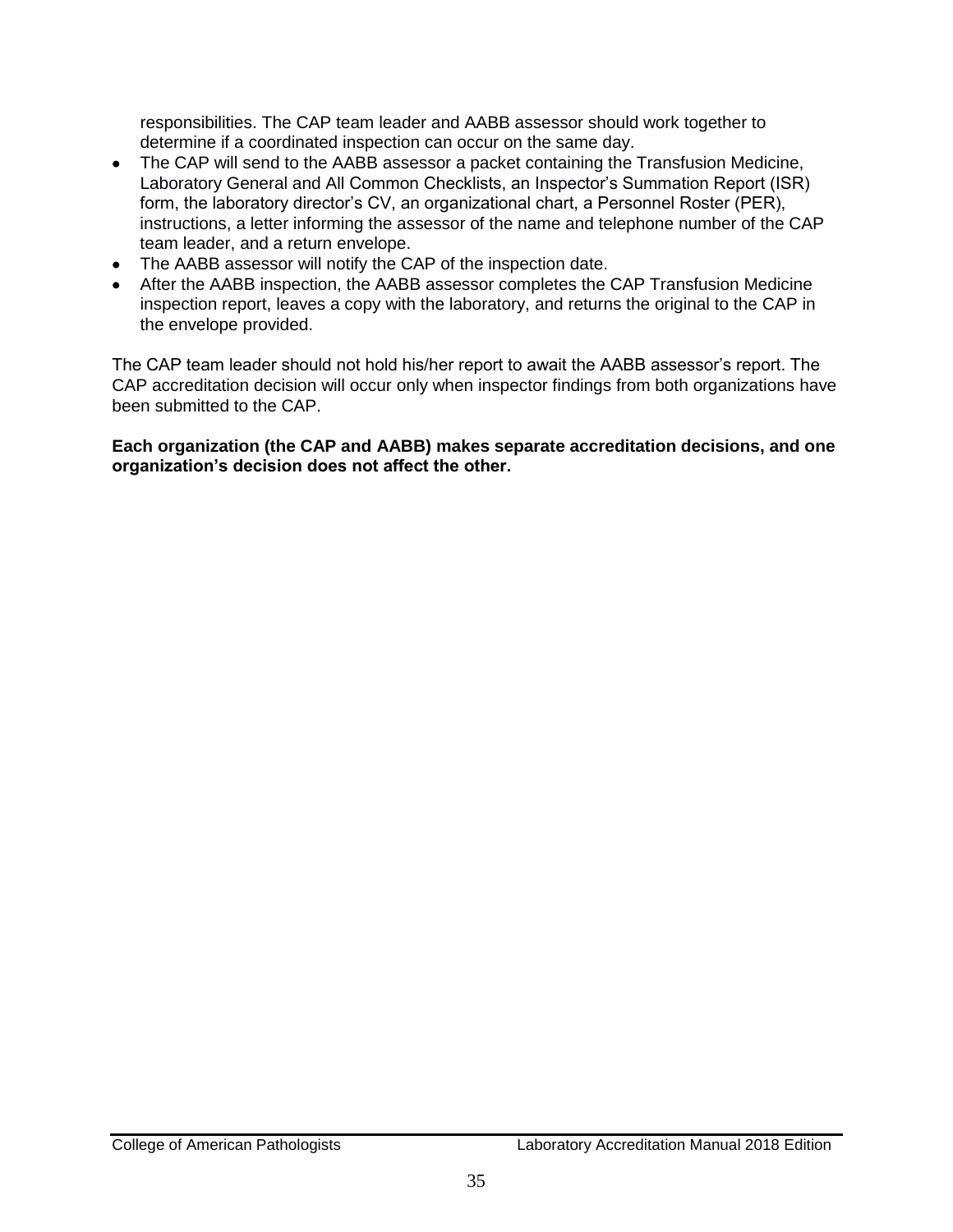# **PROFICIENCY TESTING: ENROLLMENT AND HANDLING**

| <b>TOPIC</b>                                                | <b>PAGE</b> |
|-------------------------------------------------------------|-------------|
| <b>Proficiency Testing Enrollment</b>                       | 36          |
| <b>CAP-Accepted Proficiency Testing Programs</b>            | 36          |
| <b>Proficiency Testing Enrollment for Multiple Matrices</b> | 37          |
| <b>Proficiency Testing Handling</b>                         | 37          |

# **Proficiency Testing Enrollment**

Each separately accredited laboratory must enroll and participate in a CAP-accepted proficiency testing (PT) program for all required analytes to assess the accuracy of testing performed. In some countries, proficiency testing may be referred to as an external quality assessment program.

The following tools can be used to determine which analytes require enrollment in a CAPaccepted PT program:

- Master Activity Menu with PT Options report available through the eLab Solutions™ Suite customer portal on the CAP website (cap.org)
- CAP Surveys catalog Analyte/Procedure Index section (available on cap.org)

The CAP Accreditation Program does not typically require PT enrollment for calculated analytes. However, there are a few exceptions where PT enrollment is required (ie, Hemoglobin estimated, Hematocrit calculated, and INR calculated, non-waived).

Alternative performance assessment (APA) is required twice a year for all tests not covered by a CAP-accepted PT program. The laboratory director must define such alternative assessment procedures. The criteria for APA must be in accord with good clinical and scientific laboratory practice. The laboratory must evaluate each unacceptable PT and each APA result that does not meet the laboratory's acceptability criteria. Examples of APA include (in order of preference):

- Participation in an external PT program supplied by the CAP or other provider not required by the CAP
- Split sample analysis with another laboratory
- Split samples with an established in-house method, assayed material, and regional pools
- Clinical validation by chart review, or other suitable and documented means

## **CAP-Accepted Proficiency Testing Programs**

The CAP Accreditation Program has defined criteria for CAP-accepted PT programs and for each analyte. Each PT provider maintains its own list of accepted analytes. Not all analytes within a PT provider program are necessarily accepted. CAP accreditation participants must verify analyte acceptance with their PT provider.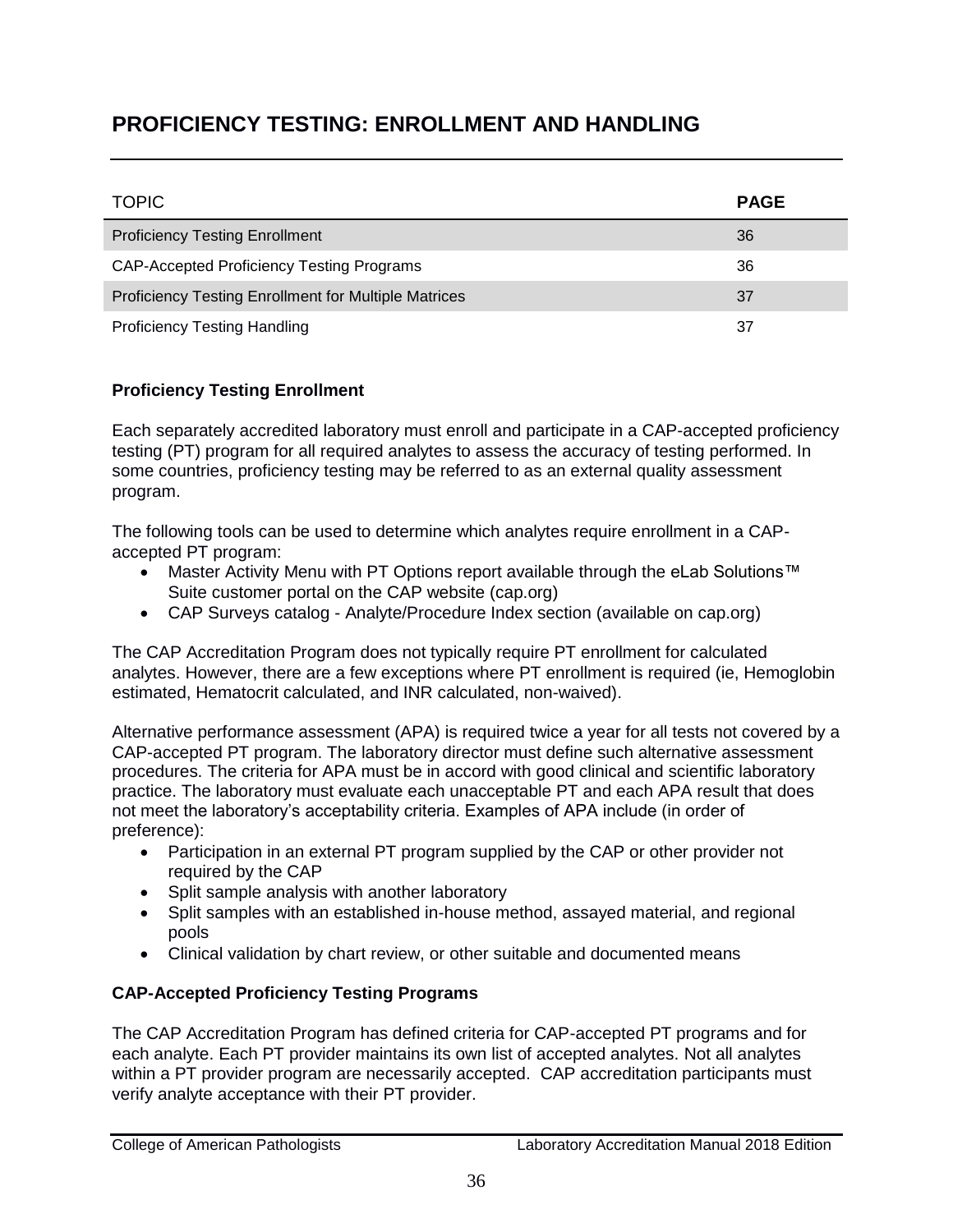NOTE: International laboratories must enroll in the CAP Proficiency Testing Surveys Program for a minimum of six months prior to initiating the CAP application process. Laboratories may use acceptable alternatives when the CAP is unable to deliver PT due to oversubscribed programs, stability issues, or customs denial, contingent on CAP approval.

## **Proficiency Testing Enrollment for Multiple Matrices**

PT enrollment is available in both serum/plasma and whole blood matrices for some tests. Laboratories may choose to enroll only in the PT program for the laboratory's primary sample matrix. APA would be required for the other matrix. Laboratories may of course enroll in separate PT programs for both matrices.

Urine and body fluids have unique matrices, usually with different calibrators, reagents, reference ranges and/or clinical decision-making values than those for serum, plasma, or whole blood. The laboratory must enroll in a PT program specific for such a sample type if a CAPaccepted PT program is available. Otherwise, APA is required.

## **Proficiency Testing Handling**

Among the requirements of the Clinical Laboratory Improvement Amendments (CLIA) regulations (section 493.801) is that the laboratory must test PT samples in the same manner as it tests patient specimens. This means that:

- PT samples should be tested along with the laboratory's regular workload by personnel who routinely perform the testing (eg, if a laboratory tests each patient specimen only once, PT specimens must also be tested only one time).
- PT samples should be rotated, over time, among all staff members and all shifts that routinely perform the patient testing.

The CLIA regulations also specify the following:

- Laboratories may not engage in any inter-laboratory communications pertaining to the results of PT samples until after the deadline for submission of data to the PT provider.
- Organizations that have laboratories at different test sites with different CAP/CLIA numbers must prevent such inter-laboratory communication.
- A laboratory may not refer any PT material for testing to another laboratory (ie, one that has a different CLIA/CAP number).

A laboratory must only report proficiency testing performed in its own laboratory. It may not refer PT specimens to another laboratory and report those results. Here are examples of accidental PT referral:

- A laboratory's routine process for patient testing is to perform only preliminary testing and to refer the specimen to another laboratory for confirmatory testing. Staff referred PT samples to another laboratory for confirmation. (The laboratory should have reported the preliminary result to the PT provider.)
- A satellite laboratory's procedure requires abnormal blood smears to be reviewed by a pathologist at the main laboratory prior to reporting. Staff at the satellite lab sent abnormal blood smears from the PT to the main laboratory in error. (The laboratory should have submitted a PT result indicating that the test is not performed on-site and would refer to another laboratory.)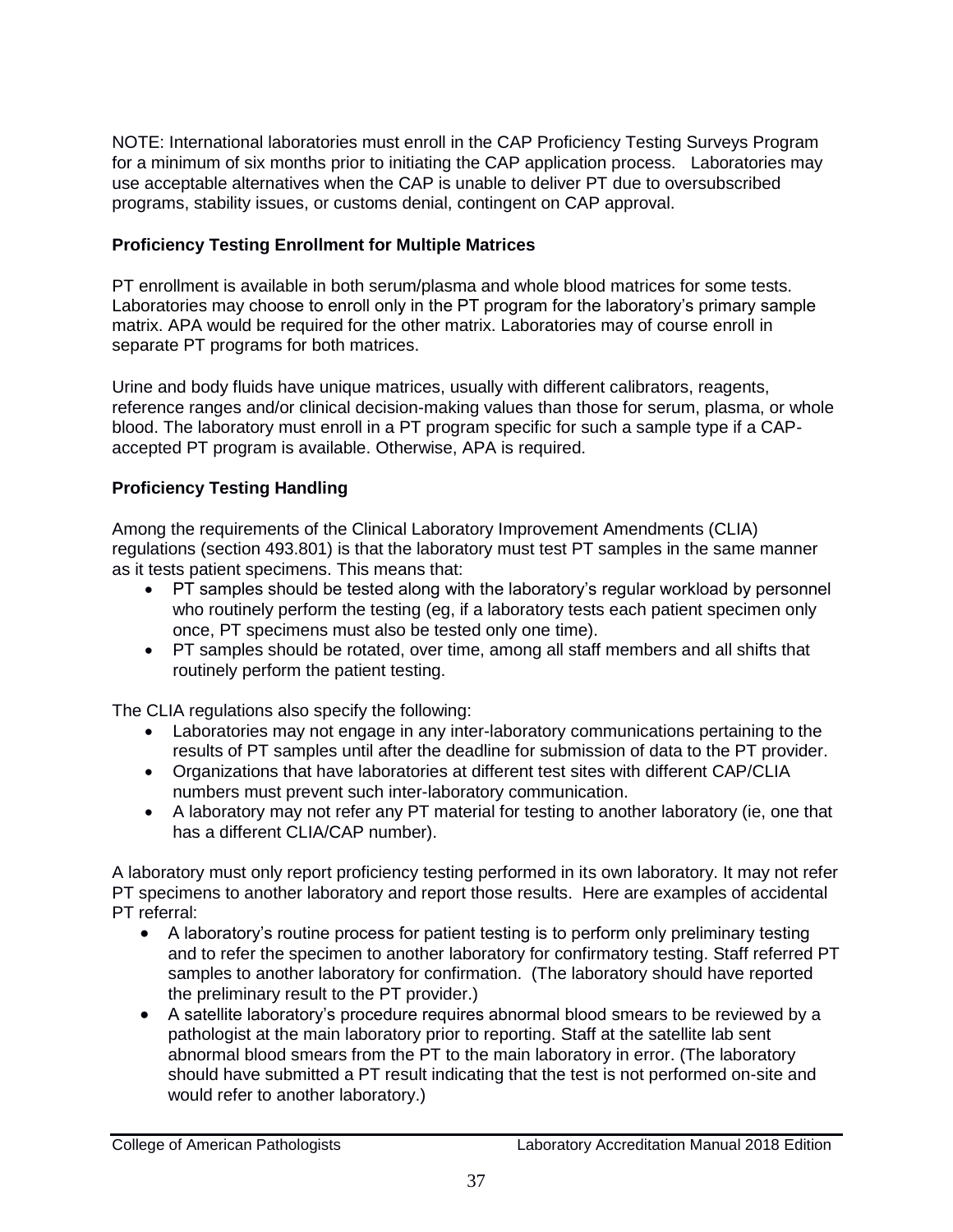A main laboratory has all PT kits for its satellite laboratories shipped directly to the main laboratory. The main laboratory accidentally forwarded a kit to the wrong satellite laboratory. The satellite laboratory then reported its results under the wrong CAP/CLIA number.

The laboratory director must ensure that there is a well-established process for the handling of PT materials, including circumstances that could be considered PT referral. The penalty for violating PT referral regulations, according to the Centers for Medicare & Medicaid Services (CMS), may be "revocation of the laboratory's CLIA certification for at least one year" and the potential prohibition of the owner or laboratory director to own or direct a laboratory for two years. The CAP Accreditation Program may also impose sanctions including loss of accreditation.

The sole exemption to the "no referral" rule is for laboratories that send slides to another facility for immunohistochemistry (IHC) staining, but perform the interpretation in-house. In that case, the IHC staining (and only the staining) of the PT slides may be referred to the usual outside facility.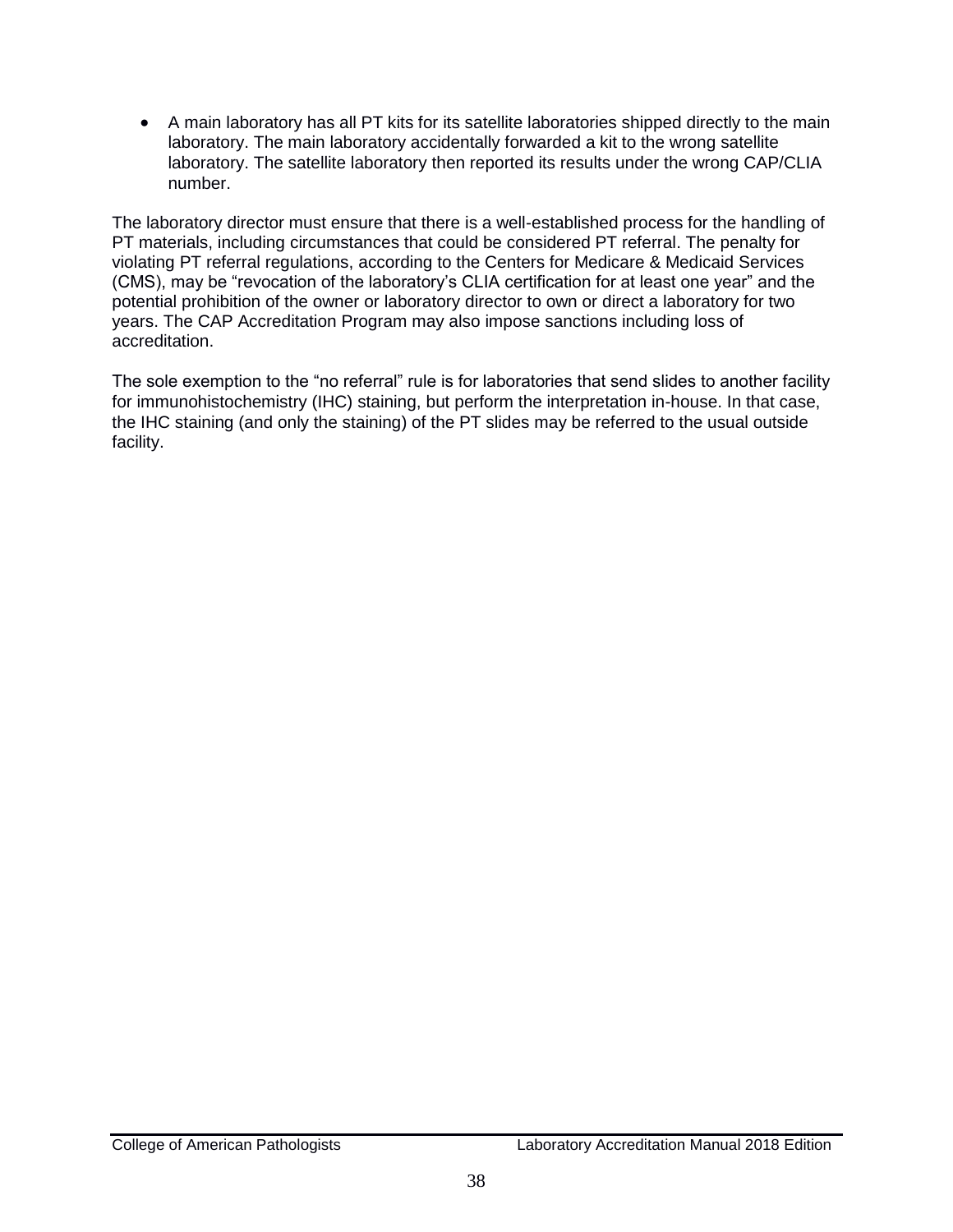# **PROFICIENCY TESTING: FAILURES AND MONITORING**

| <b>TOPIC</b>                                                     | <b>PAGE</b> |
|------------------------------------------------------------------|-------------|
| Proficiency Testing (PT) Failures                                | 39          |
| <b>Proficiency Testing Monitoring</b>                            | 40          |
| Proficiency Testing Compliance Notice (PTCN) - Non-enrollment    | 40          |
| Proficiency Testing Compliance Notice (PTCN) - Non-participation | 40          |
| Proficiency Testing Compliance Notice (PTCN) - Performance       | 41          |
| <b>Cease Testing Requirement</b>                                 | 42          |

## **Proficiency Testing (PT) Failures**

Laboratories must review the reports from the PT provider for each PT event to evaluate the results, investigate each unacceptable PT result, take appropriate corrective action, and retain all records for the event.

When investigating PT failures or biases, the following actions may be taken:

- Check reporting forms and records of sample preparation and testing for nonanalytic (eg, clerical) and analytic errors
- Review QC performance, instrument calibration, and reagent performance prior to, during, and after the time of PT performance
- Verify that the PT material was processed in the correct instrument mode and reported in the correct units
- Investigate consistent biases or trends (as defined in the lab's policy on PT review)
- Contact the instrument/reagent manufacturer for assistance
- Repeat the PT challenge, if possible, using a different reagent lot or instrumentation system
- Confirm that patient/client results were not affected during the period of time the PT was unacceptable.

The laboratory must have records of investigation of each unacceptable PT result. Depending on the cause of the failure, some corrective actions that may be taken include:

- Repeat instrument function or testing system verification
- Modify the frequency of calibration
- Revise or replace the analytic procedure
- Design a process to double check clerical entries prior to submitting PT results
- Ensure all staff know when PT kits are due to arrive and when results are due
- Retrain testing personnel in the proper procedures for sample preparation, testing, and reporting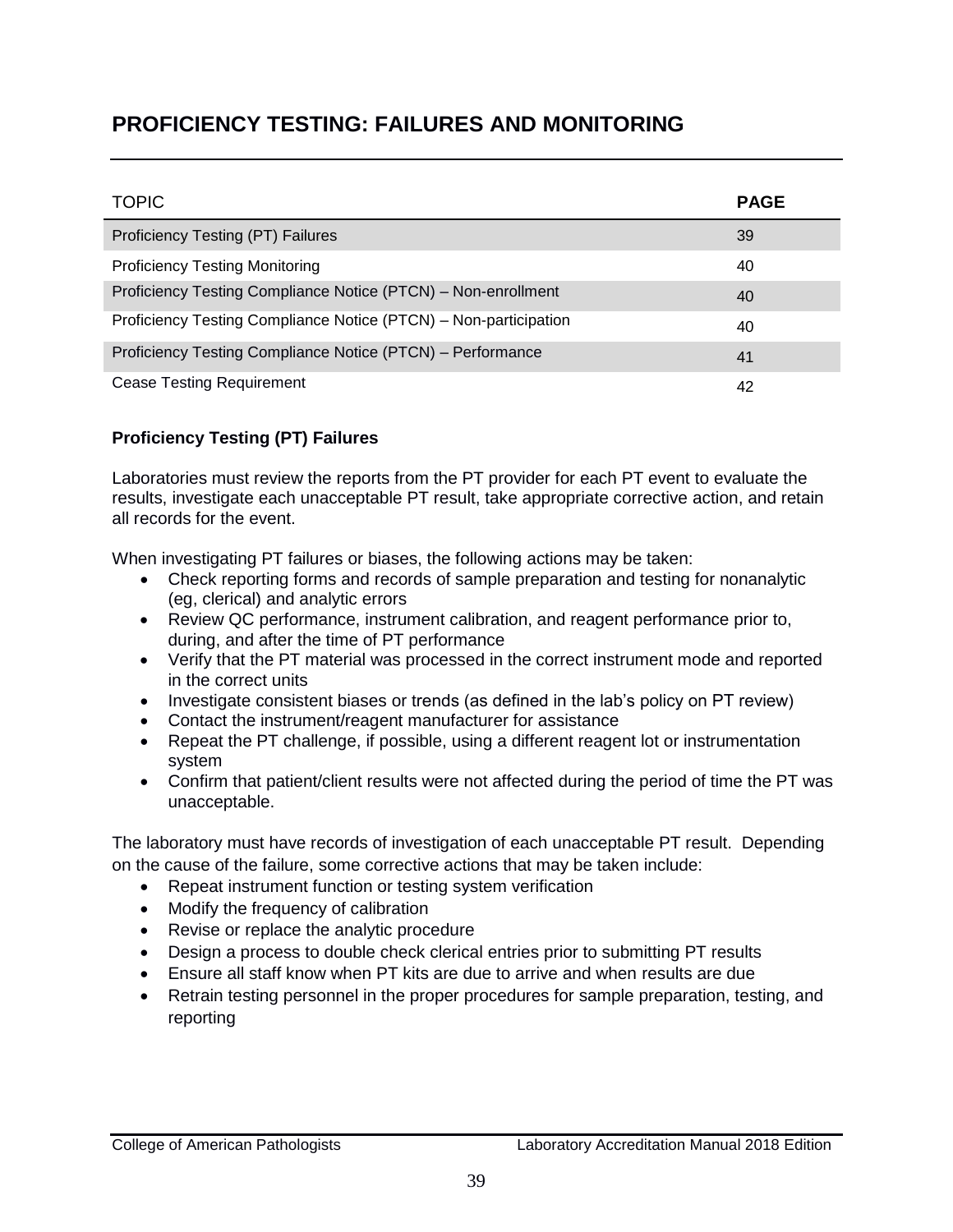# **Proficiency Testing Monitoring**

The CAP monitors three different PT compliance processes:

- Confirmation of enrollment in required PT
- Participation in required PT
- Successful PT performance.

Laboratories will receive a Proficiency Testing Compliance Notice (PTCN) for failure to enroll in PT, participate in PT, or for unsatisfactory performance. The PTCN contains instructions regarding the actions that must be taken. The CAP's PT Compliance Department evaluates the actions taken to ensure that the underlying compliance issue is corrected and the testing is performed in a manner that will not jeopardize patient safety.

A description of each type of PTCN is included below. For help or more information on proficiency testing enrollment or assistance with troubleshooting PT failures, accreditation participants may:

- Refer to the Proficiency Testing/External Quality Assurance Toolbox available through the eLab Solutions™ Suite customer portal on the CAP website (cap.org)
- Contact the CAP at 800-323-4040 or 847-832-7000

For ideas on troubleshooting analytical issues, participants may also wish to refer to the Clinical and Laboratory Standards Institute Guideline QMS24-ED3, "Using Proficiency Testing and Alternative Assessment to Improve Medical Laboratory Quality [2016]."

# **Proficiency Testing Compliance Notice (PTCN) – Non-enrollment**

The CAP will also send a proficiency testing compliance notice (PTCN) if a laboratory is not enrolled in PT for a required analyte that is listed on its Laboratory-Specific Activity Menu. Nonparticipation is the same as receiving a PT score of zero. There is a direct relationship with the enrollment requirements and the activities on a Laboratory-Specific Activity Menu. Enrollment is monitored on a continuous basis.

To respond to the PTCN, the laboratory must take one of the following actions:

- Enroll in the appropriate PT
- Delete the related activity if the test is no longer performed
- Contact the PT provider to send enrollment data to the CAP if enrolled with a CAPaccepted PT provider other than the CAP
- Respond to the CAP with supporting documentation that the intended, CAP-accepted, PT program is oversubscribed or otherwise unavailable. The laboratory must implement an alternative performance assessment for the affected analyte(s) using, at minimum, the same number of challenges as the event missed. For regulated analytes, if the CAP and CAP-accepted PT programs are oversubscribed, CMS requires the laboratory to attempt to enroll in another CMS-approved PT program.

# **Proficiency Testing Compliance Notice (PTCN) – Non-participation**

The CAP monitors participation in PT for each testing event, looking at all analytes that require PT according to the Laboratory-Specific Activity Menu. A PTCN for non-participation is sent to a laboratory when it is enrolled in PT for a particular analyte, but the CAP Accreditation Program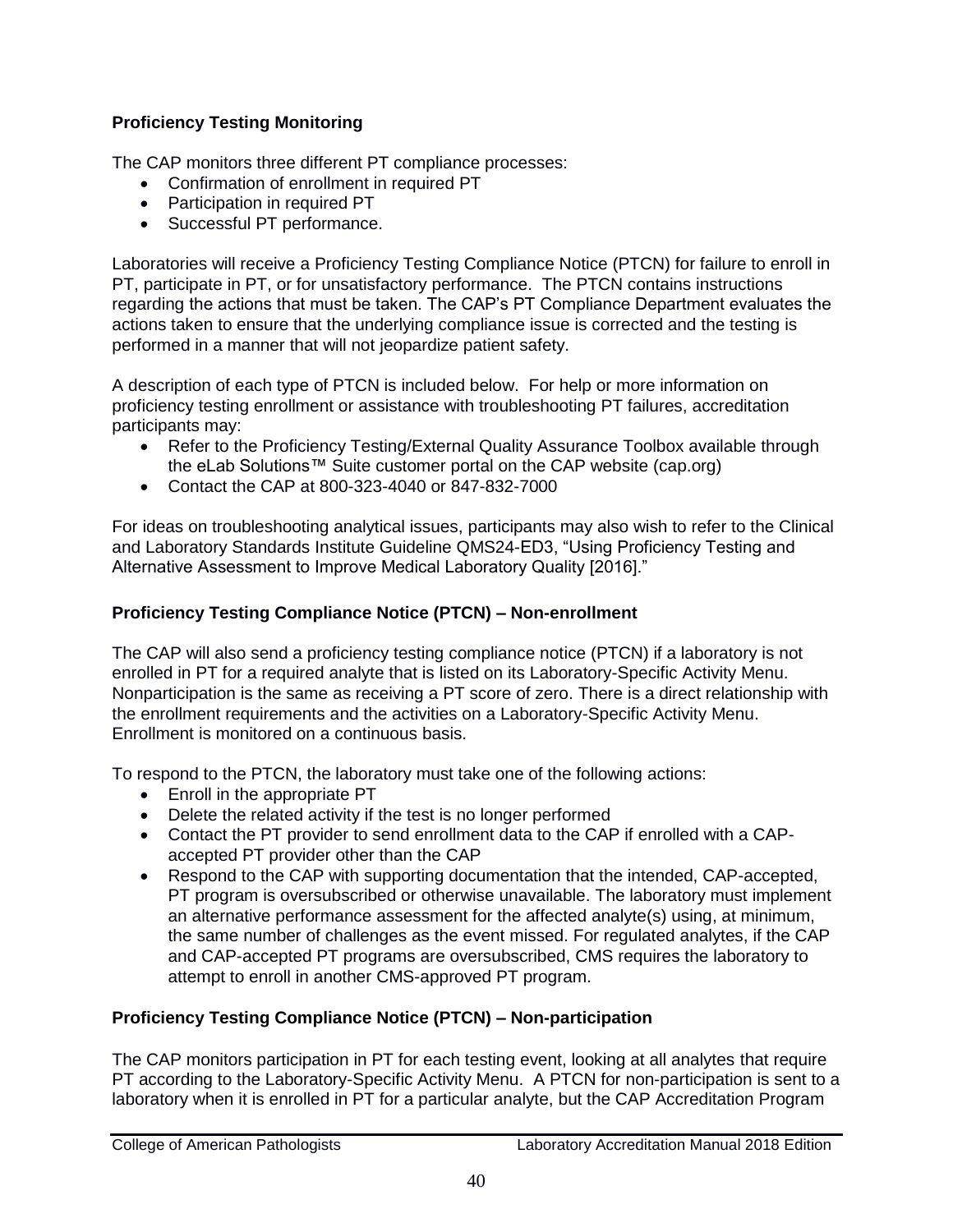did not receive PT scores for that analyte. It may be due to a failure to submit results to the PT provider (eg, test discontinued and not removed from the Laboratory-Specific Activity Menu, results not transmitted properly, or PT kit not received) or submission of results after the due date.

Note: Under both CLIA and CAP requirements, failure to participate in a testing event or failure to return results by the due date is equivalent to a zero score for the testing event and is considered unsatisfactory performance.

All Non-participation PTCNs require a response to the CAP to include:

- Reason results were not reported
- Evidence of alternative assessment\* (if appropriate)
- Records of corrective action taken to prevent reoccurrence of the error.

\*If PT was performed, but results were not reported, the laboratory may "score" its own performance on the event by comparing the laboratory's results to the statistics in the Participant Summary Report and use that as evidence of alternative assessment. If other means of alternative assessment is used, it should be performed to the same extent as the missed event (eg, number of challenges).

# **Proficiency Testing Compliance Notice (PTCN) – Performance**

PT performance monitoring is a process that looks for instances of unsatisfactory performance continuously across all testing events. If the performance of an analyte or subspecialty falls below the acceptable criteria, a PTCN for performance is sent to the laboratory and the laboratory must respond to the CAP as directed. The laboratory must investigate each unacceptable PT result and record the investigation to include:

- Reason for the PT failure
- Investigation of whether patient results were affected
- Specific corrective action taken to prevent recurrence of the problem
- Evidence of alternative assessment (if appropriate)

Some PTCN's do not require a response to the CAP (eg, first time PT failures for most analytes or subspecialties). Investigate the reason for each PT failure. The inspector will review and evaluate records of the investigation and corrective action during the on-site inspection.

For subsequent PT failures for the same analyte or subspecialties, the laboratory must complete the PTCN response form, including the cause for the first failure and provide records of corrective action to the CAP. The laboratory must retain copies of the correspondence and corrective action.

CAP PT Compliance technical staff review PTCN responses and will request additional information if the response is incomplete. CAP staff may also provide informational letters with recommendations to assist the laboratory with improving its current testing processes for the analyte or subspecialty in question.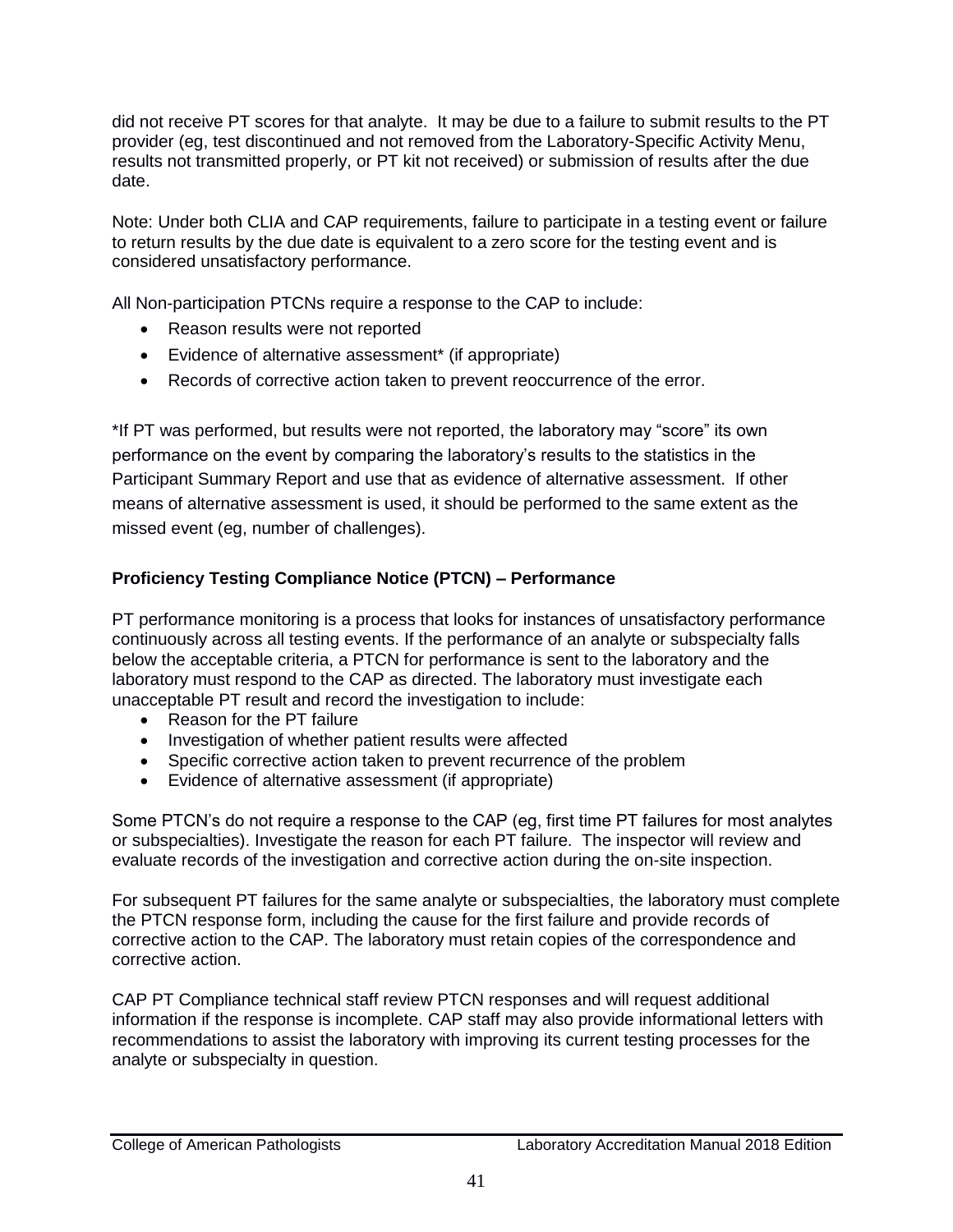### **Cease Testing Requirement**

The Clinical Laboratory Improvement Amendments of 1988 (CLIA) mandate that if a laboratory has repeat unsuccessful performance in PT for a CLIA-regulated analyte, test, subspecialty, or specialty, the laboratory will be directed to cease testing for **six months**. As an accrediting organization deemed by the Centers for Medicare and Medicaid Services (CMS), the CAP has been directed to enforce this requirement.

A laboratory that has repeat critical performance for a non-regulated analyte/test may also be directed to cease testing for an extended period of time (may differ than the six month period stipulated for CLIA-regulated analytes/tests).

Before the laboratory can resume testing, it is required to:

- Submit an acceptable plan of corrective action to the CAP
- Provide evidence on how the laboratory ensured the accuracy of patient results
- Demonstrate acceptable performance on reinstatement PT.

If the laboratory refuses to cease testing when directed, its accreditation will be in jeopardy. The inspection team will verify that laboratories have ceased patient/client testing, if directed by the CAP, during the next on-site inspection.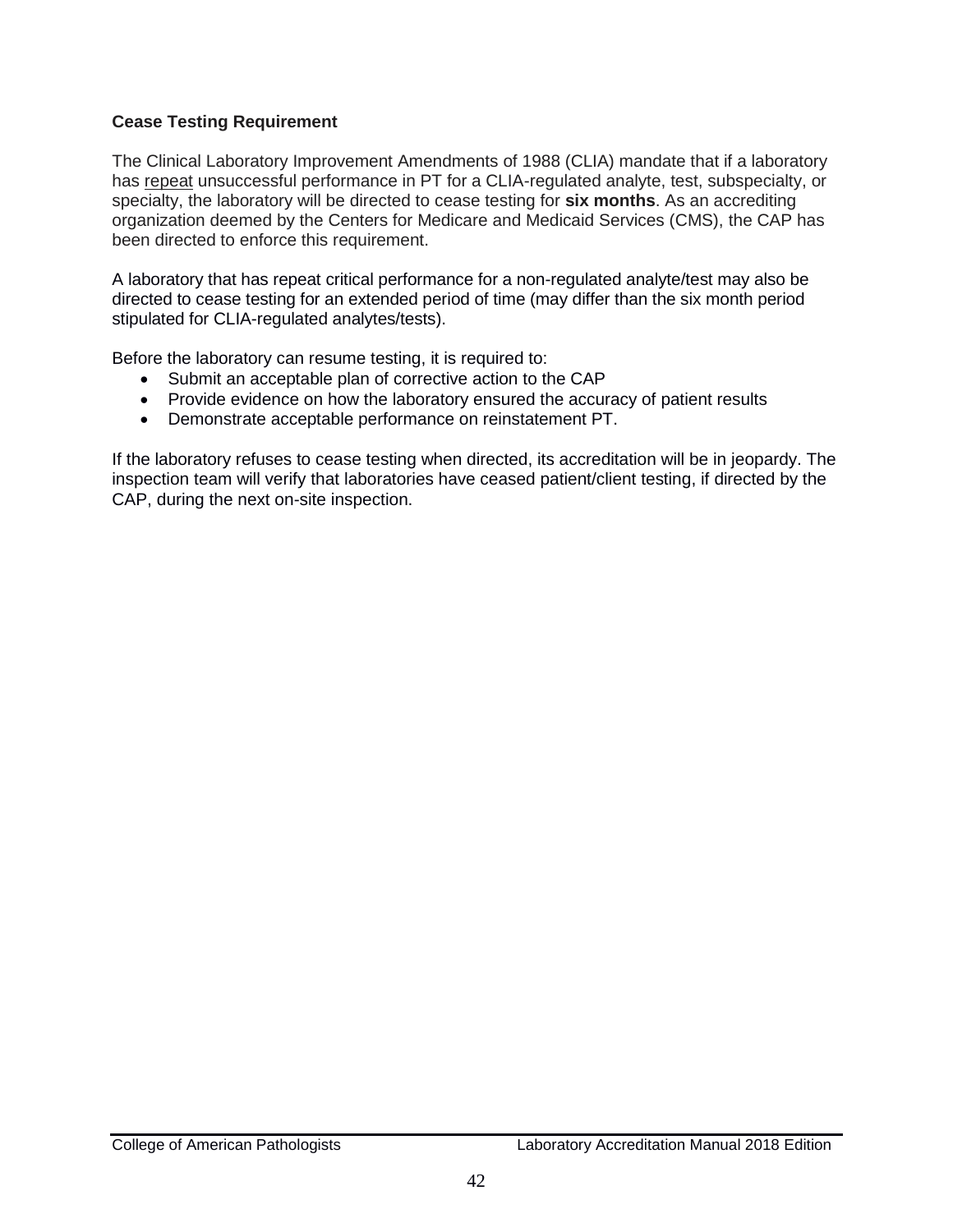# **ACCREDITATION CHECKLISTS**

| <b>TOPIC</b>                             | <b>PAGE</b> |
|------------------------------------------|-------------|
| <b>Accreditation Checklists</b>          | 43          |
| <b>Checklist Components</b>              | 43          |
| <b>Requirement Components</b>            | 44          |
| <b>Checklist Customization</b>           | 45          |
| Downloading Checklists from cap.org      | 46          |
| <b>Identifying Checklist Changes</b>     | 47          |
| Assistance with Checklist Interpretation | 47          |

## **Accreditation Checklists**

Each checklist contains a detailed list of requirements used by laboratories for inspection preparation and by inspectors to assess compliance. The full set of checklists includes approximately 2,900 requirements in 21 different checklists organized around specific laboratory disciplines and/or important management operations. Appendix A: CAP Checklist Usage describes each of the checklists.

The checklists are revised periodically (usually once a year) based on input from CAP's practicing experts, such as its scientific resource committees, inspectors, and participants. The edition of the checklists chosen for an on-site inspection is the edition sent at the time of application/reapplication completion, even if a newer edition has been published. The checklist edition used for the on-site inspection may be different than the edition used for the previous or next self-inspection.

The Checklists are copyrighted works of the College of American Pathologists (CAP). The CAP has authorized copying and use of the checklists by CAP inspectors in conducting laboratory inspections for the Commission on Laboratory Accreditation and by laboratories that are preparing for such inspections. Except as permitted by section 107 of the Copyright Act, 17 U.S.C section 107, any other use of the Checklists constitutes infringement of the CAP's copyrights in the Checklists. The CAP will take appropriate legal action to protect these copyrights. Individuals seeking to use the Checklists for other purposes must contact the CAP to request permission.

## **Checklist Components**

The Checklists define the accreditation program requirements. Additional language is often added to explain a requirement, or to streamline the inspection process. This section describes the different elements that make up the checklist:

 **Table of Contents:** List of the headings of each checklist in the order in which they appear.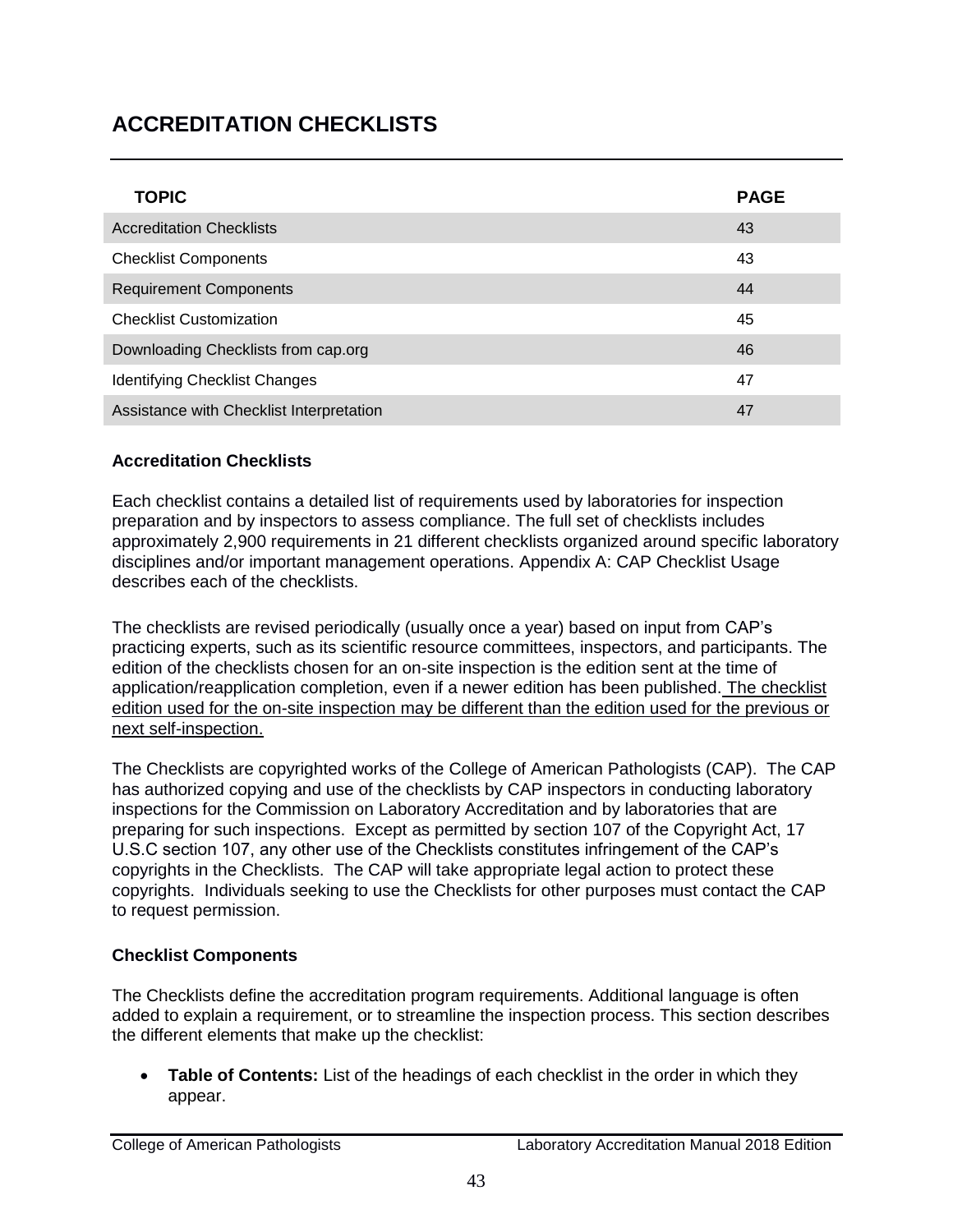- **Summary of Checklist Edition Changes:** List of new, revised, and deleted requirement numbers in each checklist.
- **Introductory Text:** Information included in the beginning of the checklist or a section of the checklist to help orient users to that checklist or section.
- **Definition of Terms:** A glossary of commonly used terms may be found in the Laboratory General, All Common, Director Assessment, and Biorepository Checklists .
- **Inspector Instructions: Read-Observe-Ask-Discover (ROAD):** An inspection tool that shows the inspector how to assess compliance through focusing on a group of related requirements rather than assessing each requirement individually. The ROAD instructions appear in the checklist version sent to inspectors and are also available in the Master versions of each checklist.
- **Requirements:** Specific elements that CAP-accreditation participants must comply with to be eligible for accreditation.

### **Requirement Components**

Every requirement includes a Requirement Number, Subject Header, Phase, and Declarative Statement. Many requirements also add a NOTE, Evidence of Compliance, and/or References.

### **Example Requirement**



- 1. **Requirement Number:** Unique identifier assigned for each requirement made up of a three-letter checklist abbreviation followed by a five-number code (eg, GEN.23584).
- 2. **Subject Header:** Key words that identify the content of the requirement.
- 3. **Phase:** Designation used by the CAP's accreditation program to differentiate deficiencies based on the potential impact to the quality of services and the actions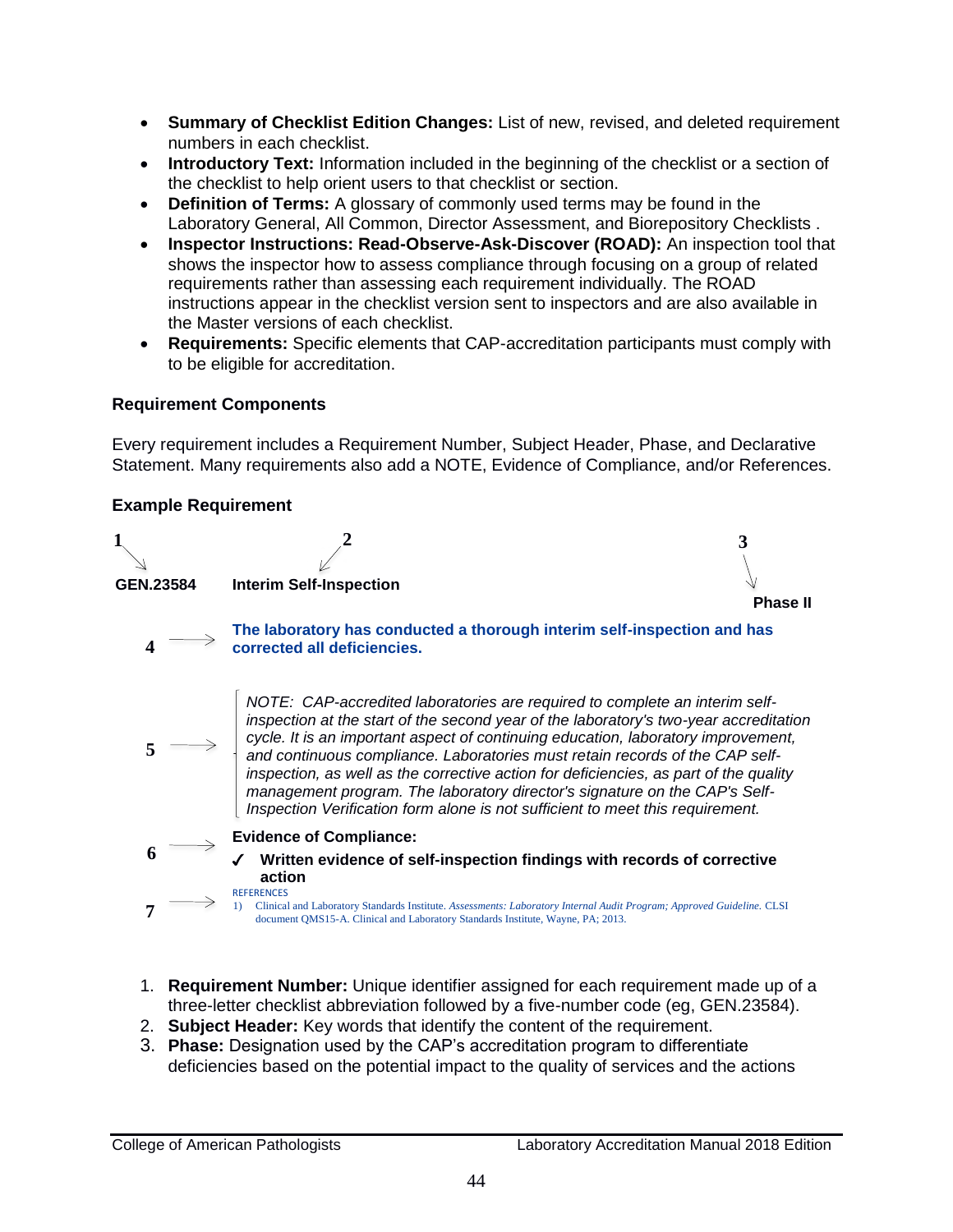required when cited as a deficiency. The following chart summarizes the differences between Phase 0, I, and II deficiencies:

| <b>PHASE</b>    | <b>DESCRIPTION</b>                                                                                                                                                                                                                                                                                      |
|-----------------|---------------------------------------------------------------------------------------------------------------------------------------------------------------------------------------------------------------------------------------------------------------------------------------------------------|
| <b>Phase II</b> | Requirements for items that may seriously impact the<br>quality of services, endanger patients, clients, or<br>personnel, or impact regulatory compliance<br>Citations require a written response of compliance and<br>supporting documentation prior to accreditation                                  |
| <b>Phase I</b>  | Requirements for items that may compromise the<br>quality of services, but not endanger patients, clients, or<br>personnel<br>Citations require a written response to the CAP<br>indicating corrective actions, but do not require<br>supporting documentation unless specially requested<br>by the CAP |
| Phase 0         | Items placed in the checklist for administrative purposes<br>(data collection) only<br>They are not accreditation requirements<br>Phase 0 observations require no formal response to the<br>CAP                                                                                                         |

- 4. **Declarative Statement:** One of more sentences that define elements required for compliance.
- 5. **NOTE:** Information that provides additional details to assist in interpreting the requirement. Information in the NOTE is considered integral to the requirement and must be complied with as part of the declarative statement itself, unless it is expressed as a best practice or a recommendation.
- 6. **Evidence of Compliance:** List of suggested ways to demonstrate compliance with the requirement (eg, policies, procedures, records, reports).
- 7. **References:** Resources, such as peer-reviewed journals, regulations, professional guidelines, and text books that may be helpful. .

# **Checklist Customization**

No two laboratory sections or departments are the same. The CAP customizes participants' checklists for their on-site inspections. Customized checklists link activities (eg, tests, scopes of service, methods) reported by each section of the laboratory to the applicable checklist requirements.

To ensure proper customization of a checklist, participants must:

- Carefully complete application materials for the activity menu **and**
- Update the CAP when activity menu changes occur.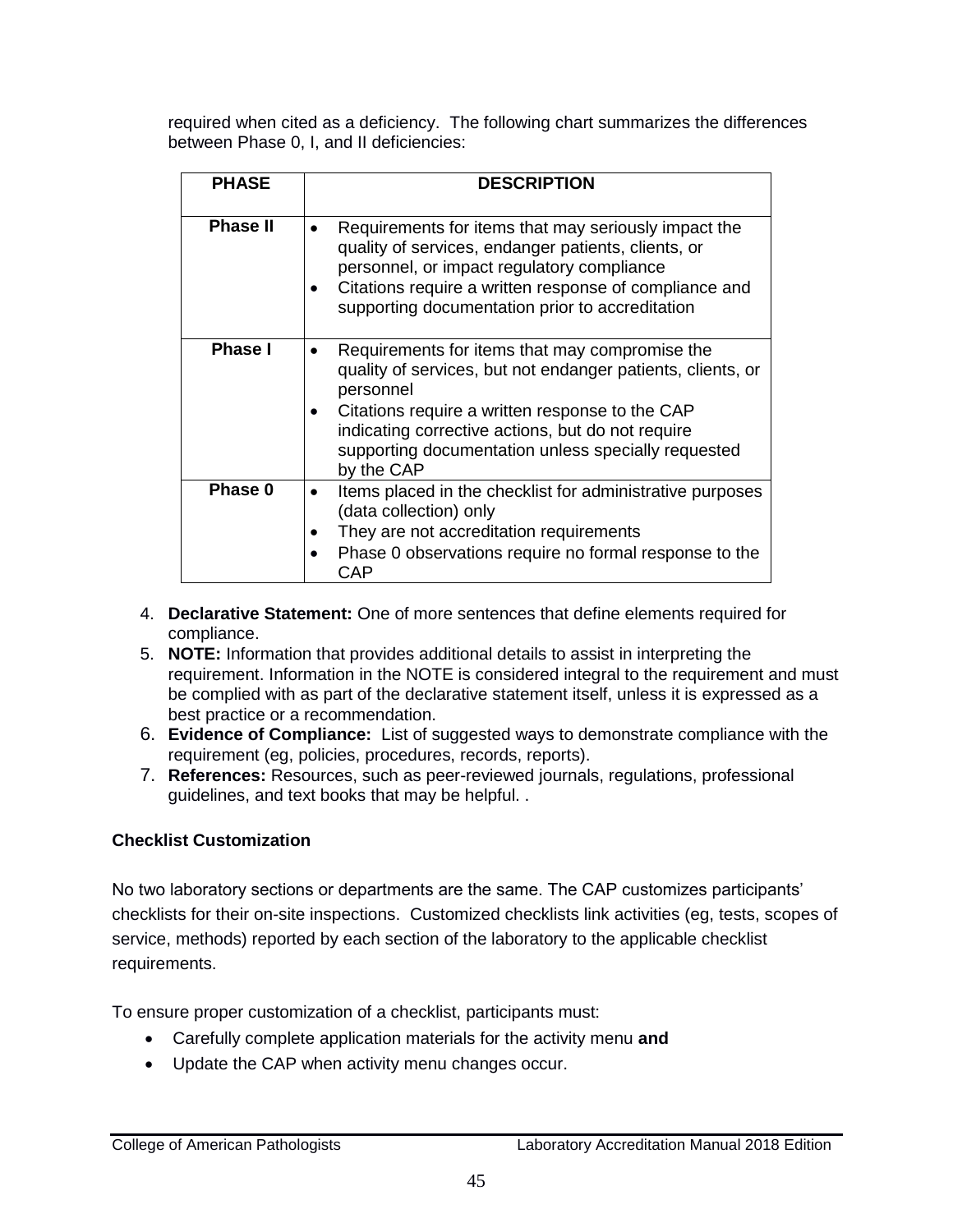Information on completing the activity menu or changing the activity menu can be found in the sections on Applying for Accreditation and Maintaining Accreditation.

# **Downloading Checklists from cap.org**

To stay abreast of changes to the checklist, the CAP encourages participants to download and review checklists at any time from the eLab Solutions™ Suite customer portal on the CAP website (cap.org). The website versions contain elements that are not found in the print versions mailed to accreditation participants that may be helpful, such as the References and Inspector Instructions (ROAD).

Accreditation participants have the following dropdown options through the portal:

- Section/Department identify the area of interest
- Checklist Module choose from different checklists used in that area
- Checklist Edition select either the current, published checklist version or checklists that will be used during on-site or self-inspections
- Checklist Type select the Master, Custom, or Changes Only
- Checklist Format choose from PDF, Word/XML, and Excel formats

The following table describes the different checklist types available:

| <b>Type</b>            | <b>Features</b>                                                                                                                                                                                                       | <b>Availability</b>                                                                                                                                                                                                                                                                       |
|------------------------|-----------------------------------------------------------------------------------------------------------------------------------------------------------------------------------------------------------------------|-------------------------------------------------------------------------------------------------------------------------------------------------------------------------------------------------------------------------------------------------------------------------------------------|
| <b>Master</b>          | Contains all requirements in<br>the specified checklist<br>Useful when starting new types<br>of testing or services                                                                                                   | Access via cap.org (log-in<br>required)<br>Also available for purchase by<br>$\bullet$<br>non-participants in CAP<br>accreditation                                                                                                                                                        |
| <b>Custom</b>          | Based upon each section<br>unit/department's activity<br>menu, this type includes only<br>those requirements that pertain<br>to the testing or services<br>offered<br>Focuses attention on<br>applicable requirements | Mailed to accreditation program<br>$\bullet$<br>participants prior to the on-site<br>inspection and to perform an<br>interim self-inspection<br>Included in the inspection<br>$\bullet$<br>packet mailed to the inspection<br>team leader<br>Access via cap.org (log-in<br>٠<br>required) |
| <b>Changes</b><br>Only | Contains only those<br>requirements that have been<br>changed, added, or deleted<br>since the previous edition<br>Quickly identifies changes to<br>requirements in a track<br>changes format                          | Access via cap.org (log-in<br>required)                                                                                                                                                                                                                                                   |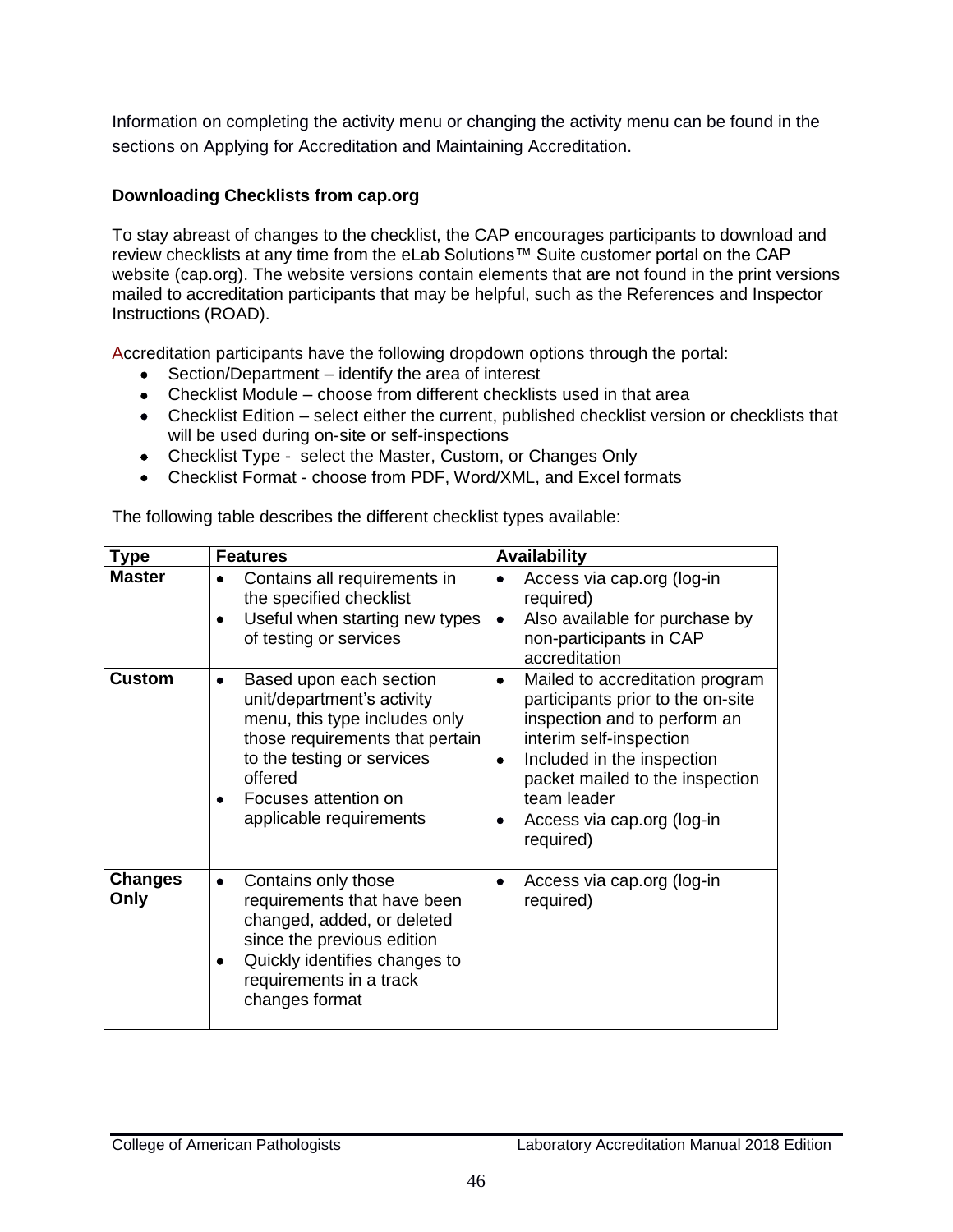# **Identifying Checklist Changes**

There are four ways to identify checklist edition changes.

- **Summary of Checklist Edition Changes**: Following the Table of Contents in each checklist there is a listing of new, revised, and deleted requirement numbers. These requirements remain on the list for 18 months.
- **NEW and REVISED Flags**: Each new or significantly revised requirement is marked directly in the checklist with a "NEW" or "REVISED" flag and the date of the edition in which the requirement first appeared or was changed. The flags remain for 18 months.
- **Changes Only Checklist**: This checklist type may be downloaded from cap.org. It shows what has been changed, added, or deleted since the previous edition in a track changes format (log-in required).
- **Focus on Compliance Webinar Series:** The annual "Checklists Update" webinar provides information on the principal changes to each edition. It may be accessed by logging into the eLab Solutions™ Suite customer portal on the CAP website at cap.org and going to CAP Accreditation Resources – Educational Resources.

## **Assistance with Checklist Interpretation**

For help or more information on accreditation checklist requirements and interpretation, contact the CAP's LAP Technical Specialists:

- Telephone: 800-323-4040 or 847-832-7000
- Email: accred@cap.org.

The LAP Technical Specialists are medical technologists (most with advanced degrees, certifications, and management experience) who can coach you in how to ensure compliance, as well as provide clarity on regulatory requirements. In addition to checklist knowledge, the LAP Technical Specialists also offer expertise in checklist interpretation and deficiency response review.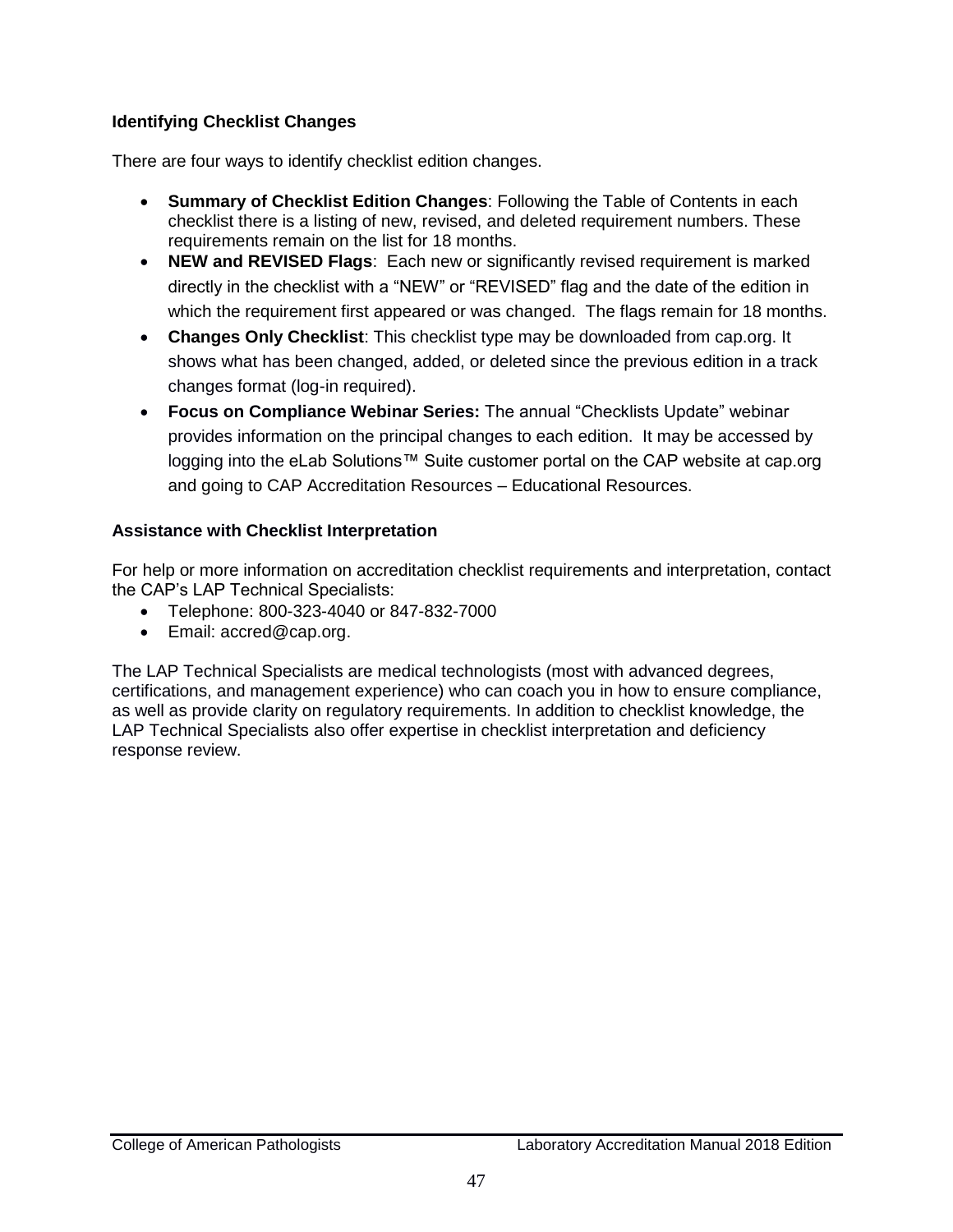# **CONDUCTING THE INSPECTION: GENERAL PRINCIPLES AND MEETINGS**

| <b>TOPIC</b>                                                      | <b>PAGE</b> |
|-------------------------------------------------------------------|-------------|
| General Principles: How to Inspect                                | 48          |
| How To Inspect Using the Checklist(s)                             | 51          |
| Inspection Team Members Meeting With Direct Health Care Providers | 52          |
| Using the Director Assessment Checklist                           | 52          |
| What to Avoid When Inspecting                                     | 55          |
| Citing Deficiencies and Recommendations                           | 55          |
| Completing the Inspector's Summation Report (ISR)                 | 58          |
| <b>Pre-Summation Conference</b>                                   | 59          |
| The Summation Conference                                          | 60          |
| <b>Presentation of Deficiencies</b>                               | 61          |
| Concluding the Inspection                                         | 62          |
| <b>Biorepository Inspections</b>                                  | 62          |

#### **General Principles: How to Inspect**

**Preparing to Inspect:** Refer to the "PREPARING FOR THE INSPECTION-INSPECTOR" section for detailed lists of what is included in the Inspector's Inspection Packets.

**Requirements in the Laboratory General Checklist apply to every laboratory section, but only one copy is provided to the inspection team. During the inspection of each section, each inspector should verify compliance with safety and the physical facilities and report the findings to the inspector assigned to complete the Laboratory General Checklist.** 

If the intent of any checklist requirement is not clear, inspectors may contact CAP staff for clarification prior to or during the inspection by email, [accred@cap.org,](mailto:accred@cap.org)or phone at 800-323-4040 ext. 6065 during the hours between 8:00 AM-5:00 CST.

The laboratory's activity menu and instrumentation list help the inspector understand the type and scope of testing within each laboratory section. The inspection checklists are customized to the laboratory's Activity Menu. If testing is noted which is not included in the activity menu, inspectors should contact CAP staff to obtain additional checklist sections or requirements that may be needed (Refer to "Inspecting Additional Activities, Disciplines, and Laboratories").

#### **Day of Inspection:**

- One hour prior to arrival, the team leader is to contact the laboratory using the one-hour security notice phone number provided in the inspector packet cover letter.
- The team should plan sufficient time to conduct a thorough inspection.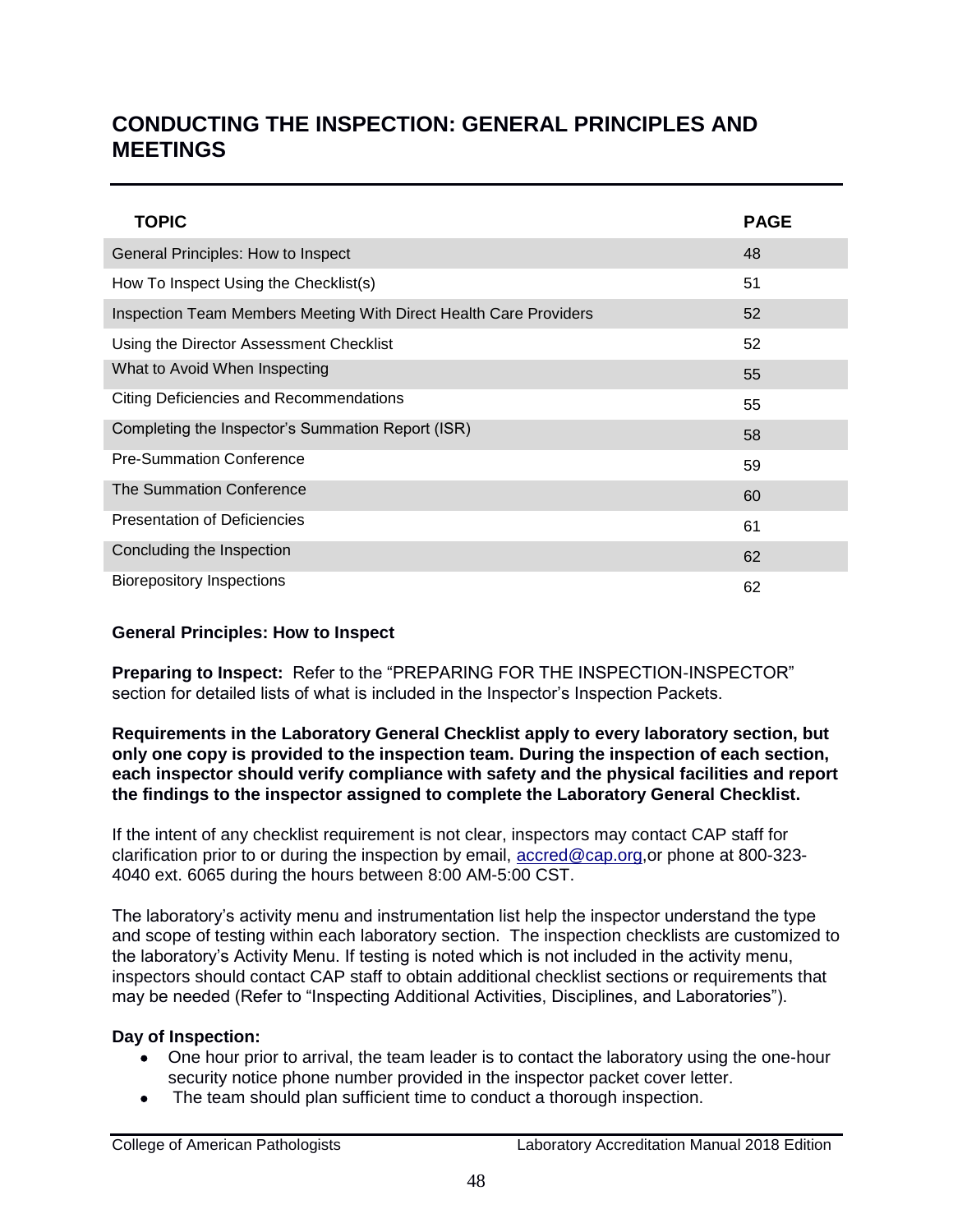Inspections usually begin at 8AM.

## **Arrival at the Inspection Site:**

When the inspection team arrives, they should:

- Present a photo ID (if available) to the facility representative
- Present the announcement letter supplied by the CAP to the laboratory director or designee verifying that the inspection is to occur on that day under the direction of the team leader
- Introduce team members and give a brief overview of the day's schedule
- Request a brief tour of the laboratory

### **Inspection Techniques**

- "Following a specimen" through the laboratory is an effective technique to address the preanalytic, analytic, and postanalytic aspects of laboratory testing. This process is generally followed by review of the laboratory's documentation. Not only must the laboratory's paperwork be in order, its personnel's knowledge of the lab's processes should be assessed. Effective inspection techniques include:
- The "teach me" approach is where the inspector selects an analyte or instrument and laboratory staff "teaches" the inspector about the procedure, process or instrument operation
- The **R·O·A·D** technique provides a structured way for inspectors to conduct an on-site evaluation of a laboratory's performance. **R·O·A·D** icons are placed at the group level within the checklists. The icons flag specific instructions to the inspector:
	- o Read/review documentation
	- o Observe procedures/techniques
	- o Ask probing questions
	- o Discover the path of a process

## **Samples of R·O·A·D instructions:**



**Read** and review policies, procedures, and records that must be looked at during the inspection.

For example:

- Review the error/accident log; do not simply verify that the laboratory has such a log.
- Review a sampling of the transfusion reaction workups for the past two years.



**Observe** laboratory practices by watching laboratory personnel in action. For example:

- Observe a phlebotomy from receipt of requisition to delivery of the specimen to the laboratory.
- Note if practice deviates from the written policies/procedures.



**Ask** open-ended, probing questions a. This will allow you to:

- Obtain information in a person's own words
- Improve your understanding of the records and observations
- Assess the laboratory's interpretation of the requirements

For example, use questions that begin with phrases, such as: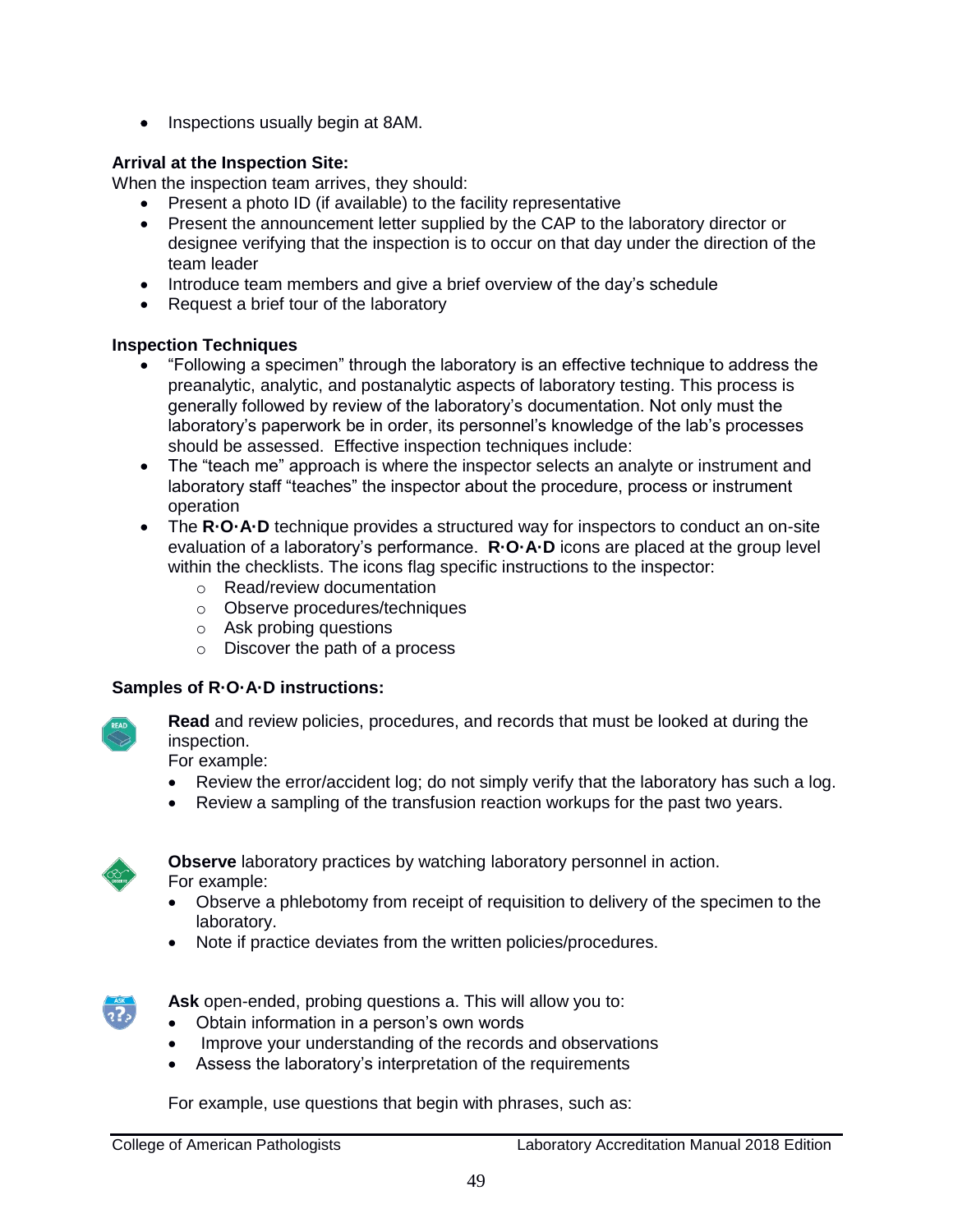- "Show me how …"
- "Tell me about …"
- "What would you do if …?"

The combination of direct observation and probing questions helps to ensure that:

- Outcomes for any problem areas have been adequately investigated and resolved (eg, proficiency testing (PT) failures and issues/problems identified through the quality management process) .
- **•** Previously cited deficiencies have been corrected.



**Discover** additional facts by digging more deeply into one or two areas of special interest. For example, track a selected specimen from collection to reporting. This will cover requirements in multiple checklist requirements such as:

- The specimen collection manual
- Phlebotomy
- Verbal orders
- Identification of patients and specimens
- Accessioning
- Result reporting, including
	- **o** Appropriate reference ranges
	- **o** Retention of test records
	- **o** Maintaining confidentiality of patient data
	- **o** Proper handling of critical results and revisions to reports

*What to Look at:* Inspectors will want to review all relevant documents including:

- Procedure manuals
- Quality control (QC) records
- Instrument maintenance records
- Test method validation and verification studies
- As the inspector examines procedures and records
- Calibration, calibration verification, and method comparison records
- List of deficiencies from the previous on-site inspection. Be sure that all deficiencies have been appropriately addressed. Pay close attention to recurring deficiencies!
- The PT Performance <100% Report (if applicable) in inspector's packet (This report lists by analyte, all PT scores below 100% during any of the last six testing periods) When reviewing the PT Performance<100% Report, inspectors should:
- Confirm that the laboratory has conducted an investigation of the QC and maintenance records promptly after receiving the PT report
- Review the testing records to confirm that samples were handled and reported in the same manner as patient samples (COM.01600)
- For each unacceptable PT event, review the records for the subsequent event
- Confirm that testing personnel follow the policies and procedures as written. Look for inappropriate actions such as duplicate testing of PT samples
- Confirm that testing personnel follow the policies and procedures as written. Look for inappropriate actions such as duplicate testing of PT samples
- Confirm that the PT results have been reviewed by the laboratory director or designee in a timely manner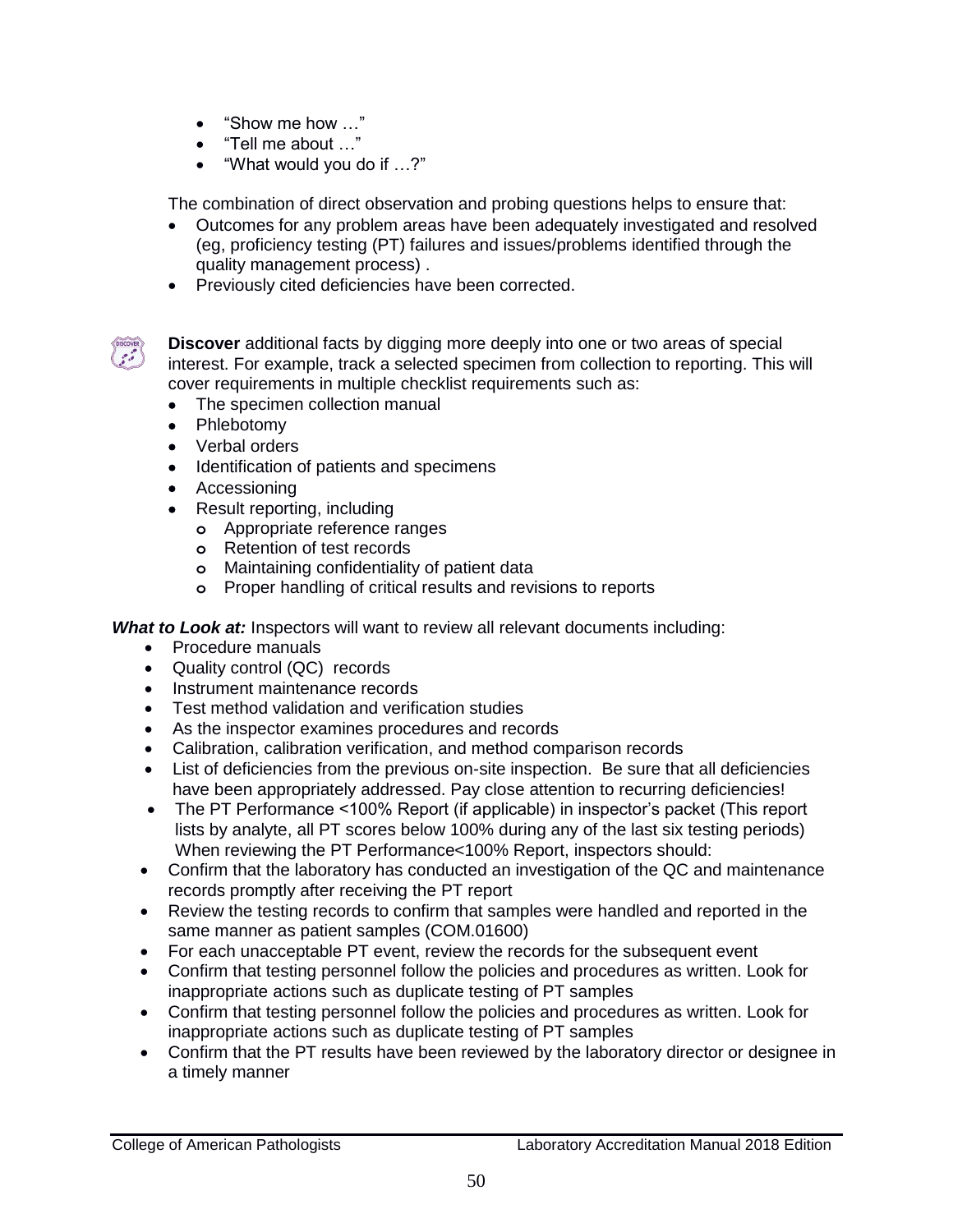Assess whether the Activity Menu reflects the laboratory's current testing. Look for tests in the laboratory's procedures manual that seem to be missing from its Activities Menu

*How Much to Look at:* The review of records, forms and documents is intended to cover the full two-year period since the previous on –site inspection. The inspector should:

- Consult the laboratory's Activity Menu and selectively focus on areas of highest and lowest test volume, common problem areas, and test results with the highest impact on patient care since the last on-site inspection.
- Refer to the laboratory's quality management and incident report records to aid in selection of analytes to review
- Review a representative sampling of analytes or procedures to include:
	- o Data selected from the beginning, middle, and end of the interval since the last on-site inspection
	- o Records in the preanalytic (order entry and specimen collection, processing and transport), analytic (procedures, QC, PT, instrument setup, and maintenance), and postanalytic categories (reports, reference ranges, and critical value notification); if problems are discovered (**D**iscover), review similar records for additional analytes. Discovery is a technique to further evaluate areas of concern. "Follow the specimen" and "teach me" are two examples of discovery.

*How to Obtain Information:* Inspection team members should:

- Spend more time in the laboratory observing the testing process and ask questions of bench technologist and supervisors rather than in in a room reading documents.
- Give the laboratory time to retrieve needed records while continuing with the inspection process
- Rephrase the questions being asked until the request is understood by the laboratory
- Ask open-ended, probing questions that require more than a yes/no answer , such as "Could you explain how you track QC data?" or "Explain the system you use for …" or "How do you document …?" is more effective than reading the checklist requirement out loud.

Reviewing documents, observing to see if practice matches policy or procedure, and asking related questions all play an important role in obtaining accurate information about laboratory practices.

## **How to Inspect Using the Checklist(s)**

Each discipline has its own checklist (such as Hematology (HEM)), but applicable requirements are in the All Common (COM) and the Laboratory General Checklist (GEN) as well. Inspectors should focus on groups of requirements using the R•O•A•D instructions (refer to Inspection Techniques, above).

The Evidence of Compliance (EOC) section of a checklist requirement lists suggested ways to show compliance. The word "AND" in the list indicates that more than one element may be needed to demonstrate compliance. For example, the EOC for COM.01500, Alternate Performance Assessment reads:

- List of tests defined by the laboratory as requiring alternative assessments **AND**
- Records of these assessments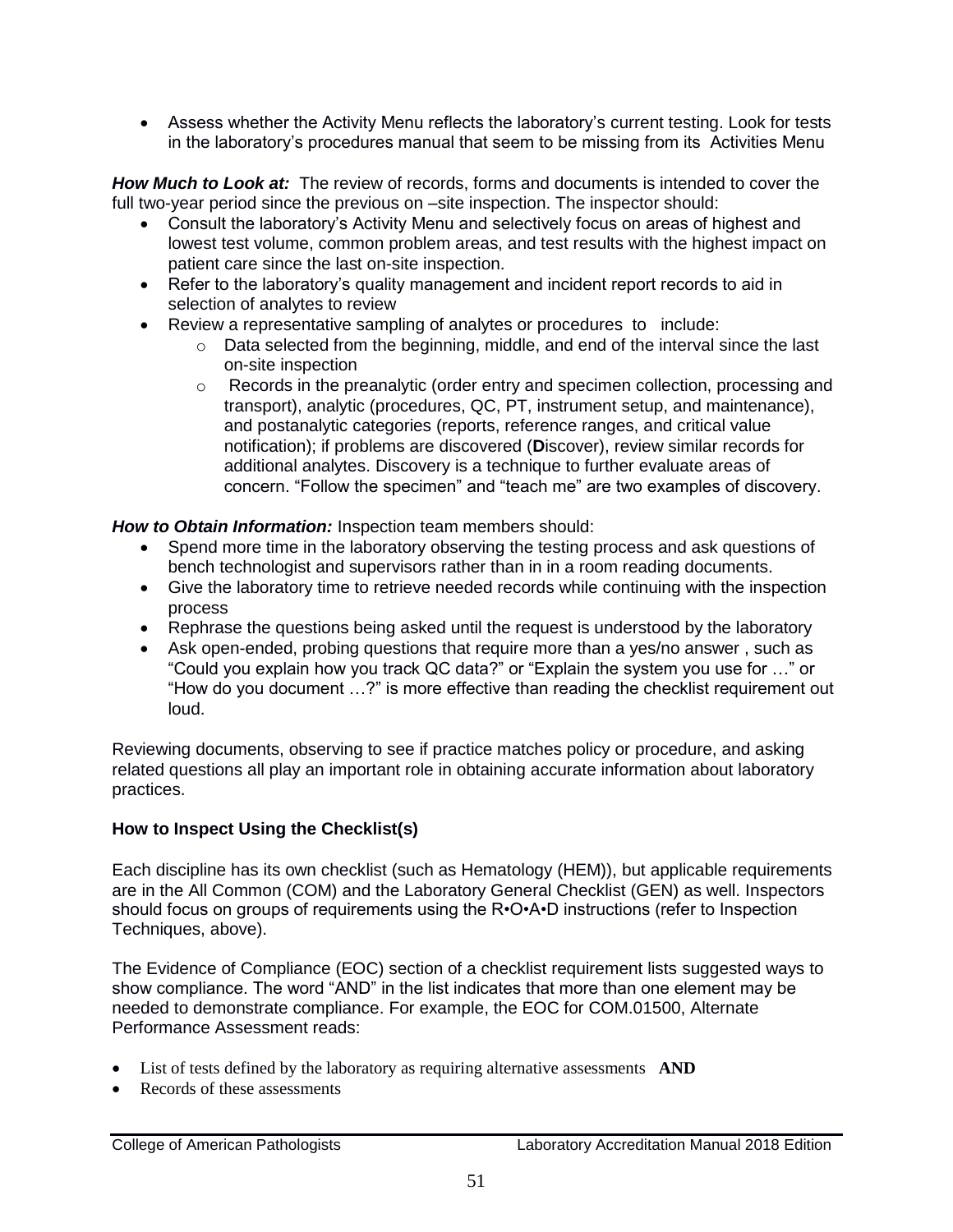## **Inspection Team Members Meeting With Direct Health Care Providers**

During the course of the inspection, some team members are expected to visit actual patient care areas. Examples include:

- Observation of transfusion of blood components issued by the laboratory
- Point –of-care testing performed at the patient bedside (if under the laboratory's CAP/CLIA number)
- Observation of phlebotomy blood draws as performed by laboratory staff
- Observation of arterial blood gas collection and testing

Meeting with direct health care providers and observing the tests and procedures they perform can both help inspectors determine checklist compliance with checklist requirements and judge oversight of those services.

The visit should include:

- Review of laboratory records within the patient medical record
- Assessment, through interviews, of laboratory responsiveness to clinical needs
- Identification of concerns to be communicated to the laboratory director

## **Using the Director Assessment Checklist**

**The team leader or team member who is qualified and trained to be a team leader must complete the Director Assessment Checklist (TLC).** This checklist:

- Evaluates the qualifications of the laboratory director and the effectiveness of the director in implementing the *Standards for Laboratory Accreditation*
- Includes requirements to evaluate the overall performance characteristics of the laboratory. Assists the team leader to recognize and document systemic problems with the laboratory's QM program
- Includes instructions on how to conduct interviews with the laboratory director, hospital administrator, and chief of the medical staff.
- Focuses upon those aspects of the laboratory that are at the core of quality: the laboratory director's responsibilities, the QM plan, and the laboratory's relations with the institutional medical staff and administration.

*The following information refers to the meetings with the laboratory director, hospital administrator, and representative of the medical staff. These meetings are conducted by the team leader and will provide some of the information needed to complete the inspection with the TLC Checklist. The interviews that occur at these meetings are essential parts of the inspection. If, for any reason, an interview cannot be conducted, the team leader should report the circumstances in the Inspector's Summation Report (ISR).* 

The team leader may record information from these interviews in the Part A of the ISR. Deficiencies, if found, are to be cited on the TLC Deficiency page of the ISR, Part B.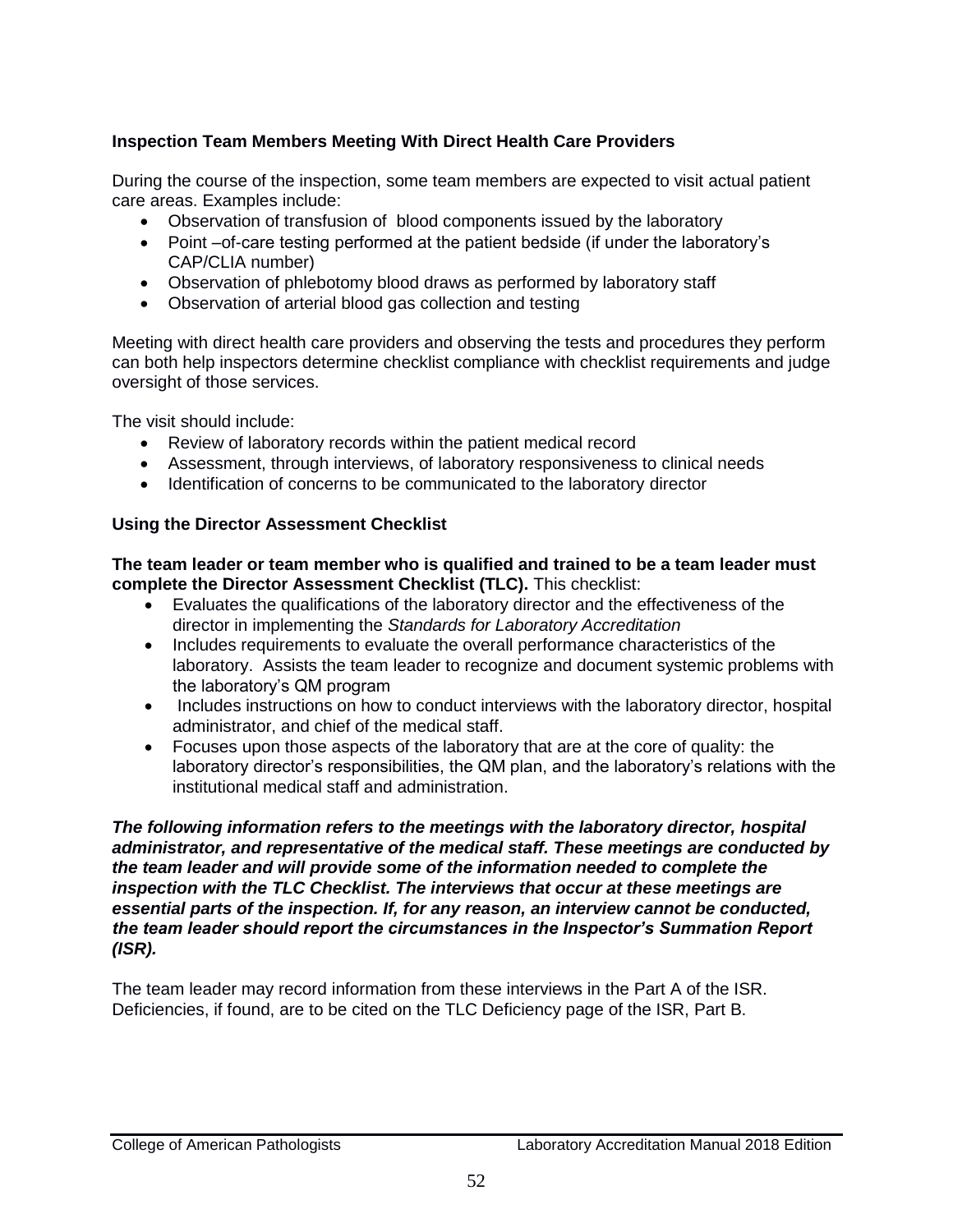### **Meeting With the Laboratory Director**

Meeting with the laboratory director helps determine if the laboratory director has sufficient responsibility, authority and involvement in the operations of the laboratory. The inspector should allow at least 15–20 minutes for the meeting. If the director is not present for the on-site inspection, the inspector should try to conduct this interview by telephone. On-site conversations with technical staff, administration, and the CMO may be used to validate the director's involvement.

The interview is an opportunity to:

- **o** Evaluate the director's activities as listed in the TLC Checklist and the *Standards for Laboratory Accreditation*.
- **o** Ask whether the director has any goals for the inspection, such as problems that the inspection might serve to resolve (eg, workspace issues, staffing shortages).

### **Meeting With the Hospital Administrator/Chief Executive Officer (CEO)**

Meeting with the hospital administrator/chief executive officer (CEO) provides an opportunity to extend the CAP's appreciation for the facility to participate in the accreditation program and to record an evaluation of the laboratory from the administration's viewpoint. The team leader should allow approximately 15–20 minute discussion and should have an understanding of the laboratory's operations beforehand.

For hospital laboratory inspections, the team leader may find it useful to meet with the institutional quality assurance manager (sometimes called the quality/risk manager). This individual may have insights into the laboratory-related, patient care issues.

For independent laboratories, the team leader should meet with an executive from the parent organization.

The interview is an opportunity to:

- **o** Ascertain the administration's perception of the laboratory service (ie, if the laboratory service level is appropriate to the requirements for the institution).
- **o** Discuss administration's view of the laboratory director's role in ensuring high-quality laboratory services to fulfill the needs of the institution's patients and clinicians.
- **o** Determine if the institution gives the director the authority to fulfill the director's responsibilities under the CAP and CLIA.
- **o** Inquire to what extent the pathologists participate in hospital-wide committees
- **o** Determine how effective pathologists are in working with the medical and administrative staffs
- **o** Identify areas of conflict or challenges confronting the laboratory that are known to administration.

Discussion points during the interview should include:

 The goals of the CAP's accreditation programs: education, laboratory improvement, and the establishment of best practices in laboratory medicine based on input from national experts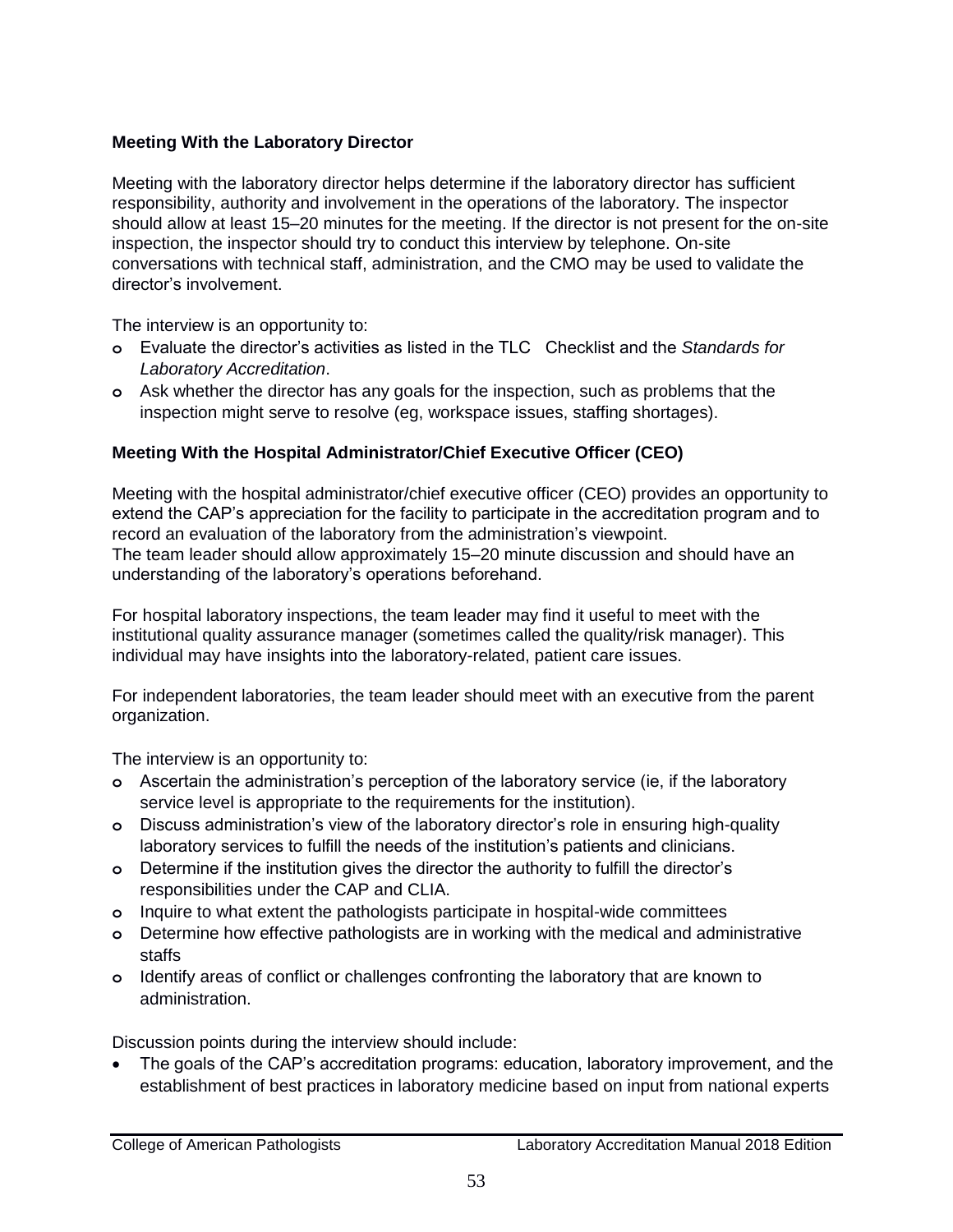- The role of PT in the program
- The responsibility of the laboratory director for the overall operation of the laboratory, per the requirements of the CAP's accreditation programs and CLIA regulations
- Expressed appreciation that the organization has chosen the CAP as its laboratory's accreditation provider

The interview should include a discussion of all laboratories being inspected (eg, point of care, special function and satellite laboratories). **The CAP prohibits discussion of the laboratory's financial and/or contractual arrangements.** 

### **Meeting With a Representative of the Medical Staff**

Meeting with a representative of the medical staff can provide an opportunity to determine whether the laboratory director and laboratory staff have an established working relationship with the medical staff and are effectively supporting patient care. For laboratories associated with organized medical staffs, it is important for the team leader to interview the chief of the medical staff (or other knowledgeable medical staff representative, such as the chief medical officer or a physician who uses the laboratory's services frequently). The team leader should allow for a 15-20 minute discussion and should have an understanding of the laboratory's operations beforehand.

The interview is an opportunity to:

- **o** Evaluate the effectiveness of the scope, quality, and timelines of the laboratory services meet the patient care needs of the hospital.
- **o** Assess the contribution of the pathologists and laboratory staff to teaching conferences and meetings.
- **o** Determine how well the medical staff and pathologists work together to resolve in problems.
- **o** Judge the medical staff perception of the effectiveness of the laboratory director and other pathologists, and determine whether the laboratory director has sufficient authority to fulfill the needs of the medical staff and their patients.

## **Inspecting Additional Activities, Disciplines, and Laboratories**

If, during the inspection process, it is discovered that testing is being performed that does not appear on the laboratory's Activity Menu, the team leader or team member is expected to:

- Contact the CAP immediately (this applies only to testing being performed under the same CLIA number of the laboratory that is being inspected)
- Advise the CAP whether a member of the inspection team has the expertise to inspect the discovered discipline or activities

Verify that the laboratory is enrolled in appropriate PT for these analytes/activities. Once notified, the CAP office will immediately:

- Determine whether the inspection of the discovered activities may proceed
- Fax or email a customized checklist to the team member (as needed)

After receiving instructions from the CAP, the inspector should indicate in the Inspector's Comments section of Part A of the ISR whether the activity/discipline in question has been inspected. (Refer to the ISR section below).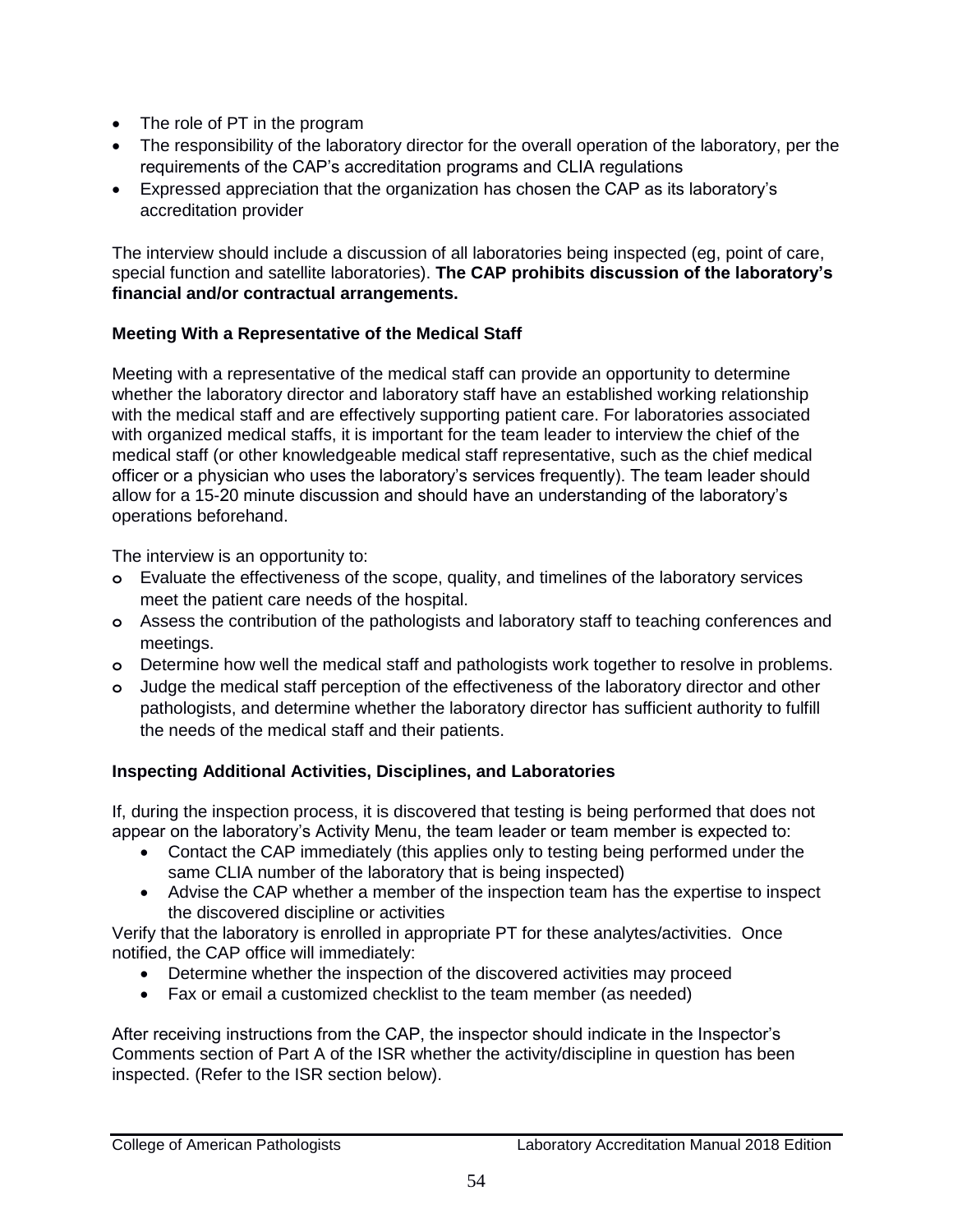## **Additional Laboratories Not Reported at Application/Reapplication**

Laboratories that perform testing under a different CLIA number or special function laboratories that are under separate administrative and professional direction (eg, blood gas laboratory or pediatric hematology laboratory) and have not applied in advance for inspection **must not be inspected.** The inspector should advise the director to submit a formal application to CAP headquarters. The CAP will schedule an inspection at a later date.

#### **What To Avoid When Inspecting**

Each member of the CAP inspection team must avoid the following topics inspecting a laboratory:

- Financials- Discussion of the laboratory's financial statement
- Billing- Discussion of the laboratory's billing practices
- Proprietary- Discussion of the laboratory's contractual agreements
- Marketing- Solicitation of the inspection team's services available to laboratories (eg, reference laboratory or consulting laboratory services)

### **Citing Deficiencies and Recommendations**

**When to Cite a Deficiency:** Inspectors must cite deficiencies when the intent of a checklist requirement is not being met. Examples include:

- When a required policy or procedure does not exist
- When the written policy or procedure is not being followed
- When results or corrective actions are not recorded
- When a required record of review does not exist
- When the procedure is ineffective or inappropriate laboratory practice is in place
- When the records are incomplete or missing
- For **any** non-compliance issues related to personnel qualifications, proficiency testing, QC/QA, and director oversight

When records are incomplete, inspectors should:

- Determine whether the degree of partial compliance is likely to have adverse effects on test accuracy, patient care, or worker safety
- Determine if laboratory staff was aware of the inconsistency
- Look for evidence of corrective actions

Deficiencies are also cited when systemic problems exist. For example, when a pattern of missing temperature on the weekend without corrective actions is evident, then a deficiency must be cited. When serious deficiencies are identified or any question from Part A (Refer to the Inspector's Summation Report (ISR) section below) of the ISR is answered "NO", the appropriate checklist requirement should be cited relating to the issue along with the TLC checklist requirement for the laboratory director responsibility.

When serious deficiencies or systemic issues across the laboratory are identified, the inspection team members must bring them to the attention of the team leader, who will determine whether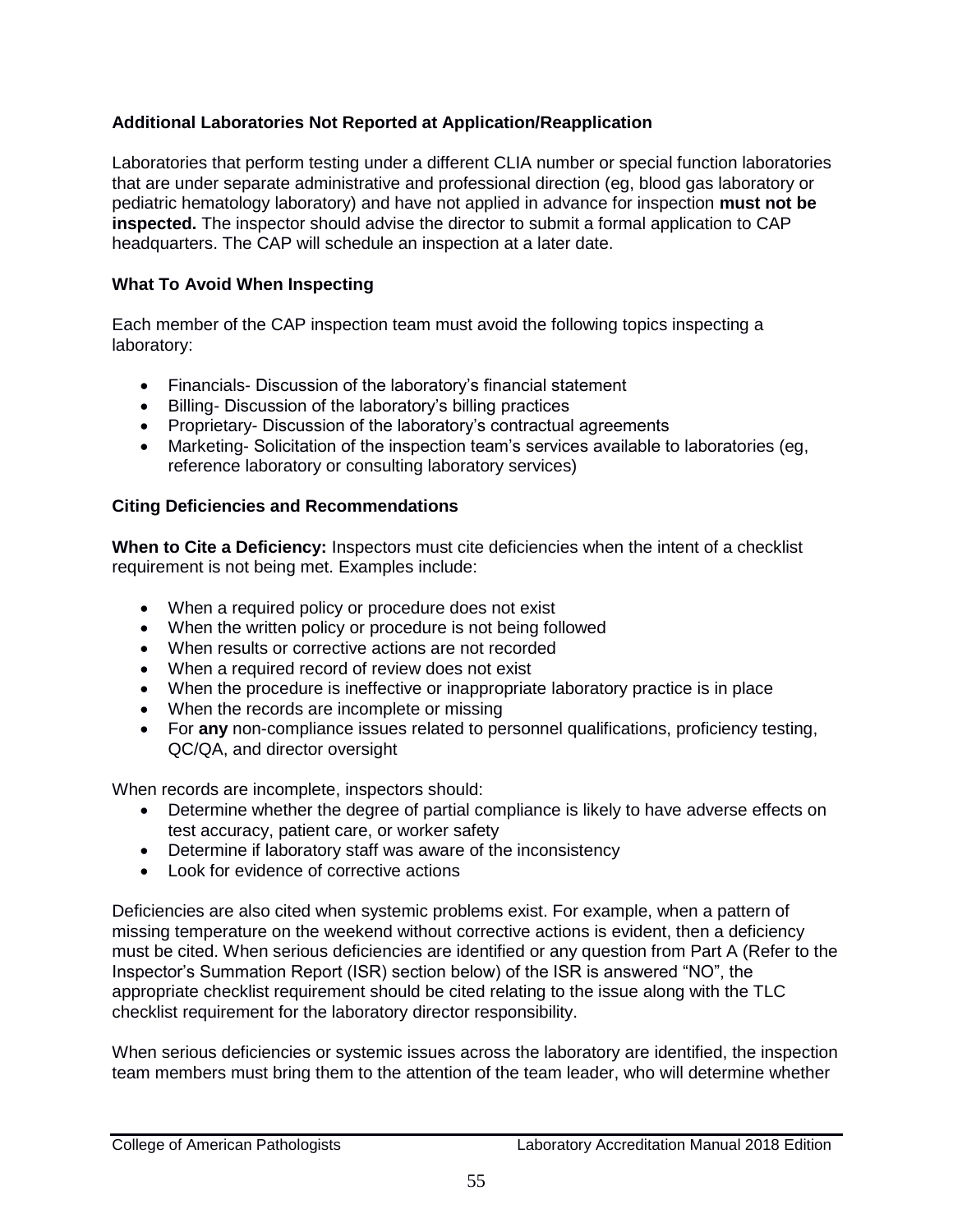a deficiency needs to be cited from the Director Assessment Checklist for the related director responsibility. Examples of serious or system issues include:

- QM plan not implemented across the laboratory
- Inconsistent quality control and corrective action
- Improper handling of proficiency testing materials or lack of follow-up for unacceptable results
- Lack of validation or verification records for new tests or instruments
- Unsafe practices compromising the safety of personnel
- Duties delegated by the director not being effectively "carried out"

# **Deficiencies Corrected On Site**

Some deficiencies may be corrected while the inspectors are still on site. **Correction on site is a relatively rare occurrence** and would include minor corrections, such as signing one or two procedures, inserting minimal changes in a procedure, or writing a policy to match existing practice. In all cases, inspectors must cite the deficiency and indicate on the Part B deficiency form (ISR pink sheet) how the deficiency was corrected.

Other more extensive deficiencies cannot be corrected on site. Examples include:

- Lack of a quality management plan
- Lapse in performance or review of QC or proficiency testing, or implementation of a new or significantly changed procedure
- A change to a process, policy or procedure that requires additional training or retraining of personnel
- When previous patient results must be evaluated for any impacts to patient care (eg, when expired reagents are found to be in use or when incorrect result calculations are identified)
- Recurring deficiencies

**Deficiencies corrected on site during the inspection are deficiencies and will remain in the laboratory record.** The CAP reserves the right to request documentation from the laboratory concerning how a deficiency was corrected on site; for Phase II deficiencies, both a corrective action pan and evidence to support implementation may be requested.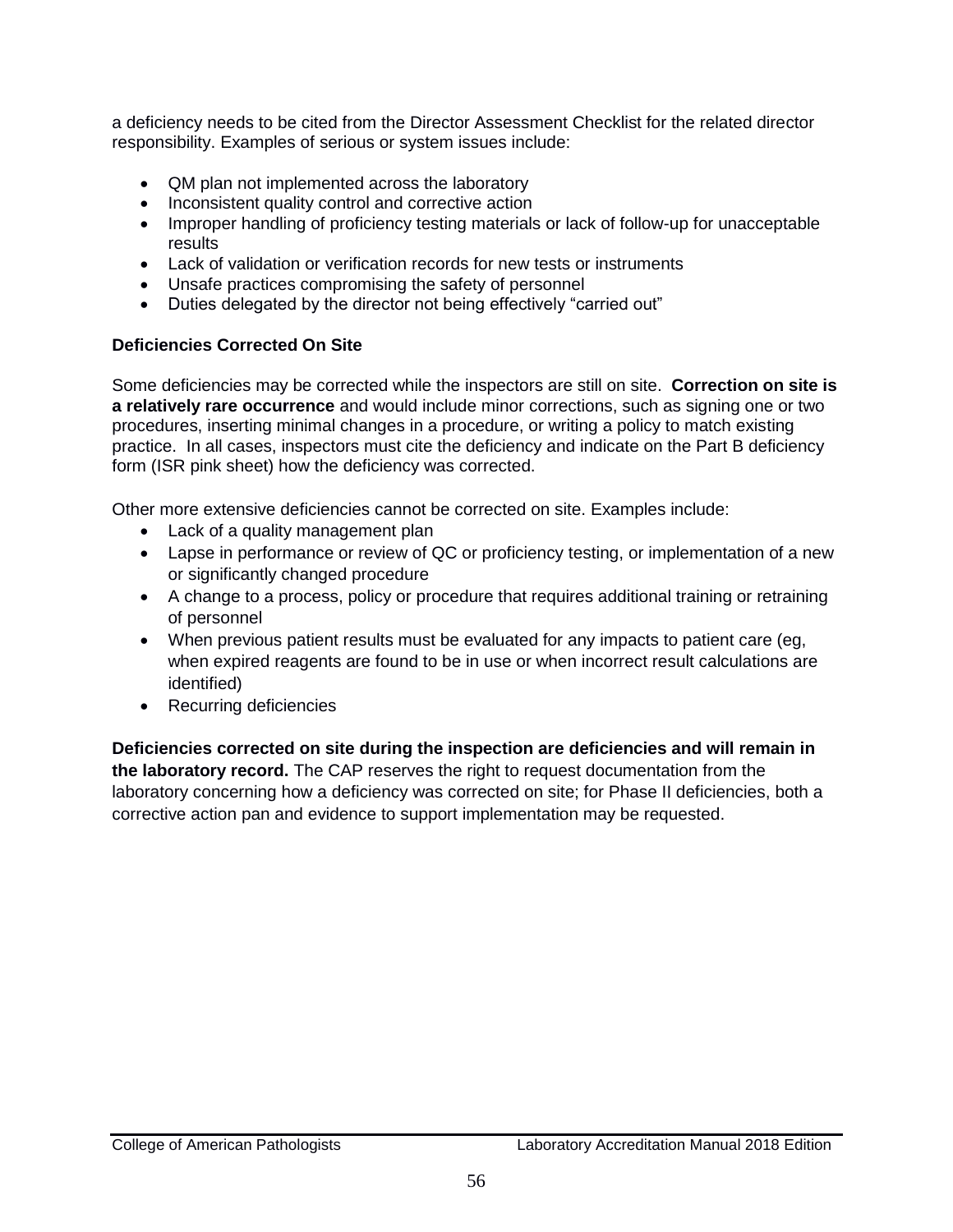# **How to Cite Deficiencies**

Laboratory practices must meet the intent of the checklist requirement. Inspectors should not expect the laboratory to do things exactly as they are performed in the inspector's facility. However, when the laboratory's processes or procedures are not in compliance, deficiencies must be cited.

When citing deficiencies, inspectors must notify the individual serving as the laboratory contact of the deficiency prior to the inspection summation conference in order to provide the laboratory an opportunity for questions or discussion. Deficiencies are recorded on the "Deficiencies" *pink* page of the ISR. Inspectors must:

- Write the checklist item number and checklist requirement phase, followed by a brief description of the reason for the deficiency
- Provide specific details about the nature of the non-compliance with stated examples (eg, dates involved, analytes affected, instruments or kits used, name of record or probation, etc.), whenever possible and not just restate the checklist requirement as written
- Write/print legibly

When differing interpretations of a checklist item occur, the inspector and the respective laboratory representative are encouraged to **call the CAP's technical support line at 800-323- 4040 during the inspection.** 

A three-way dialogue between the inspector, laboratory, and accreditation program technical specialist often helps clarify the intent of the checklist item. Contacting the CAP can result in fewer improperly cited deficiencies and laboratory deficiency challenges post-inspection.

## **When to Give a Recommendation**

Recommendations are considered suggestions for laboratory improvement and are listed on the "Recommendations" *yellow* page of the ISR. Recommendations may be given in the following situations:

- When a laboratory is in compliance, but can improve its process
- When an inspector has a suggestion that does not pertain to a specific checklist requirement

Recommendations may not substitute for deficiency citations if the laboratory is not in compliance. Laboratories are not required to take corrective action in response to recommendations, *unless* requested later to do so by the CAP. Based on the information provided with the laboratory's response, recommendations may be converted to deficiencies.

The following are examples of recommendations:

 "List the acceptable ranges of temperature dependent equipment on recording logs in addition to the maintenance procedure to allow staff to easily identify variances"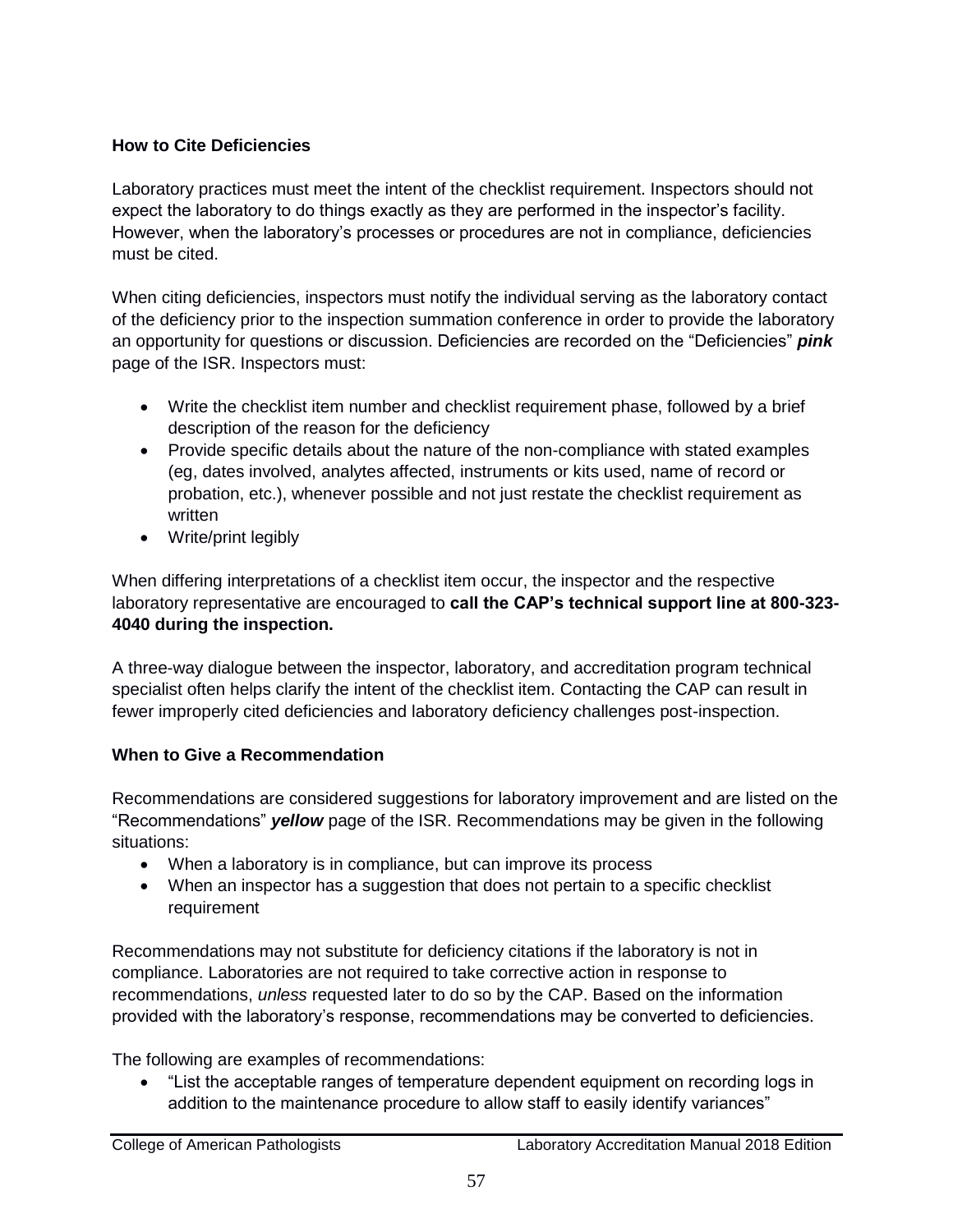- "Store personnel competency records in a centralized location rather than have portions of the records in multiple sections"
- "Standardize document control processes across all sections of the laboratory"

## **How to Offer Recommendations**

Recommendations are recorded on the designated **yellow** pages of the Part B section of the ISR. Inspectors should:

- Write the checklist number and checklist requirement phrase, followed by the recommendation
- Write or print legibly
- Discuss the recommendation with the laboratory personnel prior to the Summation **Conference**

Recommendations need not be presented at the Summation Conference

### **Completing the Inspector's Summation Report (ISR)**

The Inspector's Summation Report (ISR) is used to record the findings of an on-site CAP inspection. It consists of two parts.

- **Part A- General Summary** used to report any fundamental disparities between the intent of the *Standards* and the activities of the laboratory of the role of the director. The inspector's confidential comments, listed in Part A, are pivotal in accreditation decisions, particularly those relating to denial of accreditation. This narrative section is completed by the Team Leader with input from all team members. The Team Leader provides explanatory comments in the ISR Part A regarding unexpected testing encountered, as well as inappropriate checklists included in the packet.
- **Part B Deficiency Summary-** includes deficiency forms (pink pages), recommendation forms (yellow pages) recorded by the inspection team, and attestation statements signed by the laboratory director. Comments should be as detailed as needed to support and supplement the cited deficiencies in this section:
	- $\circ$  A copy of the Part B section must be left with the laboratory/biorepository director immediately after the inspection.
	- $\circ$  The Team Leader provides explanatory comments in the ISR Part A regarding unexpected testing encountered, as well as inappropriate checklist included in the packet.
	- $\circ$  Team member inspectors should only use the assigned ISR pages for each discipline. It is not appropriate to cross out sections or include additional checklist titles on the ISR pages. An extra (blank) pink page may be found at the end of the ISR packet and copied as needed to record additional deficiencies.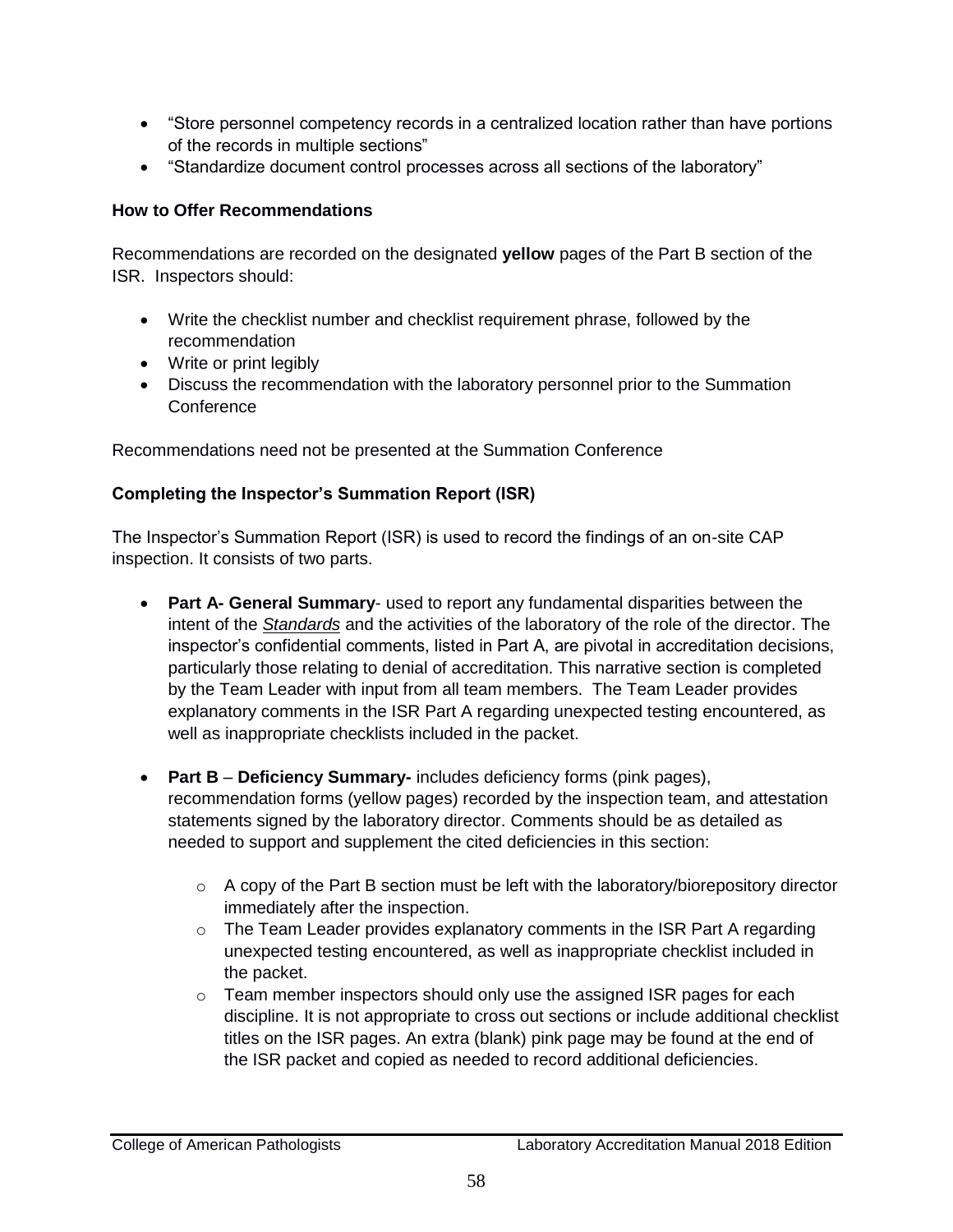- $\circ$  Each inspector must complete the bottom of the deficiency form attesting to the completeness of the inspection, the confidentiality of information, and the lack of a conflict of interest.
- $\circ$  If multiple inspectors participated in the inspection for the same discipline/checklist, all members are to be listed on the reverse side of the form.

# **Team Leader Review of the Inspector's Summation Report (ISR):** The Team Leader will:

- Copy and use blank ISR deficiency pages and recommendation pages as needed (eg, when the number of deficiency citations or recommendations do not fit on a single sheet)
- Ensure that the appropriate supervisors are aware of the deficiencies being cited
	- $\circ$  If, following such discussion, appropriate records have been provided to show that the laboratory was actually in compliance, the deficiency is not be cited. The deficiency should be redacted from the pink page using a single strikethrough line, initialed and dated by the inspector.
	- $\circ$  If the deficiency was corrected on site, the corrected deficiency still counts as a deficiency. On the ISR inspectors should write "corrected on-site" and describe how the laboratory corrected the deficiency.

### **NOTE: If serious deficiencies or systemic issues are identified or any question form Part A is answered "NO", the Team Leader must ensure that the appropriate Laboratory General or section-specific checklist requirements relating to the issue are cited, as well as the TLC Checklist requirement(s) related to laboratory director responsibility.**

Technical specialists at the CAP headquarters are available to assist with questions concerning checklist interpretation during the course of the inspection at 800-323-4040, between 8:00 AM-5:00 PM Central Time.

# **Pre-summation Team Meeting**

The pre-summation team meeting begins with the pre-summation preparation, a 30 to 60 minute private meeting between the team leader and the inspection team members. The goals of the meeting are to ensure that the written inspection reports are complete, that the reports are consistent across the team, and that their oral summaries will reflect the written report.

During the meeting, the team leader should:

- Resolve team members' questions
- Ensure consistency in recording similar findings (eg, deficiency versus recommendation)
- Identify serious deficiency that may jeopardize patient care and systemic problems where inspectors cited the same or related deficiencies in multiple laboratory sections

Before concluding the pre-summation meeting, the Team Leader should ensure that:

- All areas of the laboratory have been inspected
- Every inspection team member has completed (pink) deficiency and (yellow) recommendation forms that correspond to the laboratory section(s) for which he/she is responsible and have provided contact information on the back of the appropriate forms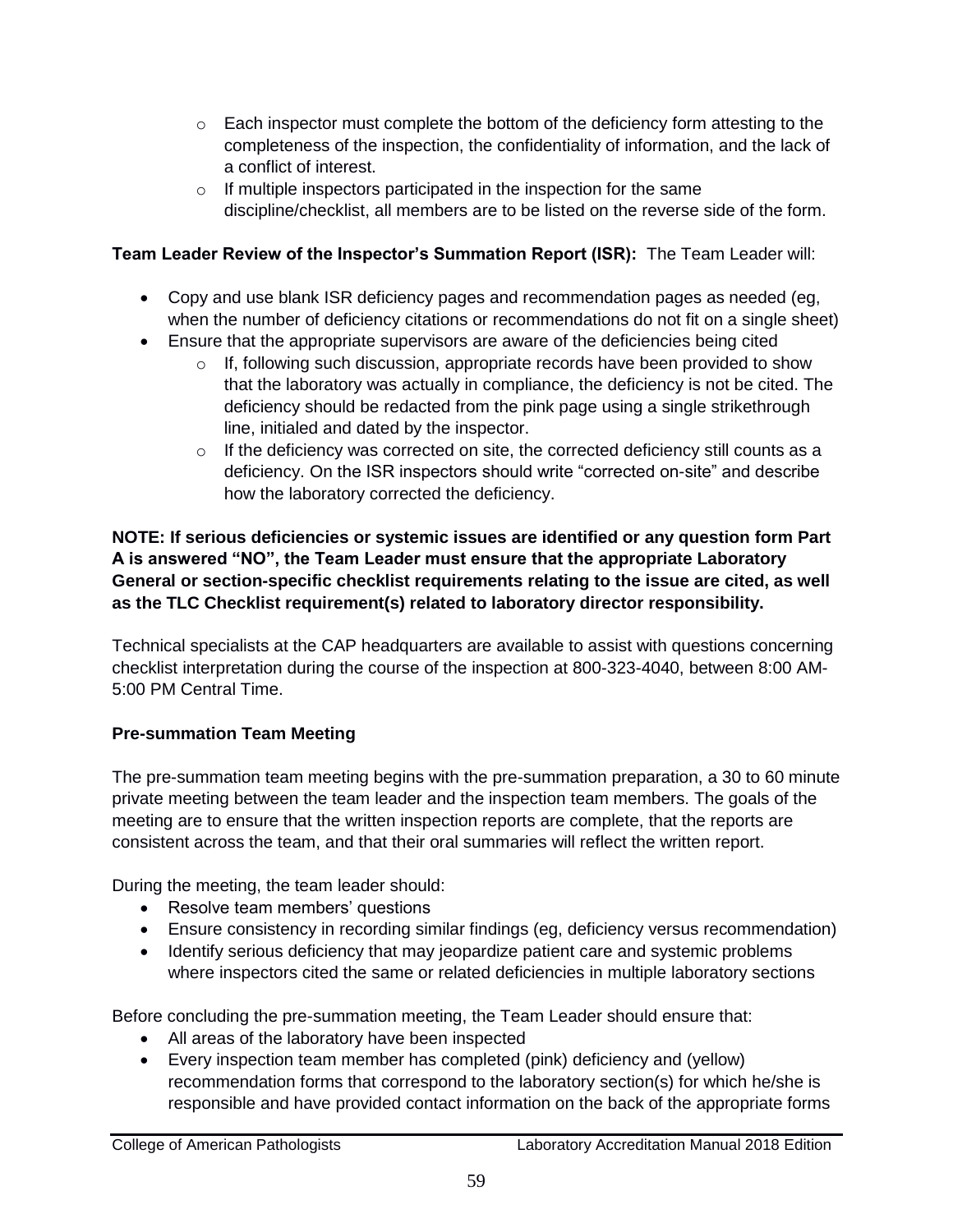- Appropriate checklist items have been cited and the correct deficiency numbers are listed on the pink deficiency sheets
- Any changes that may have occurred during the pre-summation conference (additions or deletions in deficiencies) are communicated to the appropriate laboratory representatives
- The "**This laboratory section has no deficiencies"** box and/or "**No recommendations for this section"** box have been checked as applicable
- No Part B deficiency (pink) or recommendation (yellow) form is missing or has been left blank or unsigned. All deficiency and recommendation pages should be accounted for by comparing the completed pages to the list that appears on the pink inspector Summation Report (ISR) Page Index.

# **The Summation Conference**

The summation conference may be the most important part of the on-site inspection. It is the final opportunity for interaction between the inspection team, the laboratory staff, and administration.

# **Process and Format of the Summation Conference**

The summation conference should be scheduled for a time when personnel involved in the inspection can attend, such as the end of the work day. The inspection team should identify areas that require improvement, share information regarding how other laboratories accomplish compliance, and make recommendations for changes to patient care services.

Beside the laboratory director, attendees should include:

- Key laboratory personnel
- The hospital administrator
- The chief of the medical staff, if applicable

Instructions of each team member, noting inspection assignments. This may be done by the team leader or by each team member as they present their report.

At the start of the summation, the team leader should state the objective of the CAP's laboratory accreditation programs. Talking points:

- The College of American Pathologist Laboratory Accreditation Program seeks to improve the laboratory medicine for the benefit of patients through voluntary, educational, peer review.
- Regulatory requirements must be met, but these are not the only goals of the program.
- The primary objective is not to find deficiencies, but to assist the laboratory in validating its ongoing process and assessing their compliance with CLIA and CAP checklist requirements.
- All Phase I deficiencies require a written response. Phase II deficiencies require a response, a plan of corrective action, and supporting documentation that demonstrates implementation.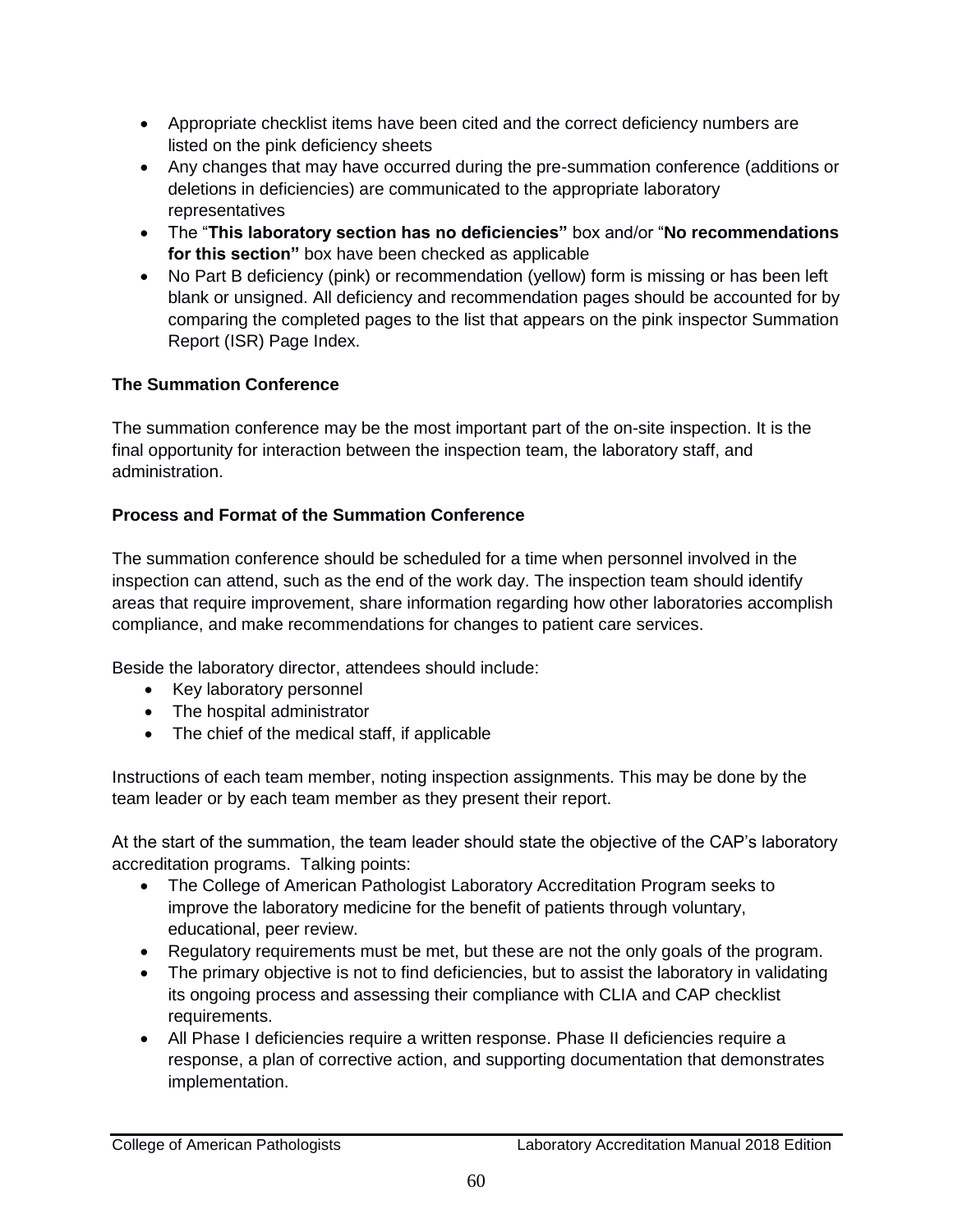"Corrected on Site" deficiencies do not require a response but are counted as deficiencies.

# **Presentation of Deficiencies**

The laboratory should encounter **no surprises** when the inspection report is presented. To ensure this, it is critical for inspectors to have discussed their findings with the supervisors during the inspection and/or at the conclusion of each section.

Each team member should:

- Begin with a brief self-introduction and word of thanks for the staff that assisted them in the inspection process
- Present the inspection findings in a brief and professional manner, including the deficiencies identified and areas where the laboratory did particularly well
- Allow time to answer questions from the laboratory team

The summation conference is also an appropriate time to:

- Discuss recommendations for improvement, as time permits
- Report any unresolved differences regarding the interpretation of the *Standards* or checklist requirements. Unresolved differences should be noted by the Team Leader in Part A of the ISR

Talking points for the team leader at the summation conference:

- Approximate the total number of checklist requirements that were used to inspect the laboratory so that those in attendance can put the number of identified deficiencies into perspective.
- Deficiency responses, documentation of corrective action, and documentation of the director's signatory approval of the responses are to be **submitted to the CAP** within **30 calendar days of the inspection date.** An accreditation decision usually takes approximately 75 days after the inspection.
- Express the team's gratitude and extend congratulations to the laboratory and the staff for participation in the program and their work in preparing for and participating in the inspection. Acknowledge the hospitality and cooperation of the staff during the process.
- Thank the director for supporting the CAP accreditation program.
- The copy of the handwritten Inspection Report Form that you receive today is your official report from the CPA. There will be no printed list of deficiencies sent from the CAP to initiate the laboratory's corrective action and response to the CAP.

It is not necessary to present TLC deficiencies at the Summation Conference if they were previously discussed with the laboratory director.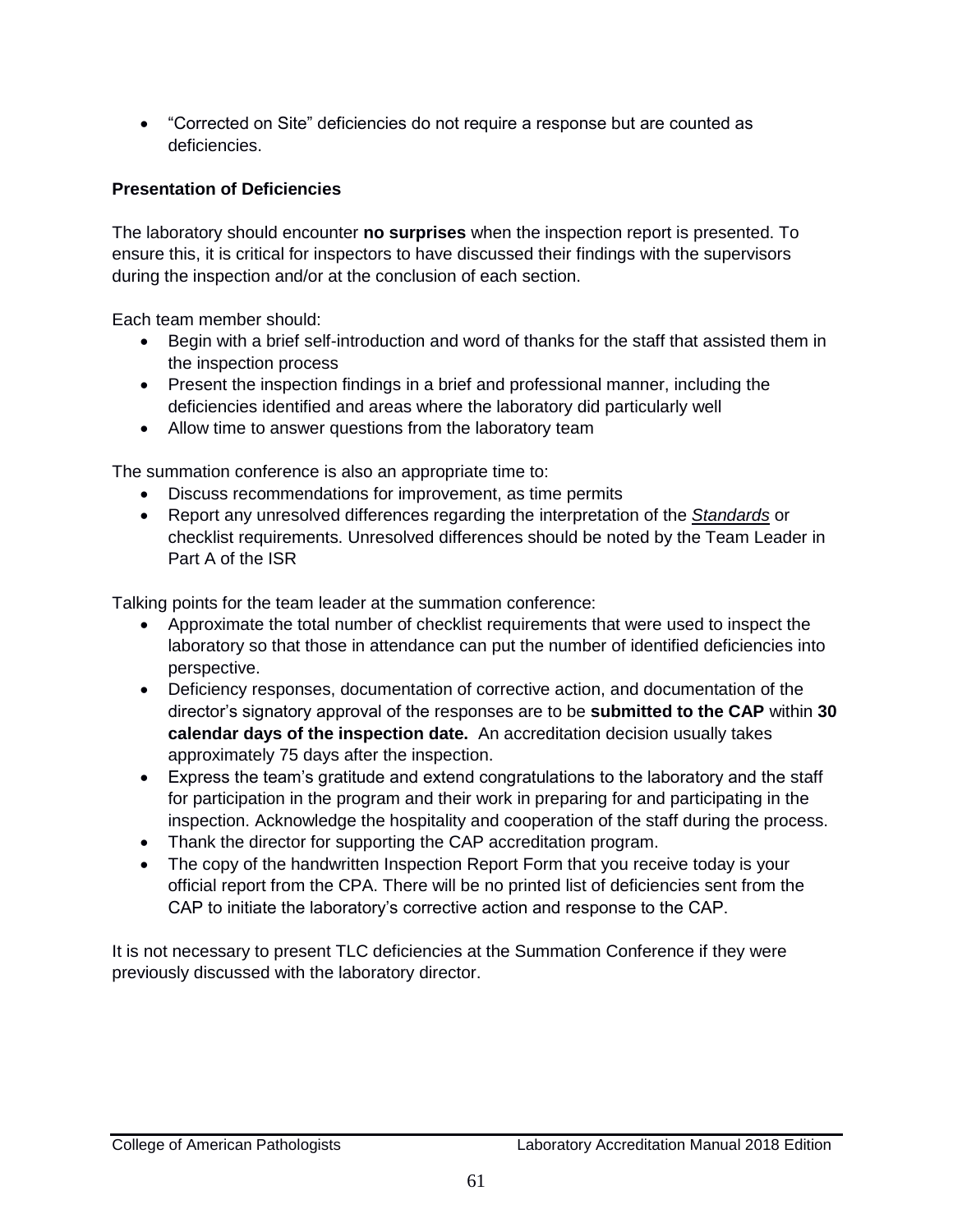# **Concluding the Inspection**

The team leader has several additional responsibilities immediately after the summation:

- **The laboratory director and the inspection team leader must both sign page 3 of the ISR-Part A-Deficiency Summary Page.**
- Arrange for the laboratory/biorepository checklists and other documents that were used during the inspection and any remaining inspection material to be discarded confidentially (eg, immediately shredded).
- Ensure that the inspector Comments section of Part A of the ISR includes:
	- $\circ$  The team leader's opinion of the quality of the laboratory
	- o Ability of the laboratory to maintain continuous compliance
	- $\circ$  Issues of disagreement between the inspector(s) and the laboratory staff
	- o Anything else that may impact the accreditation decision
- Ensure that each page of the ISR Part B has been photocopied and left with the laboratory director.
- Provide the envelope that contains the response forms and instructions to the laboratory director or designee.
- If after the on-site inspection the team discovers that they forgot to cite a deficiency, the team leader must contact the CAP followed by a letter to the CAP for further instructions.

## **Biorepository Inspection**

For the inspection of a Biorepository (BAP) facility inspectors are to use the Laboratory General (BAP) and Biorepository Checklists to review:

- Policies and procedures
- The quality management plan
- QC records
- Instrument and equipment maintenance records
- Specimen processing records
- Specimen handling processes, including storage, preservation, and disposition of specimens
- The biorepository's information systems, informed consent and institutional review board practices
- The institution's safe work practices, personnel records, physical facilities and an assessment of the biorepository director

For Biorepository Accreditation Program inspections, the requirements for the assessment of the biorepository director are included in the Laboratory General Checklist. The Team Leader may choose to interview a member of the administration and researchers (users of the biorepository's services) if available, but this step is not required.

#### **Currently, the Biorepository Accreditation Program does not have specific proficiency testing requirement; however, QC and quality assurance measures are required for all procedures.**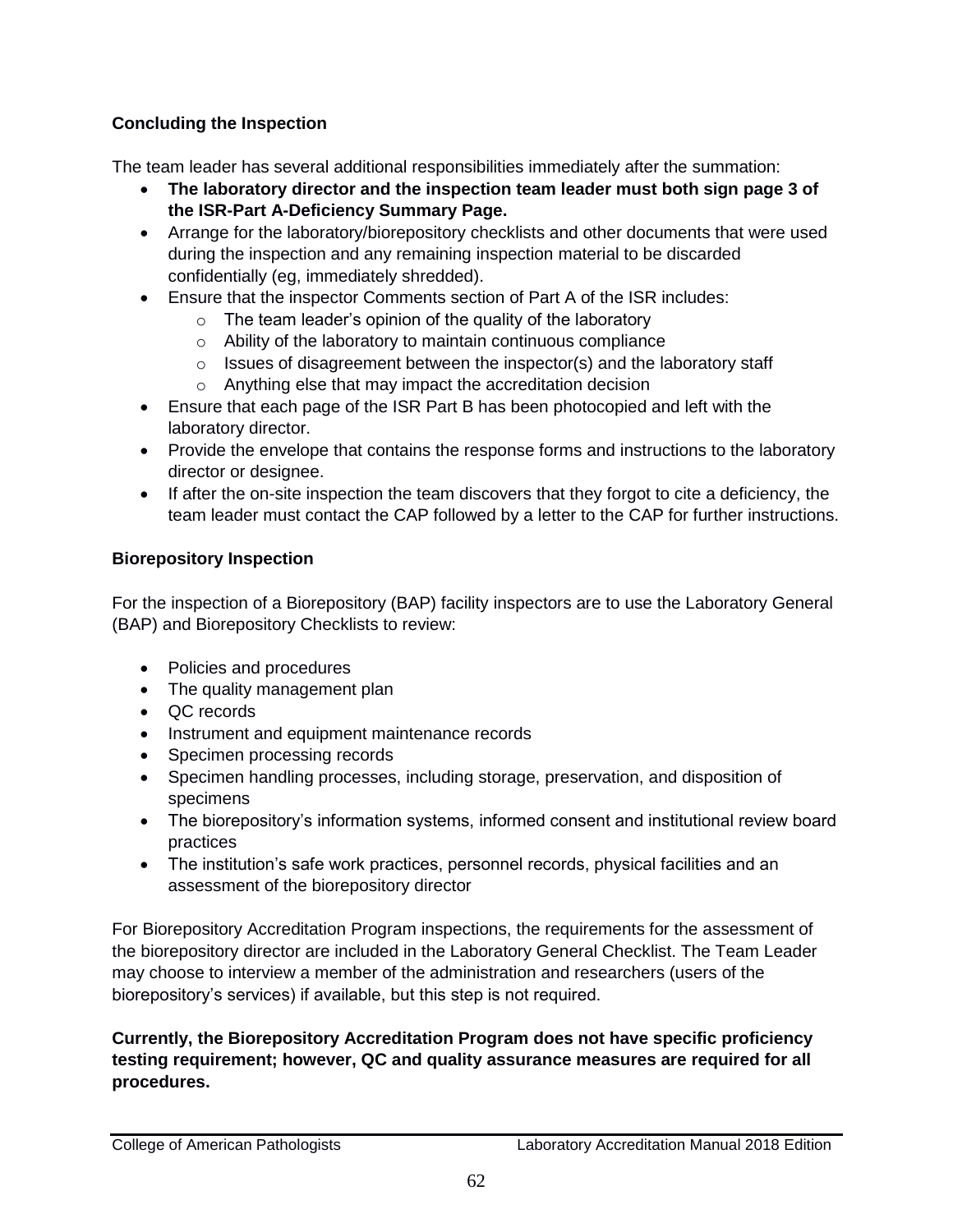# **AFTER THE INSPECTION: INSPECTION TEAM**

| <b>TOPIC</b>                                      | <b>PAGE</b> |
|---------------------------------------------------|-------------|
| Returning Pink and Yellow Pages of ISR to the CAP | 63          |
| Process for Returning the ISR                     | 63          |
| Claim for Inspection Reimbursement                | 64          |
| Team Leader and Team Member Evaluation Forms      | 64          |

## **Returning pink and yellow pages of ISR to the CAP:**

All deficiency (pink) and recommendations (yellow) ISR pages (including any that might not have been used except for the "extra" page), along with pages 1-3 of the ISR part A and the ISR Index Page must be returned in the prepaid mailing envelope and returned to the CAP within two business days of the inspection. The mailer can be used in the 48 contiguous states. Materials from inspections outside the contiguous 48 states (eg, overseas countries, Alaska, and Hawaii) should be returned to the CAP in the prepaid envelope after returning home:

- For laboratories located in the US, the ISR must be returned within two business days of the inspection date
- For international inspections, the ISR must be returned within two days after returning to the US
- For non-routine inspections or an initial inspection of a Florida laboratory, the ISR must be returned within 24 hours

#### **Process for Returning the ISR:**

The ISR can be returned from anywhere in the US. A United Parcel Service (UPS) prepaid label is provided. Returns can be:

- Sent from the team leader's facility mail center for pick-up by UPS
- Given to any UPS driver making a regular pickup, or
- Taken to any UPS authorized shipping location. To locate the nearest UPS location or to arrange for a special pickup, either the UPS website can be searched or 1-800- PICK=UPS (800-742-5877) can be called.

For shipping internationally, the following options should be considered:

- Searching the ups.com website
- Calling 1-800-782-7892
- Contacting an alternative local carrier that ships to the US

The Claim for Inspection Reimbursement and the Team Leader/Member Evaluation forms may be returned to the CAP with the ISR or at a later date.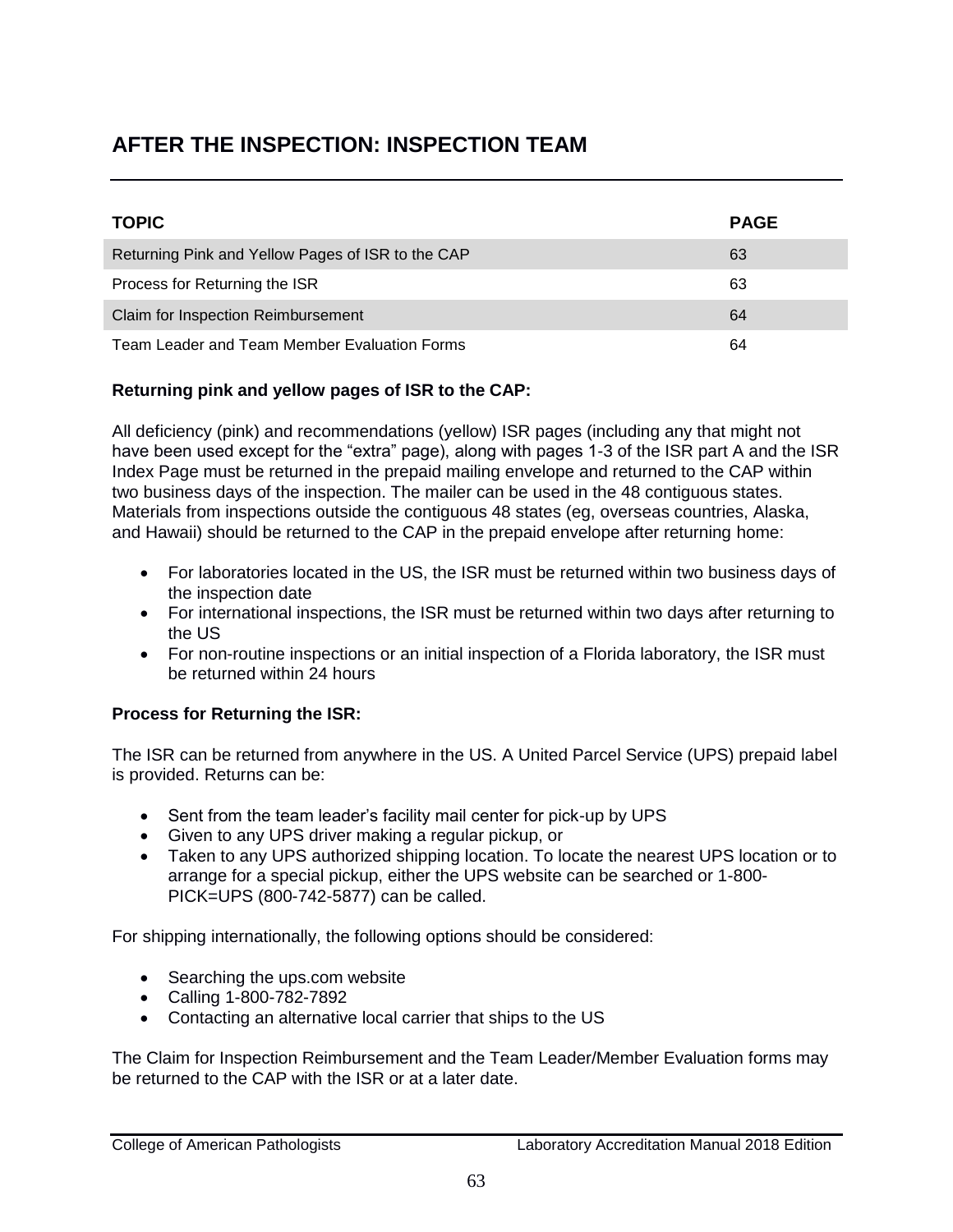#### **Claim for Inspection Reimbursement**

Return of the completed Inspector's Summation Report should not be delayed while waiting for the collection of expense information since this can delay the accreditation process for the inspected laboratory.

The Claim for Inspection Reimbursement form includes instructions for expenses that are reimbursed, maximum allowable expenses, and receipt requirements. Reimbursement claims should be submitted within 90 days of the inspection.

#### **Team Leader and Team Member Evaluation Forms**

Critique of the inspection process and experience by both team leaders and team members represents essential feedback to the CAP and makes program and process improvement possible. Team leaders should complete the Team Leader Evaluation questionnaire and each member of the inspection team should complete a Team Member Evaluation questionnaire.

After the inspection, discard all other inspection packet materials, including the unused checklists. Shred all laboratory-specific information before discarding it in order to maintain confidentiality.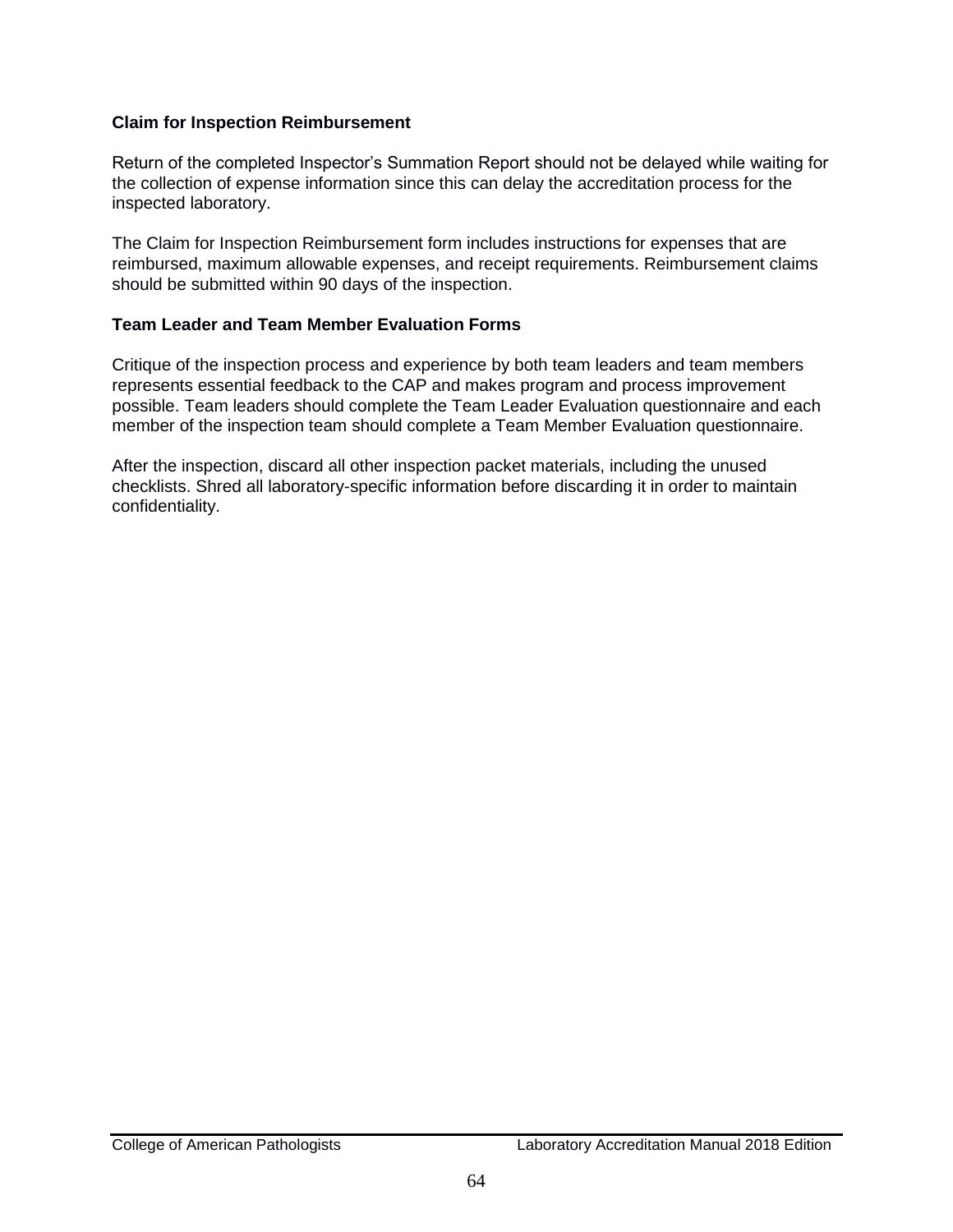# **AFTER THE INSPECTION: LABORATORY**

| <b>TOPIC</b>                          | <b>PAGE</b> |
|---------------------------------------|-------------|
| Responding to Deficiencies            | 65          |
| Challenging a Deficiency              | 67          |
| Deficiencies Corrected On Site        | 67          |
| Deficiency Response Review            | 67          |
| Immediate Review Criteria             | 68          |
| Accreditation                         | 68          |
| <b>Post-Inspection Critique</b>       | 69          |
| <b>Probation Categories</b>           | 69          |
| Denial or Revocation of Accreditation | 70          |
| Appeals                               | 70          |

## **Responding to Deficiencies**

Before the on-site inspection, the laboratory will receive a Laboratory Inspection Packet that contains the following:

- **o** Set of instructions for completing responses to any deficiencies cited during the inspection
- **o** Blank deficiency response form
- **o** Deficiency response signature page to be signed by the laboratory director and returned with the responses (only one signature page required)

Additional copies of the signature page and deficiency response sheets are available on cap.org. They may be downloaded by logging into the e-LAB Solutions Suite on cap.org and are found under the section CAP Accreditation – CAP Accreditation Resources – Accreditation Forms and Instructions.

At the conclusion of the on-site inspection, the inspection team will give the following to the laboratory:

 A blue envelope containing an additional set of deficiency response instructions and blank forms A copy of the Inspector's Summation Report (ISR) with the deficiencies and recommendations listed

**This copy of the ISR serves as the laboratory's sole reference for responding to deficiencies. The CAP will provide no additional printed summary**. **The laboratory must submit appropriate responses to the CAP within 30 calendar days** of the inspection. Failure to respond may result in denial or revocation of accreditation. Approximately one week after the inspection, laboratories may print a typed replica of the inspection report findings by logging into [www.cap.org](http://www.cap.org/) behind eLab Solutions Suite (ELSS) - Accreditation-Inspection Summation.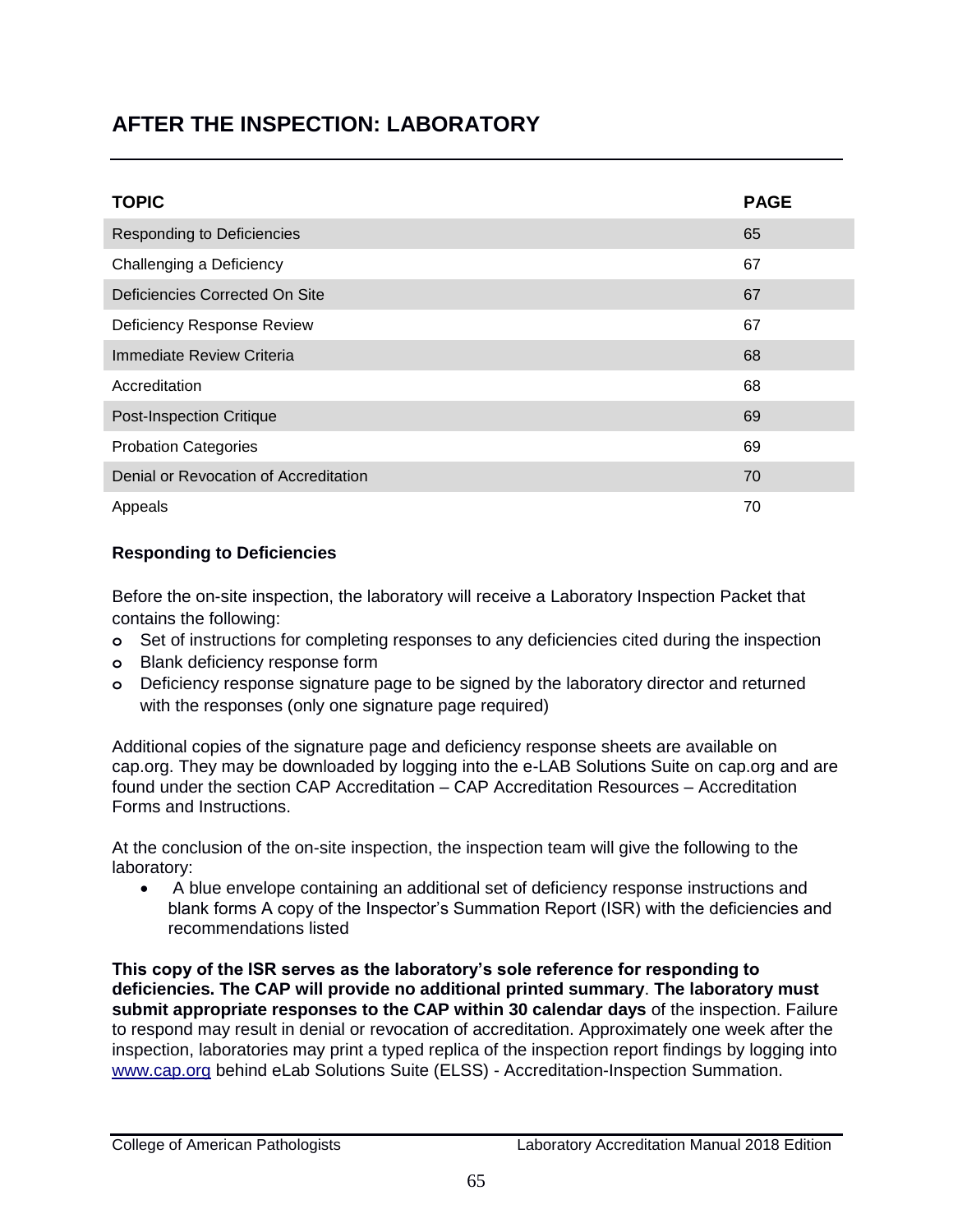**Phase II** deficiencies require a written response and supporting documentation to demonstrate that the laboratory is now in compliance. Responses should explain why each document was submitted. Deficiencies noted as "corrected-on-site" require no response unless specifically requested by the CAP.

**Phase I** deficiencies require a written response that describes the corrective action taken. Supporting documentation of deficiency correction is not required.

**Phase 0** items require no response.

Recommendations are suggestions for improvement, and the laboratory is not obligated to implement or respond to them. (**Note: A recommendation that should have been cited as a deficiency will be changed to a deficiency, and the laboratory will be required to respond. Recommendations that have been converted to deficiencies will be listed on the Accreditation Letter that is sent to the laboratory by the Regional Commissioner.)** 

Some examples of supporting documents for Phase II deficiencies:

- New or revised policies or procedures with evidence of the director's review and approval (with the portions pertained to the deficiency underlined or otherwise indicated)
- Quality control, calibration, maintenance records, and instrument printouts
- Log sheets with recorded data (blank log forms are unacceptable)
- Purchase orders, work orders, photos, diagrams, and floor plans
- Evidence of staff review or retraining on new, revised, or existing procedures

Each deficiency requires its own deficiency response form with supporting documentation attached to each form. Helpful hints in completing the response:

- List the checklist requirement number on each supporting document and underline or highlight details of the response, where appropriate
- Make all documentation single-sided
- Avoid using staples, page protectors, or binders (paper clips are preferred)
- Retain a copy of all submitted documentation

Protected health information (PHI) must be redacted from submitted documents in accordance with HIPAA requirements. The following patient data must be de-identified prior to submission:

- Name
- Address
- Any elements of dates, excluding the year, for dates directly related to an individual, including birth date, admission date, discharge date, date of death
- Telephone numbers
- Fax numbers
- Email addresses
- Social Security number
- Medical record numbers
- Health plan beneficiary numbers
- Account numbers
- Biometric identifiers, including finger and voiceprints
- Device identifiers and serial numbers
- Certificate or license numbers
- Vehicle identifiers and serial numbers, including license plate numbers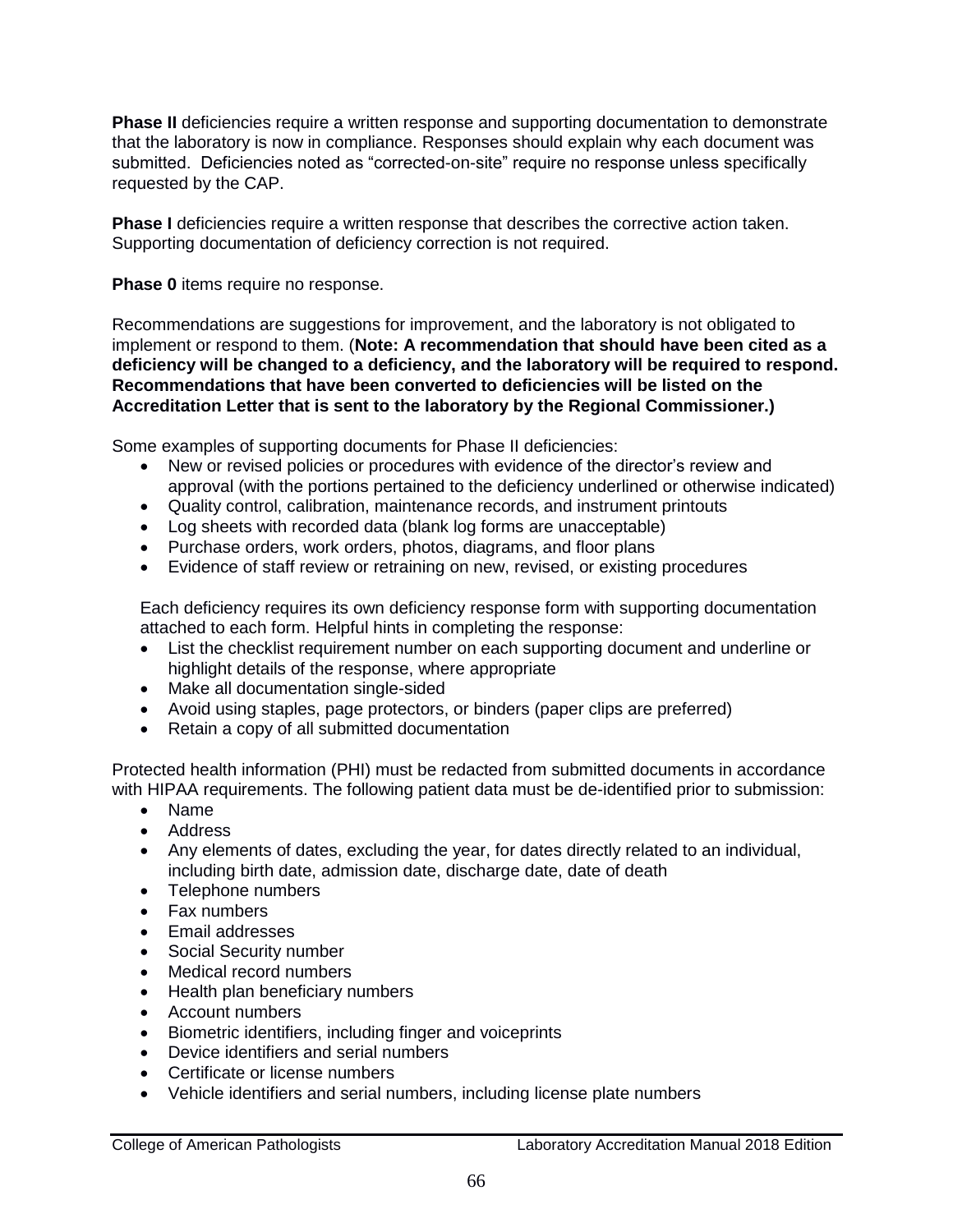- Web Universal Resource Locators (URLs)
- Internet protocol (IP) addresses
- Full-face photographs or comparable images
- Any other unique identifying number, characteristic, or code

## **Challenging a Deficiency**

The laboratory may challenge any deficiency cited by the inspection team. The intention to challenge a deficiency must be clearly stated on the deficiency response form. This can be accomplished by selecting the check-off box, "Challenging this Deficiency" located at the bottom of the Deficiency Response form. Provide an explanation for the challenge. In the "Response" box of the deficiency form; include documentation to support the claim that the laboratory was in compliance at the time of the inspection. Supporting documentation is required for challenges to both Phase I and Phase II deficiencies. **Challenges must be made at the time initial responses are submitted.** Current practice must not be modified if challenging a deficiency. Acceptance of a challenge and subsequent deficiency removal is at the discretion of the regional commissioner. If the challenge is not accepted, additional documentation showing correction of the deficiency may be required, and the deficiency will appear in the listing of deficiencies routinely included in the accreditation packet. Deficiencies that have been approved for removal by the regional commissioner will not appear on the final list of deficiencies and are not part of the permanent inspection record. **Challenges to deficiencies will not be accepted after the accreditation decision has been made.**

### **Deficiencies Corrected On Site**

**Deficiencies corrected -onsite during the inspection will remain in the record as deficiencies.** The CAP reserves the right to request documentation from the laboratory concerning how a deficiency was corrected on site; for Phase II deficiencies, both a corrective action plan and evidence to support implementation may be requested.

#### **Deficiency Response Review**

#### **After the inspection, the laboratory director is to ensure that:**

- Responses for each deficiency using the Deficiency Response Form are submitted to the CAP within 30 days of the inspection date
- Any resolved differences and challenges to the deficiencies cited are addressed in the laboratory's deficiency response. This includes supporting documentation to demonstrate that the laboratory was full compliant at the time of the inspection.
- The Laboratory Director Signature Page is signed
- A copy of all deficiency responses is kept on file

The CAP performs the remaining steps of the accreditation process:

 Using the information provided by the inspector, a technical specialist evaluates the deficiency responses for appropriateness and completeness. If additional information is needed to evaluate compliance, a letter is emailed or faxed to the laboratory director, requesting that documentation be sent to the CAP within 10 days.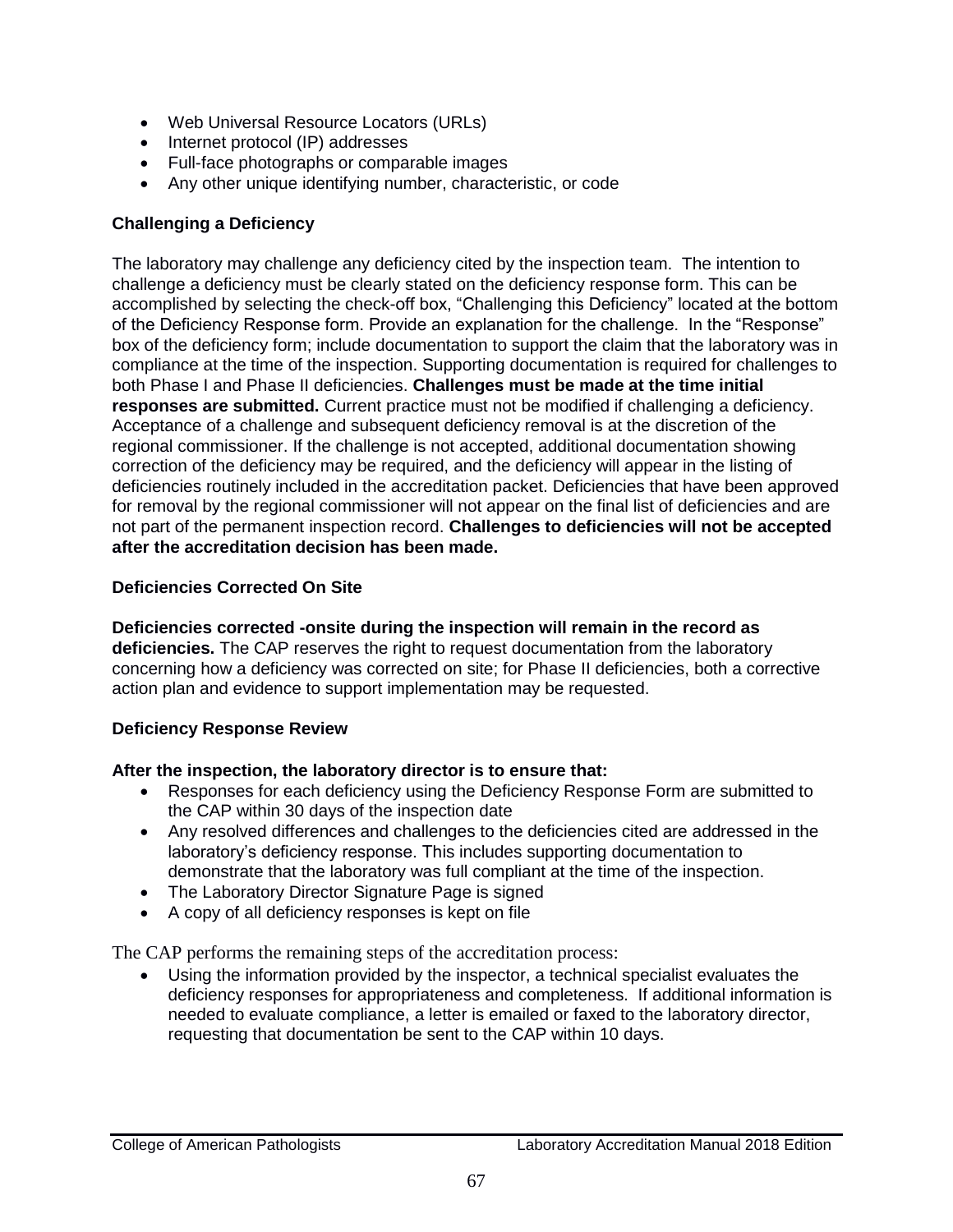The laboratory's regional commissioner will also review the responses. The regional commissioner:

- Evaluates the acceptability of each response
- May request additional information from the laboratory prior to making an accreditation decision
- Determines whether challenged deficiencies will be removed
- May changes a recommendation to a deficiency (if warranted)
- Adds a deficiency based on comments that were included in the Part A Summary if the laboratory was clearly not compliant at the time of the inspection
- Makes an accreditation decision recommendation to the Accreditation Committee
- Notifies the laboratory that accreditation is recommended

# **Immediate Review Criteria**

The CAP's accreditation programs have established criteria for expedited processing by the CAP staff and the regional commissioner. Immediate review occurs when a laboratory is cited for deficiencies on more than 2.5% of the total applicable Phase II requirements or when a directorship issue is cited.

It is often difficult for laboratories with large numbers of to correct them within 30 days. The regional commissioners may:

- **o** Communicate with the director and the state commissioner to determine whether correction is probable
- **o** Recommend to the Accreditation Committee a focused re-inspection of the problem areas
- **o** Recommend probation, suspension, or denial of accreditation

# **Accreditation**

The Accreditation Committee grants accreditation when the laboratory has provided acceptable responses to Phase I and Phase II deficiencies and satisfactorily documented correction of all Phase II deficiencies. Laboratories granted accreditation may be required to meet additional requirements to maintain accreditation, such as:

- Submitting records at defined intervals supporting ongoing correction of deficiencies
- Undergoing a successful nonroutine inspection within a specified time period to confirm ongoing compliance

For laboratories with too many deficiencies to be corrected within a reasonable period, the Accreditation Committee may place the laboratory on probation or decide to deny or revoke accreditation (Refer to "Probation Categories" below).

Once the Accreditation Committee makes an accreditation decision, the CAP will mail an accreditation packet to the laboratory. The accreditation packet includes:

- The certificate of accreditation certificate and the accreditation communication sent from the CAP to the laboratory director (with copies of the letter to the administration where applicable)
- Letter of accreditation that specifies the CAP-accredited disciplines/sub-disciplines, CMS specialties/subspecialties, and requirements for continuing education
- Final list of deficiencies
- Press release (including instructions on how to use the CAP accreditation mark)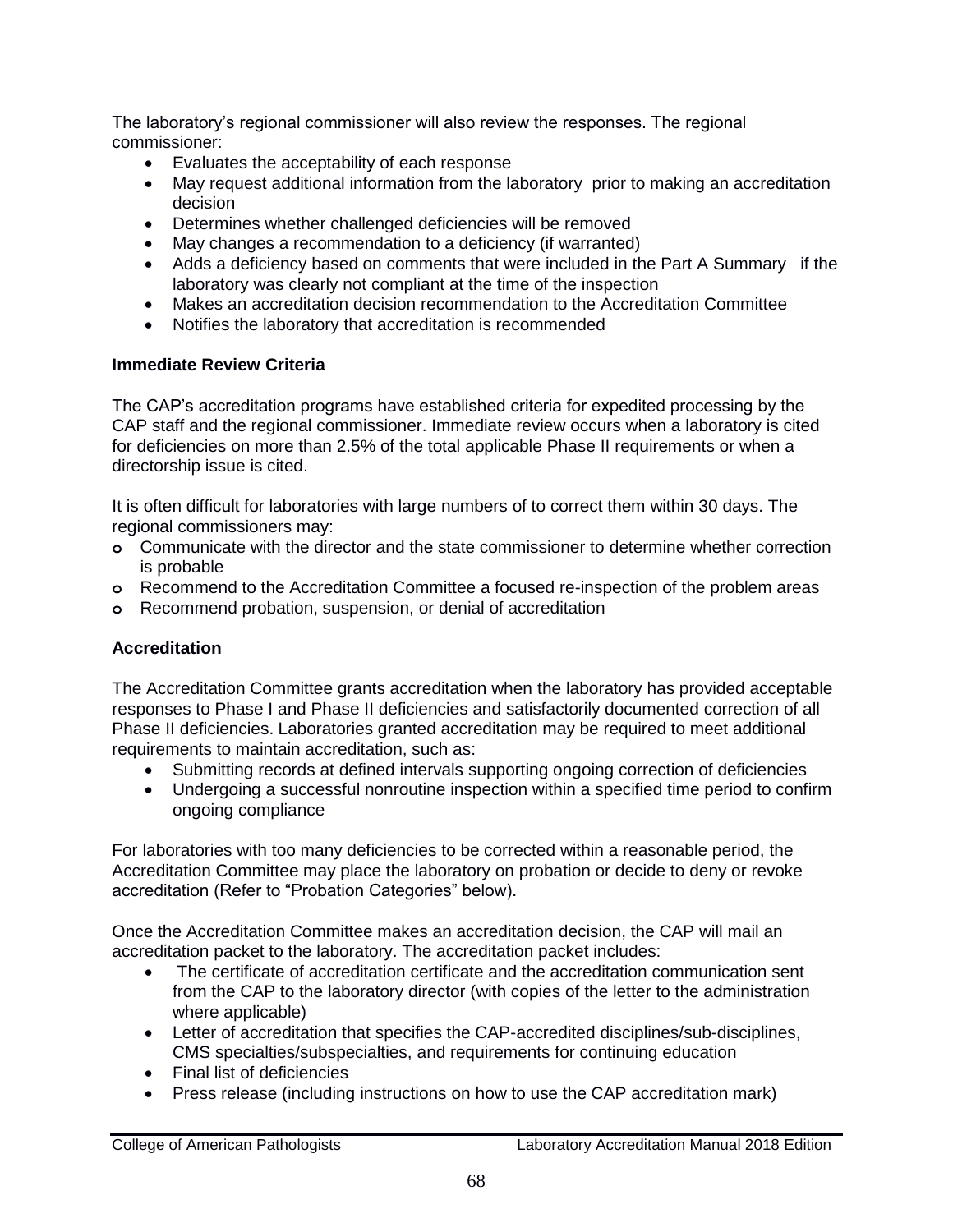**Accreditation is initially valid for two years from the date of the first inspection and is renewable every two years on the accreditation anniversary date. Should accreditation processing go beyond the accreditation's anniversary date, the state of the laboratory's accreditation remains unchanged until that decision is made.** During this period, if a laboratory receives requests from an outside entity to demonstrate continuing accreditation, a letter may be obtained from the CAP to verify its accreditation status.

The laboratory should **keep the final list of deficiencies on record for review by other accrediting agencies** (eg*,* The Joint Commission). A copy of the list of deficiencies is provided to the next inspection team to confirm continued compliance.

#### **Post-inspection Critique**

Upon receipt of the Inspector's Summation Report from the team leader, the CAP sends the laboratory director a Post-inspection Critique questionnaire. This questionnaire:

- Serves as an ongoing quality assurance tool for the inspection process
- Is used by the CAP to make continuous improvements at every level

The laboratory director is strongly encouraged to solicit feedback from laboratory personnel who participated in the inspection, and to return the questionnaire to the CAP within three months of the inspection.

#### **Probation Categories**

The Accreditation Committee may place a laboratory on probation or any section of a laboratory on suspension. During probation, a cited laboratory or section is allowed to provide testing as an accredited laboratory. A suspended section is not allowed to provide accredited testing. When a probation or probation with suspension decision is made, agencies that recognize CAP accreditation, including but not limited to the Centers for Medicare and Medicaid Services (CMS) and The Joint Commission, are notified. The laboratory will remain on probation until the Accreditation Committee removes the probationary status.

**Probation** may occur for conditions that do not appear to pose a substantial risk of harm to patients or to laboratory personnel; for instance:

- Available facts are insufficient to determine compliance
- The Accreditation Committee wishes to monitor the progress of deficiency correction
- Laboratory conduct is contrary to the policies of the CAP
- The Accreditation Committee has denied or suspended the accreditation of specific sections of a laboratory

**Probation With Immediate Jeopardy** may occur for conditions that demonstrate potential serious adverse effects on safety to the public and/or laboratory staff and immediate action is warranted, such as:

- Lack of director oversight
- Patient/specimen identification issues
- QC issues that place patients at risk
- International normalized ratio (INR) issues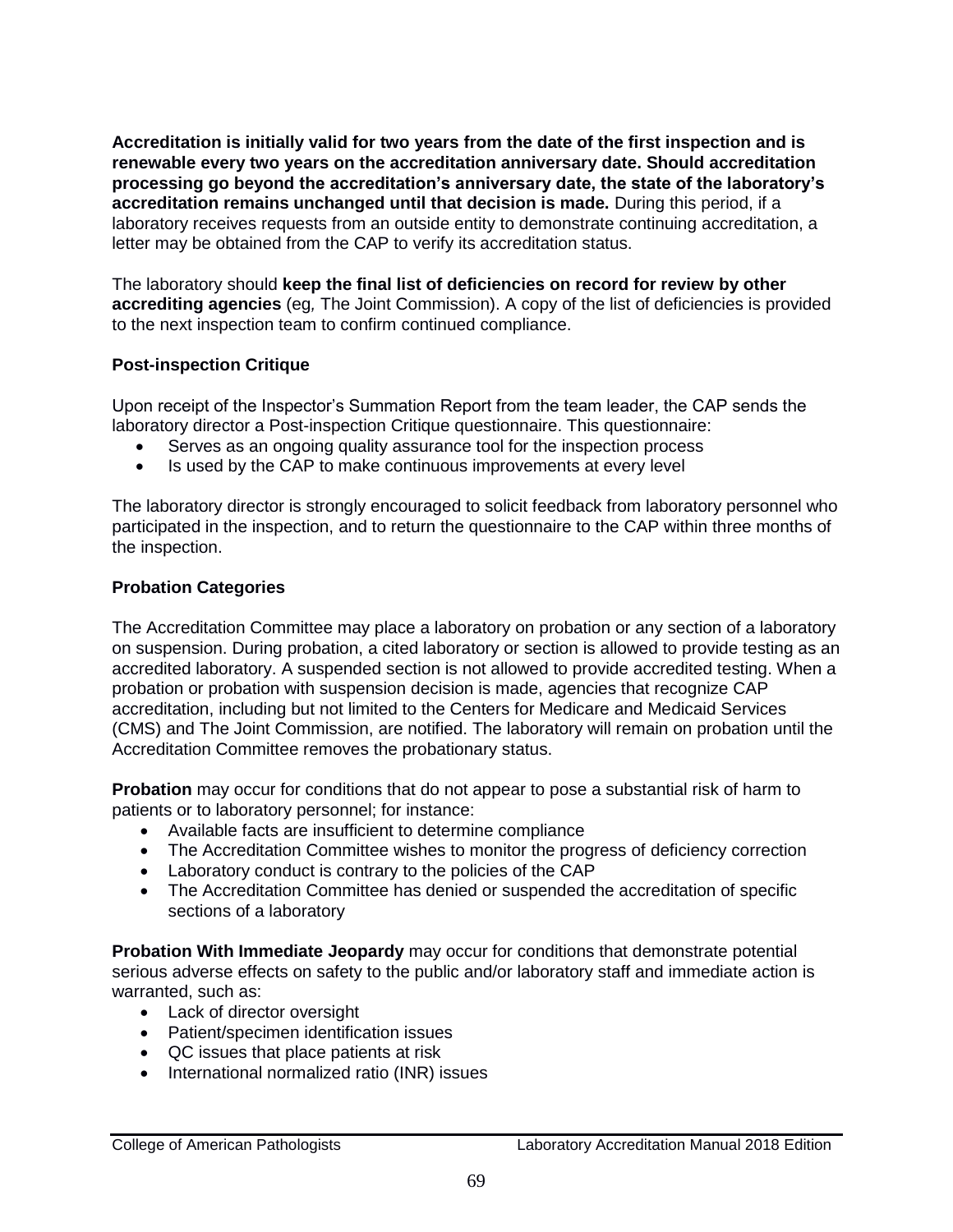**Laboratories placed on probation with immediate jeopardy are given five business days to satisfactorily correct the deficiencies. The Accreditation Committee will review the laboratory's response and reconsider the accreditation status. This may result in revocation.** 

**Probation With Suspension** may occur if either of the following conditions is present:

- The laboratory has deficiencies that pose a substantial risk of harm to patients or to laboratory personnel, and the Accreditation Committee needs time to evaluate the situation further or concludes that the deficiencies can be corrected within a specified period
- The laboratory has failed to enroll in an approved PT program or has failed to meet PT performance criteria.

In general, the suspension will be resolved within 45 days. The Accreditation Committee will decide to either:

- Reverse the suspension of the specific section based on the laboratory's sufficiently addressing the issue cited OR
- Revoke the accreditation of the entire laboratory. The laboratory using its CAP accreditation to meet regulatory standards must officially cease all testing in all sections affected.

## **Denial or Revocation of Accreditation**

Accreditation is denied or revoked when the laboratory fails to meet any of the standards within the CAP's accreditation programs or any other requirement for continued participation in the accreditation programs, and it cannot institute corrective action in the time allowed. The checklists represent the requirements for meeting the *Standards*. Failure to correct cited deficiencies can be the basis for determining that a laboratory does not meet the intent of one or more of the *Standards*.

Laboratories undergoing formal denial or revocation of CAP accreditation will receive notification by express mail. Agencies applicable to the laboratory accepting CAP accreditation, including but not limited to the CMS or the Joint Commission, will be notified.

A laboratory that has had accreditation denied or revoked may reapply for accreditation six months following the date of notification of denial or revocation.

## **Appeals**

The laboratory may appeal denial or revocation within 30 days of receiving written notice of that decision. Appeals must be accompanied by appropriate documentation. A request for reconsideration shall not stay the denial of accreditation. Request for information regarding appeal procedures must be directed to the Senior Director, Accreditation and Regulatory Affairs at the CAP headquarters at 800-323-4040 ext. 7243 or 847-832-7243.

For additional detailed information concerning accreditation, probation, suspension, denial, revocation, and appeals, refer to [www.cap.org.](http://www.cap.org/)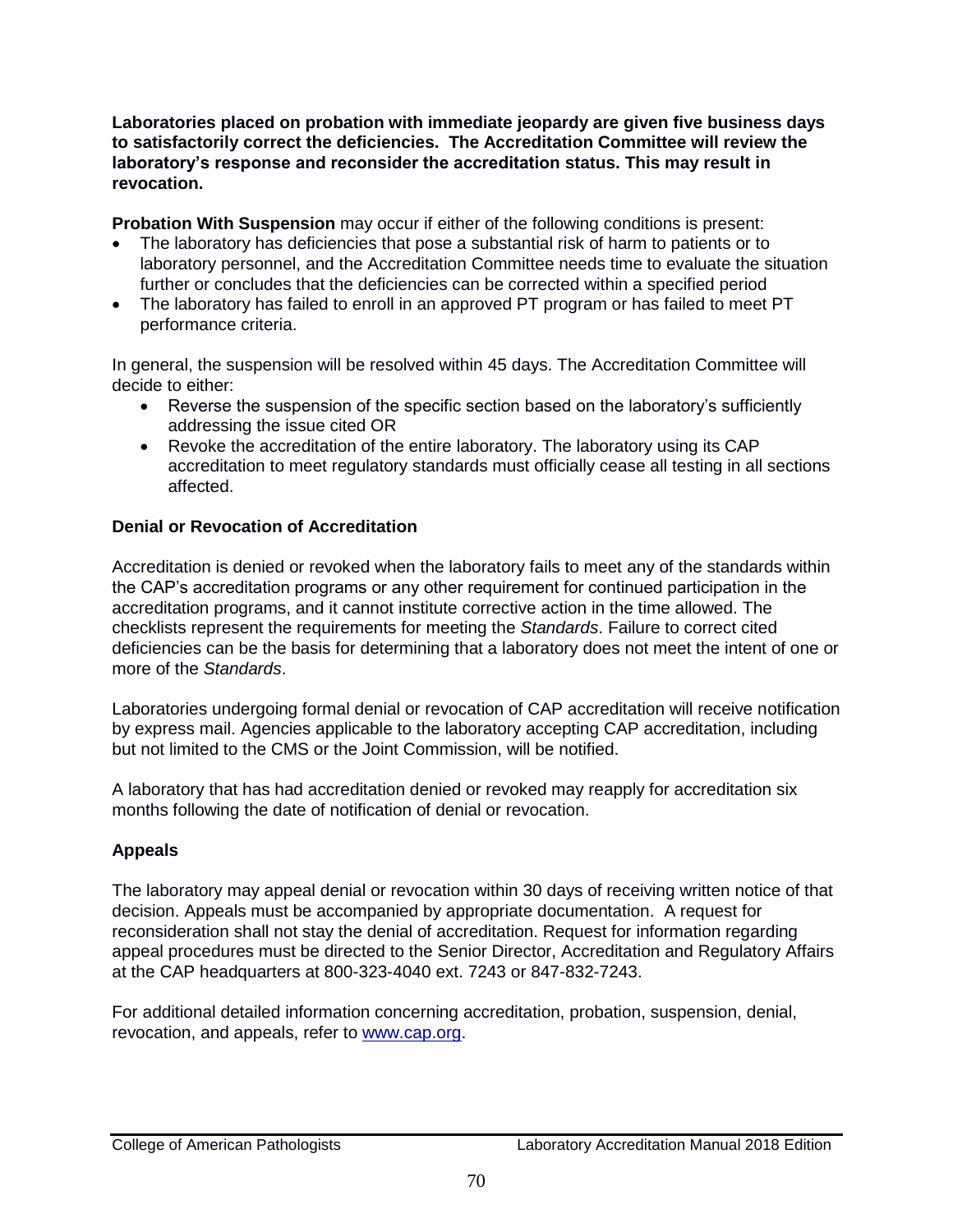# **MAINTAINING ACCREDITATION**

| <b>TOPIC</b>                                                 | <b>PAGE</b> |
|--------------------------------------------------------------|-------------|
| Terms of Accreditation Form                                  | 71          |
| Maintaining CAP Accreditation Information                    | 72          |
| <b>Proficiency Testing Participation</b>                     | 72          |
| Self-Inspection                                              | 73          |
| Anniversary of Accreditation                                 | 73          |
| CAP Reporting to Organizations and other Government Agencies | 73          |
| <b>CAP Website Resources</b>                                 | 74          |
| e-LAB Solutions Suite™                                       | 74          |
| <b>Dashboard Analytics</b>                                   | 75          |
| E-Alerts                                                     | 75          |
| <b>Updating Profiles</b>                                     | 75          |
| <b>LAP Policies</b>                                          | 75          |

### **Terms of Accreditation Form**

As a condition of CAP accreditation, the laboratory director must sign the Terms of Accreditation form attesting that the laboratory will comply with the conditions listed.

### **A CAP-accredited laboratory is obligated to:**

- Cooperate in any CAP investigation or inspection, and promptly notify the CAP if the laboratory becomes:
	- o The subject of an investigation by a government entity (including federal, state, local, or foreign);
	- o The subject of a validation inspection; or
	- o The subject of adverse media attention.

Note: This applies both to laboratories accredited by the CAP and those that have applied for accreditation.

- Promptly notify the CAP when actions by laboratory personnel appear to violate federal, state, or local laws that regulate laboratories.
- Have a written procedure for employees to communicate concerns about quality and safety to management, and for management to investigate employee complaints. The laboratory's quality management plan must incorporate corrective and preventive actions
- Provide a trained inspection team comparable in size and scope to that required for its own inspection, if requested by the CAP, at least once during the two-year accreditation period.
- Participate annually in a CAP-accepted PT program, if applicable; and, if subject to US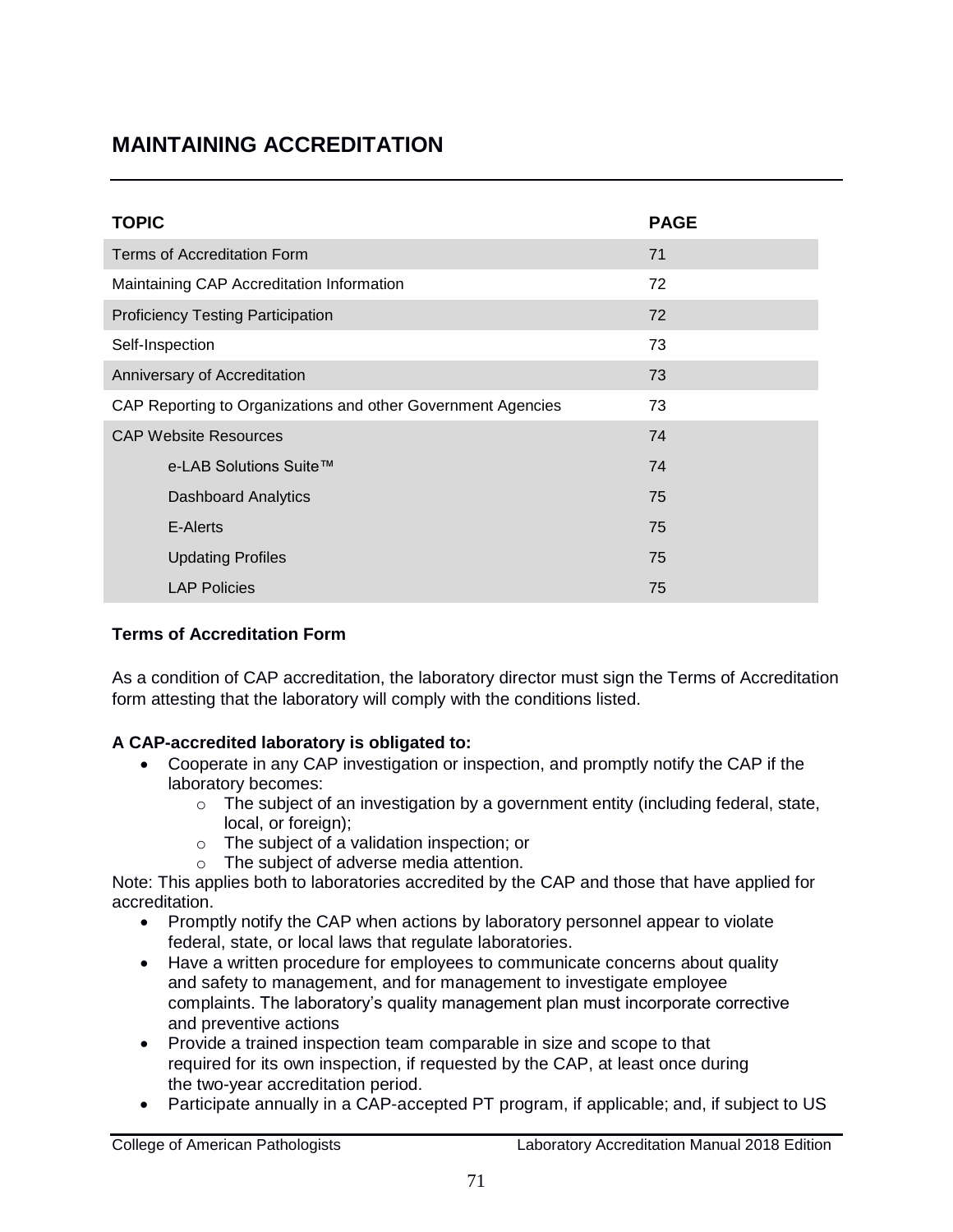CLIA regulations, meet the PT requirements in subpart H of the US CLIA regulations.

- Promptly notify the CAP (and, if subject to US CLIA regulations, notify the US Department of Health and Human Services (HHS)) in writing 30 days prior to any changes in the following: directorship, location, ownership, insolvency, or bankruptcy.
- Promptly notify the CAP when there is a change in the laboratory's test menu. That notification must happen before the testing begins or before the laboratory permanently or temporarily discontinues some or all testing.
- Authorize the CAP to release its inspection and PT data and other information required by law to the appropriate regulatory or oversight agencies, such as the CMS, Department of Veterans' Affairs, Department of Defense, Joint Commission, HFAP (AOA), UNOS, or state/provincial agencies.
- If the laboratory is subject to US CLIA regulations:
	- o Make available on a reasonable basis the laboratory's annual PT results upon request of any person;
	- o Allow HHS or its agent to perform a validation or complaint inspection at any time during the laboratory's hours of operation and permit HHS to monitor the correction of any deficiencies found through such an inspection;
	- o Obtain a CLIA Certificate of Accreditation and pay all applicable fees as a CLIAcertified laboratory if it will use CAP accreditation to meet CLIA certification requirements.
- Perform a self-inspection and submit a completed Self-Inspection Deficiency Summary Form in the interim year. (Refer to the Self-Inspection section below.)
- Accept and adhere to the *Certification Mark Terms of Use/Agreement for CAP Accredited Mark and Design*, if the laboratory is/or will use the CAP Certification Mark of accreditation. The Agreement may be downloaded and printed from cap.org.
- Submit only documentation and other materials to CAP that have been de-identified of all protected health information (PHI) in accordance with the requirements of the Health Insurance Portability and Accountability Act of 1996 and its implementing regulations (see 45 C.F.R. § 164.514(b)), unless the laboratory must submit PHI to CAP in order to respond to a deficiency or patient complaint.
- Refrain from copying or distributing the CAP Checklists or any content thereof except for use by inspectors in conducting a CAP inspection and by the laboratory in preparing for such an inspection.

### **Maintaining CAP Accreditation Information**

As indicated in the Terms of Accreditation, laboratories are required to report changes to directorship, location, ownership, insolvency, or bankruptcy, and test menu to the CAP on an ongoing basis.

**Changes in test menu can affect checklist usage or the selected requirements included in the laboratory's customized checklist. It is imperative that the laboratory notify the CAP as soon as its test menu changes.** Submit test menu changes by logging onto cap.org, e-LAB Solutions Suite™. Changes are submitted though the Data Management link.

### **Proficiency Testing Participation**

Ongoing enrollment and successful participation in proficiency testing is required for maintaining accreditation. Refer to Proficiency Testing sections, for additional information.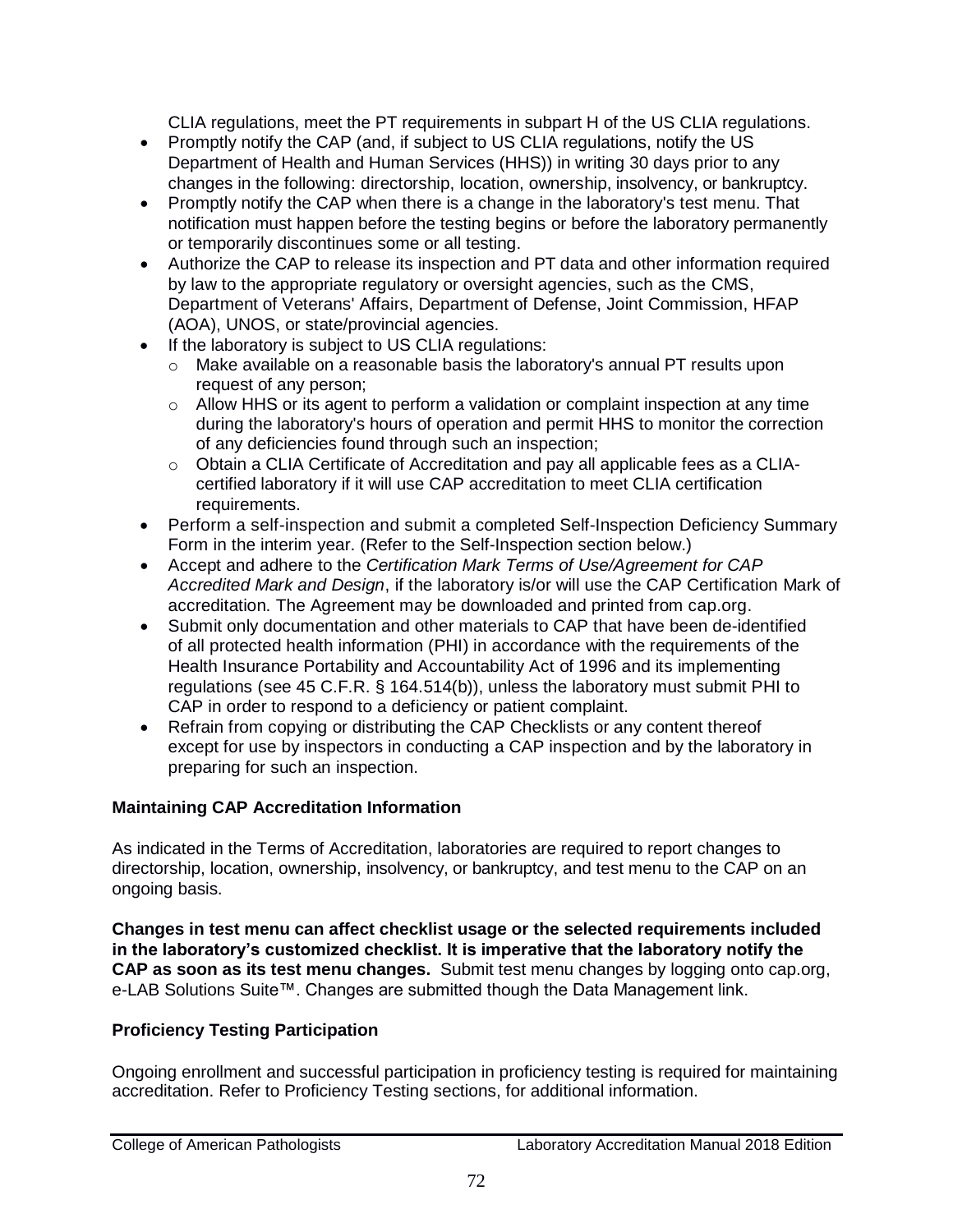### **Self-inspection**

At the beginning of the second year of the two-year accreditation cycle, laboratories complete a **mandatory self-inspection,** using the checklists sent to the laboratory for this purpose (Biorepositories follow a three-year accreditation cycle). The laboratory must perform the selfinspection and return the Self-Inspection Deficiency Summary form signed by the director within 60 calendar days after receiving the self-inspection materials. The laboratory is required to correct all deficiencies cited and maintain records of corrective action. The next CAP inspection team will verify that all such deficiencies have been corrected. Deficiencies should be corrected within 30 days of the self-inspection, similar to the correction of deficiencies cited by an on-site inspection team. The laboratory must keep the self-inspection records, including the findings and corrective actions on file for future reference. Failure to perform the self-inspection is a serious deficiency and may result in an immediate on-site inspection or denial of accreditation.

### **Anniversary of Accreditation**

Accreditation is maintained on a continuous basis provided that the laboratory continues to meet the Terms of Accreditation. The CAP's accreditation programs function on a fixed accreditation cycle. This means that a laboratory will be **inspected every two years within the three-month period prior to the anniversary of accreditation.** (Biorepositories are inspected every three years.) Laboratories will receive a reapplication to confirm their information and the new checklists to be used in the inspection.

### **CAP Reporting to Organizations and Other Government Agencies**

The CAP's accreditation programs are recognized by various organizations and government agencies. As part of the recognition agreements, the CAP provides information on accredited laboratories to those organizations and agencies, where applicable, such as copies of inspection reports and other communications about the status of the laboratory's CAP accreditation or complaint investigations. The director's signature on the Terms of Accreditation form authorizes the CAP to provide accreditation information to the associated agencies and organizations. The CAP's accreditation program has a relationship with the following accrediting organizations and government agencies:

### *The Joint Commission*

The Joint Commission accepts CAP accreditation of hospital laboratories. During the hospital's Joint Commission survey, an administrative surveyor will routinely examine laboratory safety and a physician surveyor will request and review information on the performance improvement activities of the laboratory and its medical staff. Additionally, a Joint Commission "tracer" investigation may intersect with the laboratory. The Joint Commission validates the CAP inspection process by sending an observer along with a CAP inspection team in a small sampling of inspections each year.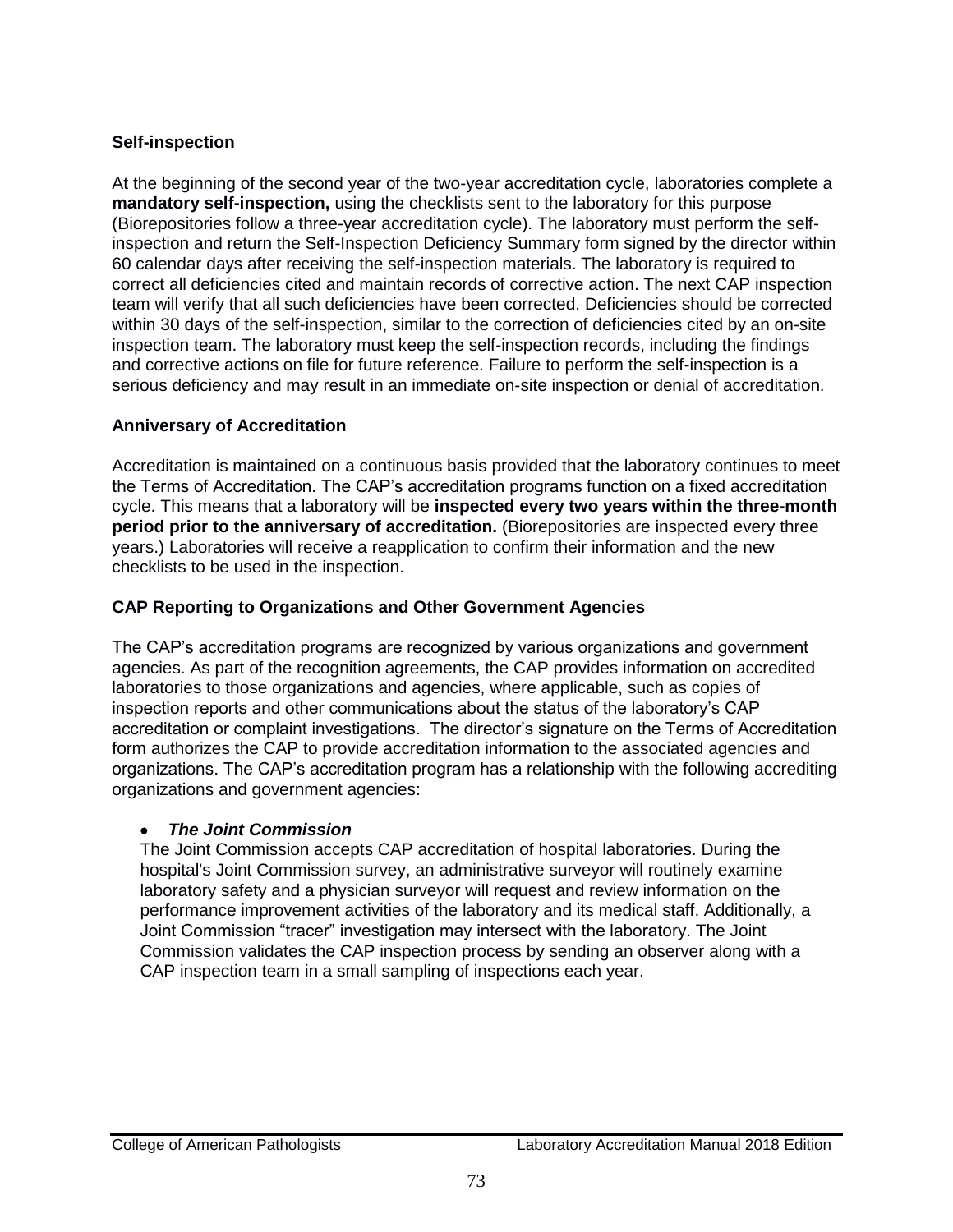### *Centers for Medicare and Medicaid Services (CMS)*

The CAP Laboratory Accreditation Program has been approved as a private accrediting organization under CLIA by the CMS. Therefore, CAP-accredited laboratories may use their CAP inspection in lieu of routine inspection by a CMS agent. This recognition imposes the following obligations upon the CAP's accreditation program:

- o The CAP must ensure that laboratories are inspected every two years.
- $\circ$  The CAP checklist requirements must be at least as stringent as the CLIA regulations.
- $\circ$  The CAP number assigned to an accredited laboratory corresponds to one and only one CLIA certificate's number.
- $\circ$  The CMS validates the CAP inspection process by sending surveyors to a representative sampling of accredited laboratories, unannounced, within 90 days after completion of CAP inspections. Some validation inspections are conducted simultaneously with CAP inspections.

### *State Licensure*

Some states license clinical laboratories. The CAP makes the results of the accreditation decision available to state agencies upon request from the state agency.

The extent to which the CAP accreditation program is recognized by state governments varies. The CAP has a formal recognition program with several states where CAP accreditation can be used in lieu of a separate state inspection. The CAP has deeming authority with the following states: California, Florida, Washington, Georgia and Tennessee.

### *Other Agencies*

- o Department of Defense (DoD)
- o Veterans Administration (VA)
- o Society for Reproductive Assisted Technology (SART)
- o United Network for Organ Sharing (UNOS)
- o National Marrow Donor Program (NMDP)

### **CAP Website Resources**

The CAP has a variety of tools that can be used to help stay current with changes to the CAP accreditation programs and to manage laboratory information. In addition to the items listed below, laboratories may also refer to Appendix E, CAP Accreditation Tools and Resources.

### e-LAB Solutions Suite™

e-LAB Solutions Suite is the CAP's online portal to manage accreditation and proficiency testing. The portal provides helpful, convenient, and easy-to-use tools to:

- Manage laboratory online access, user permissions, and individual profiles
- Manage laboratory accreditation document, including customized accreditation checklist and changes to test menu/activities
- Complete the application or reapplication
- Enter, review, and approve proficiency testing (PT) results with the interactive online forms
- Connect to CAP Learning tools, assessments, and modules
- Access the Performance Analytics Dashboard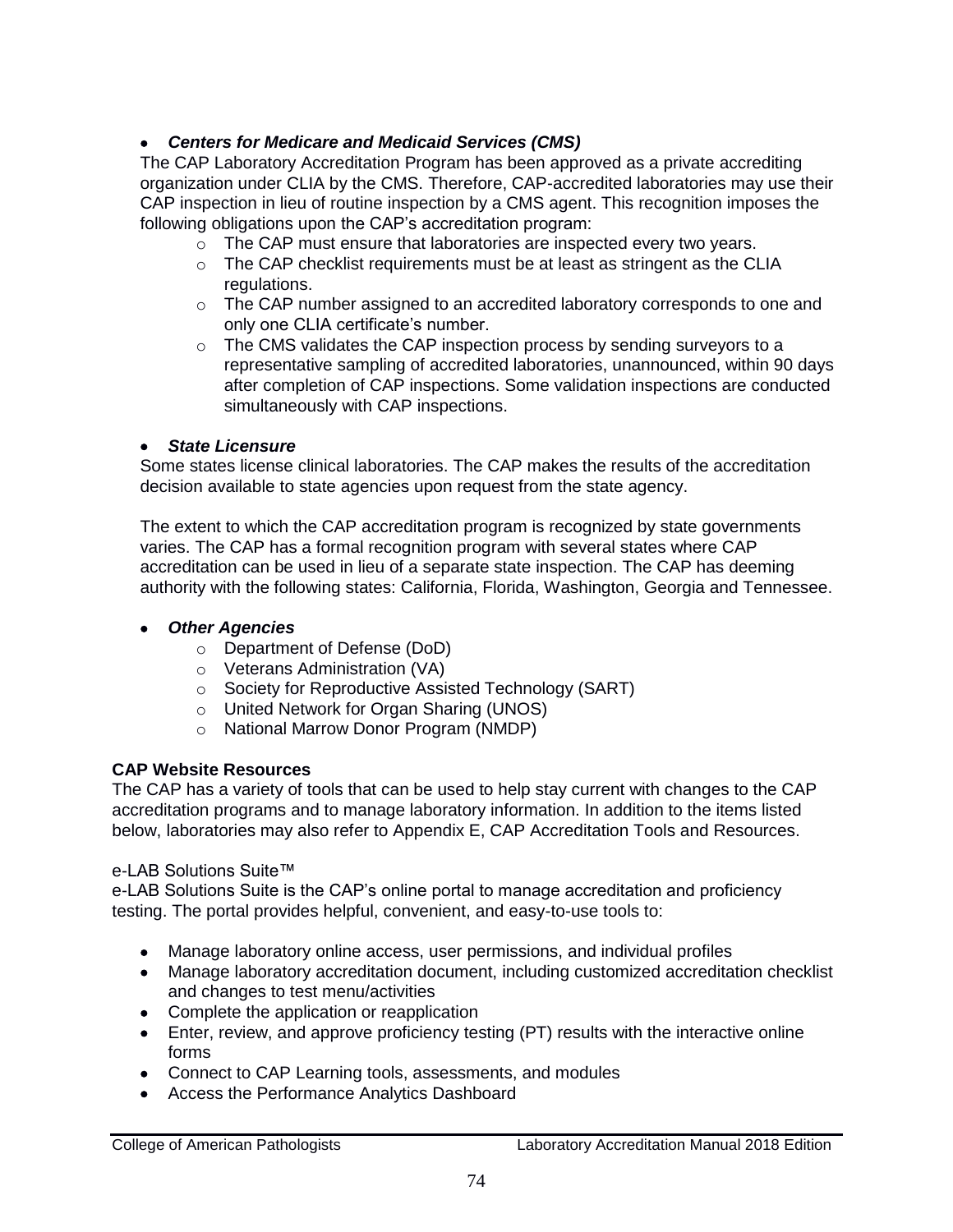- View and print copies of evaluations, participant summary reports, kit instructions, and result forms
- Access analyte scorecards, the customized PT shipping calendar, and other analytical tools
- Access user guides and PT Exception Investigation Checklist tools
- Receive automated reporting email notifications with e-LAB Solutions Connect™ (eg, proficiency testing data receipt)

### Performance Analytics Dashboard

The Performance Analytics Dashboard tool assists laboratories to manage risk and compliance proactively. Updated daily, the dashboard gives laboratories a single comprehensive view of all CAP proficiency testing results and accreditation information. This complimentary tool delivers key insights to help identify and mitigate risk while benchmarking laboratory performance. This tool is available to all CAP customers through e-LAB Solutions Suite™.

#### eAlerts

The CAP issues eAlerts as a means to communicate time-sensitive, critical, and regulatory information. These may include significant changes to accreditation checklist requirements or information to assist with interpreting requirements. eAlerts are communicated by email and posted on the CAP website under Laboratory Improvement, News and Updates.

#### Updating Profiles – My Profile

Personal demographic information is now maintained through the My Profile on the cap.org log in section. Individual users (ie, directors, supervisors, laboratorians, inspectors) can create an account and update demographic information such as address, telephone, and emails as well as credentials and inspector availability.

#### LAP Policies

The complete listing of all current Laboratory Accreditation Policies is available at [www.cap.org,](http://www.cap.org/) under CAP Accreditation Resources, Accreditation Standards and Manuals.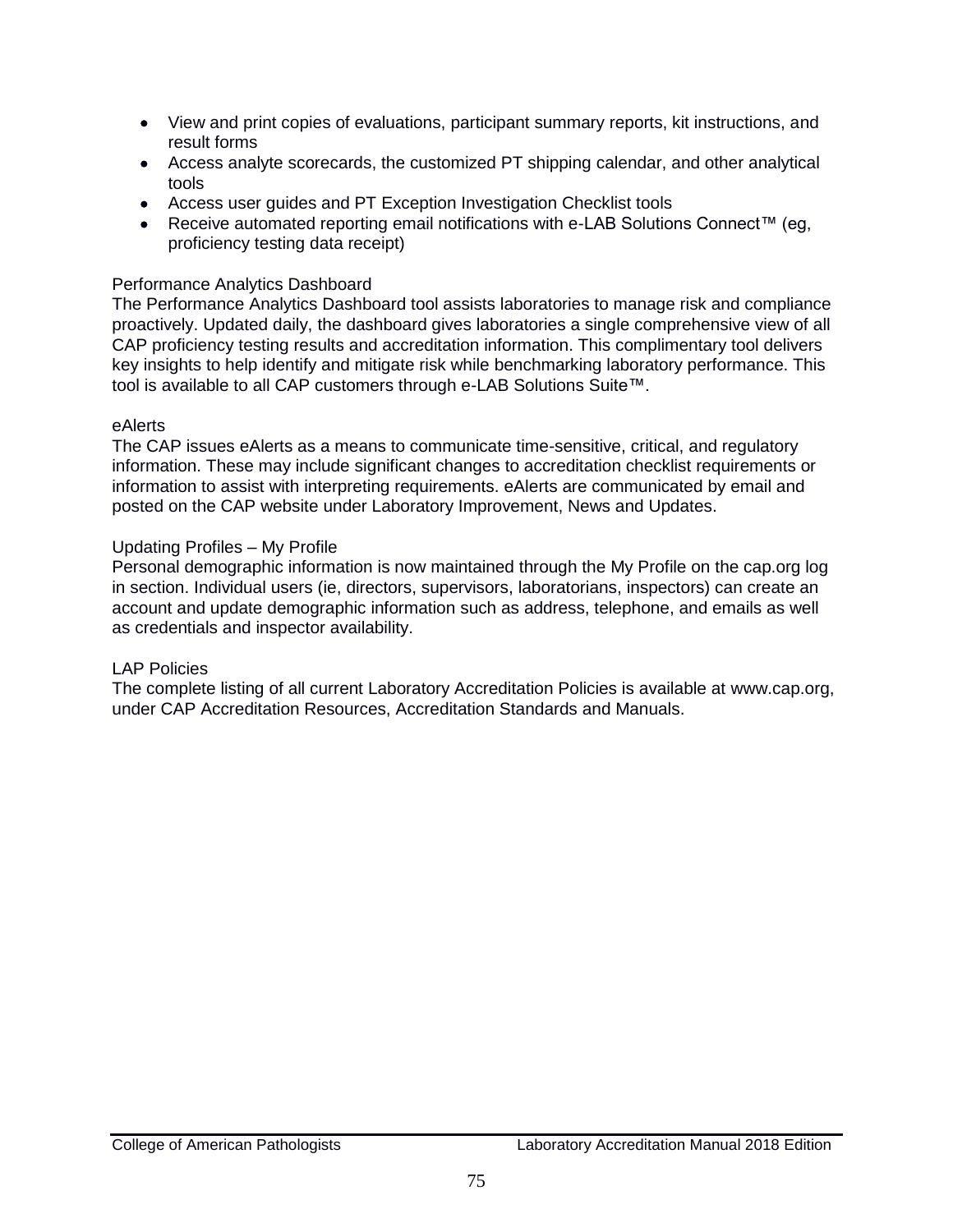# **NON-ROUTINE INSPECTIONS**

Any on-site inspection performed in addition to the laboratory's regular on-site inspection is "non-routine". The laboratory is notified about some non-routine inspections, and some are unannounced. The following reasons may require a non-routine inspection.

- Evidence of non-compliance with the Standards for Accreditation or accreditation checklist requirements
- The need to confirm compliance with corrective actions taken after an inspection
- A complaint about the laboratory
- Repeated failures in proficiency testing
- Findings from a regulatory inspection
- The addition of a new discipline or sub-discipline
- Changes in directorship, ownership, or location
- For new laboratories in the state of Florida, to confirm compliance after the start of patient testing

The laboratory is ordinarily responsible for the cost of the non-routine inspection.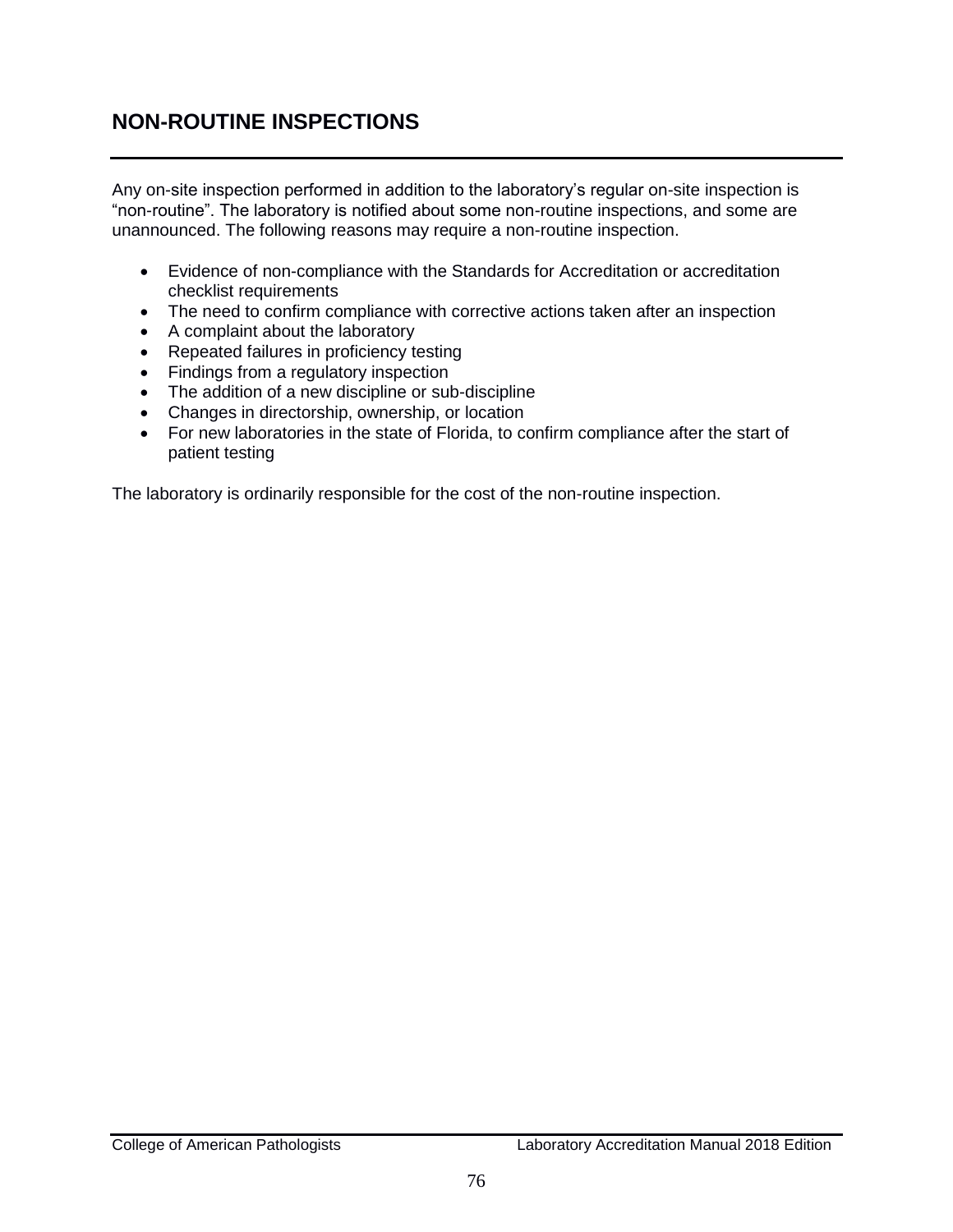# **COMPLAINTS AND INVESTIGATIONS**

| <b>TOPIC</b>                      | <b>PAGE</b> |
|-----------------------------------|-------------|
| Complaints                        | 77          |
| The Complaint Process             | 77          |
| <b>CMS Validation Inspections</b> | 77          |

### **Complaints**

Any formal notification to the CAP or the discovery by the CAP of information outside of the routine inspection process that raises the possibility of noncompliance with the *Standards for CAP Accreditation* and/or checklist requirements in a CAP-accredited laboratory or in a laboratory seeking CAP accreditation is regarded as a "complaint".

### **The Complaint Process**

Investigation begins as soon as CAP records a complaint. The investigation may include a request for information from the laboratory, a search of past inspection and proficiency testing results, or an unannounced, on-site inspection of the laboratory. The CAP only investigates complaints related to Standards for CAP Accreditation and/or accreditation checklist requirements. The CAP does not investigate complaints such as billing fraud, human resource issues (eg, employee hiring practices) or result interpretation as it relates to the general practice of pathology.

The CAP notifies the laboratory director of the complaint and communicates with the laboratory director during the complaint resolution process. The complainant's identity is kept confidential and never released to the laboratory unless permission is obtained from the complainant.

Once information gathering is complete, the Complaints and Investigations Committee will consider the evidence to determine whether the basis for the complaint has been substantiated. The Committee determines what remedial actions, if any, need to be taken. The CAP's Accreditation Committee will determine whether the facility will continue to be accredited, be placed on probation or have its accreditation revoked.

The complaint will be closed as substantiated, not substantiated, not applicable or inconclusive. At the conclusion of the complaint investigation, the CAP will send a letter to both the director and the complainant (if contact information is provided), indicating that the CAP has completed its investigation. The CAP is required to report all substantiated complaints, and/or changes in accreditation status due to the complaint investigation to the appropriate state, federal, or other oversight accreditation agencies.

### **CMS Validation Inspections**

As part of the CAP's approval for deeming authority as an accrediting organization for clinical laboratories under the CLIA program, a percentage of CAP accreditation decisions are validated by the Centers for Medicare or Medicaid Services (CMS) or its agents, or the state survey agency. Validation ensures that the CAP inspection process continues to be equivalent to or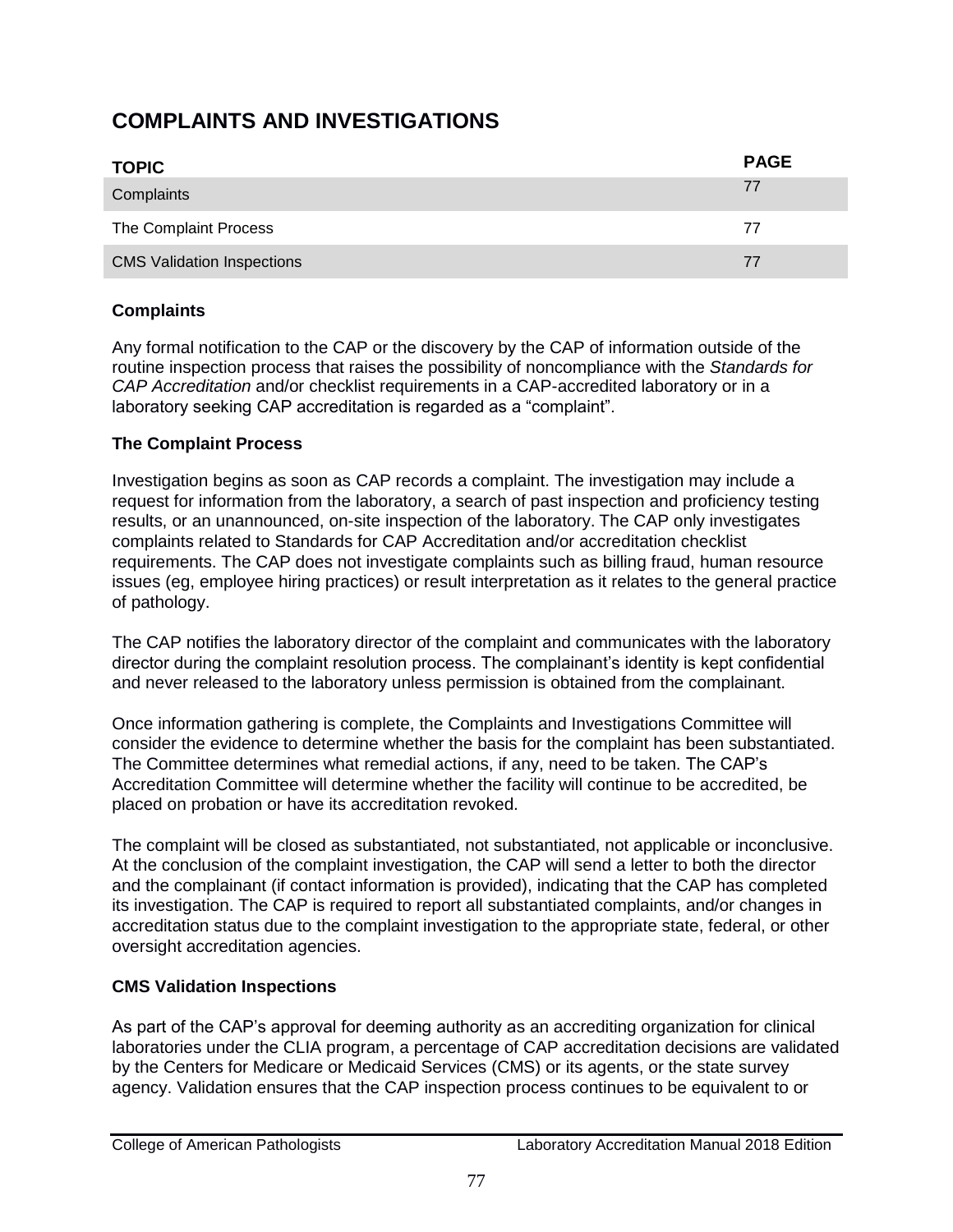more stringent than the CMS laboratory survey. As a term of CAP accreditation, laboratories must notify the CAP as soon as the facility finds itself to be the subject of a CMS validation survey.

CMS validation inspections may occur either simultaneously with the CAP inspection or within the 90-day timeframe following the CAP inspection. The CAP inspection team uses the CAP's inspection Checklists; the CMS surveyor conducts the validation using the CLIA regulations.

Following a validation inspection, the laboratory receives a validation inspection report by mail from the CMS surveyor and is asked to submit responses to CMS following the instructions provided. Laboratories must also submit to CAP a copy of the responses with the plan of correction for the deficiencies cited by CMS including documentation that demonstrates corrective action.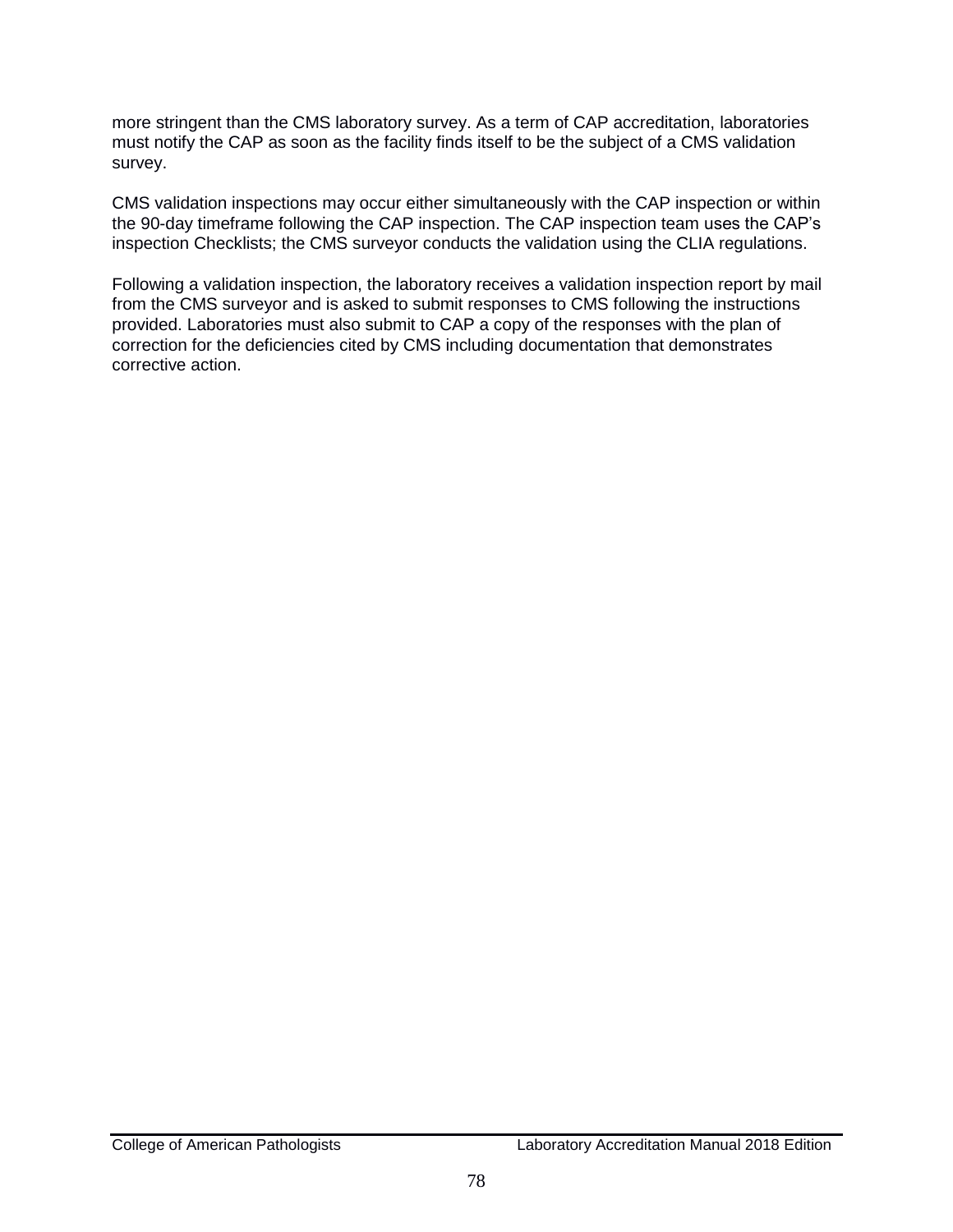# **INTERNATIONAL LABORATORY ACCREDITATION**

| <b>TOPIC</b>                                 | <b>PAGE</b> |
|----------------------------------------------|-------------|
| Special Notes on International Accreditation | 79          |
| Requirements for International Laboratories  | 79          |
| Resources for International Laboratories     | 80          |
| <b>Accreditation Fees and Charges</b>        | 80          |
| <b>Inspection Dates</b>                      | 80          |
| <b>Inspection Teams</b>                      | 81          |
| <b>Inspection Team Travel</b>                | 81          |
| <b>Inspection Report</b>                     | 82          |

### **Special Notes on International Accreditation**

The College of American Pathologists accredits clinical laboratories both in the US and in other countries. The drive to improve quality of laboratory medicine and ultimately ensuring better patient care is the same, no matter the country. International laboratories with CLIA certificates must comply with their domestic regulations and US regulations. Because of differing government or regulatory requirements, and other factors such as geographic distance, accreditation for international laboratories adds special considerations.

### **Requirements for International Laboratories**

Proficiency Testing: international laboratories seeking CAP accreditation are required to enroll in CAP-accepted proficiency testing programs for a minimum of six (6) months prior to requesting the Accreditation Application. This helps the laboratory establish internal processes that align with the CAP's accreditation requirements. Each separately accredited laboratory must be enrolled in CAP proficiency testing under its own CAP number.

Laboratory Director: the laboratory seeking accreditation must have a qualified laboratory director. Typically, the laboratory director must have a MD, DO, PhD, or equivalent education and experience as determined by the CAP. If the laboratory is subject to CLIA regulations, and the laboratory director was educated outside of the US, the laboratory must have records showing that the credentials of the laboratory director are equivalent to those required in the CLIA regulations. The equivalency evaluation must be performed by a nationally recognized organization, such as the National Association Credential Evaluation Services, Inc. (NACES) (http:www.naces.org) and the Association of International Credential Evaluators, Inc. (AICE) (http:www.aice-eval.org).

Laboratory Personnel: Supervisors and testing personnel must meet defined qualifications based on their role and the complexity of testing performed. If the laboratory is subject to CLIA regulations, and has personnel or supervisors fulfilling a CLIA role (clinical consultant, technical consultant, technical supervisor, or general supervisor) that were educated outside of the US, the laboratory must have records showing that the credentials of these personnel are equivalent to those required in the CLIA regulations. The equivalency evaluation must be performed by a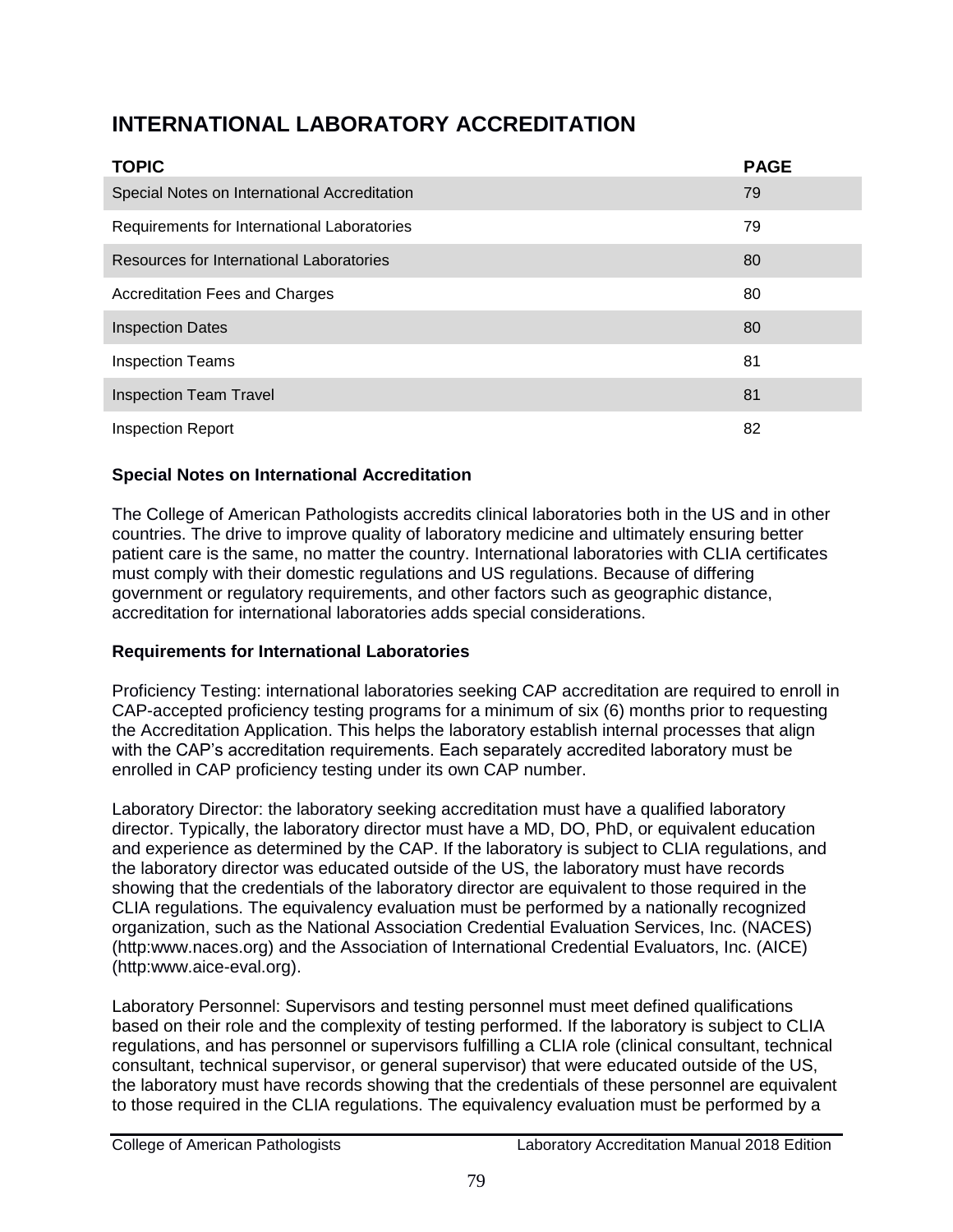nationally recognized organization, such as the National Association Credential Evaluation Services, Inc. (NACES) (http:www.naces.org) or the Association of International Credential Evaluators, Inc. (AICE) (http:www.aice[-eval.org\)](https://urldefense.proofpoint.com/v2/url?u=http-3A__eval.org_&d=DwMFaQ&c=uhUSuyNScXHb_F2nn0PKeY0q4oY6FfjGrtpKpaZYX9Y&r=tVllGz95V4dx_MxiCYNqtQ&m=uoTTd2ZyfVZOYNDZXBiGeGjiH8byLFMNxPuv4vVnnUQ&s=01tDTEG0BM-NAw-QG4yvJiz_9UfS_Wx09aoH24fp70E&e=). Laboratories not subject to US regulations may authenticate educational achievement according to prevailing governmental rules.

Scope of Disciplines: all disciplines performed by a laboratory in the same location must be listed in the application. The CAP does not accredit portions of laboratories.

Test Volume: international laboratories (including Canada) that have a CLIA certificate must report the test volume for moderate and high complexity testing performed on patient specimens received from the US on the section of the application entitled CMS-Reported Test Volumes.

Limitations on Offering of Accreditation: the CAP may be unable to offer accreditation to laboratories in some geographic locations due to country-specific risks such as US trade sanctions or a serious risk to inspector safety.

Documentation: the following documents must be made available in English:

- Laboratory organization structure
- Instrument list
- Quality assurance/improvement programs
- Quality control programs
- Sample procedure for each laboratory discipline

If deficiencies are cited during an on-site inspection, deficiency responses must be submitted to the CAP in English. Supporting documentation to a deficiency may be in a language other than English, providing that the titles, major headings, and key elements demonstrating compliance are all in English.

### **Resources for International Laboratories**

More information and other resources are available online. To access this information, go [www.cap.org.](http://www.cap.org/) Under the Laboratory Improvement heading, select International Laboratories. In the International Laboratories screen, select the Laboratory Accreditation link.

### **Accreditation Fees and Charges**

All fees and accreditation-associated charges (including international travel or non-routine inspections) must be paid in full. Failure to do so will suspend any further advancement in the accreditation process, including issuance of accreditation.

### **Inspection Dates**

Inspections of international laboratories are conducted as announced inspections because of logistical challenges and the common requirement for travel visas. Therefore, inspection dates for international laboratories are arranged, and the laboratory is aware of the scheduled date.

 The inspection team leader will contact the laboratory director(s) within two weeks of receiving the Inspector's Inspection Packet to schedule the date. The inspection date must be mutually agreeable to all laboratory directors if more than laboratory is to be inspected in conjunction with the main clinical laboratory.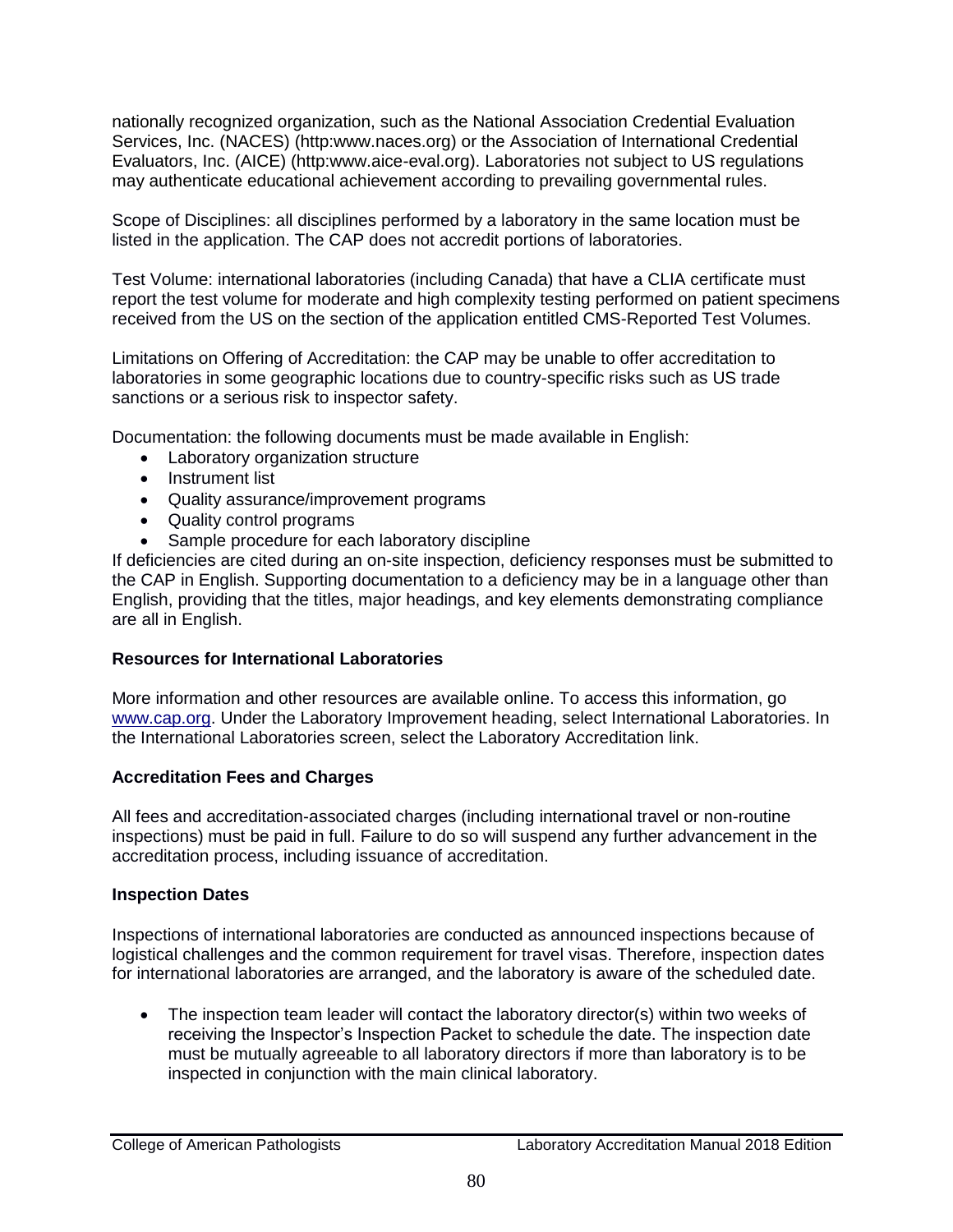- The inspection must occur no more than 90 calendar days before the laboratory's anniversary date for routine inspection. A mutually acceptable date is preferable, but in the case of disagreement, the inspection is scheduled at the convenience of the inspector.
- International laboratories not subject to CLIA regulations may undergo inspection beyond the three-month timeframe after testing commences to accommodate scheduling multiple inspections in the same country or region.
- The inspection team leader will send a letter to the laboratory director indicating the inspection date, projected schedule, team member listing, any special requests, and documentation instructions.

Since the inspections are scheduled in advance, inspection teams are not required to notify the laboratory one-hour prior to arrival at the laboratory.

### **Inspection Teams**

Most often, the team leader for inspection of an international laboratory will be US-based. The team leader will include appropriate qualified international inspectors as team members whenever possible and practical.

To be considered for an inspection team, inspectors based outside the US must have successfully completed training and maintain competency as a team leader or member. Likewise, the inspector must be currently or previously affiliated with a CAP-accredited laboratory. An experienced inspection mentor should assess new inspection team leaders and team members for their inspection techniques.

For international (non-US) inspections, regional team member assignments will be made from the same country or from a country within the closest proximity to the laboratory being inspected. Exceptions may be made with the approval of the chair of the Council on Accreditation, the chair of the Commission on Laboratory Accreditation, or the CAP vice president for the CAP Accreditation Programs. Requests for exceptions should be submitted as early as possible so that the inspector assignment is not impacted if the request is not granted.

### **Inspection Team Travel**

Inspectors originating in the US may travel business class for all flight legs to countries outside of North America. For flights within the US or within destination country, the inspector must travel economy class.

Inspectors originating outside of the US with total flight times exceeding five (5) (excluding layovers) hours may travel business class. Inspectors with flights of five hours or less must travel economy class.

Note: All inspectors inspecting international US Department of Defense contract laboratories must travel economy class (per the US Department of Defense contract with the CAP). The CAP Travel Desk will book premium upgradable economy class airfare. This allows those inspectors who choose to personally upgrade their tickets to do so.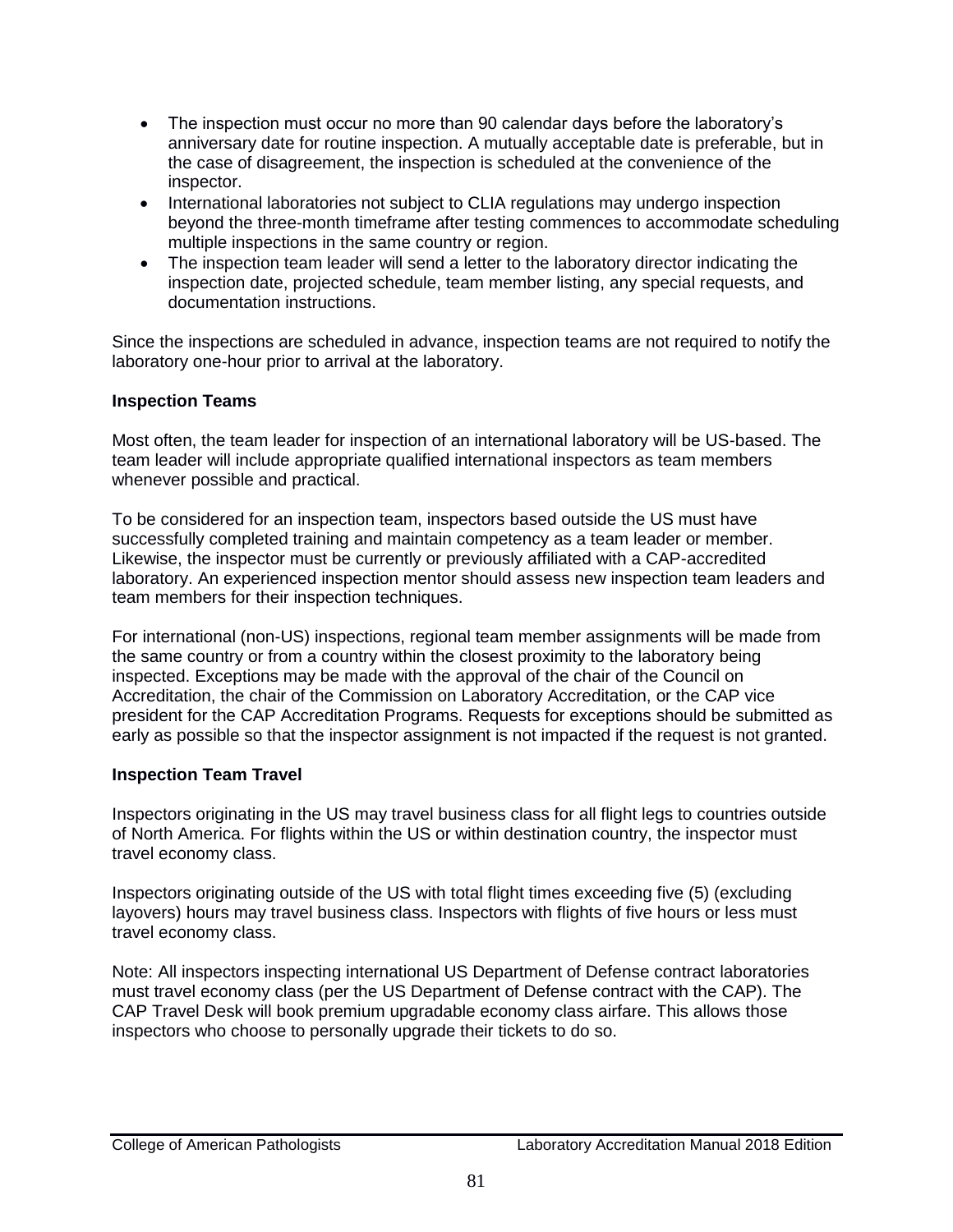#### **Inspection Report**

To control costs to the participating laboratories, international inspections are often grouped in tours. More than one laboratory in a country or region may be inspected in a short time span by one inspection team. The team leader must return the Inspection Summation report (ISR) to the CAP within two days of the inspector's return to the US.

Alternatively, the inspection team leader may return the inspection packet prior to return to the US by UPS. (Refer to AFTER THE INSPECTION: INSPECTION TEAM for shipping instructions.)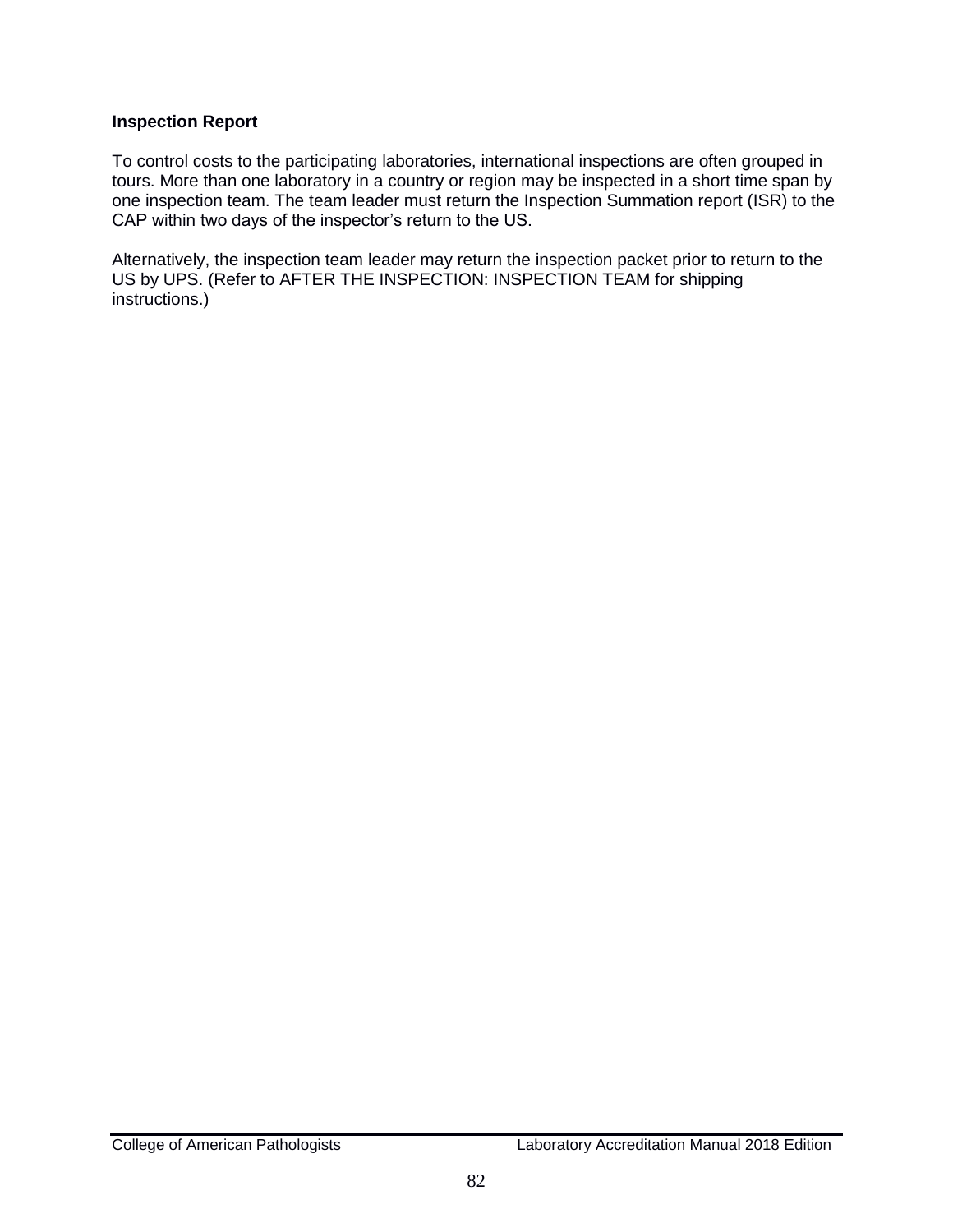# **Appendix A: Accreditation Checklist Usage Summary**

*This appendix includes a complete listing of the accreditation checklists along with a brief description and notes relating to the usage of each checklist. It does not include all possible uses for a particular checklist. Refer to the Accreditation Checklists section for more information on checklist components and accessing the checklists via cap.org. For questions about checklist usage, contact the CAP at 800-323-4040.* 

### *All Common Checklist (COM)*

- Proficiency testing
- Procedure manuals
- Specimen collection and handling
- Quality management
- Reporting of results
- Reagents
- Instruments and equipment
- Test method validation/verification
- Reference intervals
- Individualized quality control plan

NOTE: The COM Checklist is used in conjunction with the discipline-specific checklists (eg, Anatomic Pathology, Chemistry and Toxicology) to inspect each laboratory section. It is not used for inspections of facilities enrolled in the Biorepository Accreditation Program.

### *Anatomic Pathology Checklist (ANP)*

- Surgical pathology
- Intraoperative consultation
- Fine-needle aspiration (FNA)
- Histology
- Immunohistochemistry and immunofluorescence microscopy
- In situ hybridization (ISH)
- Digital image analysis
- Circulating tumor cell analysis
- Flow Cytometry Data Interpretation
- Autopsy pathology
- Electronic microscopy
- In vivo microscopy

NOTE: If FNAs are screened by a cytotechnologist, the Cytopathology Checklist must be used for inspection. If the technical component of flow cytometry is performed at the laboratory, the Flow Cytometry Checklist must be used for inspection.

### *Biorepository Checklist (BAP)*

- Quality Management
- Biospecimen collection and handling
- Information technology systems
- Inventory management systems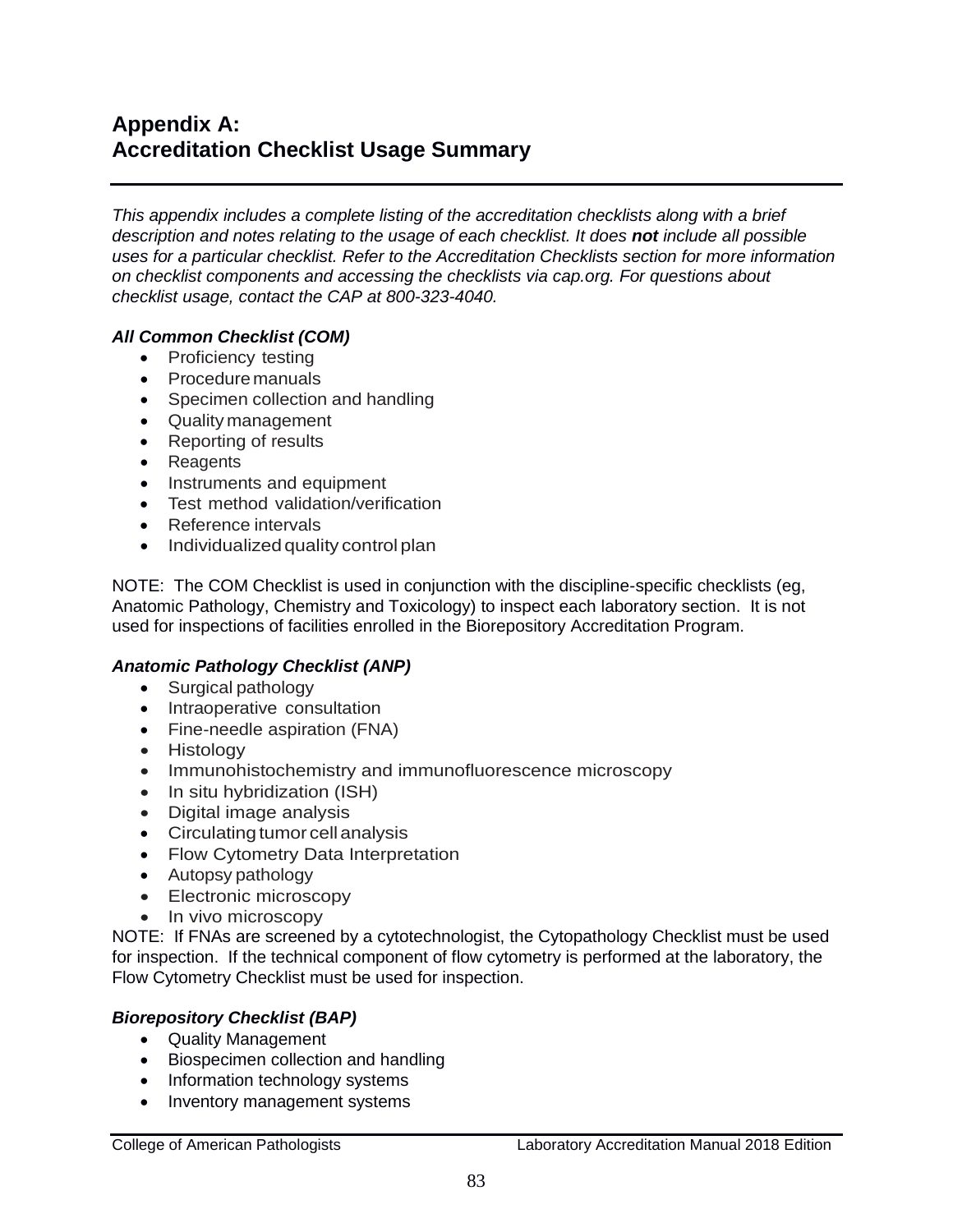- Storage
- Source and Sponsor facility
- Informed consent and institutional review board
- Distribution policies and agreements

NOTE: The BAP Checklist is for facilities enrolled in the Biorepository Accreditation Program only. Additional requirements for Biorepository inspection are found in the Laboratory General Checklist.

#### *Chemistry and Toxicology Checklist (CHM)*

- Automated chemistry procedures
- Blood gas analysis
- Therapeutic drug monitoring
- Toxicology screening and confirmatory testing
- Prenatal screening
- Cystic fibrosis sweat testing
- Hemoglobin separation
- Methods, such as TLC, GC, HPLC, MS, RIA, and electrophoresis

#### *Clinical Biochemical Genetics Checklist (CBG)*

- Diagnostic testing for inborn errors of metabolism
- Methods such as enzyme assays, TLC, GC, HPLC, and MS
- Newborn screening

#### *Cytogenetics Checklist (CYG)*

- Cytogenetic studies for constitutional and neoplastic disorders
- In situ hybridization ISH)
- Cytogenomic microarray analysis

#### *Cytopathology Checklist (CYP)*

- All gynecologic and nongynecologic cytopathology, including fine-needle aspirates
- Cytology processing and staining
- Cytology screening, manual and automated

#### *Director Assessment Checklist (TLC)*.

- Laboratory director qualifications
- Laboratory director responsibilities

NOTE: One copy of the Director Assessment Checklist is provided to the team leader for each laboratory inspected. It is not used for inspections of facilities enrolled in the Biorepository Accreditation Program.

### *Flow Cytometry Checklist (FLO)*

- Blood lymphocyte subset enumeration
- CD34 stem cell enumeration
- Leukemia and lymphoma immunophenotyping
- DNA content and cell cycle analysis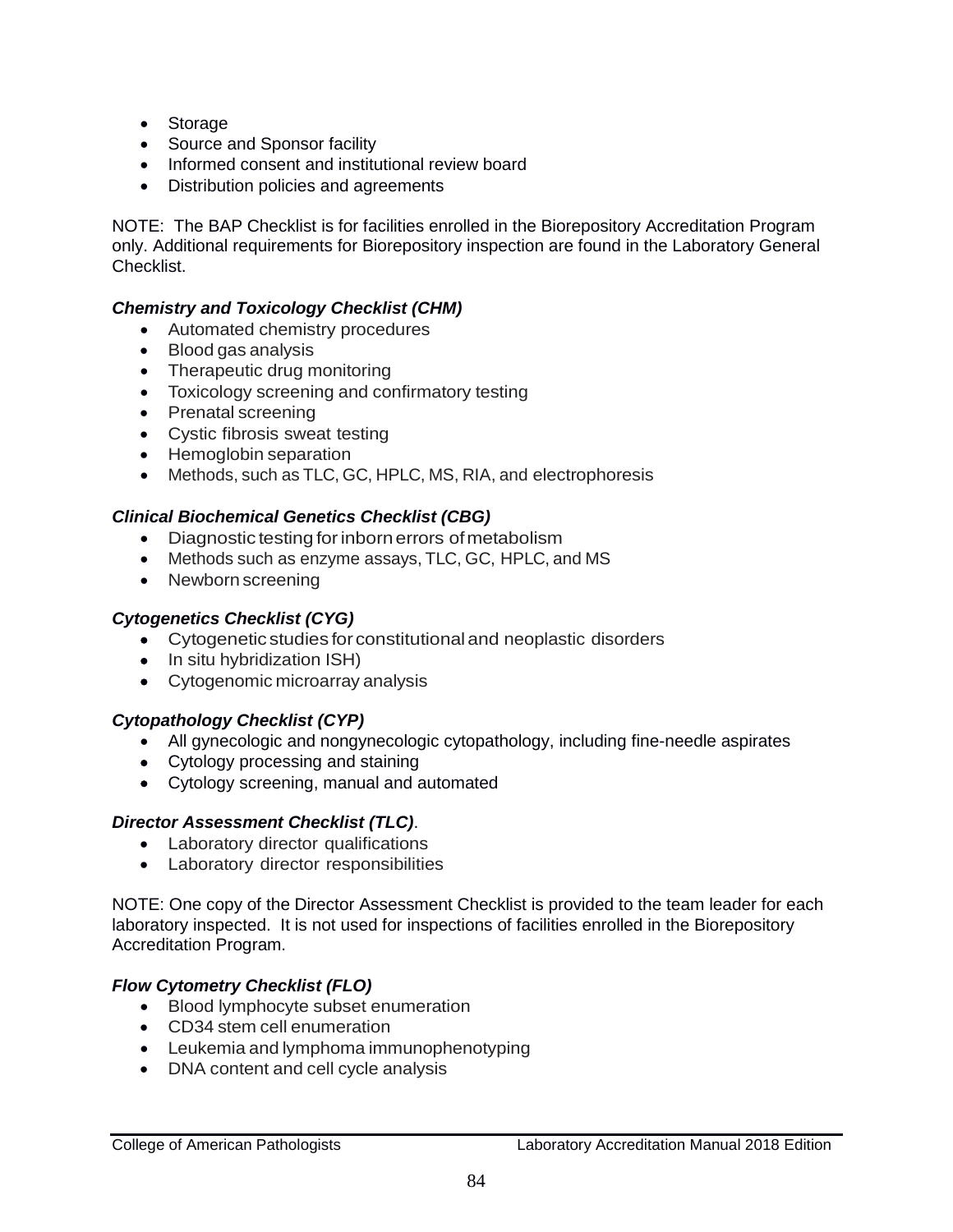### *Forensic Drug Testing Checklist (FDT)*

- Nonmedical drug testing
- Screening and confirmatory testing for hair, oral fluid, urine, and serum specimens
- Specimen handling and chain of custody
- Certification/inspection of results
- Methods, such as immunoassays, LC, GC, and MS

NOTE: The FDT Checklist is only for laboratories enrolled in the Forensic Drug Testing Program.

### *Hematology and Coagulation Checklist (HEM)*

- CBC and differentials, automated and manual
- Reticulocytes, automated and manual
- Bone marrow preparations
- Abnormal hemoglobin detection
- Blood film examination for malaria and other parasites
- Body fluid cell counts (automated and manual) and differentials
- Semen analysis
- Routine coagulation assays
- Specialized coagulation assays, including factor assays, mixing studies, D-dimer, and platelet function assays

### *Histocompatibility Checklist (HSC)*

- HLA testing by serologic, molecular, flow cytometry, ELISA, and solid phase methods
- Class I and II antigen typing
- HLA antibody screening, identification, and crossmatching
- DNA typing, including generic, high resolution, and DNA sequence-based typing
- Donor-recipient histocompatibility, including renal, stem cell, and nonrenal transplants
- Stem cell engraftment monitoring

NOTE: Laboratories performing HLA testing by next generation sequencing must also use the Molecular Pathology Checklist for inspection.

### *Immunology Checklist (IMM)*

- General immunology assays, manual and automated
- Immune system profiles
- Microbial antigen/antibody testing
- ABO/Rh and antibody screening (not-transfusion-related)
- Syphilis serology
- Western blot

### *Laboratory General Checklist (GEN)*

- Quality management
- Specimen collection
- Chain-of-custody specimen collection and handling
- Direct-to-consumer testing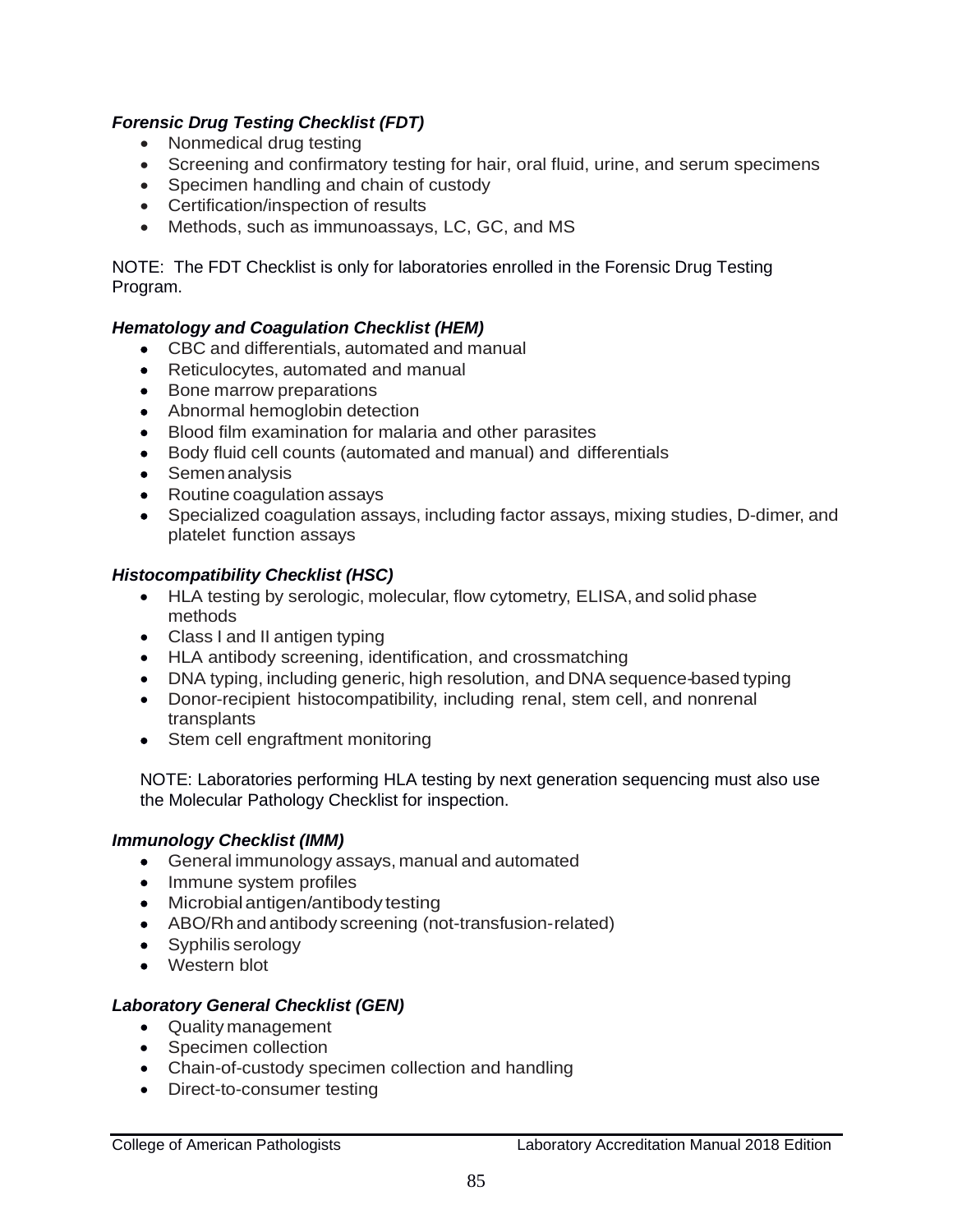- Result reporting
- Quality of water
- Laboratory computer services
- Telepathology and remote data assessment
- Whole slide imaging
- Personnel
- Physical facilities
- Laboratory safety
- California laboratory licensure

NOTE: A Laboratory General Checklist is provided for inspections of all laboratories and biorepositories. It contains a separate section that applies only to biorepositories enrolled in the Biorepository Accreditation Program.

### *Limited Service Laboratory Checklist (LSV)*

- Automated and manual hematology testing, including CBC, reticulocytes, and differentials
- Routine coagulation assays
- Body fluid analysis, including semen analysis
- Automated general chemistry
- Blood gas analysis
- Therapeutic drug monitoring
- Screening for drugs of abuse
- Urinalysis dipstick and microscopy, manual and automated methods
- Microbiology specimen setup, direct specimen examination, stains, and antigen typing for various subdisciplines
- General immunology assays, including immune system profiles and microbial antigen/antibody testing, non-transfusion-related immunohematology testing, and syphilis serology

NOTE: The LSV checklist is used to inspect freestanding laboratories or a section of a laboratory doing a limited number of basic tests in multiple disciplines (eg, outpatient or "STAT" labs). It is made up of a limited subset of requirements from other checklists. It is **not**  appropriate for single-discipline or specialized laboratories; such laboratories must use the relevant discipline-specific checklist(s).

The Limited Service Checklist does **not** cover the following services:

- Hematology bone marrow evaluation, blood film examination for malaria, and abnormal hemoglobin detection (except the sickling test)
- Coagulation factor assays, mixing studies, and platelet function testing
- Chemistry toxicology (other than drug of abuse screening and serum or whole blood alcohol), spectrophotometry, electrophoresis, chromatography, AFP, RIA, and sweat testing for cystic fibrosis
- Microbiology cultures beyond initial plating, mycology other than KOH or wet preps, mycobacteriology, parasitology other than pinworm preparations, virology, and molecular microbiology, including DNA testing using amplified and non-amplified methods.
- Transfusion medicine any testing other than ABO/Rh and antibody screening (nontransfusion), and direct antiglobulin testing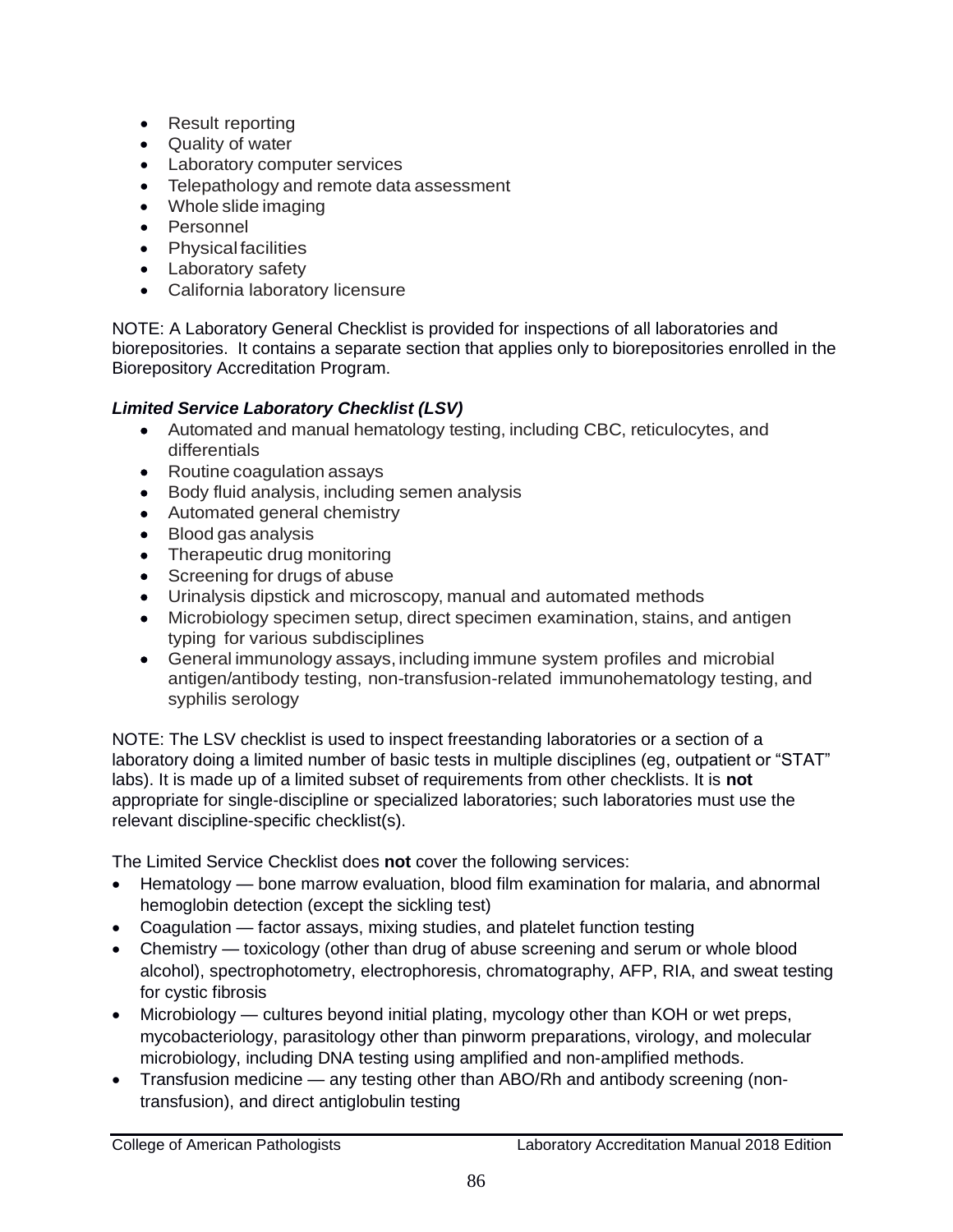Separate discipline-specific checklists are required for: anatomic pathology, clinical biochemical genetics, cytopathology, cytogenetics, histocompatibility, flow cytometry, molecular pathology, and point-of-care-testing

### *Microbiology Checklist (MIC)*

- Culture setup, staining, antigen typing, screening, identification, and susceptibility testing for bacteriology, mycology, mycobacteriology, and virology
- Parasitology, including stool for ova and parasites and blood film examination for malaria and other parasites
- Molecular microbiology, including FDA-cleared/approved method, modified methods, and laboratory-developed methods
- Microbial identification, using methods including MALDI-TOF MS, GC, HPLC, target and signal amplification, and sequencing

NOTE: Laboratories performing molecular infectious disease testing by next generation sequencing must also use the Molecular Pathology Checklist for inspection.

### *Molecular Pathology Checklist (MOL)*

- Clinical molecular genetics testing, including oncology, hematology, inherited disease, pharmacogenomics, HLA tying, relationship testing, and forensic identity applications
- Molecular assay validation
- Methods, such as electrophoresis, PCR, arrays, in situ hybridization, and sequencing
- Next-generation sequencing, including noninvasive screening of maternal plasma to detect fetal aneuploidy
- Stem cell engraftment monitoring

## *Point-of-Care Testing Checklist (POC)*

- Kit tests or hand-carried instruments (or otherwise transported to the patient location)
- Waived and moderate-complexity testing
- POC blood gas analysis
- D-dimer studies
- Provider-performed microscopy

NOTE: The POC Checklist is used for inspection of testing performed at or near the site where the patient is located only (with non-dedicated space). It contains a subset of requirements found in other checklists. A discipline-specific checklist(s) may be required in addition to the POC Checklist if certain analytes warrant its use. Laboratories with fixed dedicated testing space require either a Limited Service Checklist or additional discipline-specific checklist(s).

A separate checklist must be completed for each POCT location when POCT records are not maintained in a central location by a designated POCT coordinator.

## *Reproductive Laboratory Checklist (RLM)*

- Complete semen analysis, automated and manual methods
- Biochemical testing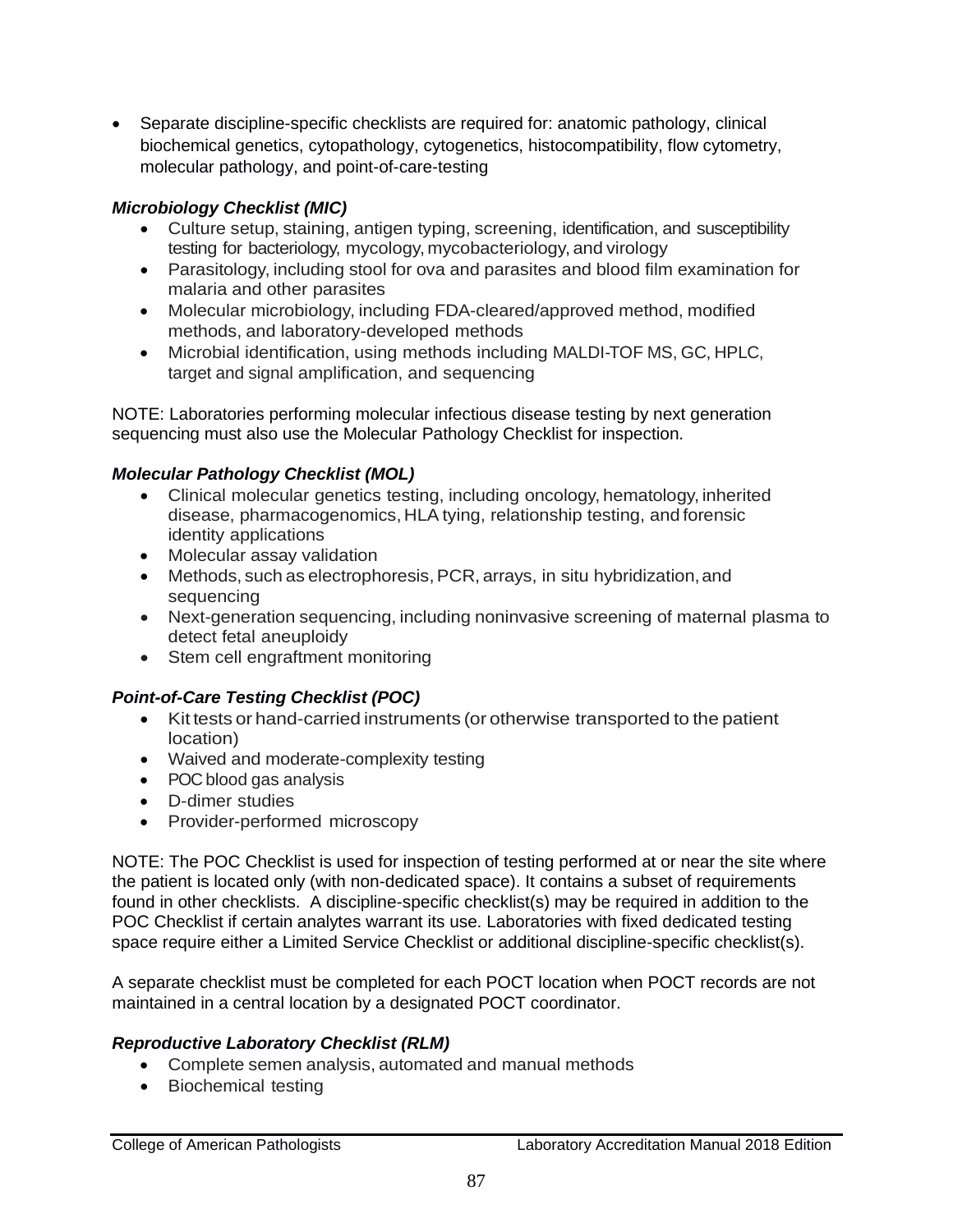- Antisperm antibody testing
- Sperm processing for therapeutic insemination
- **Embryology procedures**
- **Embryo and gamete cryopreservation**
- Reproductive tissue programs

NOTE: The RLM Checklist is only for laboratories enrolled in the Reproductive Laboratory Accreditation Program.

#### *Transfusion Medicine Checklist (TRM)*

- Immunohematology testing, manual and automated
- Compatibility testing, including computer crossmatches
- Perinatal testing
- Transfusion procedures and adverse reactions
- Therapeutic phlebotomy
- Donor and therapeutic apheresis
- Component preparation, storage, and modification
- Hematopoietic progenitor cell services
- Tissue storage and issue
- Donor selection, collection, and testing

NOTE: Laboratories with immunohematology testing limited to ABO, Rh, antibody screens (nontransfusion), and direct antiglobulin testing may be inspected with the Immunology Checklist.

#### *Urinalysis Checklist (URN)*

- Urinalysis dipstick, automated and manual methods
- Manual urine microscopy
- Automated microscopy systems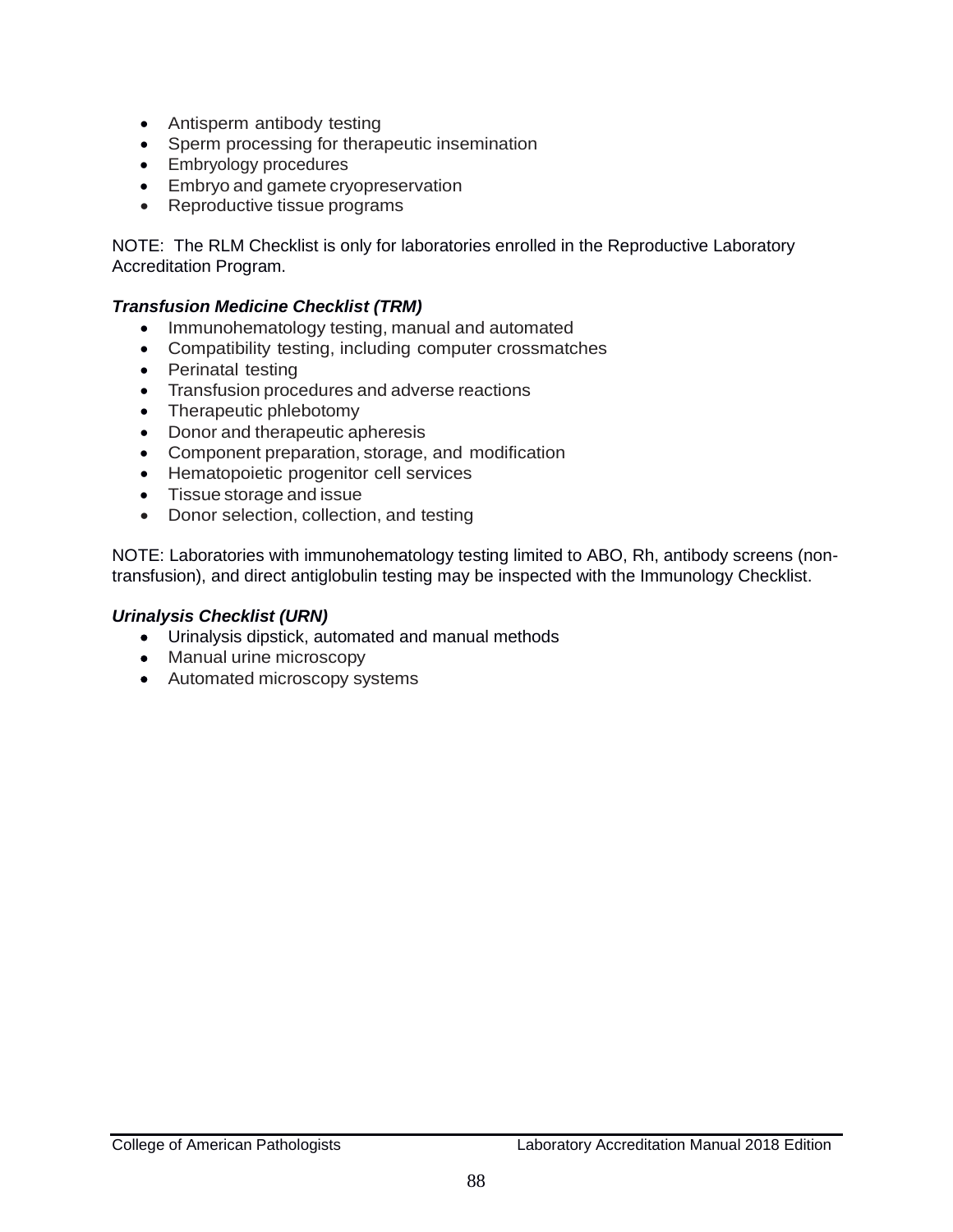# **Appendix B: Instructions for Determining Test Volume**

Test volumes must be reported separately for each laboratory section and are sub-divided into the following categories:

**CMS-reported** — Include test volumes for all high- and moderate-complexity testing performed in each section as reported to the CMS annually. Do not include calculated results (eg, A/G ratio, MCH, base excess, anion gap, iron saturation, INR), quality control tests, quality assurance, proficiency testing assays and tests routinely sent out to a referral laboratory.

Note: International laboratories (including Canada) that have a CLIA certificate are to report only the test volume for moderate- and high-complexity testing performed on patient specimens received from the US in the CMS reporting area.

**CMS-nonreported** — Include test volumes for waived testing and other tests or procedures to be inspected that are recognized by the CMS (eg, autopsy and employee drug testing) for each section. These totals are needed for on-site inspection planning.

Note: Laboratories that do not have a CLIA license must report **ALL** test volumes in the "CMSnonreported" category.

| <b>Specialty</b>      | <b>Instruction</b>                                                                                                                             |
|-----------------------|------------------------------------------------------------------------------------------------------------------------------------------------|
| Chemistry             | For panel testing, count each noncalculated analyte individually (eg, a<br>Lipid Panel consisting of a total cholesterol, HDL cholesterol, LDL |
|                       |                                                                                                                                                |
|                       | cholesterol and triglycerides equals four tests).                                                                                              |
| Cytogenetics          | Determine the number of tests by the number of specimens processed                                                                             |
|                       | on each patient (eg, count a bone marrow and a venous blood specimen                                                                           |
|                       | received on the same patient as two tests). Count each special stain                                                                           |
|                       | ordered and reported as a separate test.                                                                                                       |
| Cytology              | For manual gynecologic and nongynecologic cytology, count each slide<br>(not each case) as one test for both Pap smears and nongynecologic     |
|                       | cytology. Nongynecologic slide preparations made using liquid-based                                                                            |
|                       | slide preparatory techniques that result in cell dispersion over one-half or                                                                   |
|                       | less of the total available slide may be counted as one-half slide. Refer                                                                      |
|                       | to the manufacturer's product insert to determine how to count test                                                                            |
|                       | volume for gynecologic slides screened by automated devices when only                                                                          |
|                       | a portion of the slide is reviewed.                                                                                                            |
| <b>Flow Cytometry</b> | For panel testing, count each measured individual analyte (eg, a                                                                               |
|                       | Lymphocyte Subset panel consisting of T cells, B cells, and NK cells                                                                           |
|                       | equals three tests                                                                                                                             |
| Hematology            | Count each <i>measured</i> analyte of a complete blood count that is ordered                                                                   |
|                       | and reported separately. Count white blood cell differentials as one test.                                                                     |
| Histocompatibility    | Count each HLA typing, each HLA antibody screen, and each HLA                                                                                  |
|                       | crossmatch as one test. For example, count a B-cell crossmatch, a T-cell                                                                       |

Specialty information: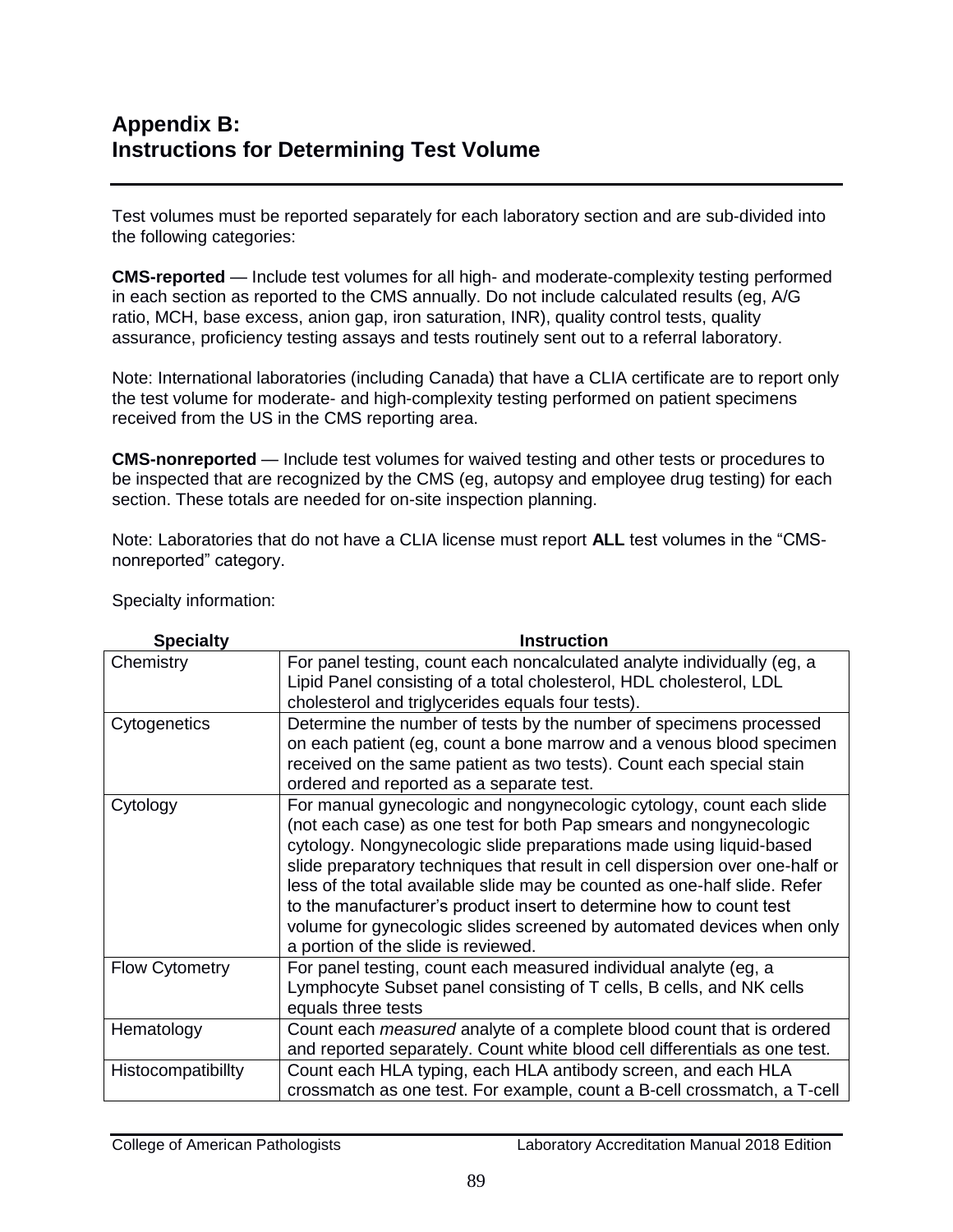|                            | crossmatch, and an auto-crossmatch between the same donor and<br>recipient pair as three tests. Count each disease-associated antigen<br>result (such as HLA-B27) as one test.                                                                                                                                                                                                                                                                                                                                                                                                                                                                                                                                                                                                               |
|----------------------------|----------------------------------------------------------------------------------------------------------------------------------------------------------------------------------------------------------------------------------------------------------------------------------------------------------------------------------------------------------------------------------------------------------------------------------------------------------------------------------------------------------------------------------------------------------------------------------------------------------------------------------------------------------------------------------------------------------------------------------------------------------------------------------------------|
| Histopathology             | Count each gross examination as a test. Count each block as a test<br>(including blocked frozen sections). Count each special stain. Count<br>each preliminary and final report as a test. Laboratories performing<br>grossing and/or interpretation must report their test volume. Processing<br>and staining are not tests and must not be counted in the test volume.<br>Count autopsy services in the "CMS-nonreported" category."                                                                                                                                                                                                                                                                                                                                                       |
| Immunohematology           | Count each ABO, Rh, antibody screen, crossmatch, direct antiglobulin<br>test and antibody identification as separate tests.                                                                                                                                                                                                                                                                                                                                                                                                                                                                                                                                                                                                                                                                  |
| Immunology                 | Testing for allergens are to be counted as one test per individual<br>allergen.                                                                                                                                                                                                                                                                                                                                                                                                                                                                                                                                                                                                                                                                                                              |
| Microbiology               | Count susceptibility testing as one test for each group of antibiotics used<br>to determine sensitivity for one organism. Count cultures as one per test<br>request from each specimen regardless of the extent of identification,<br>number of organisms isolated, and number of tests/procedures required<br>for identification. Each Gram stain or acid-fact bacteria (AFB) smear<br>requested from the primary source is counted as one. For example, if the<br>order for a sputum specimen includes a routine bacteriology culture,<br>Gram stain, a mycology test, an AFB smear and an acid-fast bacillus<br>culture, this would equal five tests. For parasitology, the direct smear,<br>the concentration technique and the review of the prepared slide are<br>counted as one test. |
| <b>Molecular Pathology</b> | For genetic tests, each test ordered and reported is counted as one test.<br>For Next Generation Sequencing, every test ordered (eg, a gene panel,<br>exome or genome) is counted as one test with one report.                                                                                                                                                                                                                                                                                                                                                                                                                                                                                                                                                                               |
| Point-of-Care<br>Testing   | Point-of-Care (POC) testing should be counted according to the specialty<br>of the test. For example, if a prothrombin time is done as part of POC<br>testing it is to be counted the same as if it were done in a coagulation<br>department. Similarly, a macroscopic (dipstick) urinalysis test done as<br>part of POC should follow the urinalysis criteria listed below. Count<br>nonwaived POC tests as CMS-reported and waived POC tests as CMS-<br>nonreported.                                                                                                                                                                                                                                                                                                                       |
| <b>Urinalysis</b>          | Count macroscopic and microscopic examinations as separate tests.<br>Dipstick testing is counted as one test, regardless of the number of<br>reagent pads on the strip.                                                                                                                                                                                                                                                                                                                                                                                                                                                                                                                                                                                                                      |

Reference: Clinical Laboratory Improvement Amendments (CLIA) Application for Certification, Guidelines for Counting Tests for CLIA; Form CMS-116; [www.cms.gov](http://www.cms.gov/)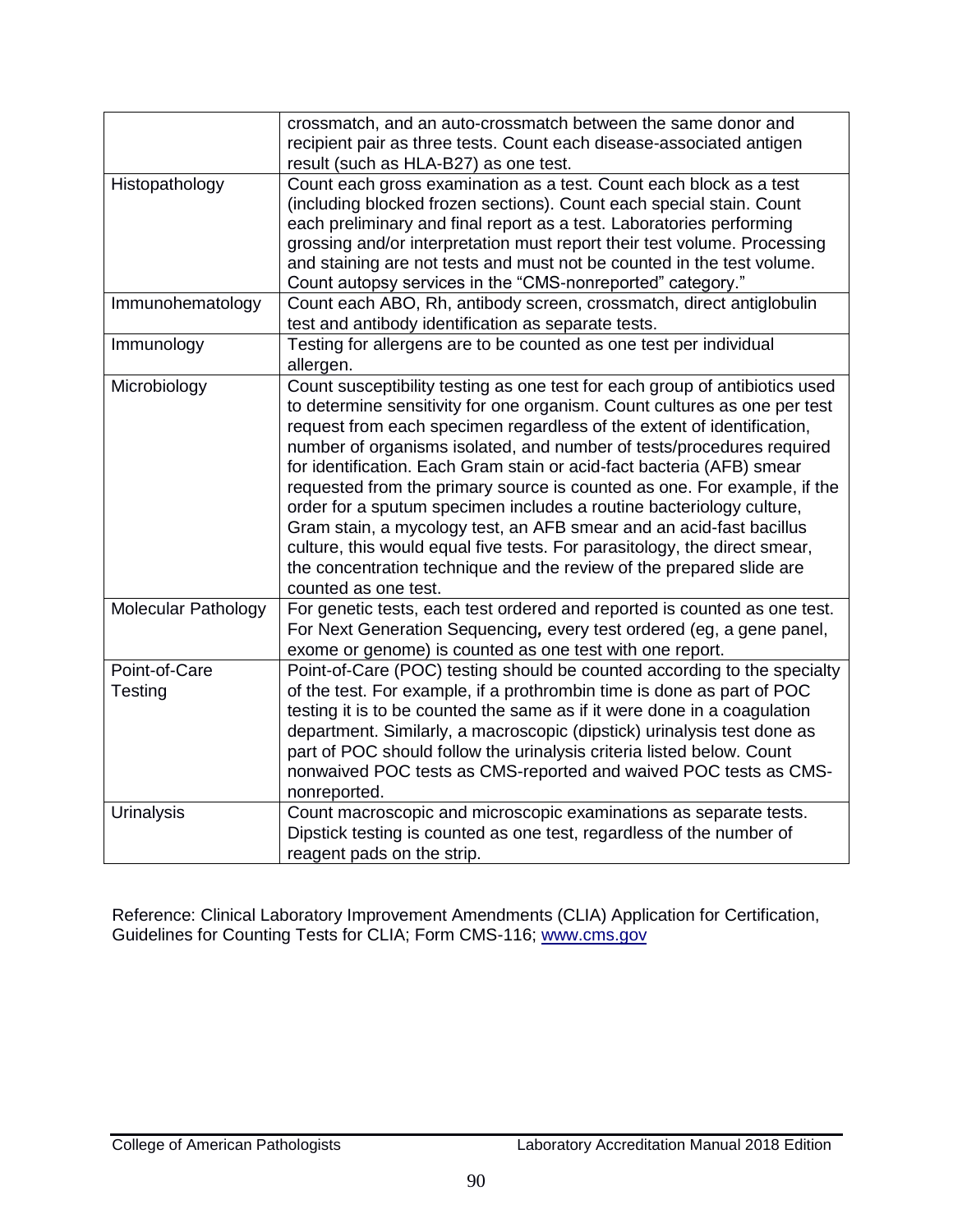# **Appendix C: Retention of Laboratory Records and Materials**

The College of American Pathologists (CAP) recommends the following minimum requirements for retention of laboratory records and materials. These requirements meet or exceed the regulatory requirements specified in the Clinical Laboratory Improvement Amendments of 1988 (CLIA). These guidelines match the CAP's most recent policy as of September 2016; they are also available on [www.cap.org.](http://www.cap.org/) It may be appropriate for laboratories to retain records and/or materials for a longer period of time when required for patient care, education, quality improvement or other needs. Some state regulations and other federal mandates may require retention of records and/or materials for a longer time period than that specified in the CLIA 88 regulations; therefore any applicable state or federal laws should be reviewed carefully when individual laboratories develop their record retention policies.

#### **MATERIAL/RECORD PERIOD OF RETENTION**

#### *General Laboratory*

| Accession log                              | 2 years |
|--------------------------------------------|---------|
| Maintenance/instrument maintenance records | 2 years |
| Quality control records                    | 2 years |

#### *Surgical Pathology (including bone marrow)*

| Wet tissue      | 2 weeks after final report |
|-----------------|----------------------------|
| Paraffin blocks | 10 vears                   |
| Slides          | 10 vears                   |
| Reports         | 10 years                   |

#### *Cytology*

| Slides (negative-unsatisfactory) | 5 years  |
|----------------------------------|----------|
| Slides (suspicious-positive)     | 5 years  |
| Fine-needle aspiration slides    | 10 years |
| Reports                          | 10 years |

#### *Non-Forensic Autopsy*

| Wet tissue      | 3 months after final report |
|-----------------|-----------------------------|
| Paraffin blocks | 10 years                    |
| Slides          | 10 years                    |
| Reports         | 10 years                    |
|                 |                             |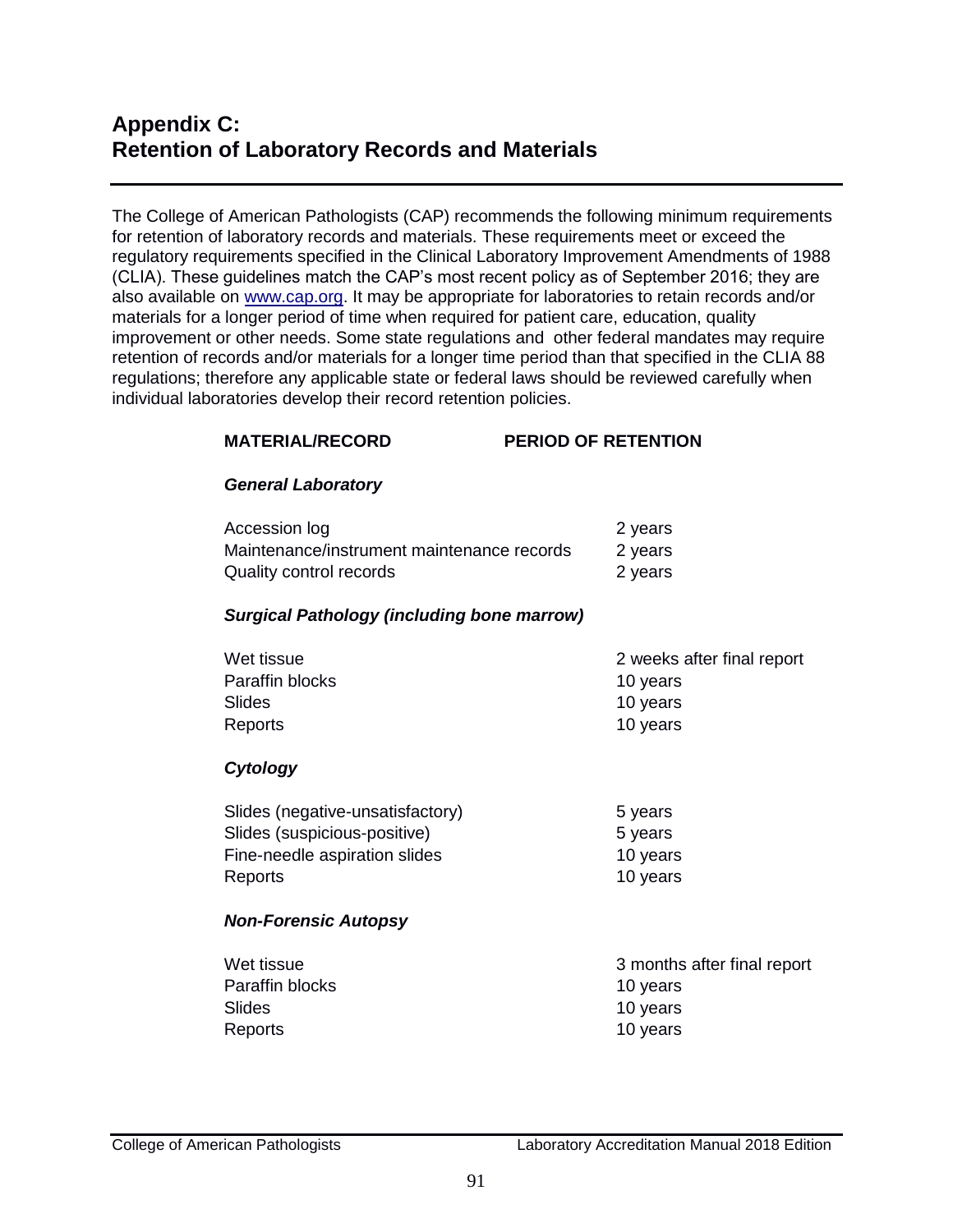### *Forensic Autopsy*

| Wet stock tissue                                | 1 year       |
|-------------------------------------------------|--------------|
| Paraffin blocks                                 | 10 years     |
| Reports                                         | Indefinitely |
| <b>Slides</b>                                   | 10 years     |
| Gross photographs/images                        | Indefinitely |
| Accession log                                   | Indefinitely |
| Body fluids and tissues for toxicology          | 1 year       |
| Representative sample suitable for DNA analysis | Indefinitely |

## *Clinical Pathology*

| Patient test records                                                  | 2 years   |
|-----------------------------------------------------------------------|-----------|
| Serum/heparinized or EDTA plasma/CSF/                                 |           |
| body fluids (except urine)                                            | 48 hours  |
| Urine                                                                 | 24 hours* |
| Peripheral blood smears/body fluid smears                             | 7 days    |
| Permanently stained slides—microbiology<br>(Gram, trichrome, etc)     | 7 days    |
| *Exceptions may be made at the discretion of the laboratory director. |           |

### *Cytogenetics*

| Permanently stained slides                          | 3 years                    |
|-----------------------------------------------------|----------------------------|
| Fluorochrome-stained slides                         | At the discretion of the   |
|                                                     | laboratory director        |
| Wet specimen/tissue                                 | Until adequate metaphase   |
|                                                     | cells are obtained         |
| Fixed-cell pellet                                   | 2 weeks after final report |
| Final reports                                       | 20 years                   |
| Diagnostic images (digitized, prints, or negatives) | 20 years                   |
| <b>Flow Cytometry</b>                               |                            |

Gated dot plots and histograms 10 years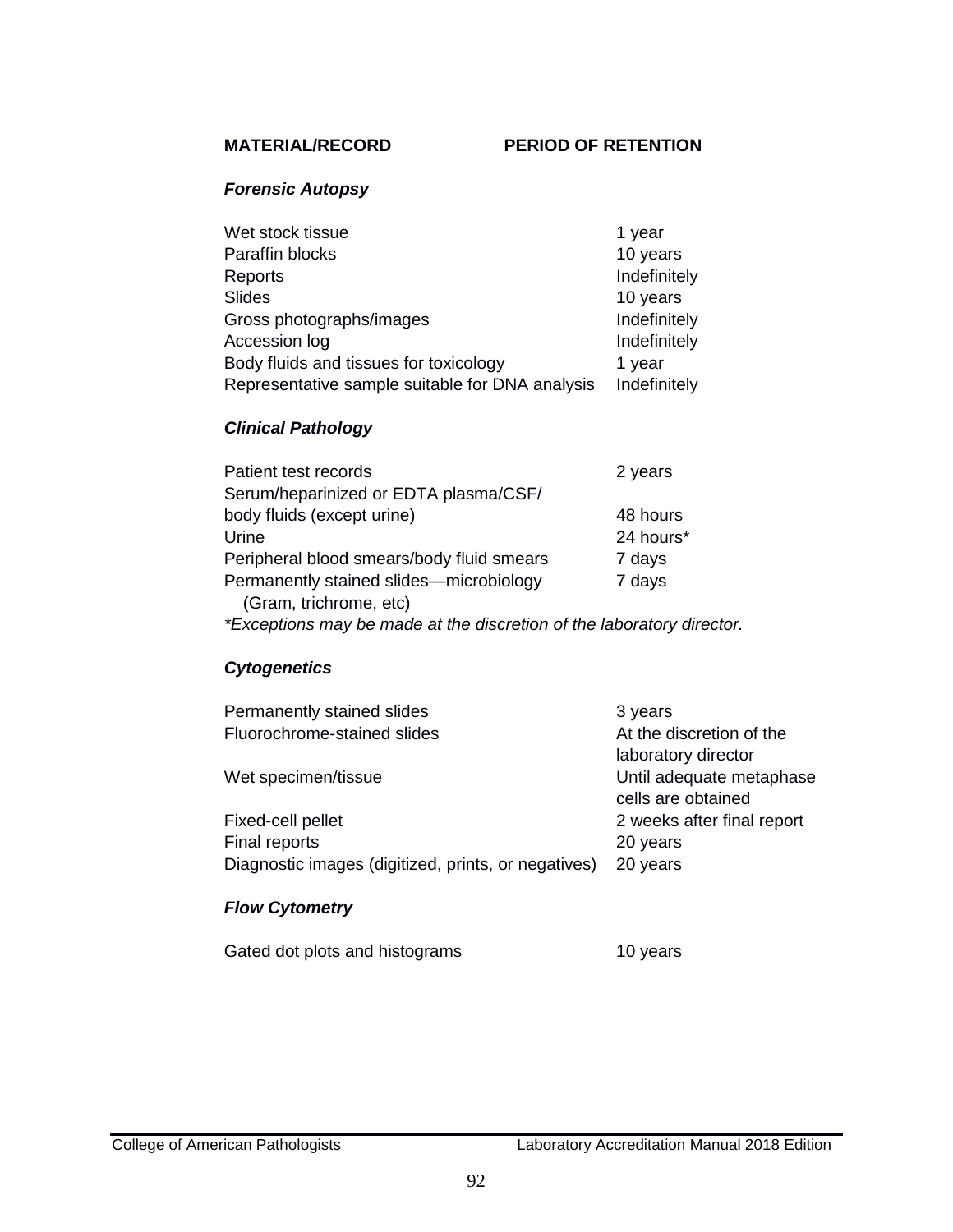**MATERIAL/RECORD PERIOD OF RETENTION** 

#### *Blood Bank*

| Donor and recipient records                                                                                                                                                                                                                                            | 10 years                |
|------------------------------------------------------------------------------------------------------------------------------------------------------------------------------------------------------------------------------------------------------------------------|-------------------------|
| Patient records                                                                                                                                                                                                                                                        | 10 years                |
| Records of employee signatures,<br>initials, and identification codes                                                                                                                                                                                                  | 10 years                |
| Quality control records                                                                                                                                                                                                                                                | 5 years                 |
| Records of indefinitely deferred donors,<br>permanently deferred donors, or donors<br>placed under surveillance for the recipients<br>protection (eg, those donors that are<br>hepatitis B core positive once, donors<br>implicated in a hepatitis positive recipient) | Indefinitely            |
| Specimens from blood donors<br>units and recipients                                                                                                                                                                                                                    | 7 days post-transfusion |
|                                                                                                                                                                                                                                                                        |                         |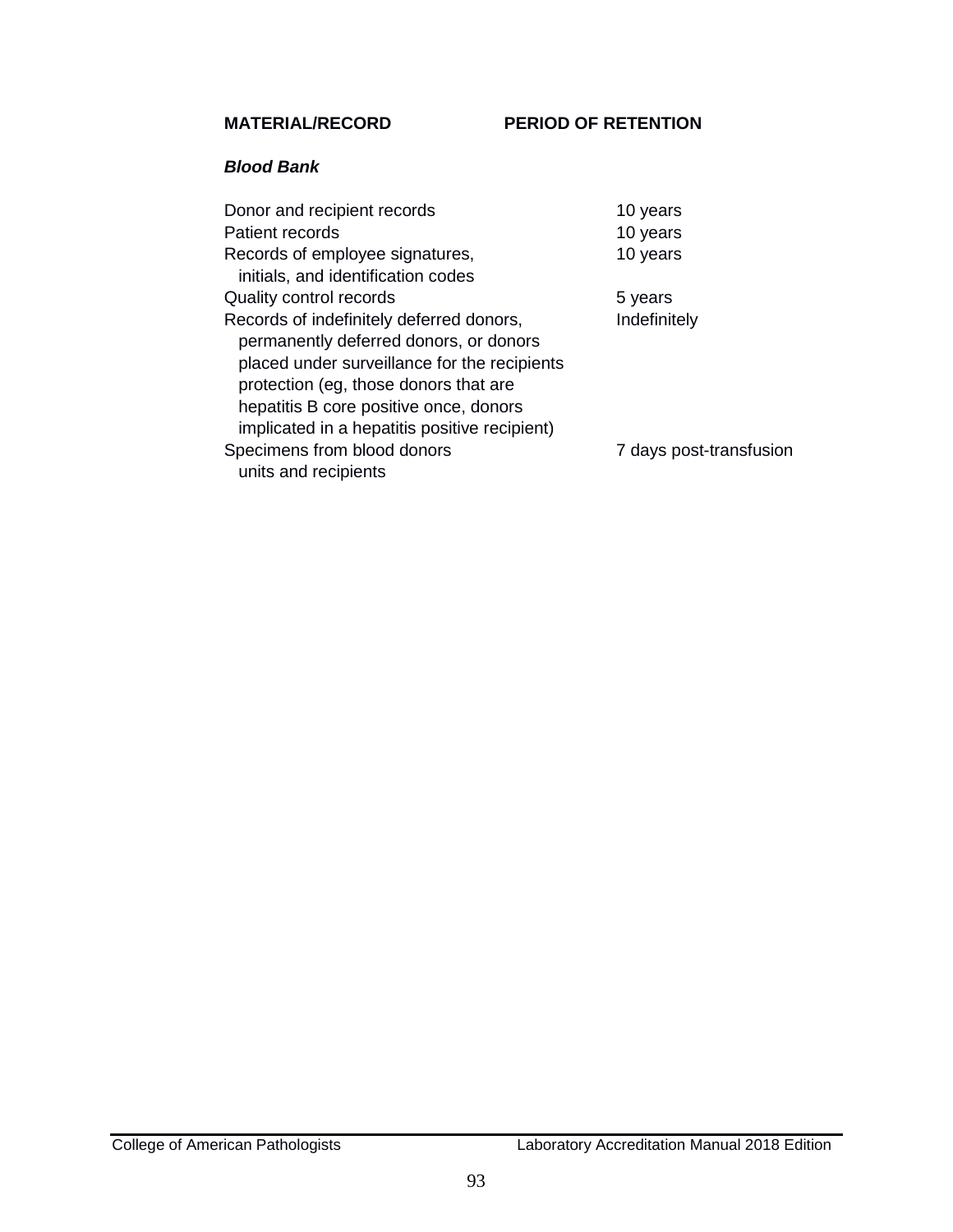Additional definitions are found in the Accreditation Checklists.

### **Accreditation**

The determination by the CAP that a laboratory or biorepository has successfully met the *Standards for Laboratory Accreditation* of the College of American Pathologists' Laboratory Accreditation Programs.

#### **Accreditation Checklist**

 A detailed series of requirements designed to evaluate whether the laboratory or biorepository meets the standards set forth in the CAP's *Standards for Laboratory Accreditation*. Each checklist is discipline-specific and serves as a tool to guide the conduct of the inspection.

#### **Accreditation Cycle**

The sequence of events for laboratories spanning a two-year period that leads to an accreditation decision. Biorepositories follow a three-year accreditation cycle.

#### **Accreditation Packet**

The packet of information that is sent to a laboratory following a decision to grant accreditation. The packet contains a certificate of accreditation, CAP letter of accreditation, final list of deficiencies*,* and a press release.

### **Accreditation Unit (AU)**

The laboratory, department, or other organizational unit that is evaluated and can receive accreditation. An AU usually has a unique CLIA number, is located in one building or campus, and falls under the leadership of a single director who is named on the CLIA certificate.

Accreditation Unit Activity Menu (Laboratory-Specific Activity Menu) The list of tests and non-test activities specific to a laboratory. The AU-specific activity menu is used to create the customized checklists, monitor PT, inspect, and report accreditation.

### **Accreditation With Requirements**

Accreditation status assigned to a laboratory that is able to demonstrate compliance with all accreditation requirements; however during the review process, a need has been identified for an interim follow-up assessment to monitor ongoing compliance.

### **Activity**

A reportable assay (eg, glucose, serum), scope of service (eg, therapeutic drug monitoring), or analytic method (eg, dipstick, manual).

### **Activity Menu, Master**

The list of all tests and non-test activities subject to inspection and accreditation.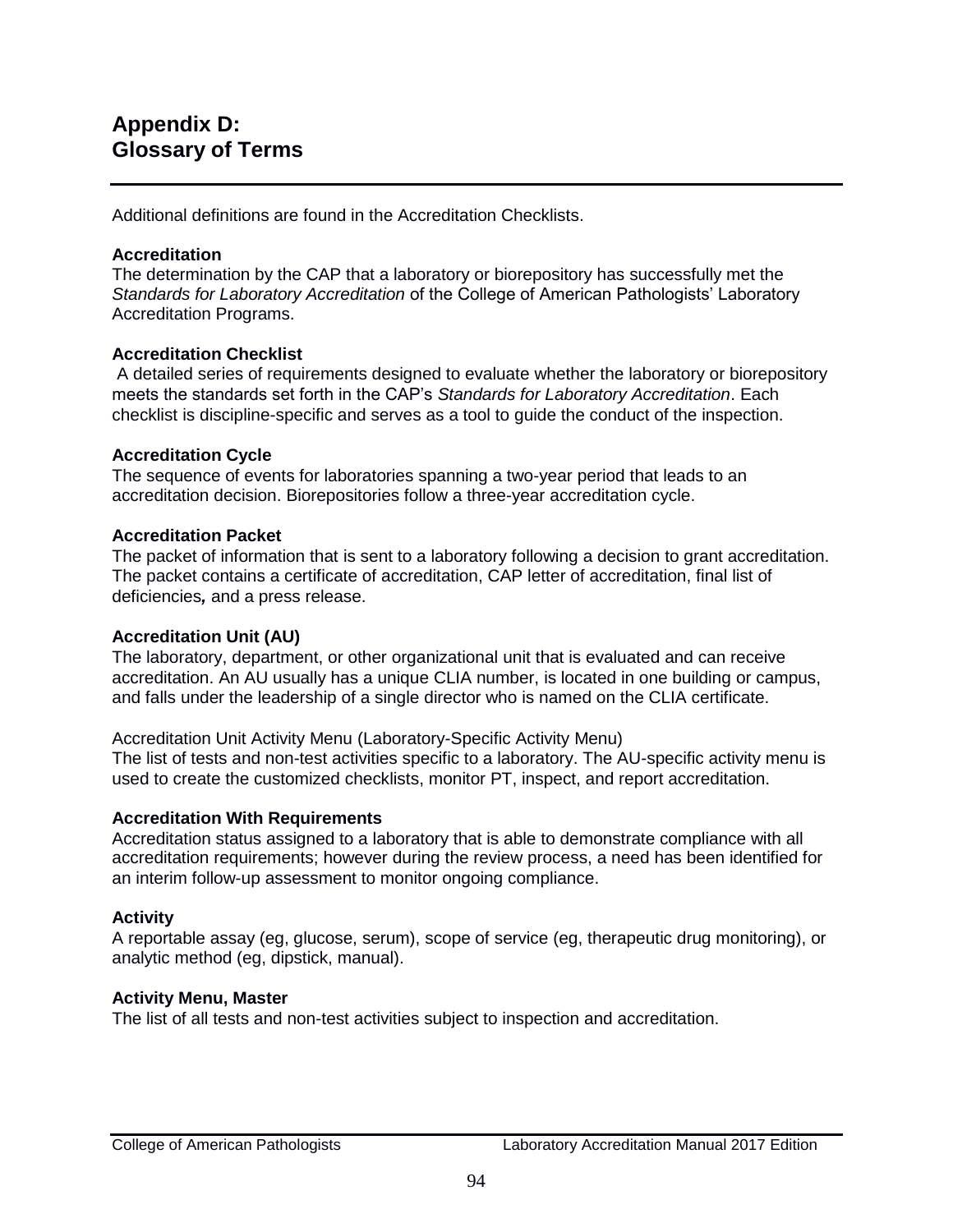### **Alternative Performance Assessment**

A system for determining the reliability of laboratory examinations for which no commercial proficiency testing product is available, are not appropriate for the method or patient population served by the laboratory, or participation is not required by the accreditation program.

### **Anatomic Pathology**

The major branch of pathology dealing with gross, microscopic, and molecular alterations in tissues and cells. Anatomic pathology includes, but is not limited to, autopsy pathology, surgical pathology, cytopathology, related aspects of molecular pathology, and the laboratories providing service in these areas.

#### **Anniversary End Date**

The fixed date at which the laboratory accreditation will terminate unless the laboratory reapplies or (under some circumstances) is in the process of accreditation. The anniversary date is fixed and biennial (occurring every two years, and for biorepositories, every three years).

### **Application**

Forms completed by the laboratory or biorepository to initiate the accreditation process.

### **Authority**

The power or right to give orders, make decisions, direct someone, or control a process.

### **CAP 15189**

- CAP 15189 is a voluntary, nonregulated accreditation to the ISO 15189:2012 Standard as published by the International Organization of Standardization.
- CAP 15189 incorporates a quality management system to include all facets of laboratory management, technical testing, and interacting departments.
- CAP 15189 is a highly disciplined approach to implementing a quality management system, sustaining continual improvement and evaluating the laboratory's effectiveness and contribution to the quality of patient care.
- CAP 15189 does not replace the CAP's CLIA-based Laboratory Accreditation Program, but rather complements CAP accreditation and other quality systems.

### **CAP-accepted PT Programs**

Proficiency testing (PT) programs which have met the CAP's criteria. Acceptance is by individual analyte.

**Checklist** See Accreditation Checklist

#### Checklist, Custom

A checklist assigned to an individual laboratory which, based on its activity menu, includes only those requirements and groups of requirements that apply to the laboratory.

### **CLA**

See *Commission on Laboratory Accreditation*.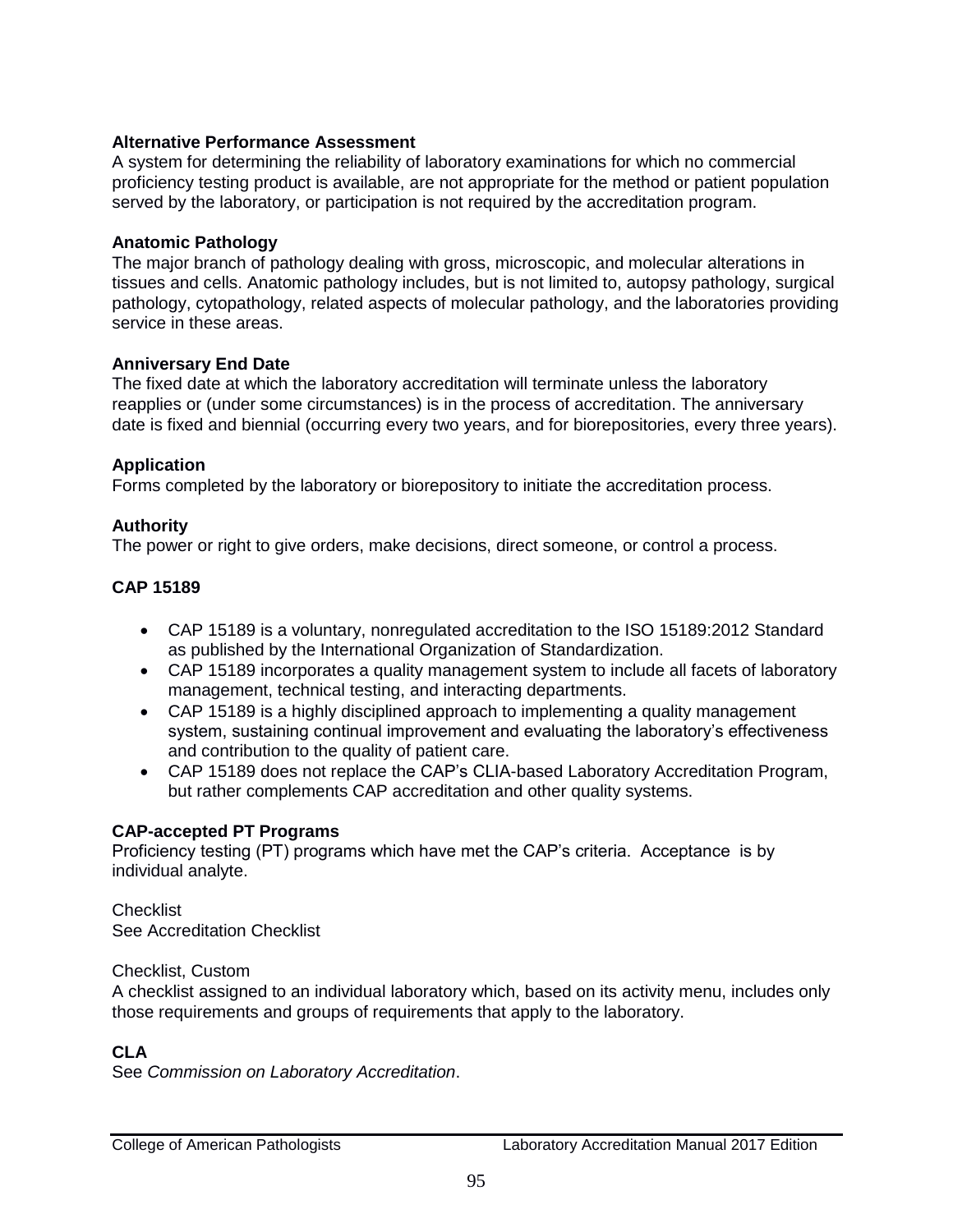### **CLIA**

An act of Congress—The Clinical Laboratory Improvement Amendments of 1988. The term *CLIA* is also used to refer to the regulations that implement the act.

### **CLIA Number**

An identification number assigned to a laboratory by the Centers for Medicare and Medicaid Services.

### **Clinical Consultant**

Individual qualified to consult with and render opinions to the laboratory's clients concerning the diagnosis, treatment and management of patient care.

### **Clinical Laboratory**

A facility engaged in the testing of specimens for the diagnosis and management of disease. A clinical laboratory usually has one CLIA number, is located in one building or campus under the leadership of a single director who is named on the CLIA certificate, and is owned by one entity.

### **Clinical Pathology**

The major branch of pathology dealing with the identification of disease through chemical measurement, physical measurement, or culture of bodily fluids and tissues. Clinical pathology includes, but is not limited to, hematology, urinalysis, chemistry, microbiology, immunology, transfusion medicine, histocompatibility, related aspects of molecular pathology, and the laboratories providing service in those areas.

### **CLIP/CLIP Number**

Clinical Laboratory Improvement Program of the US Department of Defense (DOD), an equivalent of **CLIA**. The DOD regulates itself with a Memorandum of Agreement with the Department of Health and Human Services, Centers for Medicaid and Medicare Services due to the unique mission requirements within the DOD that are not found in the civilian sector. A CLIP identification number is assigned to the laboratory by CLIP.

### **CMS**

Centers for Medicare and Medicaid Services (formerly the Health Care Financing Administration). An agency within the US Department of Health and Human Services that administers Medicaid, Medicare, and Child Health Insurance programs and enforces the Clinical Laboratory Improvement Amendments (CLIA) of 1988 and previous years.

### **Commission on Laboratory Accreditation (CLA)**

The operational group that conducts the laboratory accreditation programs of the College of American Pathologists. The commission is composed of a chair, vice chair, CLA committee chairs, representative regional commissioners, and other appointees. Each regional commissioner is responsible for the laboratories in a specific geographic area or of a particular class. Committee chairs are responsible for specific activities such as continuous compliance, education, or the inspection process.

### **Commissioner, Deputy or Division or State**

Individuals responsible for the assignment of inspection team leaders.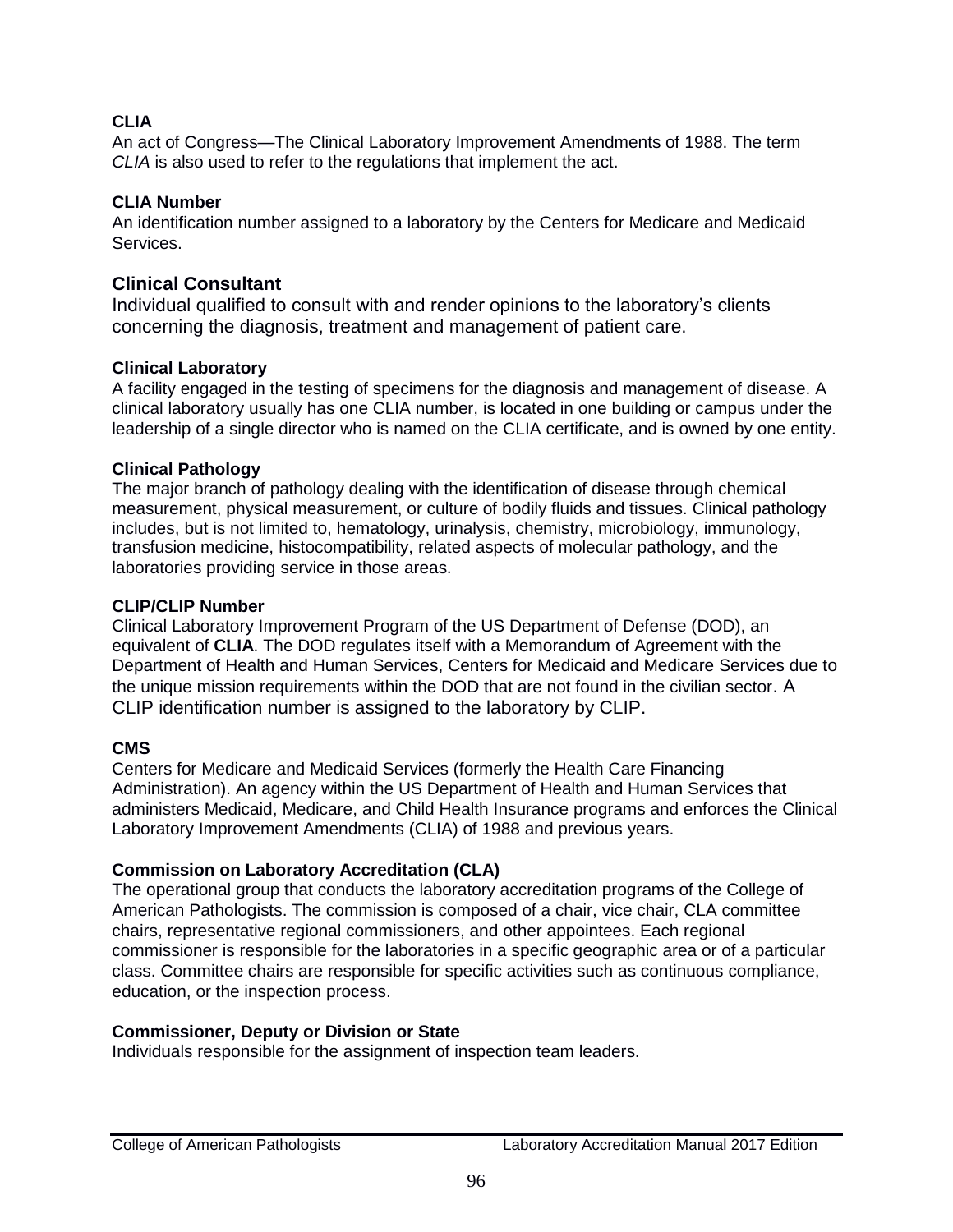#### **Commissioner, Regional**

Individuals responsible for overseeing laboratory accreditation activities and recommending accreditation decisions for a specified set of laboratories.

#### **Consultant**

One who provides professional advice or services on request.

#### **Consulting Pathologist**

A pathologist who periodically visits a laboratory and serves the role of a technical consultant and/or performs anatomic pathology services.

#### **Corrective Action**

Action taken to eliminate the cause of a detected nonconformity or other undesirable situation.

#### **Council on Accreditation**

A CAP council that formulates policy for and oversees the work of the Commission on Laboratory Accreditation.

#### **Credentialing**

The process of obtaining, verifying, and assessing the qualifications of a practitioner to provide care in a health care organization.

#### **Custom Checklist**

See *Checklist, Custom*.

#### **Deemed Status**

The right granted by one organization to a second organization that permits the second organization to determine whether entities meet requirements imposed by the first organization. For example, the Centers for Medicare and Medicaid Services has granted deemed status to the CAP, thereby permitting the CAP to determine whether CAP-accredited laboratories meet the requirements of the CLIA federal regulations.

#### **Deficiency**

Noncompliance with a requirement of the accreditation checklists.

#### **Deficiency Response**

For each deficiency cited, the laboratory is required to submit an Inspection Deficiency Response within 30 calendar days after the inspection. For Phase I deficiencies, the laboratory must submit a plan of corrective action. For Phase II deficiencies, the laboratory must submit a plan of corrective action and supporting documentation showing that steps have been taken to correct the deficiency.

#### **De-identification**

Removal of information that can be used to identify an individual.

#### **Denial of Accreditation**

The decision (by the Accreditation Committee) not to accredit a laboratory based on the findings from its initial application or CAP inspection.

#### **Director of Laboratory**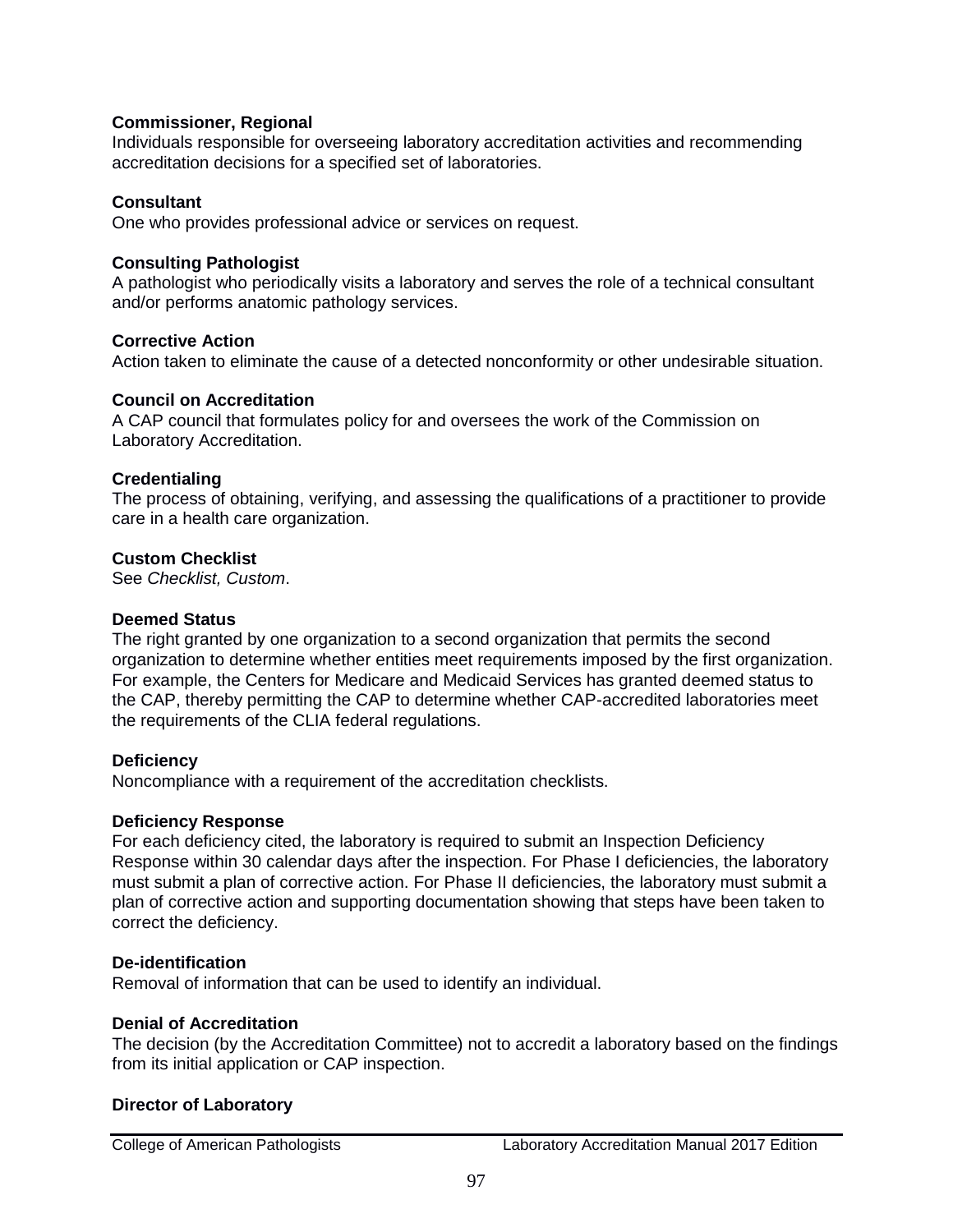#### See *Laboratory Director*.

### **Discipline**

A CAP-defined term used to describe testing grouped within a major category of clinical laboratory science (eg, hematology, microbiology, or transfusion medicine).

### **Doctoral Scientist**

An individual who has achieved a doctoral degree in a clinical laboratory discipline such as clinical chemistry, microbiology, immunology, etc.

### **Expungement**

The elimination of a deficiency from a laboratory's record when it is determined that the laboratory was in fact in compliance at the time of the citation.

### **FDA**

For laboratories subject to US regulations, FDA refers to the US Food and Drug Administration, which is the regulatory body under Health and Human Services (HHS) with authority to regulate *in vitro* diagnostic products such as kits, reagents, instruments, and test systems. For laboratories not subject to US regulations, FDA refers to the national, regional, or local authority having jurisdiction over *in vitro* diagnostic test systems.

### **FDA***-***approved Test**

A test that is classified as a Class III medical device and that has been approved by the FDA through the premarket approval (PMA) process. (21CFR814.3)

### **FDA-cleared Test**

A test that has been cleared by the FDA after analysis of data showing substantial performance equivalence to other tests being marketed for the same purpose. Such tests typically follow the 510(k) approval route. (21CFR807)

### **FDT**

See Forensic Drug Testing

### **Final List of Deficiencies**

A document included in the Accreditation Packet that lists deficiencies (if any) that were found during a laboratory's accreditation inspection, exclusive of any deficiencies that were expunged during the post-inspection process.

### **Forensic Drug Testing (FDT)**

The CAP accreditation program for laboratories that perform drug testing for nonmedical purposes (eg, workplace drug testing).

### **General Supervisor**

A position defined by the Clinical Laboratory Improvement Amendments (CLIA) of 1988 as the individual who provides day-to-day supervision of testing personnel and reporting of testing results in a laboratory that performs high-complexity testing.

### **High Complexity**

Rating given by the FDA to commercially marketed in vitro diagnostic tests based on their risks to public health. Tests in this category are seen to have the highest risks to public health.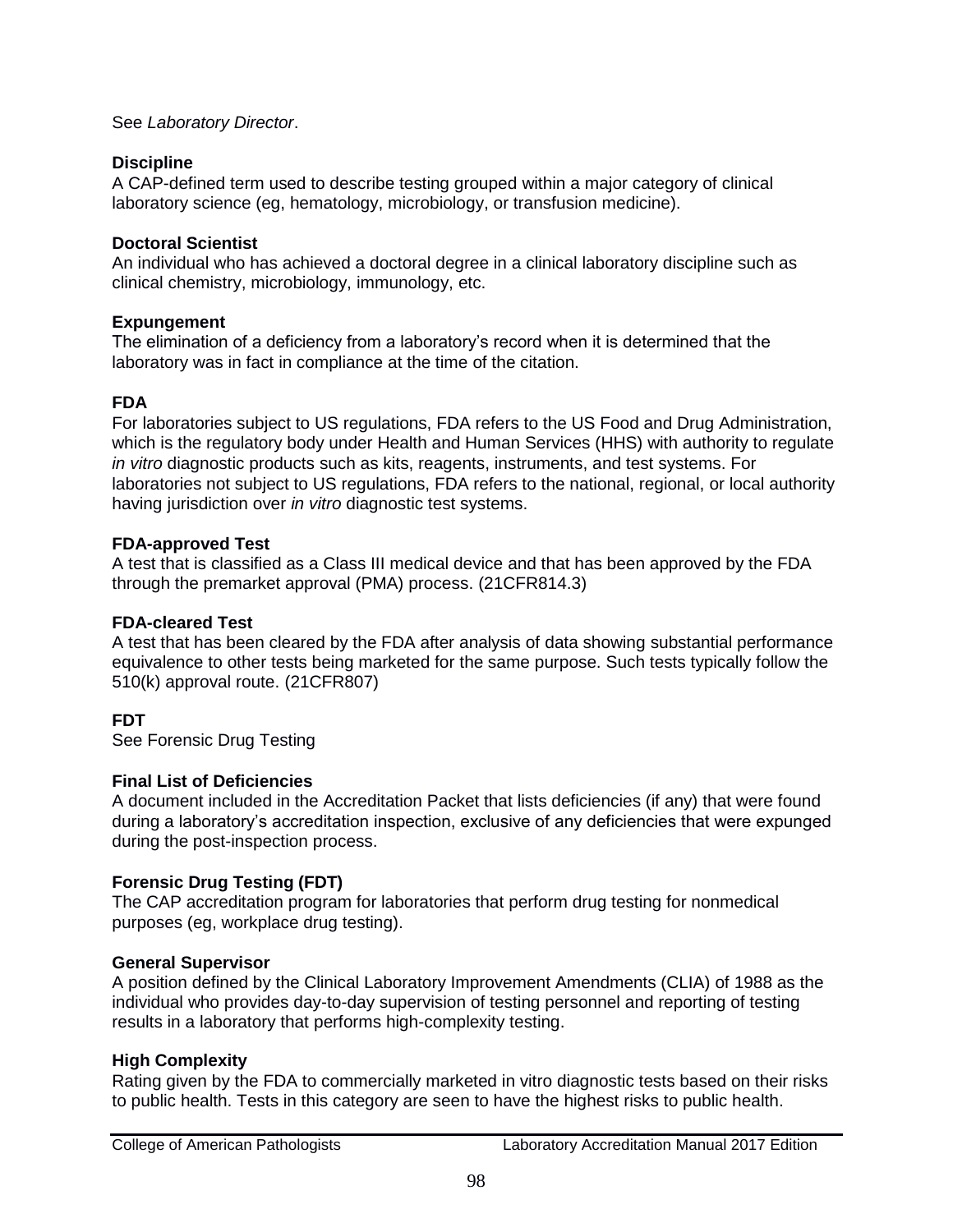### **Immediate Review Criteria (IRC)**

Findings that indicate that review of a laboratory's inspection results should be given a higher priority throughout the accreditation review process. Such findings include an excessive percentage of deficiencies and problems with proficiency testing.

### **Inspection Team Leader**

The individual responsible for assembling and leading a team of inspectors.

### **Inspection Team Member**

An individual designated by the inspection team leader to perform a specific aspect of the inspection.

### **Inspection Unit (IU)**

One or more laboratories that are inspected at the same time by an inspection team. An IU is used to track that the laboratories in the IU have fulfilled their inspection obligation.

### **Inspector**

An experienced pathologist, resident or fellow in pathology, clinical scientist, medical technologist, or other laboratory personnel, as appropriate, who acts as an inspection team member or team leader.

### **Inspector's Inspection Packet**

The packet of materials sent to an inspection team leader to be used to conduct an inspection. Included are the appropriate checklists, laboratory synopsis reports, the *Laboratory Accreditation Manual*, previous inspection results, specialty inspector lists and Inspector's Summation Report forms, etc.

### Inspector's Summation Report (ISR)

The form returned by the inspection team leader documenting inspection deficiencies, recommendations and inspector's comments.

### **IRC Laboratory**

See *Immediate Review Criteria*.

### **Laboratory Director**

The individual who is responsible for the overall operation and administration of the laboratory, including provision of timely, reliable and clinically relevant test results and compliance with applicable regulations and accreditation requirements. This individual is listed on the laboratory's CAP and CLIA certificates (as applicable).

### **Laboratory Inspection Packet**

A packet of information sent to the laboratory prior to the on-site inspection that contains the laboratory -specific activity menu, checklists, deficiency response sheets, and instructions on how and when to respond to deficiencies.

### **Laboratory Developed Test (LDT)**

For the purposes of interpreting the checklist requirements, a laboratory-developed test (LDT) is defined as follows: A test used in patient management that has both of the following features: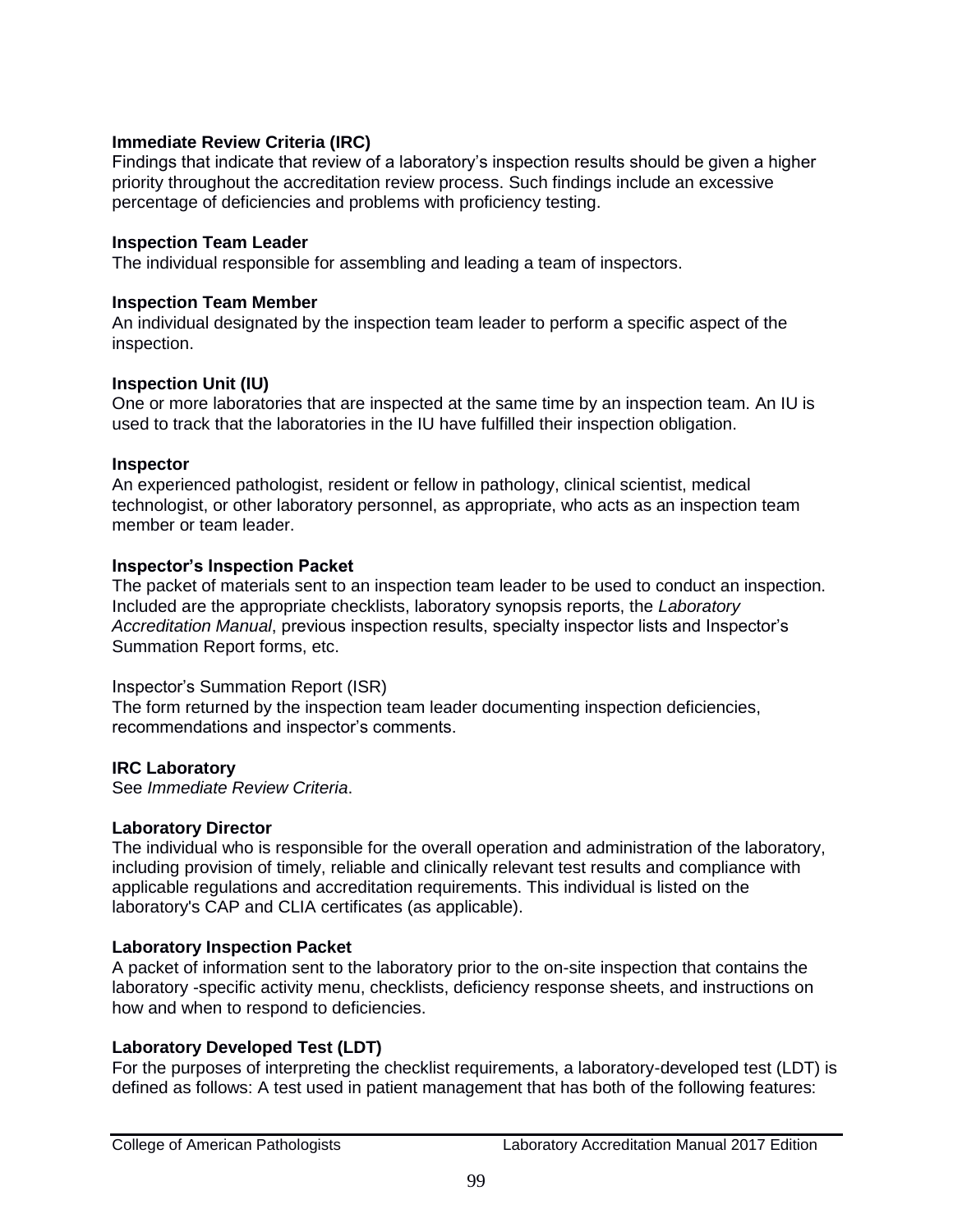- 1. The test is performed by the clinical laboratory in which the test was developed wholly or in part; **AND**
- 2. The test is neither FDA-cleared nor FDA-approved.

### **Laboratory-specific Activity Menu**

See Accreditation Unit Activity Menu

### **License**

Right or permission granted in accordance with the law by a competent authority to engage in some business or occupation, which, but for such license, would be unlawful. For laboratories, a license may be granted by a municipal, state, or federal authority. For physicians, in the United States, a license is granted by the State Board of Medical Examiners.

### **Limited Service Laboratory**

A clinical laboratory whose scope of offered services is limited to commonly performed laboratory tests or procedures (irrespective of workload).

### **List of Deficiencies**

The set of checklist requirements that were established as deficiencies at an inspection of a specific laboratory.

### **Master Activity Menu**

See *Activity Menu, Master.*

### **Moderate Complexity**

Rating given by the FDA to commercially marketed *in vitro* diagnostic tests based on their risks to public health.

### **Non-routine Inspection**

Any inspection performed on-site in addition to the biennial routine on-site inspection. Nonroutine inspections may be performed for a variety of reasons, including (without limitation) a change of director, addition of disciplines, determination of whether the laboratory has met conditions imposed by the CAP, or investigation of a complaint.

### **Nonwaived**

Tests categorized as either moderately complex (including provider-performed microscopy) or high complexity by the FDA.

### **Pathologist**

A physician who has successfully completed an approved graduate medical education program in pathology.

### **Pathologist Assistant**

An individual qualified to perform high-complexity testing (under CLIA regulations), with appropriate training and/or education, who assists the pathologist in gross examination of surgical specimens, autopsies, and other procedures.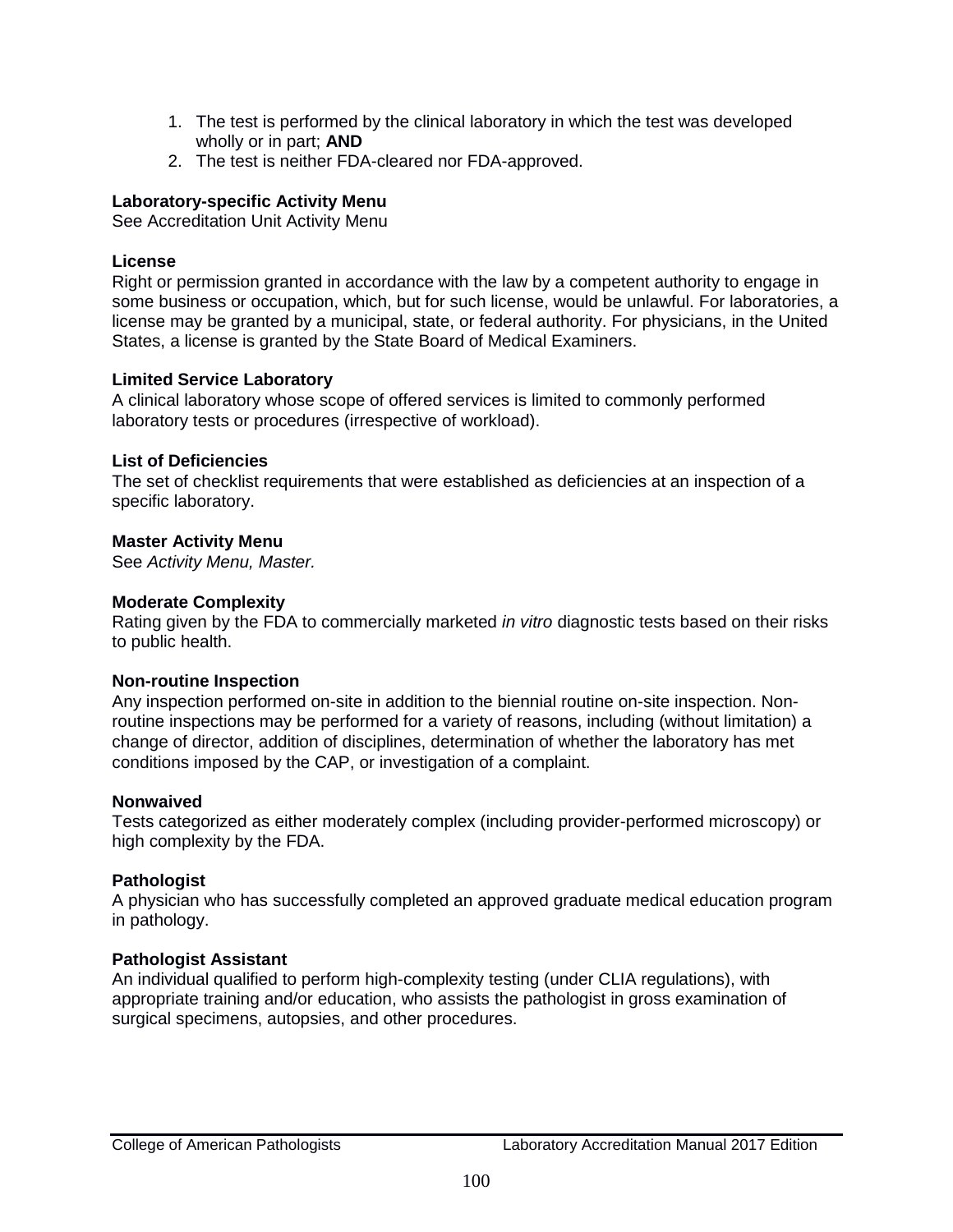### **Pathology**

The specialty of the practice of medicine dealing with the causes and nature of disease, including diagnosis, prognosis, and response to treatment, generally involving examination of biologic materials (eg, tissue, blood, or other fluids).

### **Personnel**

The collective group of employees and contractors employed in the laboratory organization. Contractors may include those individuals contracted by the laboratory, such as pathologists, medical technologist, or nurses who perform patient testing. It would not include those individuals contracted outside the authority of th laboratory, such as medical waste disposal contractors, instrument service representatives, or cleaning contractors.

#### **Point-of-Care Testing**

Testing that is performed at or near the site where the patient is located, that does not require permanent dedicated space, and that is performed outside the physical facilities of the clinical laboratories.

#### **Policy**

1) Set of basic principles or guidelines that direct or restrict the facility's plans, actions, and decisions; 2) Statement that tells what should or should not be done.

#### **Postanalytic Phase (post-examination process)**

Processes following the analysis (examination) of patient specimens, including review, formatting, interpretation, verification, reporting and transmission of the results, and storage of samples and results.

### **Preanalytic Phase (pre-examination process)**

Processes prior to the analytic examination of patient specimens, including, in chronological order: the clinician's request, test order, preparation of the patient, collection of the primary sample, transportation to and within the laboratory, and sample preparation.

#### **Preliminary Accreditation**

Accreditation status that is applied to a laboratory when there is an urgent need for an accreditation decision prior to completion of the usual course of action for an accreditation decision, or when accreditation is required prior to the commencement of patient testing. This status remains in effect until such time the final accreditation process has taken its course and a final accreditation decision is made.

#### **Preventive Action**

Action taken to eliminate the cause of a potential nonconformity or any other undesirable potential situation.

#### **Primary Source Verification Report**

A document, usually prepared by a third party agent or company, that confirms that a job applicant's degree, certificate, or diploma is authentic, licenses were granted, and reported work history (company names, locations, dates and positions held) is accurate. The confirmation is obtained through direct contact with an institution, former employer, or their authorized agents.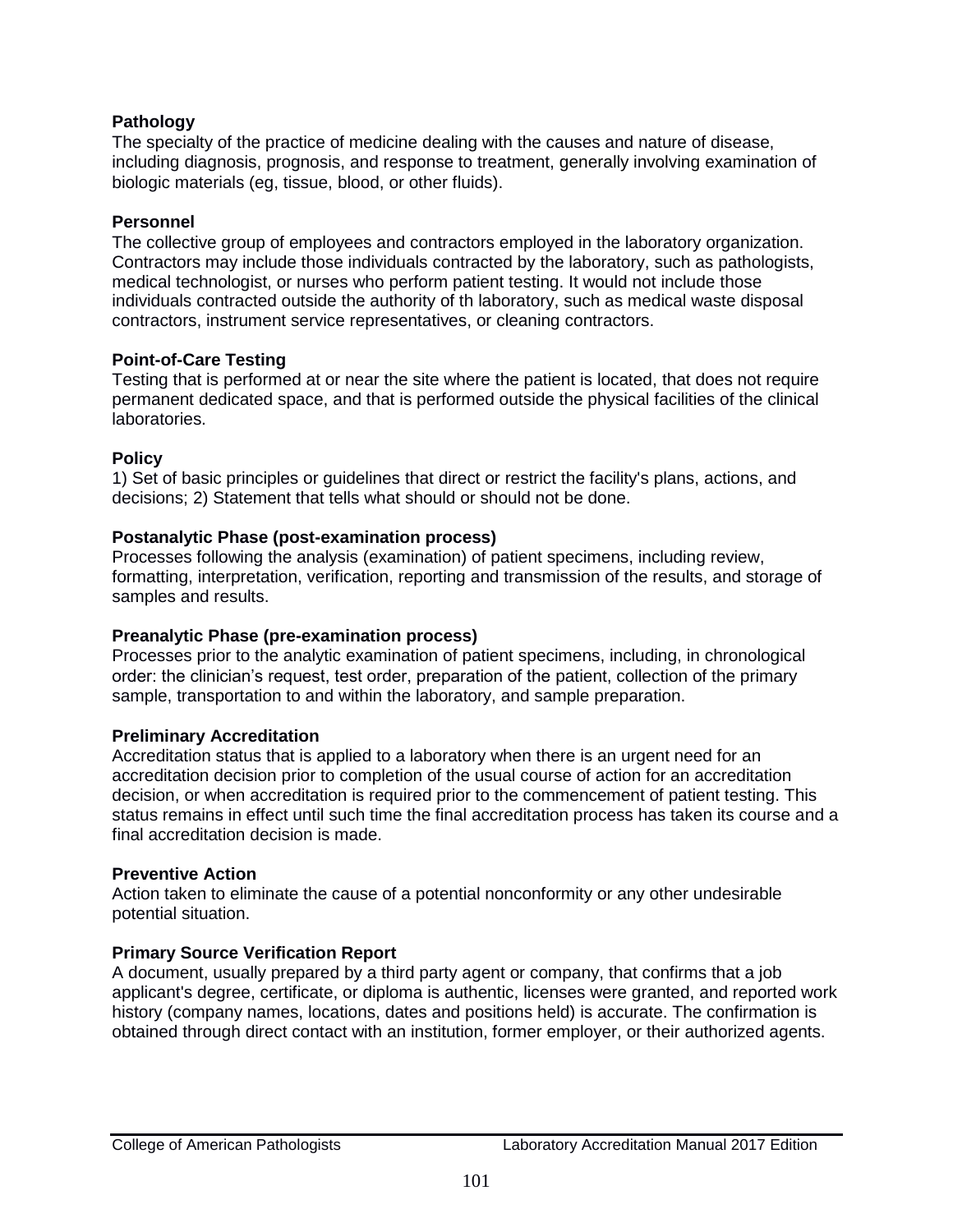### **Probation**

An accreditation status assigned by the Accreditation Committee if any of the following inspection findings exist:

- Documentation is insufficient to determine compliance with the CAP's standards within the *Standards for Laboratory Accreditation.*
- The committee wishes to monitor the laboratory's progress in correcting deficiencies.
- The laboratory has engaged in conduct contrary to the policies of the CAP but such conduct is not sufficient to warrant denial or revocation of accreditation.

A laboratory on probation may continue to provide testing as an accredited laboratory.

### **Probation With Immediate Jeopardy**

A status assigned by the Accreditation Committee when noncompliance with one or more requirements of the CAP has already caused, is causing, or is likely to cause serious injury, harm, or death to individuals served by the laboratory and/or to the health or safety of the general public and/or to laboratory workers or visitors.

### **Procedure**

1) Specified way to carry out an activity of a process (also referred to by ISO as "work instructions"); 2) Set of steps performed that tells "how to do it" to achieve a specified outcome, including decisions to be made.

### **Process**

1) Set of interrelated or interacting activities that transforms inputs into outputs; 2) Series of events, stages, or phases that takes place over time that tells "what happens" or "how it works."

### **Proficiency Testing (PT) (Also termed: External Quality Assessment [EQA])**

The determination of laboratory testing performance by means of interlaboratory comparisons, in which a PT program periodically sends multiple specimens to members of a group of laboratories for analysis and/or identification. The program then compares each laboratory's results with those of other laboratories in the group and/or with an assigned value. Proficiency testing serves the purposes of education, laboratory improvement, and regulation.

### **Proficiency Testing Performance <100% Report**

A report included in the Inspector Inspection Packet that shows all variant PT performances (any score that is less than 100%) for the last six PT mailing events for the laboratory. This report is intended to help the inspector focus on possible problem areas. All variant PT results must be investigated and corrective action documented.

### **Provider Performed Microscopy (PPM)**

Testing that is personally performed by a physician in conjunction with the physical examination or treatment of a patient. PPM tests are limited to those listed in the accreditation checklists.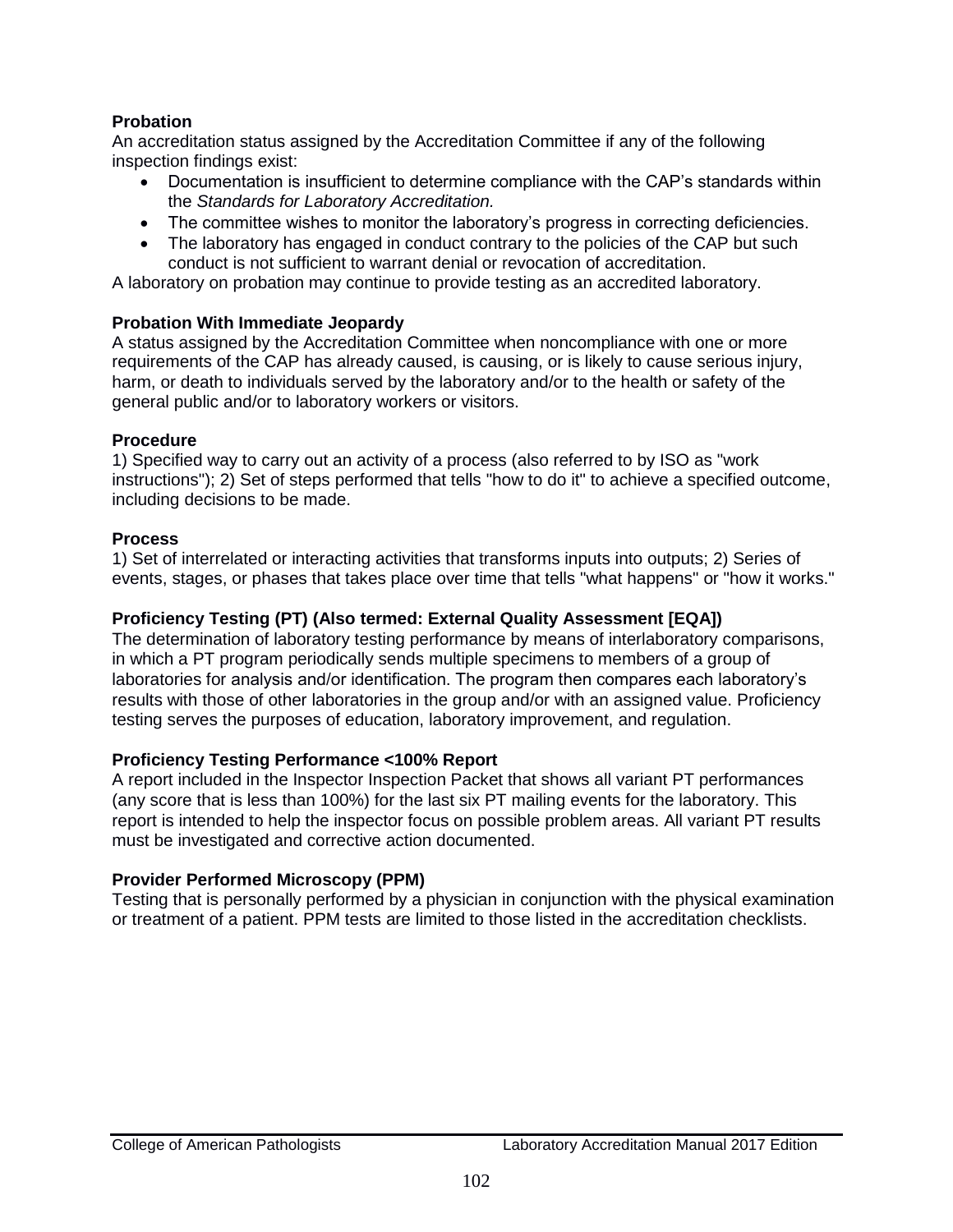### **Quality Control**

An integral component of quality management composed of the aggregate of processes and techniques used to detect, reduce, and correct deficiencies in an analytical process. Quality control (QC) is a surveillance process in which the actions of people and performance of equipment and materials are observed in some systematic, periodic way that provides a record of consistency of performance and of action taken when performance does not conform to standards set by the laboratory. QC is a set of procedures designed to monitor the test method and the results to assure test system performance; QC includes testing control materials, charting the results and analyzing them to identify sources of error, and determining, performing, and documenting any remedial action taken as a result of this analysis.

### **Quality Improvement**

A systematic method used to identify opportunities for improvement in clinical and nonclinical systems.

### Quality Management

All activities of the overall management function that determine quality policy objectives and responsibilities and the implementation of them, including the preanalytic, analytic, and postanalytic phases of testing.

### **Reapplication**

The form completed by a currently accredited laboratory to enable continued participation in the CAP's laboratory accreditation programs. The form must be completed prior to the next routine inspection.

### **Referring Laboratory**

The laboratory that initiates the transport of a specimen to another testing facility for analysis.

### **Referral Laboratory**

The laboratory that receives a specimen for analysis from another laboratory.

#### **Repeat Unsuccessful Proficiency Testing (PT) Performance (Cease Testing for Regulated Analytes)**

Unsatisfactory PT performance for a CLIA-regulated analyte/test/subspecialty in three consecutive, three out of four events, or two sets of "two out of three" (a failure in one event may be included in more than one set) over six PT events. A laboratory that has repeat unsuccessful PT performance for a regulated analyte/test/subspecialty may be directed to cease testing for six months.

Reproductive Laboratory Accreditation Program (RLAP) The CAP accreditation program that accredits laboratories that perform andrology and embryology testing.

Required Analyte: An activity for which the CAP Accreditation Program requires PT enrollment and participation in a CAP-accepted PT Program. Both waived and nonwaived activities are included in the list of required analytes.

#### **Responsibility**

A duty or task that an individual is required or expected to do.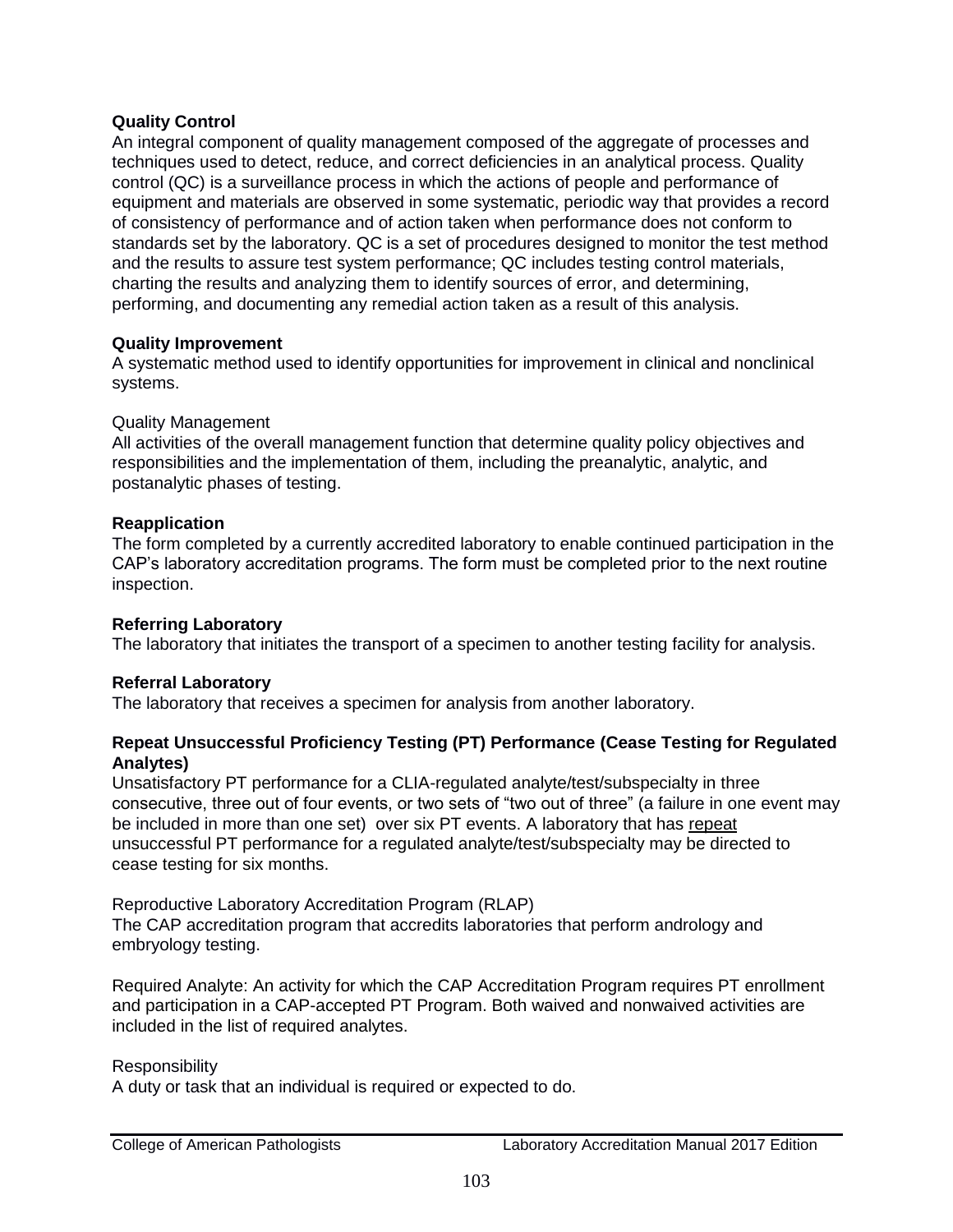### **Reviewing Commissioner**

The commissioner (ordinarily a regional commissioner) who reviews the Inspector's Summation Report and the laboratory's responses and makes an accreditation recommendation to the Accreditation Committee.

#### **Revocation of Accreditation**

Termination of a laboratory's existing accreditation by the Accreditation Committee.

#### **Root Cause Analysis**

A process for identifying the basic or causal factors that underlie variation in performance. A root cause analysis focuses primarily on systems and processes, not individual performance. It progresses from special causes related to a particular incident to common causes embedded within organizational processes and may identify improvements in processes or systems that decrease the likelihood of such events in the future.

#### **RLAP**

See *Reproductive Laboratory Accreditation Program*.

#### **Section Director**

The individual who is responsible for the medical, technical, and/or scientific oversight of a specialty or section of the laboratory.

#### **Section Unit (SU)**

An operational area or department of a laboratory, which may correspond to a laboratory specialty (eg, hematology, chemistry).

#### **Self-Inspection**

The laboratory-performed inspection that occurs in the year between on-site inspections.

#### **Special Function Laboratory**

Any laboratory separately accredited from the main laboratory, but which provides services that fall within the general definition of clinical laboratory services. Examples include: blood gas studies performed by the respiratory therapy department; special hematology procedures provided by the pediatrics department.

#### **Staff Inspector/Inspection Specialist**

A CAP employee who is a supervisor-eligible or experienced medical technologist (MT) and conducts inspections on behalf of the CAP.

#### **Standards**

The *Standards for Laboratory Accreditation* as published by the CAP Council on Accreditation. The *Standards* are the core principles of the CAP's laboratory accreditation programs.

**SU** See *Section Unit.*

#### **Subdiscipline**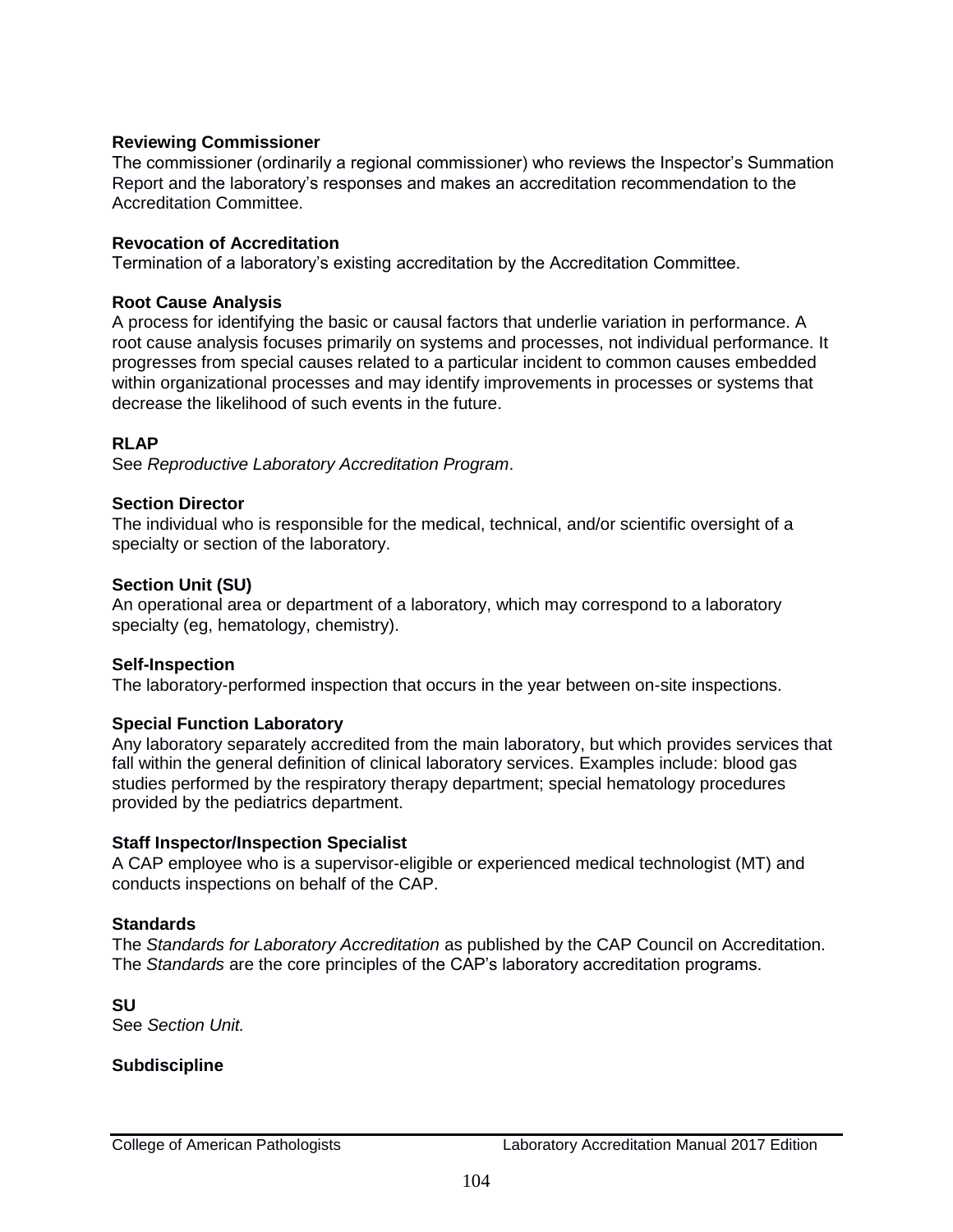A CAP-defined term used to describe related testing activities that reside under a particular discipline (eg, parasitology, virology, mycology).

### **Subject to US Regulations**

Laboratories located within the United States, and laboratories located outside of the US that have obtained or applied for a CLIA certificate, to perform laboratory testing on specimens collected in the US and its territories for the assessment of the health of human beings.

### **Supervisor**

A person responsible for the daily activities of a section unit.

### **Suspension**

Removal of accreditation from one or more sections of a laboratory. The suspended sections(s) may not provide testing as an accredited laboratory. This status is assigned by the Accreditation Committee pending the laboratory meeting conditions assigned by the committee. The suspended status may exist for no more than 45 days.

### **Target Inspection Date**

The date that signifies the end of the calendar day window during which the inspection should occur. For accredited laboratories, the target inspection date and the anniversary date are usually the same.

### **Technical Consultant**

A position defined by CLIA as the individual responsible for the technical and scientific oversight of a laboratory performing moderately complex testing. The technical consultant may or may not be the same individual as the laboratory director, depending on the qualifications of the director and the manner in which the laboratory is organized. The technical consultant may be a pathologist, other physician, doctoral scientist, or possess other required qualifications.

### **Technical Supervisor**

A position defined by CLIA as the individual responsible for technical and scientific oversight of a laboratory performing high complexity testing. The qualifications required for the technical supervisor may vary, depending on the laboratory specialty. The technical supervisor may be a pathologist, other physician, doctoral scientist, or possess other required qualifications.

## **Telepathology**

The practice of pathology and cytology in which the pathologist views digitized or analog video still image(s), or other data files are examined and an interpretation is rendered that is included in a formal diagnostic report. It also includes the review of images by a cytotechnologist when a judgement of adequacy is recorded in the patient record.

## **Termination of Accreditation**

The process by which a laboratory's accreditation is ended and all regulatory agencies involved with the laboratory are notified. Reasons for termination include:

- Denial of a laboratory's accreditation after an inspection.
- Initiation of termination by the laboratory itself when it no longer wishes to participate in the CAP's laboratory accreditation programs. The laboratory is responsible for notifying CAP staff of its intention to discontinue coverage.
- Failure to return reapplication materials within a specified time frame. The termination will occur after reminder options have been exhausted. Letters will be sent to the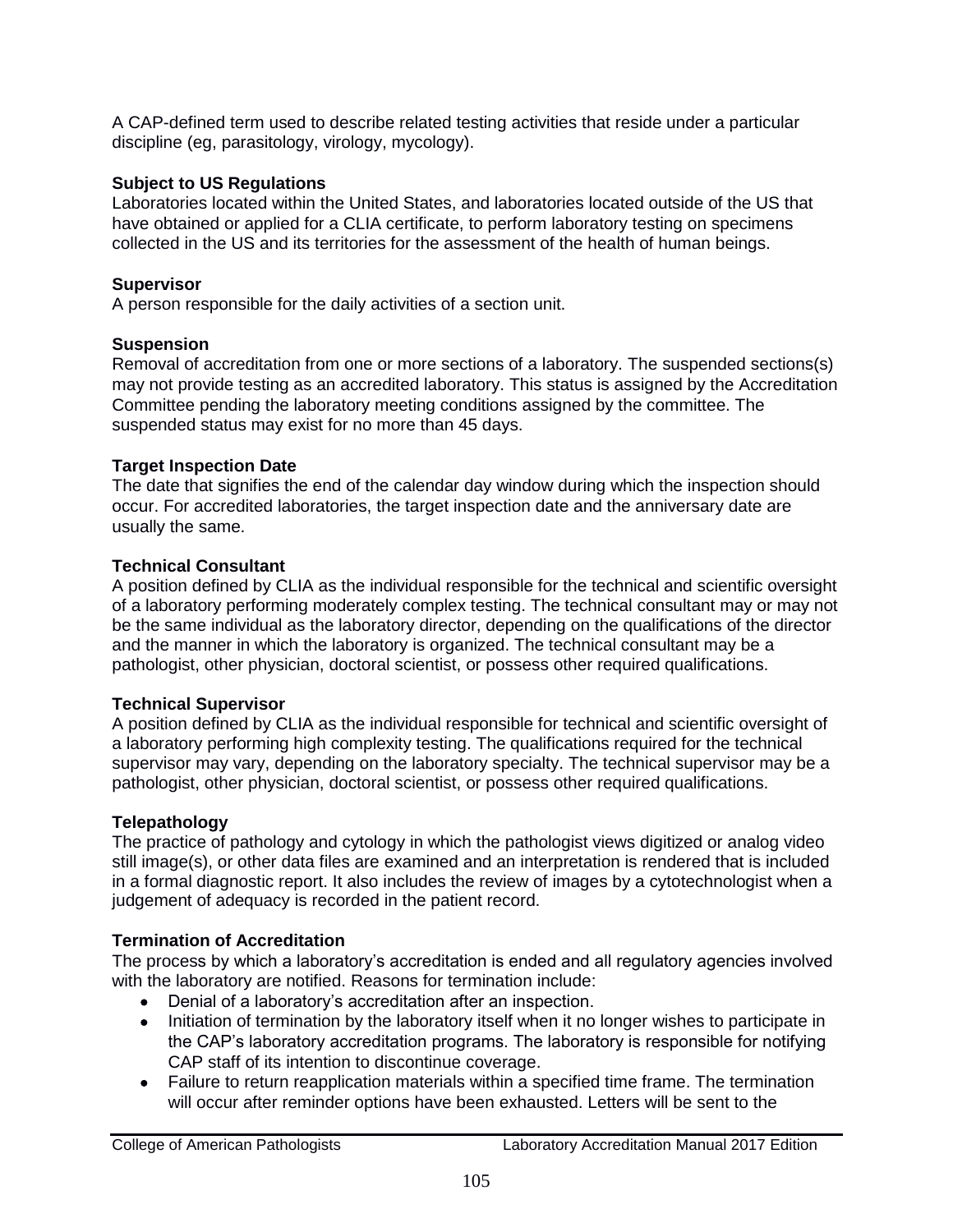laboratory and the regional commissioner stating that the laboratory has been terminated because completed reapplication materials were not returned to CAP.

- Merger of two or more laboratories, which results in the accreditation of a single laboratory. The laboratories that are no longer effective will be terminated, and the surviving laboratory's record will be updated to reflect all changes due to the merger.
- Failure to meet the standards set forth in the *Standards for Laboratory Accreditation*.

### **Terms of Accreditation**

Administrative obligations of a CAP-accredited laboratory.

### **Test**

A qualitative, semiqualitative, quantitative, or semiquantitative procedure for detecting the presence of, or measuring the concentration of an analyte

### **Test Complexity**

Test categorization, as defined by CLIA (42CFR493.17). Tests are divided into waived, moderately complex, and highly complex categories, based on the scientific and technical knowledge, training and experience, and interpretation and judgment required to perform the test; and the degree of difficulty in the handling of reagents and materials, operational steps, calibration, and maintenance.

### **Testing Personnel**

Individuals responsible for performing laboratory assays and reporting laboratory results.

### **Unsatisfactory Proficiency Testing (PT) Performance**

Failure to attain at least 80% for a regulated analyte/subspecialty/specialty (ABO, Rh, and Compatibility Testing requires 100%) for a testing event. Clerical errors or data omissions are considered PT failures. For nonregulated analytes, satisfactory performance will vary based on the number of challenges. (Refer to the CAP's PT/External Quality Assurance Toolbox available through e-LAB Solutions Suite for more information.)

### **Unsuccessful Proficiency Testing (PT) Performance**

Failure to attain at least 80% for a regulated analyte/subspecialty/specialty for 2 consecutive or 2 out of 3 testing events. (ABO, Rh, and Compatibility testing requires 100%) Unsuccessful PT performance and unsuccessful PT participation are synonymous. For nonregulated analytes, satisfactory performance will vary based on the number of challenges. Refer to the CAP's PT/External Quality Assurance Toolbox available through e-LAB Solutions Suite for more information.

### **Visitor**

An individual in the laboratory who is not considered personnel.

### **Volunteer Inspector**

A person who conducts inspections for the CAP's laboratory accreditation programs without monetary compensation. All labs enrolled in the CAP's laboratory accreditation programs are expected to provide a volunteer inspector team once every two years to conduct an inspection of another similar lab, if asked.

### **Waived**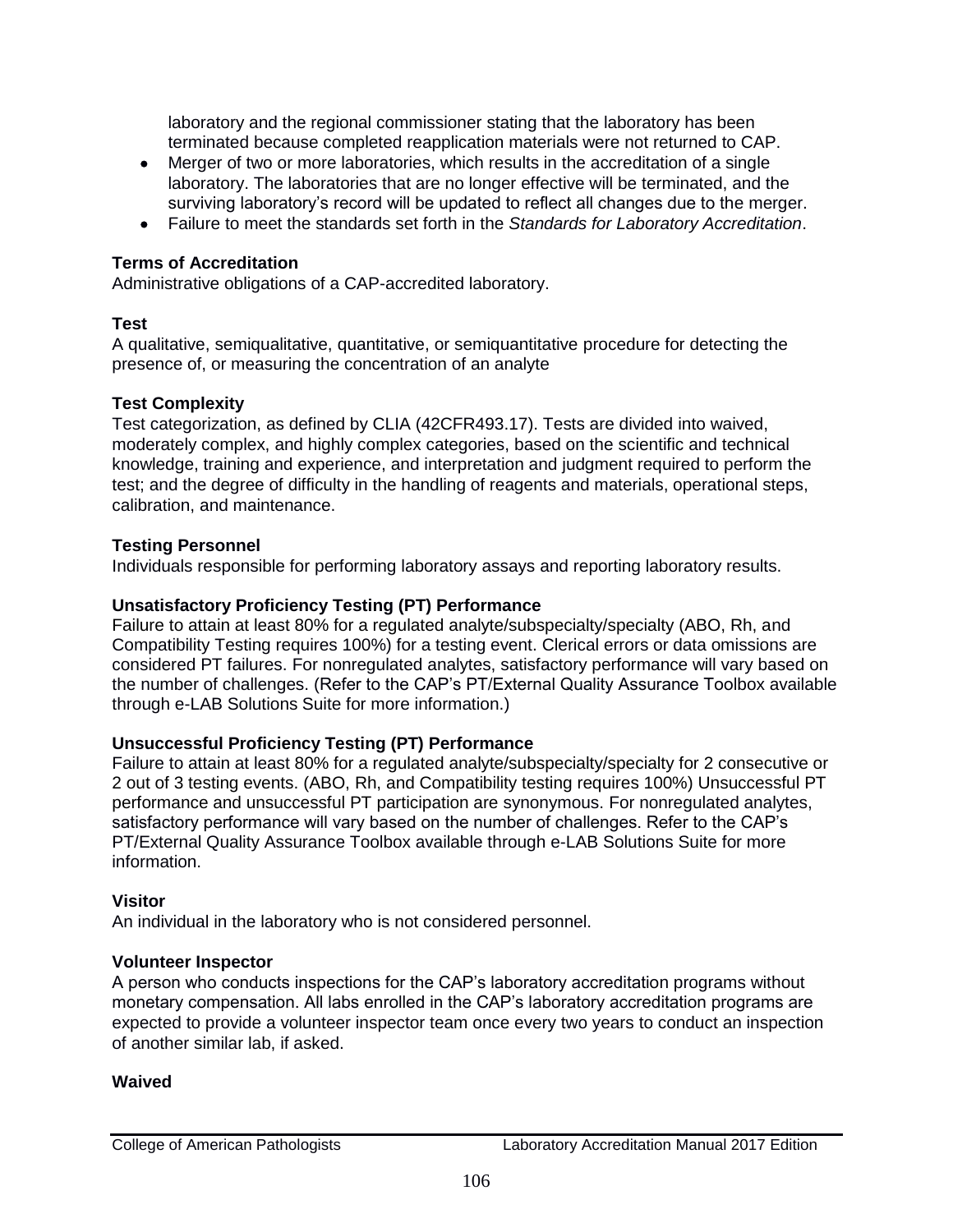A category of tests defined by Clinical Laboratory Improvement Amendments of 1988 as "simple laboratory examinations and procedures which have an insignificant risk of an erroneous result." Laboratories performing waived tests are subject to minimal regulatory requirements.

For laboratories subject to US regulations, these tests are assigned to the waived category by the US Food and Drug Administration (FDA).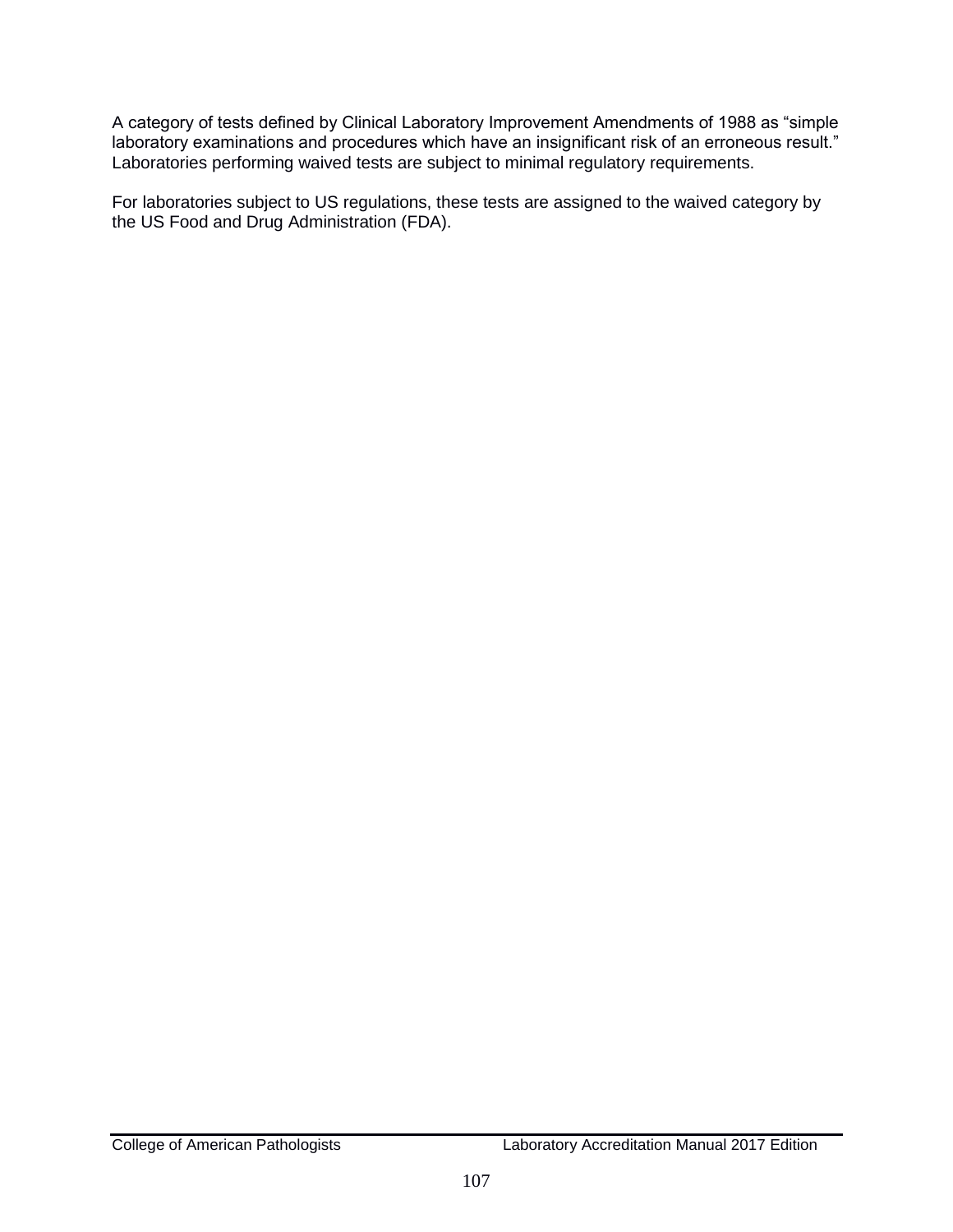The table includes a list of resources available on cap.org.

| Tool                                                                                                                                | <b>Location</b>                                                                                                                                                                          | <b>Description</b>                                                                                                                                                                                                                                                                                                                                                                                |
|-------------------------------------------------------------------------------------------------------------------------------------|------------------------------------------------------------------------------------------------------------------------------------------------------------------------------------------|---------------------------------------------------------------------------------------------------------------------------------------------------------------------------------------------------------------------------------------------------------------------------------------------------------------------------------------------------------------------------------------------------|
| <b>Accreditation Checklist</b><br>Download *                                                                                        | Log into e-LAB Solution Suite -<br><b>Accreditation Checklists</b>                                                                                                                       | Online checklist download tool<br>Select from different versions:<br>Master (displays all<br>$\circ$<br>requirements)<br>Custom (displays<br>$\circ$<br>applicable requirements<br>based on lab test menu)<br>Changes only (displays<br>$\circ$<br>changes from previous to<br>current edition)<br>Choose the desired format:<br><b>PDF</b><br>$\circ$<br>Word/XML<br>$\circ$<br>Excel<br>$\circ$ |
| 2017 Checklist Edition<br>Changes: Deleted, Merged,<br>and Moved Requirements *<br><b>Accredited Laboratory</b><br><b>Directory</b> | Log into e-LAB Solution Suite -<br>CAP Accreditation Resources -<br><b>Accreditation Standards and</b><br><b>Manuals</b><br>CAP Home - Laboratory<br>Improvement - Accreditation -       | Table to quickly identify changes in<br>requirement numbers from one<br>edition to another<br>Searchable database of CAP-<br>accredited laboratories or                                                                                                                                                                                                                                           |
| <b>Focus on Compliance</b><br><b>Webinars</b>                                                                                       | <b>Accredited Laboratory Directory</b><br>CAP Home - Laboratory<br>Improvement - Accreditation -<br><b>Accreditation Learning - Focus</b><br>on Compliance Webinars -<br><b>View All</b> | biorepositories<br>Registration information for the<br>complimentary series of accreditation<br>educational webinars<br>For laboratory directors,<br>managers, and technologists<br>Provides expert knowledge and<br>regulatory compliance insight                                                                                                                                                |
| Focus on Compliance<br>Webinars - Archive *                                                                                         | Log into e-LAB Solution Suite -<br>CAP Accreditation Resources -<br><b>Educational Resources - Learn</b><br>More                                                                         | Archived webinar materials including:<br>Presentations and tool kits<br><b>Question/Answers</b><br>$\bullet$                                                                                                                                                                                                                                                                                      |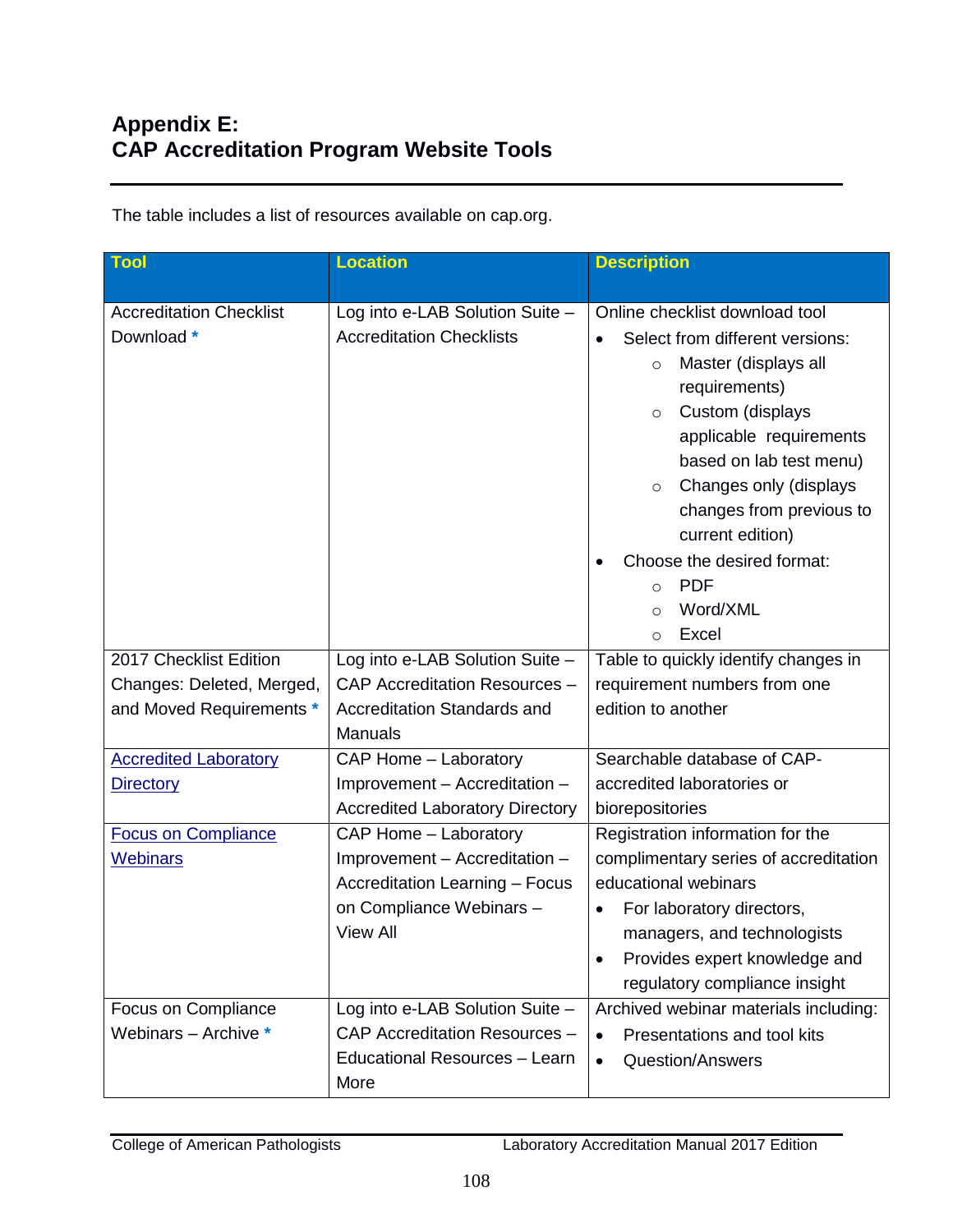| <b>Tool</b>                                                              | <b>Location</b>                                                                                                                                      | <b>Description</b>                                                                                                                                                                                                                                                                                                                                  |
|--------------------------------------------------------------------------|------------------------------------------------------------------------------------------------------------------------------------------------------|-----------------------------------------------------------------------------------------------------------------------------------------------------------------------------------------------------------------------------------------------------------------------------------------------------------------------------------------------------|
| <b>Inspector Training</b>                                                | CAP Home - Laboratory<br>Improvement - Accreditation -<br>Accreditation Learning -<br><b>Inspector Training - View</b><br>Courses                    | Online Inspector Training modules<br>for:<br><b>Team leaders</b><br>Team members<br><b>Biorepository inspectors</b>                                                                                                                                                                                                                                 |
| <b>Fast Focus on Compliance</b>                                          | CAP Home - Laboratory<br>Improvement - Accreditation -<br>Accreditation Learning -<br><b>Inspector Training - View</b><br>Courses                    | Mini-training vignettes for inspectors:<br>Use real world examples<br>Provide practical approaches to<br>handle new and perplexing topics                                                                                                                                                                                                           |
| eAlerts                                                                  | CAP Home - Laboratory<br>Improvement - News and<br>Updates                                                                                           | Links to important notifications sent<br>to laboratories about changes to the<br>CAP's accreditation programs                                                                                                                                                                                                                                       |
| <b>Laboratory Personnel</b><br><b>Evaluation Roster</b>                  | CAP Home - Laboratory<br>Improvement - Accreditation -<br>Regulatory Information -<br><b>Personnel Evaluation Form</b><br>Requirements               | Web page includes the CAP's<br>personnel roster form and additional<br>tools, including:<br>Instructions for completing the<br>personnel roster<br>Listing of CAP Personnel<br>$\bullet$<br><b>Requirements by Test Complexity</b><br>Personnel frequently asked<br>questions                                                                       |
| <b>Individualized Quality</b><br>Control Plan (IQCP)<br><b>Resources</b> | CAP Home - Laboratory<br>Improvement - Accreditation -<br>Regulatory Information -<br><b>Individualized Quality Control</b><br>Plan (IQCP) Resources | Web page includes the following<br>tools:<br>IQCP frequently asked questions<br>$\bullet$<br><b>IQCP Eligibility Flow Chart</b><br>$\bullet$<br><b>IQCP List form and instructions</b><br>٠<br>Annual Assessment of IQCP -<br>٠<br>example form<br>Jointly developed Microbiology<br>tools for AST, ID systems, and<br>media<br>Inspector tip sheet |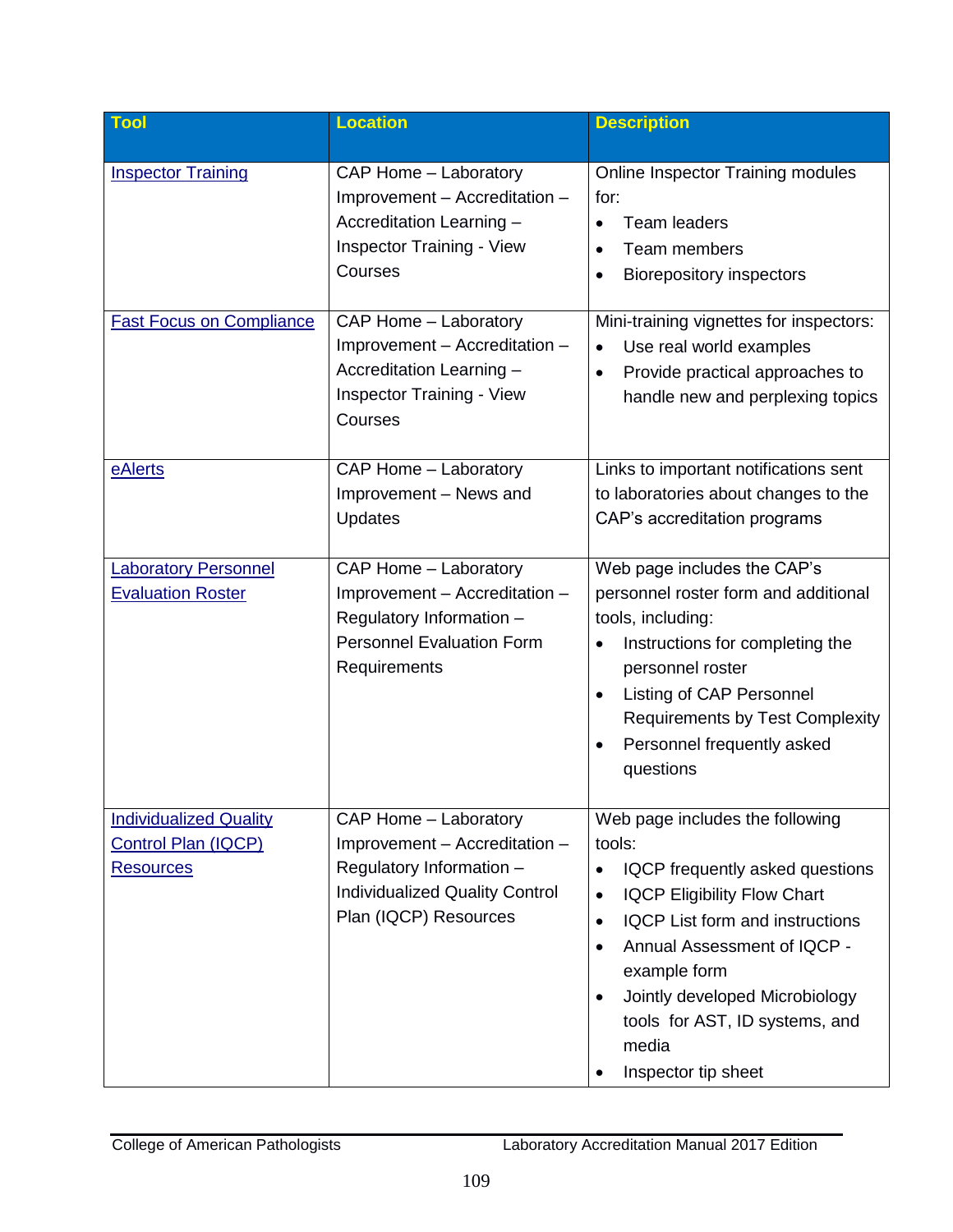| <b>Tool</b>                                                                                                                                                 | <b>Location</b>                                                                                                                                                                                                                     | <b>Description</b>                                                                                                                                                                                                                                                                                             |
|-------------------------------------------------------------------------------------------------------------------------------------------------------------|-------------------------------------------------------------------------------------------------------------------------------------------------------------------------------------------------------------------------------------|----------------------------------------------------------------------------------------------------------------------------------------------------------------------------------------------------------------------------------------------------------------------------------------------------------------|
| Laboratories with California<br>Laboratory Licensure<br><b>Frequently Asked</b><br>Questions *<br><b>Laboratory Accreditation</b><br>Manual, 2018 Edition * | Log into e-LAB Solution Suite -<br>CAP Accreditation Resources -<br><b>Accreditation Guidance</b><br>Documents<br>Log into e-LAB Solution Suite -<br>CAP Accreditation Resources -<br>Accreditation Standards and<br><b>Manuals</b> | Answers to frequently asked<br>questions about the new Laboratory<br>General Checklist requirements for<br>laboratories that have a California<br>clinical laboratory license<br>Resource for laboratories and<br>inspectors on the inspection and<br>accreditation processes                                  |
| <b>PT/External Quality</b><br>Assurance Tool Box *<br>Minimum Guidelines for the<br><b>Retention of Laboratory</b>                                          | Log into e-LAB Solution Suite -<br>CAP Accreditation Resources -<br><b>Accreditation Forms and</b><br>Instructions<br>Log into e-LAB Solution Suite -<br>CAP Accreditation Resources -                                              | Proficiency testing (PT) resources<br>including:<br>PT compliance frequently asked<br>$\bullet$<br>questions<br>PT troubleshooting guides<br>٠<br>PT compliance notice forms and<br>instructions<br>Document contains CAP<br>recommendations for retention of                                                  |
| Records and Materials *                                                                                                                                     | <b>Accreditation Guidance</b><br>Documents                                                                                                                                                                                          | laboratory records and materials                                                                                                                                                                                                                                                                               |
| Laboratory Accreditation<br>Forms*                                                                                                                          | Log into e-LAB Solution Suite -<br>CAP Accreditation Resources -<br><b>Accreditation Forms and</b><br>Instructions                                                                                                                  | The following forms can be<br>downloaded:<br>Test menu changes<br>Notification for changes to<br>laboratory director, laboratory<br>name, location, and ownership<br>Personnel roster<br>٠<br>Deficiency response<br>٠<br>Self-inspection<br>٠<br><b>IQCP</b><br><b>HIPAA: Business Associate</b><br>Agreement |
| <b>Guide to CAP Accreditation</b><br>for International                                                                                                      | CAP Home - Laboratory<br>Improvement - Accreditation -                                                                                                                                                                              | Contains important information for<br>international laboratories that are                                                                                                                                                                                                                                      |
| <b>Participants</b>                                                                                                                                         | Regulatory Information -<br><b>Individualized Quality Control</b><br>Plan (IQCP) Resources                                                                                                                                          | considering applying to the CAP for<br>accreditation                                                                                                                                                                                                                                                           |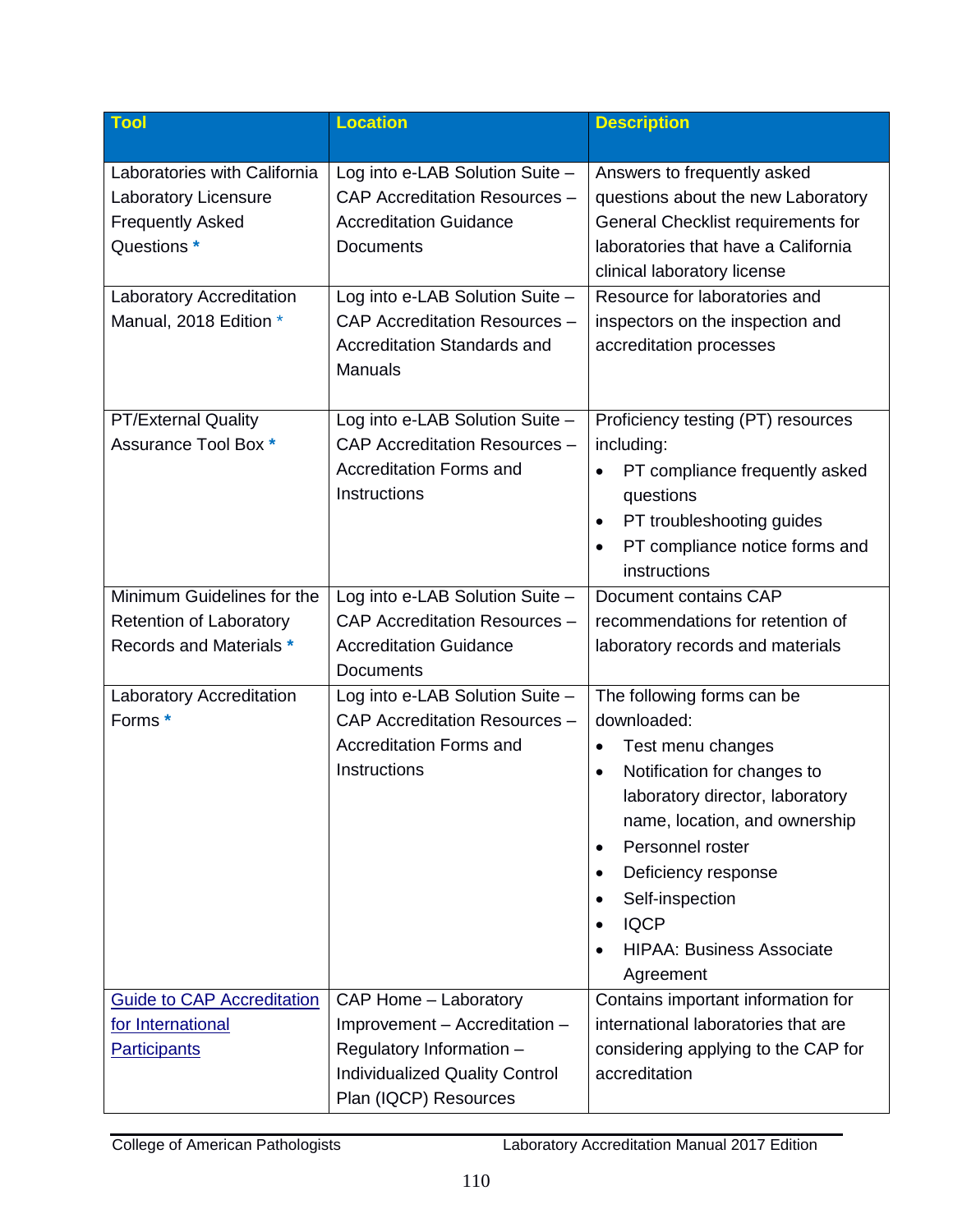| <b>Tool</b>                     | <b>Location</b>               | <b>Description</b>                                                        |
|---------------------------------|-------------------------------|---------------------------------------------------------------------------|
| <b>CAP Cancer Protocols and</b> | CAP Home – Protocols and      | Guidelines for collecting the essential                                   |
| <b>Templates</b>                | Guidelines – Cancer Protocols | data elements for complete reporting                                      |
|                                 |                               | of malignant tumors and optimal                                           |
|                                 |                               | patient care                                                              |
| <b>CAP Guidelines</b>           | CAP Home - Protocols and      | Evidenced-based guidelines and                                            |
|                                 | Guidelines - Current CAP      | consensus recommendations                                                 |
|                                 | Guidelines                    | developed by the CAP Pathology and                                        |
|                                 |                               | Laboratory Quality Center, along with                                     |
|                                 |                               | its professional partners, intended to<br>improve diagnostic and clinical |
|                                 |                               | decision making                                                           |
|                                 |                               |                                                                           |
| <b>CAP Accreditation</b>        | CAP Home - Laboratory         | <b>CAP Accreditation Program</b>                                          |
| <b>Programs Policy Manual</b>   | Improvement - CAP             | administrative policies approved by                                       |
|                                 | Accreditation Resources -     | the CAP's Council on Accreditation                                        |
|                                 | Accreditation Standards and   |                                                                           |
|                                 | <b>Manuals</b>                |                                                                           |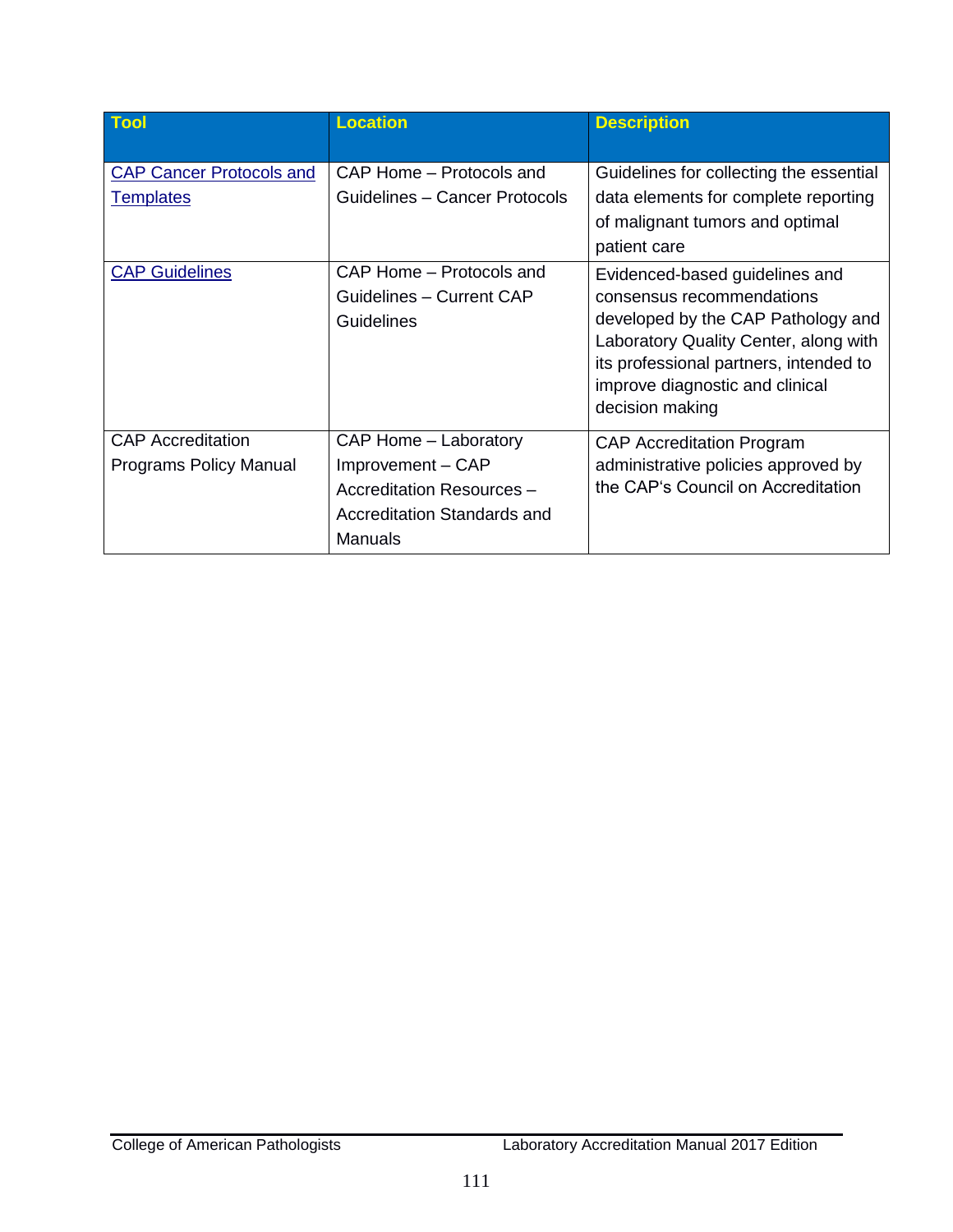**Call the Lead Inspection Analyst at 800-323-4040 ext. 7380** or 847-832-7380 for information about

- **Inspector demographic changes**
- **Reimbursement for inspection**
- **Specialty inspector lists**

**Call the Systems Staff Coordinator at 800-323-4040 ext. 7279** or 847-832-7279 for information about

**Systems inspections** 

**Call the Checklist Operations Specialist at 800-323-4040 ext. 7545** or 847-832-7545 for

- **Historical checklists**
- **Paper copies of checklists**

## **Call the Staff Inspector Coordinator at 800-323-4040 ext. 7279** or 847-832-7279 for

**Staff inspector information** 

#### **Call a Proficiency Testing Compliance Group Representative at 800-323-4040 ext. 6052 or** 847-832-**7000 ext. 6052** for questions regarding

- **Proficiency testing enrollment, participation, or performance compliance notices**
- CAP-accepted proficiency testing programs

### **Call the Education Division at 800-323-4040** for questions about

- **Education programs for laboratories and/or inspectors**
- Continuing education (CME/ CE) certificates
- **Registering for accreditation related education programs**

#### **Call the Inspection Assignment Specialist at 800-323-4040** or 847-832-7000 for questions about

**Inspector assignment**